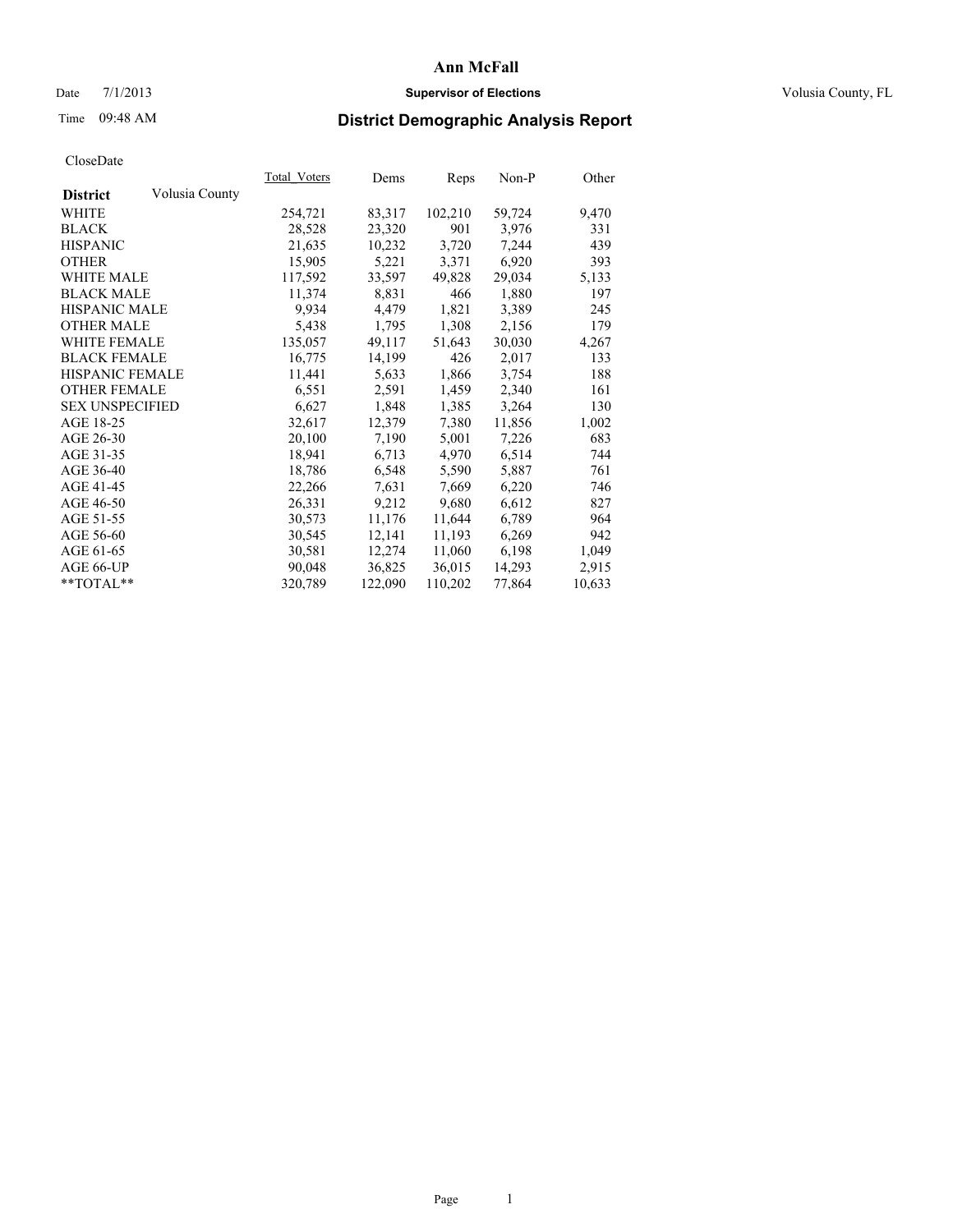# Date  $7/1/2013$  **Supervisor of Elections Supervisor of Elections** Volusia County, FL

# Time 09:48 AM **District Demographic Analysis Report**

|                        |                           | <b>Total Voters</b> | Dems   | Reps   | $Non-P$ | Other |
|------------------------|---------------------------|---------------------|--------|--------|---------|-------|
| <b>District</b>        | County Council District 1 |                     |        |        |         |       |
| WHITE                  |                           | 50,267              | 15,876 | 21,695 | 10,571  | 2,125 |
| <b>BLACK</b>           |                           | 4,615               | 3,765  | 160    | 627     | 63    |
| <b>HISPANIC</b>        |                           | 4,067               | 1,792  | 725    | 1,451   | 99    |
| <b>OTHER</b>           |                           | 2,999               | 903    | 743    | 1,264   | 89    |
| WHITE MALE             |                           | 22,908              | 6,308  | 10,398 | 5,066   | 1,136 |
| <b>BLACK MALE</b>      |                           | 1,815               | 1,415  | 72     | 290     | 38    |
| <b>HISPANIC MALE</b>   |                           | 1,760               | 732    | 344    | 638     | 46    |
| <b>OTHER MALE</b>      |                           | 1,022               | 324    | 276    | 385     | 37    |
| <b>WHITE FEMALE</b>    |                           | 26,981              | 9,469  | 11,141 | 5,396   | 975   |
| <b>BLACK FEMALE</b>    |                           | 2,744               | 2,309  | 84     | 327     | 24    |
| <b>HISPANIC FEMALE</b> |                           | 2,255               | 1,034  | 375    | 795     | 51    |
| <b>OTHER FEMALE</b>    |                           | 1,156               | 421    | 288    | 415     | 32    |
| <b>SEX UNSPECIFIED</b> |                           | 1,307               | 324    | 345    | 601     | 37    |
| AGE 18-25              |                           | 6,225               | 1,941  | 1,717  | 2,323   | 244   |
| AGE 26-30              |                           | 3,706               | 1,189  | 1,050  | 1,334   | 133   |
| AGE 31-35              |                           | 3,715               | 1,223  | 1,124  | 1,196   | 172   |
| AGE 36-40              |                           | 3,592               | 1,169  | 1,205  | 1,036   | 182   |
| AGE 41-45              |                           | 4,442               | 1,418  | 1,669  | 1,183   | 172   |
| AGE 46-50              |                           | 5,039               | 1,619  | 2,078  | 1,155   | 187   |
| AGE 51-55              |                           | 5,747               | 2,012  | 2,411  | 1,120   | 204   |
| AGE 56-60              |                           | 5,763               | 2,216  | 2,275  | 1,067   | 205   |
| AGE 61-65              |                           | 5,874               | 2,335  | 2,306  | 997     | 236   |
| AGE 66-UP              |                           | 17,845              | 7,214  | 7,488  | 2,502   | 641   |
| **TOTAL**              |                           | 61,948              | 22,336 | 23,323 | 13,913  | 2,376 |
|                        |                           |                     |        |        |         |       |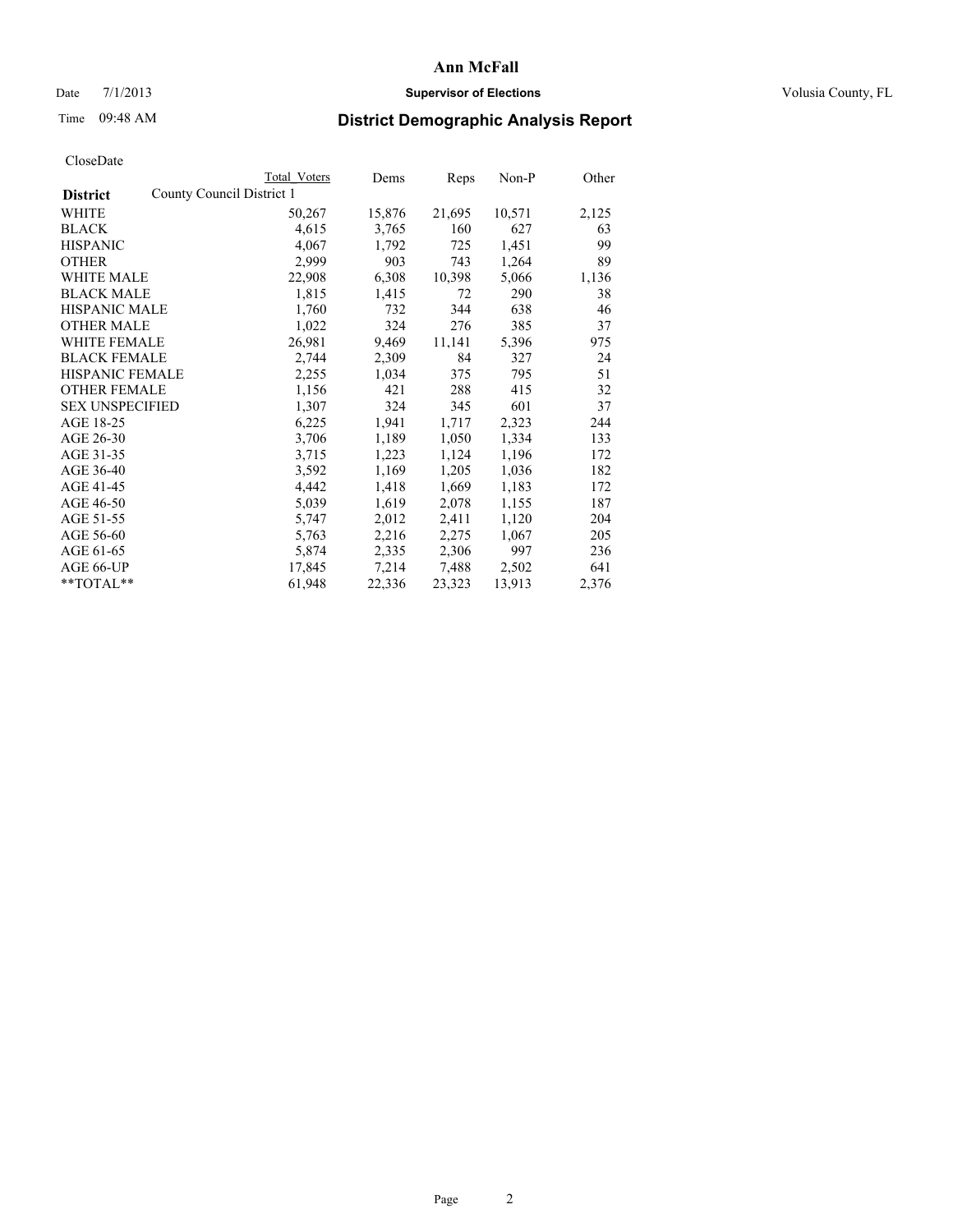# Date  $7/1/2013$  **Supervisor of Elections Supervisor of Elections** Volusia County, FL

# Time 09:48 AM **District Demographic Analysis Report**

|                                              | Total Voters | Dems   | <b>Reps</b> | $Non-P$ | Other |
|----------------------------------------------|--------------|--------|-------------|---------|-------|
| County Council District 2<br><b>District</b> |              |        |             |         |       |
| WHITE                                        | 47,930       | 16,563 | 17,996      | 11,595  | 1,776 |
| <b>BLACK</b>                                 | 10,799       | 9,036  | 253         | 1,429   | 81    |
| <b>HISPANIC</b>                              | 1,580        | 696    | 329         | 526     | 29    |
| <b>OTHER</b>                                 | 3,439        | 1,287  | 604         | 1,476   | 72    |
| WHITE MALE                                   | 22,251       | 6,713  | 8,880       | 5,648   | 1,010 |
| <b>BLACK MALE</b>                            | 4,137        | 3,341  | 126         | 630     | 40    |
| <b>HISPANIC MALE</b>                         | 730          | 306    | 157         | 246     | 21    |
| <b>OTHER MALE</b>                            | 1,128        | 409    | 227         | 459     | 33    |
| <b>WHITE FEMALE</b>                          | 25,248       | 9,705  | 8,986       | 5,809   | 748   |
| <b>BLACK FEMALE</b>                          | 6,485        | 5,559  | 123         | 762     | 41    |
| <b>HISPANIC FEMALE</b>                       | 818          | 378    | 167         | 265     | 8     |
| <b>OTHER FEMALE</b>                          | 1,502        | 661    | 281         | 531     | 29    |
| <b>SEX UNSPECIFIED</b>                       | 1,449        | 510    | 235         | 676     | 28    |
| AGE 18-25                                    | 7,601        | 4,038  | 1,156       | 2,249   | 158   |
| AGE 26-30                                    | 4,375        | 1,862  | 919         | 1,462   | 132   |
| AGE 31-35                                    | 3,560        | 1,453  | 810         | 1,179   | 118   |
| AGE 36-40                                    | 3,208        | 1,309  | 814         | 984     | 101   |
| AGE 41-45                                    | 3,783        | 1,548  | 1,082       | 1,045   | 108   |
| AGE 46-50                                    | 4,546        | 1,828  | 1,420       | 1,175   | 123   |
| AGE 51-55                                    | 5,653        | 2,356  | 1,879       | 1,251   | 167   |
| AGE 56-60                                    | 5,683        | 2,462  | 1,852       | 1,206   | 163   |
| AGE 61-65                                    | 6,142        | 2,551  | 2,021       | 1,365   | 205   |
| AGE 66-UP                                    | 19,196       | 8,174  | 7,229       | 3,110   | 683   |
| $*$ $TOTAL**$                                | 63,748       | 27,582 | 19,182      | 15,026  | 1,958 |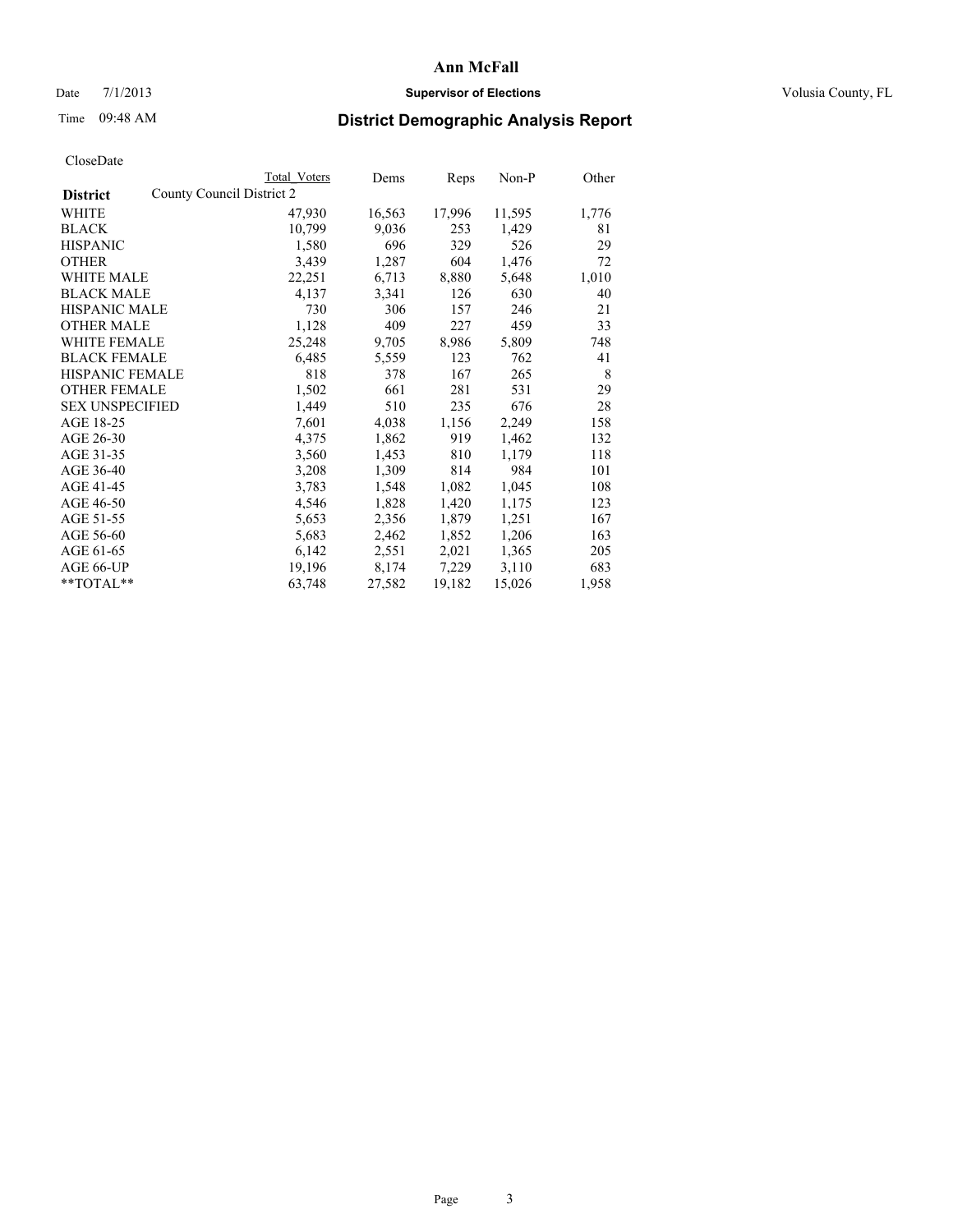# Date  $7/1/2013$  **Supervisor of Elections Supervisor of Elections** Volusia County, FL

# Time 09:48 AM **District Demographic Analysis Report**

|                                              | Total Voters | Dems   | Reps   | $Non-P$ | Other          |
|----------------------------------------------|--------------|--------|--------|---------|----------------|
| County Council District 3<br><b>District</b> |              |        |        |         |                |
| WHITE                                        | 63,412       | 20,704 | 25,314 | 15,441  | 1,953          |
| <b>BLACK</b>                                 | 1,960        | 1,604  | 73     | 266     | 17             |
| <b>HISPANIC</b>                              | 1,115        | 427    | 293    | 368     | 27             |
| <b>OTHER</b>                                 | 2,617        | 738    | 595    | 1,213   | 71             |
| <b>WHITE MALE</b>                            | 29,421       | 8,389  | 12,456 | 7,533   | 1,043          |
| <b>BLACK MALE</b>                            | 861          | 664    | 39     | 143     | 15             |
| <b>HISPANIC MALE</b>                         | 511          | 175    | 133    | 189     | 14             |
| <b>OTHER MALE</b>                            | 902          | 256    | 243    | 371     | 32             |
| <b>WHITE FEMALE</b>                          | 33,466       | 12,154 | 12,665 | 7.749   | 898            |
| <b>BLACK FEMALE</b>                          | 1,081        | 926    | 33     | 120     | $\overline{2}$ |
| <b>HISPANIC FEMALE</b>                       | 591          | 247    | 157    | 175     | 12             |
| <b>OTHER FEMALE</b>                          | 1,058        | 378    | 258    | 390     | 32             |
| <b>SEX UNSPECIFIED</b>                       | 1,213        | 284    | 291    | 618     | 20             |
| AGE 18-25                                    | 5,441        | 1,521  | 1,537  | 2,206   | 177            |
| AGE 26-30                                    | 3,566        | 1,117  | 980    | 1,351   | 118            |
| AGE 31-35                                    | 3,539        | 1,012  | 1,044  | 1,364   | 119            |
| AGE 36-40                                    | 3,659        | 1,078  | 1,215  | 1,221   | 145            |
| AGE 41-45                                    | 4,570        | 1,363  | 1,740  | 1,346   | 121            |
| AGE 46-50                                    | 5,459        | 1,673  | 2,217  | 1,437   | 132            |
| AGE 51-55                                    | 6,779        | 2,191  | 2,799  | 1,592   | 197            |
| AGE 56-60                                    | 7,128        | 2,637  | 2,781  | 1,499   | 211            |
| AGE 61-65                                    | 7,260        | 2,763  | 2,762  | 1,515   | 220            |
| AGE 66-UP                                    | 21,703       | 8,118  | 9,200  | 3,757   | 628            |
| $*$ $TOTAI.**$                               | 69,104       | 23,473 | 26,275 | 17,288  | 2,068          |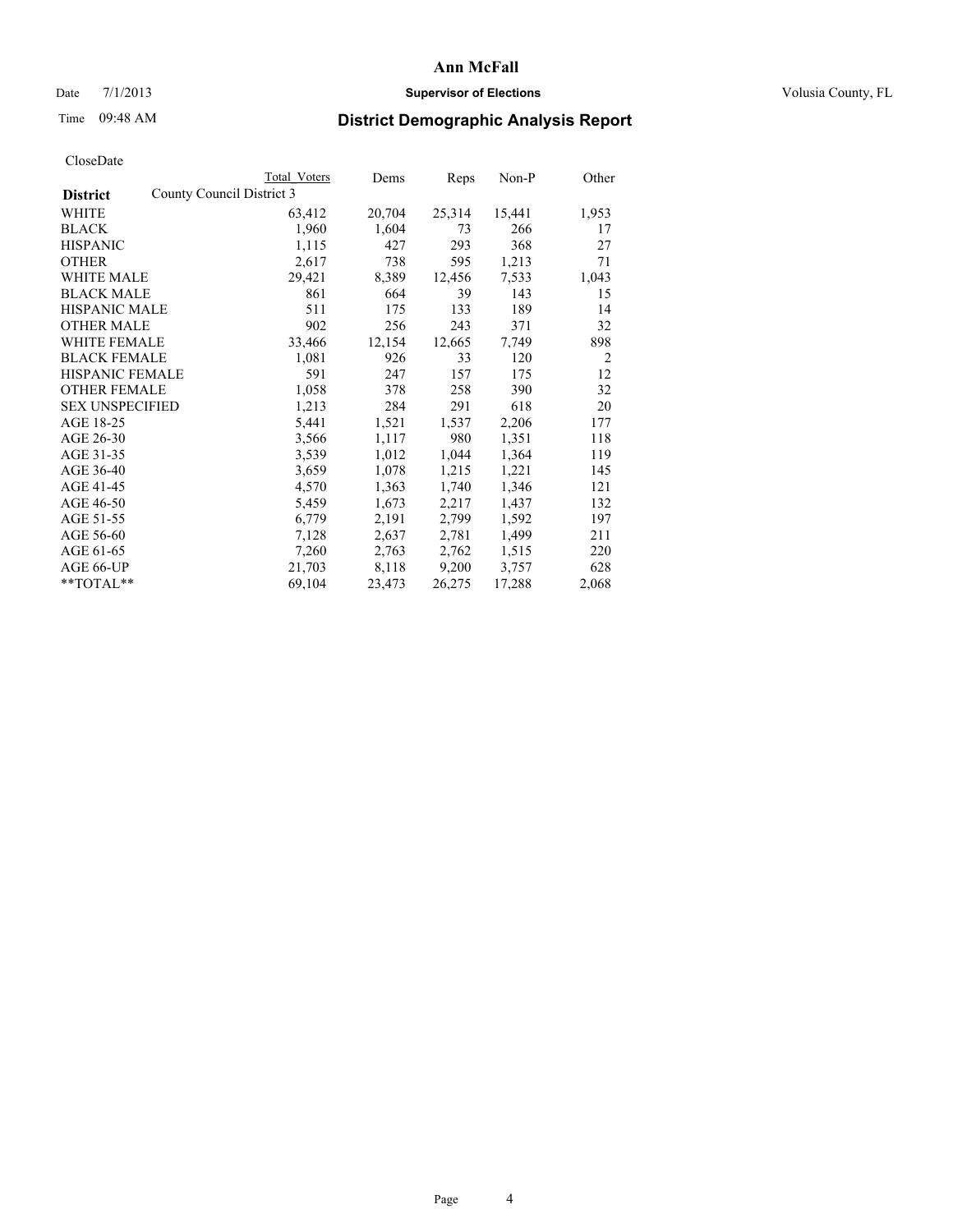# Date  $7/1/2013$  **Supervisor of Elections Supervisor of Elections** Volusia County, FL

# Time 09:48 AM **District Demographic Analysis Report**

|                        |                           | Total Voters | Dems   | Reps   | Non-P  | Other |
|------------------------|---------------------------|--------------|--------|--------|--------|-------|
| <b>District</b>        | County Council District 4 |              |        |        |        |       |
| WHITE                  |                           | 52,739       | 17,643 | 21,111 | 12,167 | 1,818 |
| <b>BLACK</b>           |                           | 5,942        | 4,895  | 171    | 804    | 72    |
| <b>HISPANIC</b>        |                           | 1,472        | 641    | 319    | 484    | 28    |
| <b>OTHER</b>           |                           | 3,268        | 1,082  | 752    | 1,357  | 77    |
| WHITE MALE             |                           | 24,184       | 7,068  | 10,213 | 5,936  | 967   |
| <b>BLACK MALE</b>      |                           | 2,279        | 1,760  | 87     | 388    | 44    |
| <b>HISPANIC MALE</b>   |                           | 638          | 250    | 155    | 214    | 19    |
| <b>OTHER MALE</b>      |                           | 1,157        | 368    | 295    | 455    | 39    |
| <b>WHITE FEMALE</b>    |                           | 28,160       | 10,472 | 10,759 | 6,094  | 835   |
| <b>BLACK FEMALE</b>    |                           | 3,597        | 3,081  | 84     | 404    | 28    |
| <b>HISPANIC FEMALE</b> |                           | 818          | 387    | 157    | 265    | 9     |
| <b>OTHER FEMALE</b>    |                           | 1,378        | 533    | 357    | 455    | 33    |
| <b>SEX UNSPECIFIED</b> |                           | 1,210        | 342    | 246    | 601    | 21    |
| AGE 18-25              |                           | 5,979        | 2,312  | 1,423  | 2,103  | 141   |
| AGE 26-30              |                           | 3,836        | 1,440  | 1,002  | 1,266  | 128   |
| AGE 31-35              |                           | 3,310        | 1,259  | 856    | 1,084  | 111   |
| AGE 36-40              |                           | 3,321        | 1,170  | 1,000  | 1,022  | 129   |
| AGE 41-45              |                           | 4,137        | 1,405  | 1,449  | 1,144  | 139   |
| AGE 46-50              |                           | 5,187        | 1,825  | 1,922  | 1,272  | 168   |
| AGE 51-55              |                           | 6,032        | 2,211  | 2,264  | 1,357  | 200   |
| AGE 56-60              |                           | 6,274        | 2,517  | 2,323  | 1,257  | 177   |
| AGE 61-65              |                           | 6,261        | 2,490  | 2,256  | 1,299  | 216   |
| AGE 66-UP              |                           | 19,084       | 7,632  | 7,858  | 3,008  | 586   |
| **TOTAL**              |                           | 63,421       | 24,261 | 22,353 | 14,812 | 1,995 |
|                        |                           |              |        |        |        |       |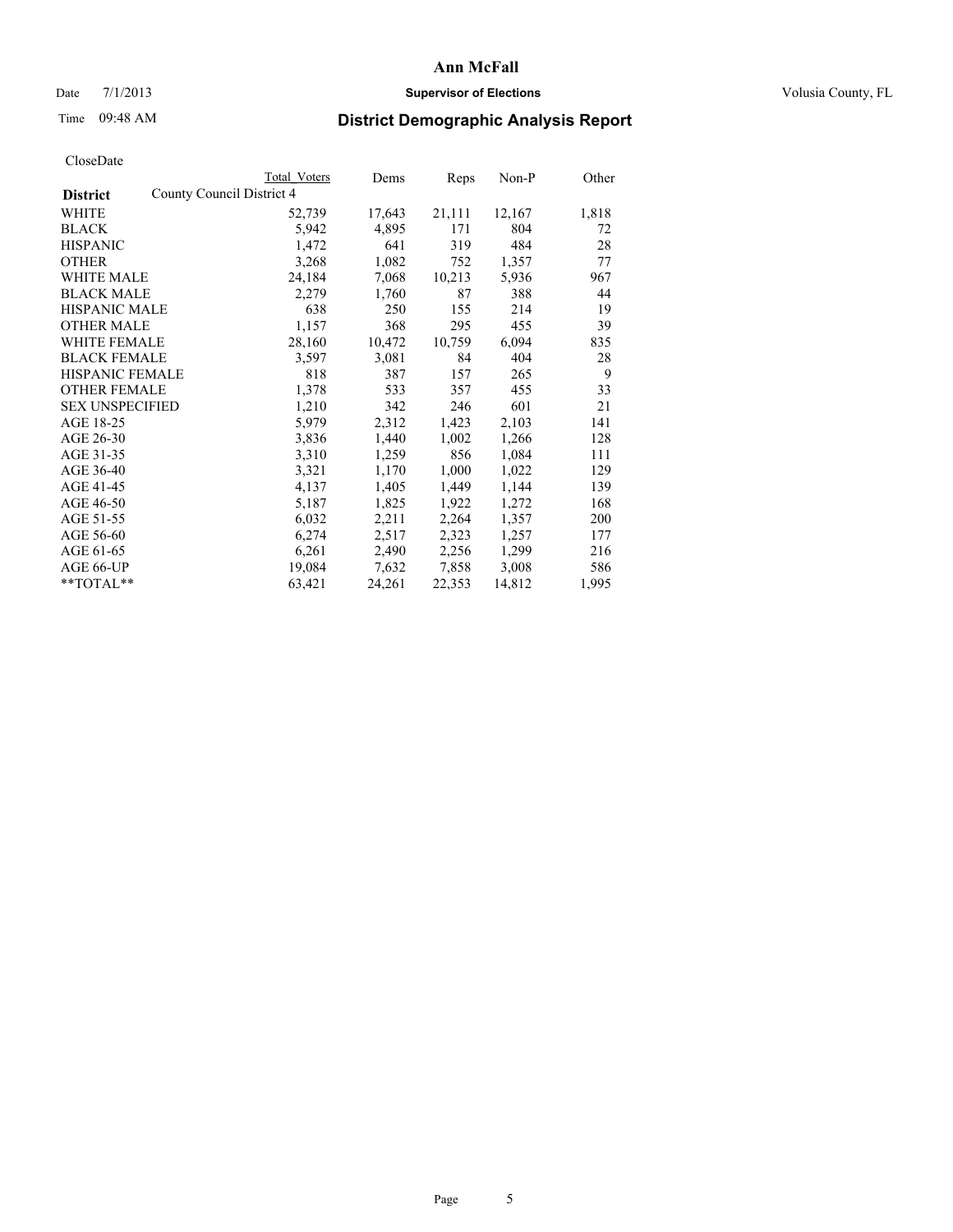# Date  $7/1/2013$  **Supervisor of Elections Supervisor of Elections** Volusia County, FL

# Time 09:48 AM **District Demographic Analysis Report**

|                                              | Total Voters | Dems   | Reps   | $Non-P$ | Other |
|----------------------------------------------|--------------|--------|--------|---------|-------|
| County Council District 5<br><b>District</b> |              |        |        |         |       |
| WHITE                                        | 40,373       | 12,531 | 16,094 | 9,950   | 1,798 |
| <b>BLACK</b>                                 | 5,212        | 4,020  | 244    | 850     | 98    |
| <b>HISPANIC</b>                              | 13,401       | 6,676  | 2,054  | 4,415   | 256   |
| <b>OTHER</b>                                 | 3,582        | 1,211  | 677    | 1,610   | 84    |
| WHITE MALE                                   | 18,828       | 5,119  | 7,881  | 4,851   | 977   |
| <b>BLACK MALE</b>                            | 2,282        | 1,651  | 142    | 429     | 60    |
| <b>HISPANIC MALE</b>                         | 6,295        | 3,016  | 1,032  | 2,102   | 145   |
| <b>OTHER MALE</b>                            | 1,229        | 438    | 267    | 486     | 38    |
| <b>WHITE FEMALE</b>                          | 21,202       | 7,317  | 8,092  | 4,982   | 811   |
| <b>BLACK FEMALE</b>                          | 2,868        | 2,324  | 102    | 404     | 38    |
| HISPANIC FEMALE                              | 6,959        | 3,587  | 1,010  | 2,254   | 108   |
| <b>OTHER FEMALE</b>                          | 1,457        | 598    | 275    | 549     | 35    |
| <b>SEX UNSPECIFIED</b>                       | 1,448        | 388    | 268    | 768     | 24    |
| AGE 18-25                                    | 7,371        | 2,567  | 1,547  | 2,975   | 282   |
| AGE 26-30                                    | 4,617        | 1,582  | 1,050  | 1,813   | 172   |
| AGE 31-35                                    | 4,817        | 1,766  | 1,136  | 1,691   | 224   |
| AGE 36-40                                    | 5,006        | 1,822  | 1,356  | 1,624   | 204   |
| AGE 41-45                                    | 5,334        | 1,897  | 1,729  | 1,502   | 206   |
| AGE 46-50                                    | 6,100        | 2,267  | 2,043  | 1,573   | 217   |
| AGE 51-55                                    | 6,362        | 2,406  | 2,291  | 1,469   | 196   |
| AGE 56-60                                    | 5,697        | 2,309  | 1,962  | 1,240   | 186   |
| AGE 61-65                                    | 5,044        | 2,135  | 1,715  | 1,022   | 172   |
| AGE 66-UP                                    | 12,220       | 5,687  | 4,240  | 1,916   | 377   |
| $*$ TOTAL $*$                                | 62,568       | 24,438 | 19,069 | 16,825  | 2,236 |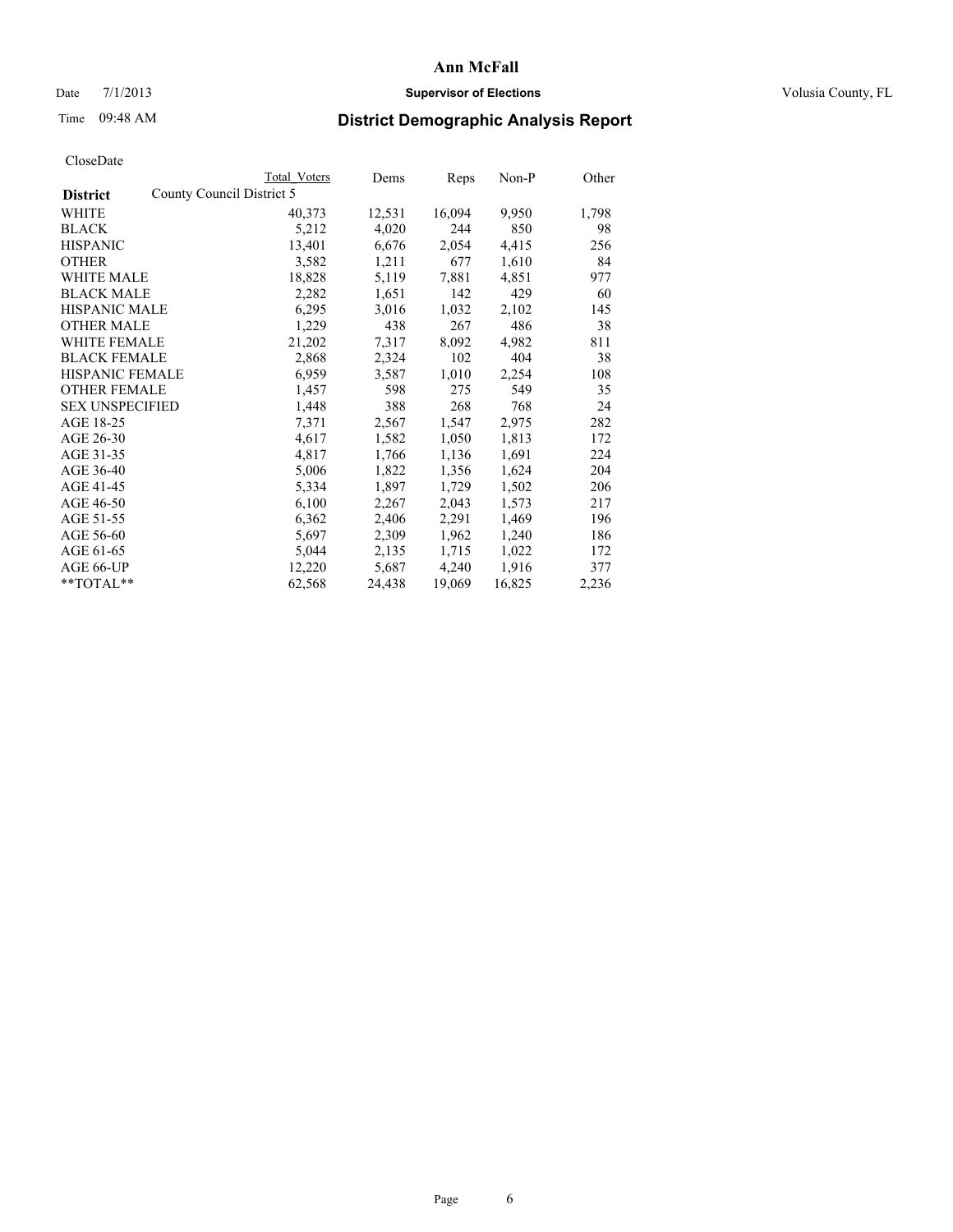# Date  $7/1/2013$  **Supervisor of Elections Supervisor of Elections** Volusia County, FL

# Time 09:48 AM **District Demographic Analysis Report**

|                        |                              | <b>Total Voters</b> | Dems | Reps           | Non-P | Other            |
|------------------------|------------------------------|---------------------|------|----------------|-------|------------------|
| <b>District</b>        | Indigo Community Development |                     |      |                |       |                  |
| WHITE                  |                              | 860                 | 210  | 442            | 176   | 32               |
| <b>BLACK</b>           |                              | 88                  | 65   | 9              | 13    | 1                |
| <b>HISPANIC</b>        |                              | 41                  | 21   | 7              | 11    | 2                |
| <b>OTHER</b>           |                              | 82                  | 23   | 30             | 29    | $\theta$         |
| WHITE MALE             |                              | 417                 | 88   | 220            | 89    | 20               |
| <b>BLACK MALE</b>      |                              | 40                  | 28   | 5              | 6     | 1                |
| <b>HISPANIC MALE</b>   |                              | 13                  | 6    | $\overline{c}$ | 4     | 1                |
| <b>OTHER MALE</b>      |                              | 28                  | 6    | 11             | 11    | $\theta$         |
| <b>WHITE FEMALE</b>    |                              | 435                 | 121  | 219            | 84    | 11               |
| <b>BLACK FEMALE</b>    |                              | 48                  | 37   | 4              | 7     | $\overline{0}$   |
| <b>HISPANIC FEMALE</b> |                              | 28                  | 15   | 5              | 7     | 1                |
| <b>OTHER FEMALE</b>    |                              | 43                  | 11   | 16             | 16    | $\theta$         |
| <b>SEX UNSPECIFIED</b> |                              | 19                  | 7    | 6              | 5     | 1                |
| AGE 18-25              |                              | 74                  | 15   | 28             | 26    | 5                |
| AGE 26-30              |                              | 96                  | 23   | 39             | 31    | 3                |
| AGE 31-35              |                              | 88                  | 26   | 29             | 31    | $\overline{c}$   |
| AGE 36-40              |                              | 77                  | 28   | 30             | 17    | $\overline{2}$   |
| AGE 41-45              |                              | 68                  | 18   | 33             | 17    | $\boldsymbol{0}$ |
| AGE 46-50              |                              | 83                  | 23   | 43             | 12    | 5                |
| AGE 51-55              |                              | 99                  | 30   | 52             | 16    | 1                |
| AGE 56-60              |                              | 113                 | 41   | 58             | 13    | 1                |
| AGE 61-65              |                              | 126                 | 39   | 54             | 28    | 5                |
| AGE 66-UP              |                              | 247                 | 76   | 122            | 38    | 11               |
| **TOTAL**              |                              | 1,071               | 319  | 488            | 229   | 35               |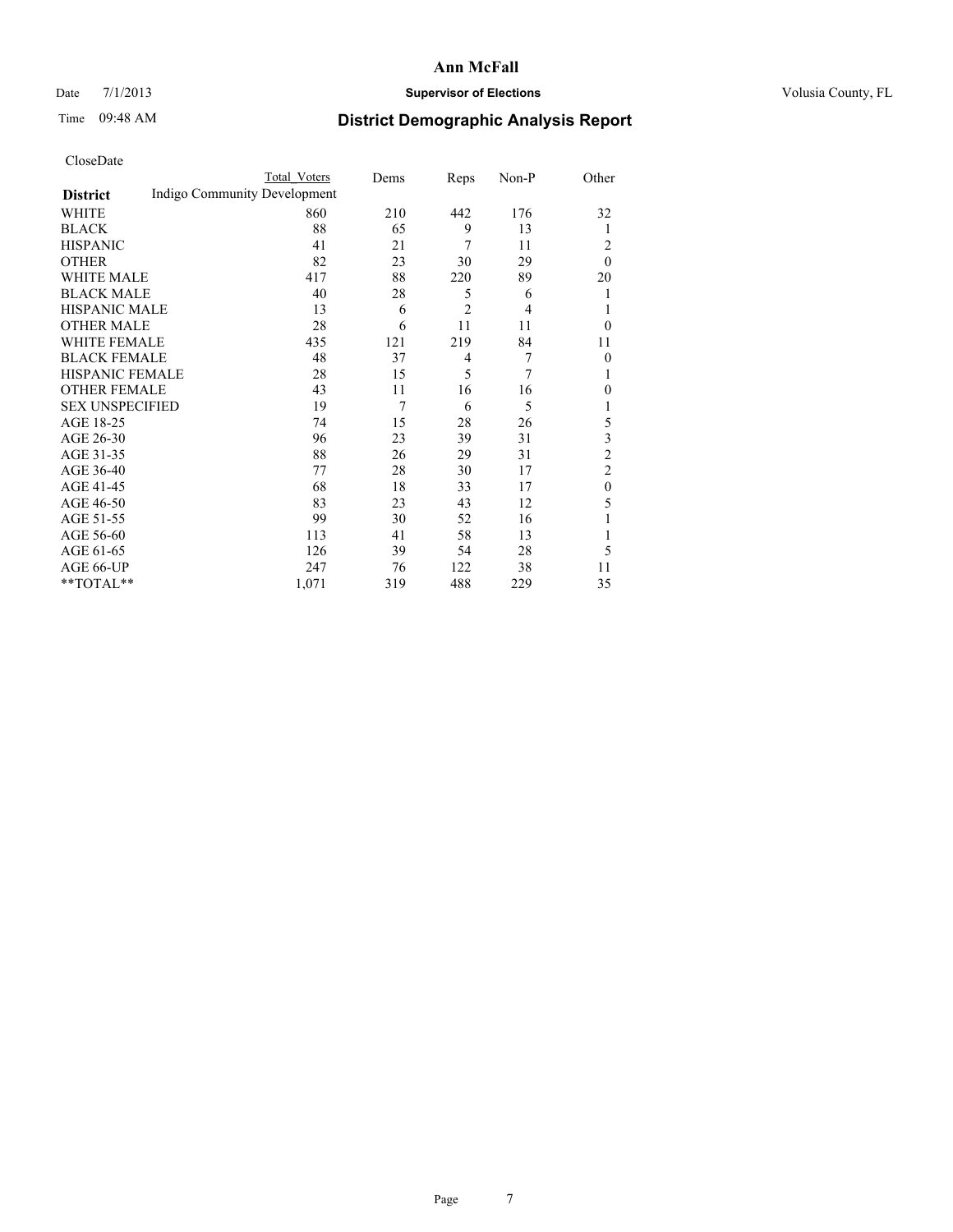# Date  $7/1/2013$  **Supervisor of Elections Supervisor of Elections** Volusia County, FL

# Time 09:48 AM **District Demographic Analysis Report**

|                                             | Total Voters | Dems   | <b>Reps</b> | Non-P  | Other |
|---------------------------------------------|--------------|--------|-------------|--------|-------|
| Congressional District 6<br><b>District</b> |              |        |             |        |       |
| WHITE                                       | 197,187      | 65,768 | 78,574      | 45,925 | 6,920 |
| <b>BLACK</b>                                | 22,490       | 18,649 | 625         | 2,999  | 217   |
| <b>HISPANIC</b>                             | 6,334        | 2,692  | 1,311       | 2,179  | 152   |
| <b>OTHER</b>                                | 11,285       | 3,703  | 2,437       | 4,864  | 281   |
| <b>WHITE MALE</b>                           | 90,981       | 26,529 | 38,343      | 22,361 | 3,748 |
| <b>BLACK MALE</b>                           | 8,761        | 6,937  | 313         | 1,381  | 130   |
| <b>HISPANIC MALE</b>                        | 2,827        | 1,125  | 604         | 1,010  | 88    |
| <b>OTHER MALE</b>                           | 3,835        | 1,238  | 944         | 1,525  | 128   |
| <b>WHITE FEMALE</b>                         | 104,611      | 38,765 | 39,670      | 23,058 | 3,118 |
| <b>BLACK FEMALE</b>                         | 13,420       | 11,474 | 303         | 1,557  | 86    |
| <b>HISPANIC FEMALE</b>                      | 3,416        | 1,532  | 688         | 1,135  | 61    |
| <b>OTHER FEMALE</b>                         | 4,695        | 1,848  | 1,081       | 1,651  | 115   |
| <b>SEX UNSPECIFIED</b>                      | 4,750        | 1,364  | 1,001       | 2,289  | 96    |
| AGE 18-25                                   | 23,402       | 9,301  | 5,306       | 8,159  | 636   |
| AGE 26-30                                   | 14,265       | 5,246  | 3,577       | 4,972  | 470   |
| AGE 31-35                                   | 12,771       | 4,550  | 3,405       | 4,363  | 453   |
| AGE 36-40                                   | 12,609       | 4,370  | 3,844       | 3,887  | 508   |
| AGE 41-45                                   | 15,398       | 5,291  | 5,362       | 4,262  | 483   |
| AGE 46-50                                   | 18,466       | 6,419  | 6,921       | 4,588  | 538   |
| AGE 51-55                                   | 22,275       | 8,182  | 8,495       | 4,909  | 689   |
| AGE 56-60                                   | 22,907       | 9,153  | 8,439       | 4,625  | 690   |
| AGE 61-65                                   | 23,672       | 9,468  | 8,579       | 4,825  | 800   |
| AGE 66-UP                                   | 71,530       | 28,831 | 29,019      | 11,377 | 2,303 |
| $*$ TOTAL $*$                               | 237,296      | 90,812 | 82,947      | 55,967 | 7,570 |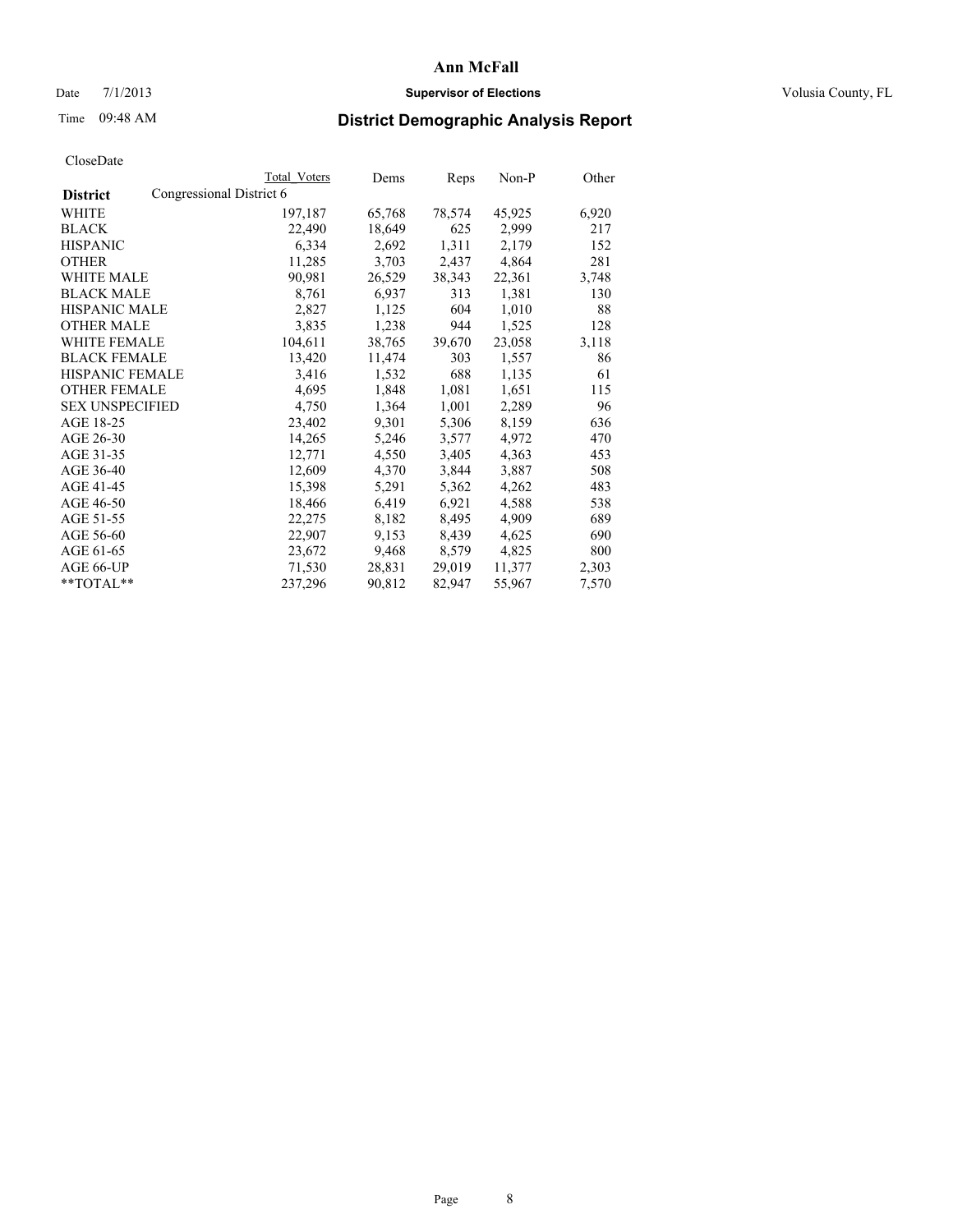# Date  $7/1/2013$  **Supervisor of Elections Supervisor of Elections** Volusia County, FL

# Time 09:48 AM **District Demographic Analysis Report**

|                                             | Total Voters | Dems   | Reps   | Non-P  | Other |
|---------------------------------------------|--------------|--------|--------|--------|-------|
| Congressional District 7<br><b>District</b> |              |        |        |        |       |
| WHITE                                       | 57,534       | 17,549 | 23,636 | 13,799 | 2,550 |
| <b>BLACK</b>                                | 6,038        | 4,671  | 276    | 977    | 114   |
| <b>HISPANIC</b>                             | 15,301       | 7,540  | 2,409  | 5,065  | 287   |
| <b>OTHER</b>                                | 4,620        | 1,518  | 934    | 2,056  | 112   |
| WHITE MALE                                  | 26,611       | 7,068  | 11,485 | 6,673  | 1,385 |
| <b>BLACK MALE</b>                           | 2,613        | 1,894  | 153    | 499    | 67    |
| <b>HISPANIC MALE</b>                        | 7,107        | 3,354  | 1,217  | 2,379  | 157   |
| <b>OTHER MALE</b>                           | 1,603        | 557    | 364    | 631    | 51    |
| WHITE FEMALE                                | 30,446       | 10,352 | 11,973 | 6,972  | 1,149 |
| <b>BLACK FEMALE</b>                         | 3,355        | 2,725  | 123    | 460    | 47    |
| <b>HISPANIC FEMALE</b>                      | 8,025        | 4,101  | 1,178  | 2,619  | 127   |
| <b>OTHER FEMALE</b>                         | 1,856        | 743    | 378    | 689    | 46    |
| <b>SEX UNSPECIFIED</b>                      | 1,877        | 484    | 384    | 975    | 34    |
| AGE 18-25                                   | 9,215        | 3,078  | 2,074  | 3,697  | 366   |
| AGE 26-30                                   | 5,835        | 1,944  | 1,424  | 2,254  | 213   |
| AGE 31-35                                   | 6,170        | 2,163  | 1,565  | 2,151  | 291   |
| AGE 36-40                                   | 6,177        | 2,178  | 1,746  | 2,000  | 253   |
| AGE 41-45                                   | 6,868        | 2,340  | 2,307  | 1,958  | 263   |
| AGE 46-50                                   | 7,865        | 2,793  | 2,759  | 2,024  | 289   |
| AGE 51-55                                   | 8,298        | 2,994  | 3,149  | 1,880  | 275   |
| AGE 56-60                                   | 7,638        | 2,988  | 2,754  | 1,644  | 252   |
| AGE 61-65                                   | 6,909        | 2,806  | 2,481  | 1,373  | 249   |
| AGE 66-UP                                   | 18,518       | 7,994  | 6,996  | 2,916  | 612   |
| **TOTAL**                                   | 83,493       | 31,278 | 27,255 | 21,897 | 3,063 |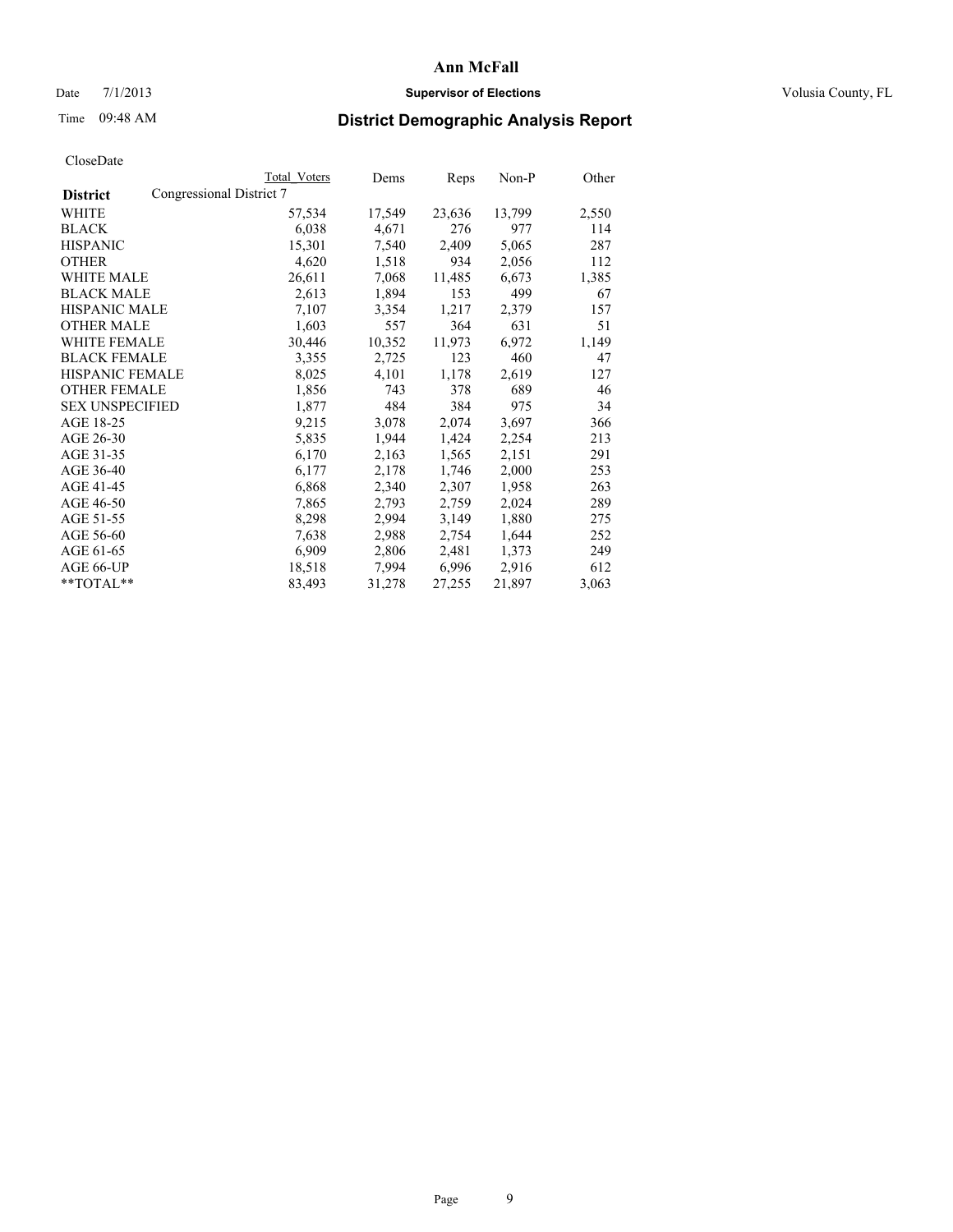# Date  $7/1/2013$  **Supervisor of Elections Supervisor of Elections** Volusia County, FL

# Time 09:48 AM **District Demographic Analysis Report**

|                                        | Total Voters | Dems | Reps     | Non-P    | Other |
|----------------------------------------|--------------|------|----------|----------|-------|
| Unincorporated Area<br><b>District</b> |              |      |          |          |       |
| <b>WHITE</b>                           | 0            | 0    | $\theta$ | $\Omega$ | 0     |
| <b>BLACK</b>                           |              |      | 0        | 0        |       |
| <b>HISPANIC</b>                        |              |      | 0        | 0        |       |
| <b>OTHER</b>                           |              |      |          |          |       |
| <b>WHITE MALE</b>                      |              |      |          |          |       |
| <b>BLACK MALE</b>                      |              |      | 0        |          |       |
| <b>HISPANIC MALE</b>                   |              |      |          |          |       |
| <b>OTHER MALE</b>                      |              |      | 0        |          |       |
| <b>WHITE FEMALE</b>                    |              |      |          |          |       |
| <b>BLACK FEMALE</b>                    |              |      | 0        |          |       |
| HISPANIC FEMALE                        |              |      |          |          |       |
| <b>OTHER FEMALE</b>                    |              |      |          |          |       |
| <b>SEX UNSPECIFIED</b>                 |              |      |          |          |       |
| AGE 18-25                              |              |      |          |          |       |
| AGE 26-30                              |              |      |          |          |       |
| AGE 31-35                              |              |      |          |          |       |
| AGE 36-40                              |              |      | 0        |          |       |
| AGE 41-45                              |              |      |          |          |       |
| AGE 46-50                              |              |      |          |          |       |
| AGE 51-55                              |              |      |          |          |       |
| AGE 56-60                              |              |      |          |          |       |
| AGE 61-65                              |              |      |          |          |       |
| AGE 66-UP                              |              |      |          |          |       |
| $**TOTAL**$                            |              |      | 0        | 0        | 0     |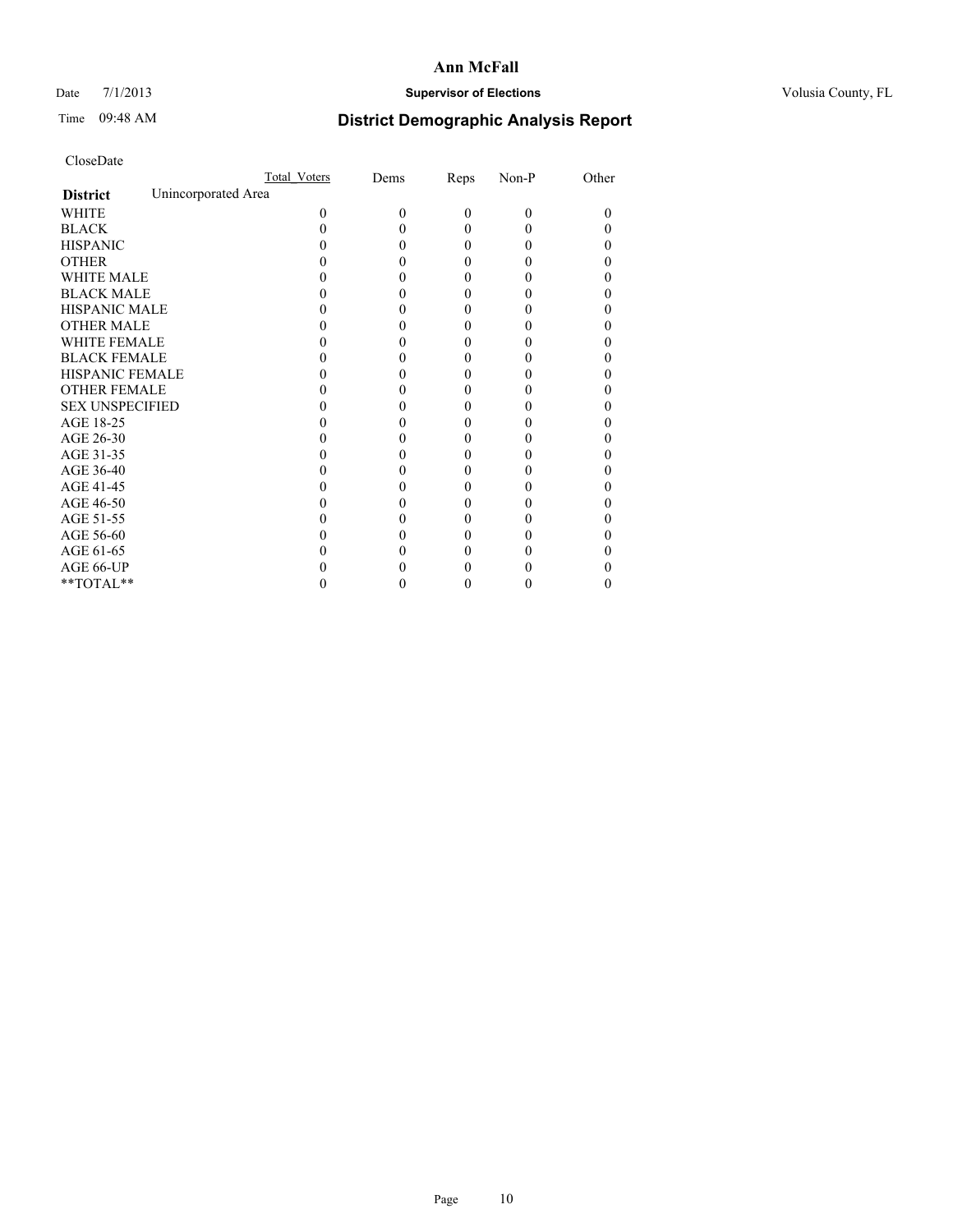# Date  $7/1/2013$  **Supervisor of Elections Supervisor of Elections** Volusia County, FL

# Time 09:48 AM **District Demographic Analysis Report**

|                                  | Total Voters | Dems   | Reps  | Non-P | Other |
|----------------------------------|--------------|--------|-------|-------|-------|
| Daytona Beach<br><b>District</b> |              |        |       |       |       |
| WHITE                            | 20,433       | 7,325  | 7,423 | 4,927 | 758   |
| <b>BLACK</b>                     | 13,133       | 11,086 | 279   | 1,673 | 95    |
| <b>HISPANIC</b>                  | 1,016        | 501    | 171   | 324   | 20    |
| <b>OTHER</b>                     | 2,365        | 1,003  | 323   | 993   | 46    |
| <b>WHITE MALE</b>                | 9,751        | 3,054  | 3,780 | 2,451 | 466   |
| <b>BLACK MALE</b>                | 4,974        | 4,040  | 141   | 742   | 51    |
| <b>HISPANIC MALE</b>             | 467          | 212    | 82    | 159   | 14    |
| <b>OTHER MALE</b>                | 737          | 301    | 118   | 298   | 20    |
| <b>WHITE FEMALE</b>              | 10,517       | 4,207  | 3,603 | 2,420 | 287   |
| <b>BLACK FEMALE</b>              | 7,957        | 6,887  | 135   | 891   | 44    |
| <b>HISPANIC FEMALE</b>           | 535          | 284    | 88    | 157   | 6     |
| <b>OTHER FEMALE</b>              | 1,034        | 514    | 155   | 347   | 18    |
| <b>SEX UNSPECIFIED</b>           | 975          | 416    | 94    | 452   | 13    |
| AGE 18-25                        | 6,486        | 4,078  | 625   | 1,689 | 94    |
| AGE 26-30                        | 3,082        | 1,615  | 493   | 899   | 75    |
| AGE 31-35                        | 2,336        | 1,195  | 398   | 679   | 64    |
| AGE 36-40                        | 1,982        | 1,018  | 374   | 550   | 40    |
| AGE 41-45                        | 2,217        | 1,159  | 471   | 528   | 59    |
| AGE 46-50                        | 2,591        | 1,361  | 572   | 595   | 63    |
| AGE 51-55                        | 3,126        | 1,631  | 792   | 604   | 99    |
| AGE 56-60                        | 3,098        | 1,641  | 800   | 578   | 79    |
| AGE 61-65                        | 3,148        | 1,603  | 852   | 607   | 86    |
| AGE 66-UP                        | 8,881        | 4,614  | 2,819 | 1,188 | 260   |
| $*$ TOTAL $*$                    | 36,947       | 19,915 | 8,196 | 7,917 | 919   |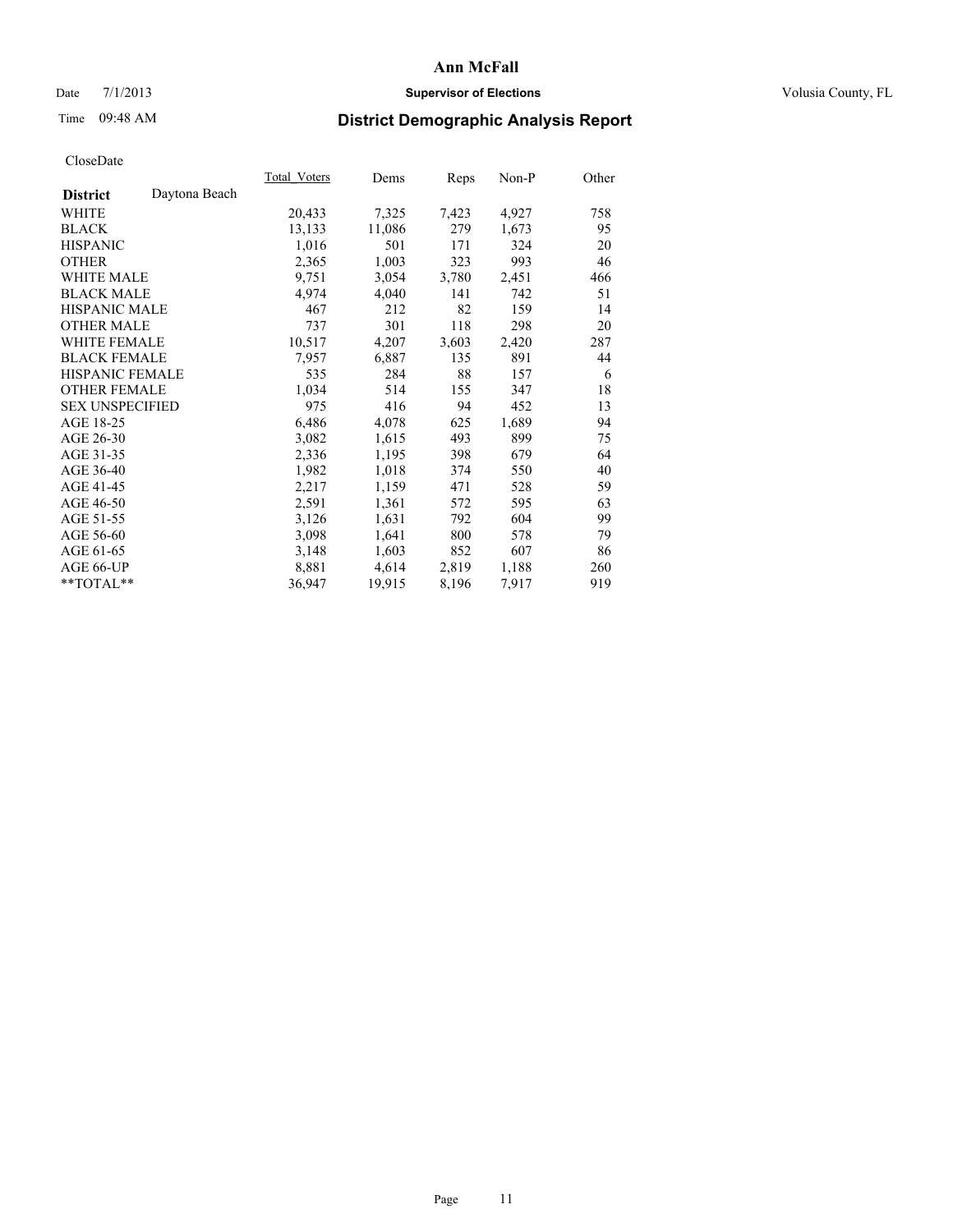# Date 7/1/2013 **Supervisor of Elections Supervisor of Elections** Volusia County, FL

# Time 09:48 AM **District Demographic Analysis Report**

|                        | Total Voters         | Dems | Reps           | Non-P          | Other                   |
|------------------------|----------------------|------|----------------|----------------|-------------------------|
| <b>District</b>        | Daytona Beach Shores |      |                |                |                         |
| WHITE                  | 3,303                | 878  | 1,554          | 762            | 109                     |
| <b>BLACK</b>           | 34                   | 21   | 3              | 10             | $\Omega$                |
| <b>HISPANIC</b>        | 65                   | 14   | 28             | 23             | $\Omega$                |
| <b>OTHER</b>           | 179                  | 48   | 61             | 64             | 6                       |
| WHITE MALE             | 1,572                | 378  | 748            | 389            | 57                      |
| <b>BLACK MALE</b>      | 16                   | 10   | 1              | 5              | $\overline{0}$          |
| <b>HISPANIC MALE</b>   | 34                   | 7    | 15             | 12             | $\overline{0}$          |
| <b>OTHER MALE</b>      | 67                   | 19   | 25             | 22             | 1                       |
| WHITE FEMALE           | 1,697                | 492  | 789            | 367            | 49                      |
| <b>BLACK FEMALE</b>    | 17                   | 11   | $\overline{2}$ | $\overline{4}$ | $\overline{0}$          |
| <b>HISPANIC FEMALE</b> | 30                   | 7    | 12             | 11             | $\Omega$                |
| <b>OTHER FEMALE</b>    | 87                   | 24   | 27             | 31             | 5                       |
| <b>SEX UNSPECIFIED</b> | 61                   | 13   | 27             | 18             | 3                       |
| AGE 18-25              | 108                  | 16   | 41             | 48             | $\overline{\mathbf{3}}$ |
| AGE 26-30              | 95                   | 29   | 30             | 33             | $\overline{\mathbf{3}}$ |
| AGE 31-35              | 85                   | 25   | 27             | 26             | 7                       |
| AGE 36-40              | 88                   | 25   | 25             | 34             | 4                       |
| AGE 41-45              | 117                  | 35   | 39             | 42             | 1                       |
| AGE 46-50              | 185                  | 40   | 83             | 58             | $\overline{4}$          |
| AGE 51-55              | 250                  | 55   | 117            | 71             | 7                       |
| AGE 56-60              | 316                  | 90   | 137            | 80             | 9                       |
| AGE 61-65              | 447                  | 111  | 203            | 115            | 18                      |
| AGE 66-UP              | 1,890                | 535  | 944            | 352            | 59                      |
| **TOTAL**              | 3,581                | 961  | 1,646          | 859            | 115                     |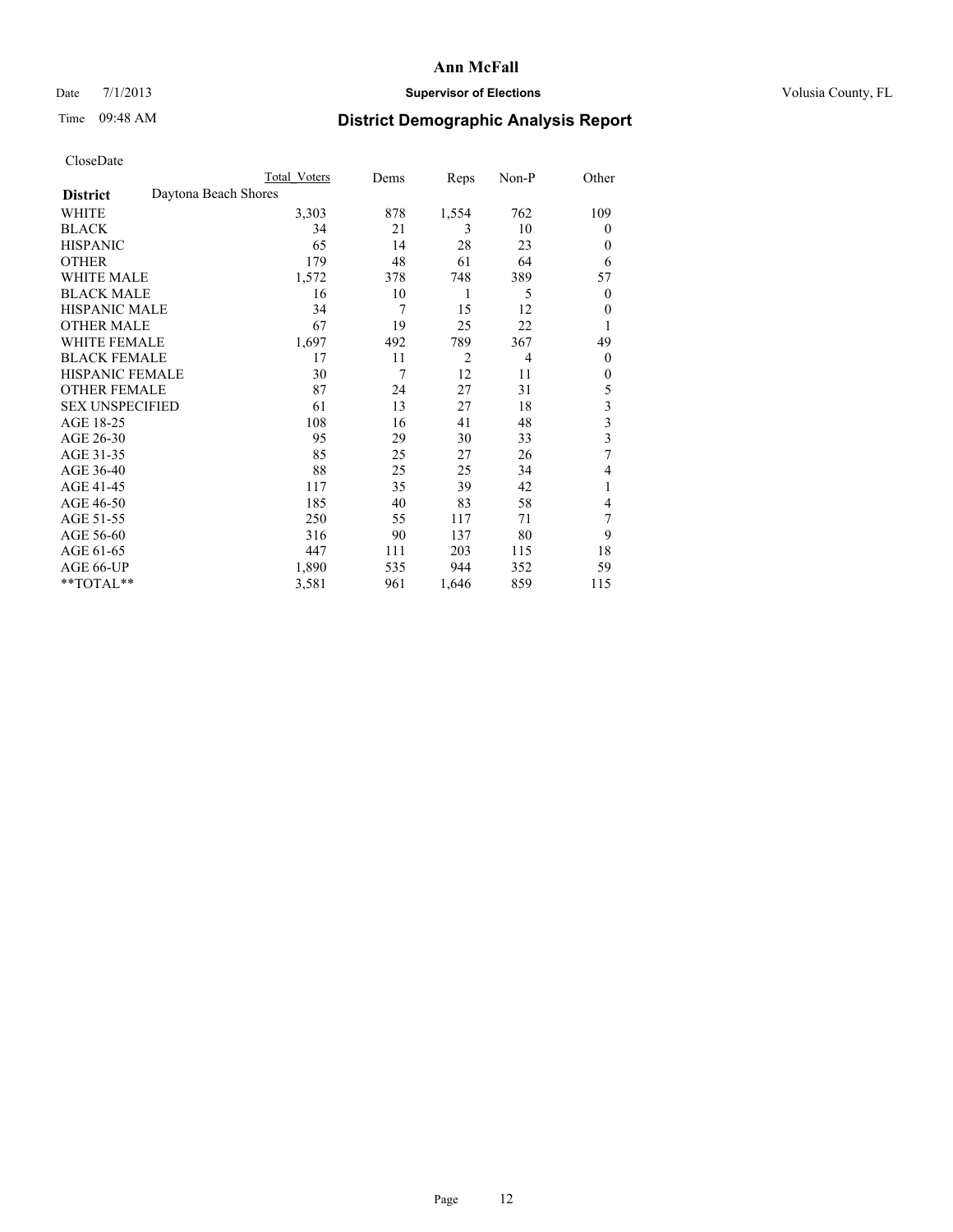# Date 7/1/2013 **Supervisor of Elections Supervisor of Elections** Volusia County, FL

# Time 09:48 AM **District Demographic Analysis Report**

|                        |        | Total Voters | Dems  | Reps  | Non-P | Other |
|------------------------|--------|--------------|-------|-------|-------|-------|
| <b>District</b>        | DeBary |              |       |       |       |       |
| WHITE                  |        | 11,493       | 3,133 | 5,387 | 2,496 | 477   |
| <b>BLACK</b>           |        | 444          | 341   | 26    | 67    | 10    |
| <b>HISPANIC</b>        |        | 859          | 369   | 223   | 251   | 16    |
| <b>OTHER</b>           |        | 714          | 207   | 184   | 306   | 17    |
| WHITE MALE             |        | 5,363        | 1,236 | 2,635 | 1,238 | 254   |
| <b>BLACK MALE</b>      |        | 205          | 145   | 8     | 46    | 6     |
| <b>HISPANIC MALE</b>   |        | 377          | 150   | 107   | 111   | 9     |
| <b>OTHER MALE</b>      |        | 231          | 66    | 68    | 90    | 7     |
| <b>WHITE FEMALE</b>    |        | 6,027        | 1,873 | 2,709 | 1,227 | 218   |
| <b>BLACK FEMALE</b>    |        | 233          | 191   | 18    | 20    | 4     |
| <b>HISPANIC FEMALE</b> |        | 472          | 215   | 115   | 135   | 7     |
| <b>OTHER FEMALE</b>    |        | 303          | 105   | 80    | 110   | 8     |
| <b>SEX UNSPECIFIED</b> |        | 299          | 69    | 80    | 143   | 7     |
| AGE 18-25              |        | 1,076        | 287   | 345   | 405   | 39    |
| AGE 26-30              |        | 713          | 183   | 250   | 255   | 25    |
| AGE 31-35              |        | 782          | 214   | 282   | 249   | 37    |
| AGE 36-40              |        | 781          | 216   | 290   | 243   | 32    |
| AGE 41-45              |        | 1,017        | 273   | 418   | 277   | 49    |
| AGE 46-50              |        | 1,221        | 334   | 551   | 287   | 49    |
| AGE 51-55              |        | 1,319        | 370   | 637   | 271   | 41    |
| AGE 56-60              |        | 1,384        | 435   | 619   | 284   | 46    |
| AGE 61-65              |        | 1,351        | 458   | 607   | 241   | 45    |
| AGE 66-UP              |        | 3,866        | 1,280 | 1,821 | 608   | 157   |
| **TOTAL**              |        | 13,510       | 4,050 | 5,820 | 3,120 | 520   |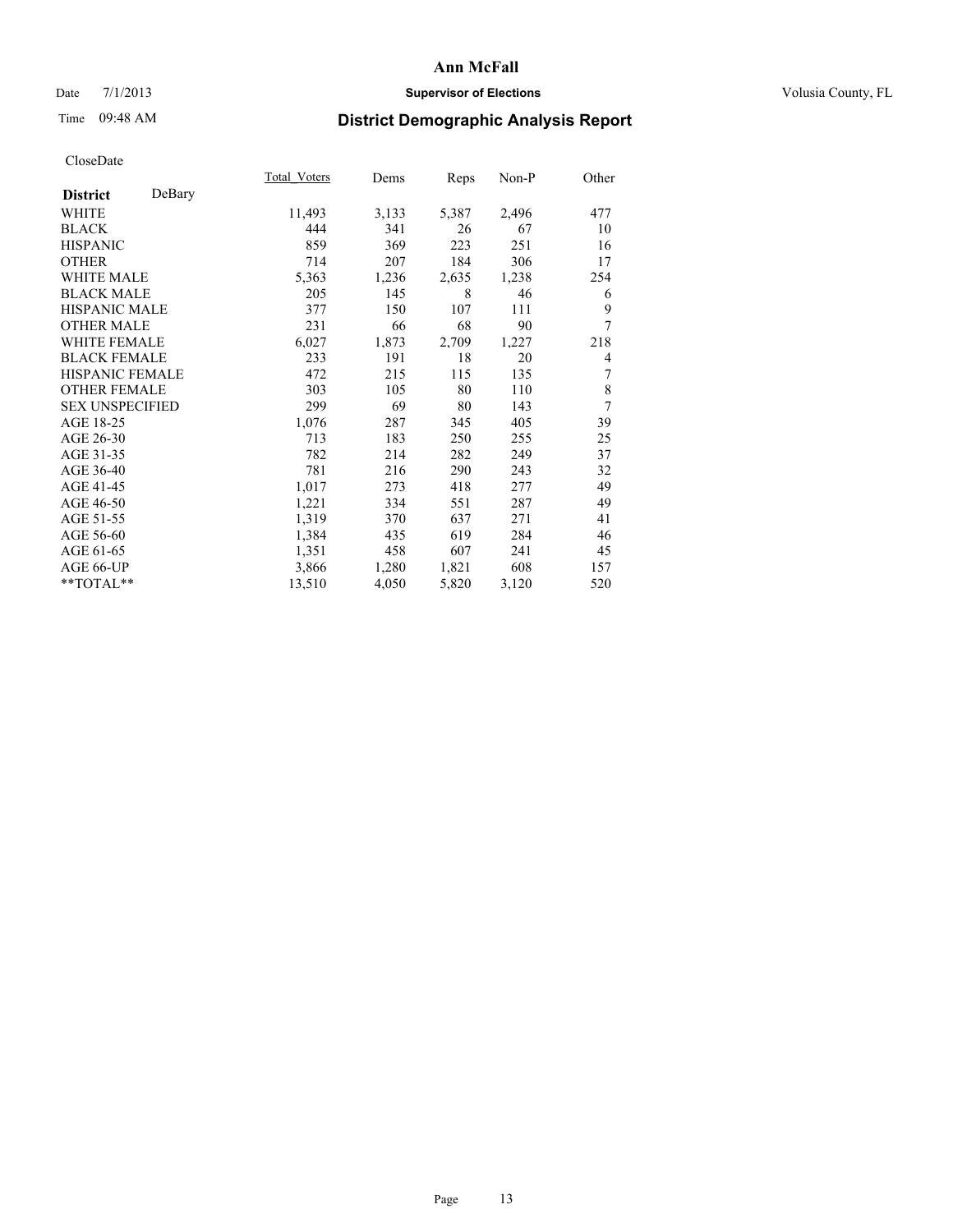# Date 7/1/2013 **Supervisor of Elections Supervisor of Elections** Volusia County, FL

# Time 09:48 AM **District Demographic Analysis Report**

|                        |        | Total Voters | Dems  | <b>Reps</b> | Non-P | Other |
|------------------------|--------|--------------|-------|-------------|-------|-------|
| <b>District</b>        | DeLand |              |       |             |       |       |
| WHITE                  |        | 11,829       | 3,867 | 4,901       | 2,533 | 528   |
| <b>BLACK</b>           |        | 2,392        | 1,956 | 79          | 322   | 35    |
| <b>HISPANIC</b>        |        | 1,033        | 456   | 175         | 368   | 34    |
| <b>OTHER</b>           |        | 868          | 296   | 164         | 380   | 28    |
| <b>WHITE MALE</b>      |        | 5,171        | 1,476 | 2,242       | 1,191 | 262   |
| <b>BLACK MALE</b>      |        | 905          | 704   | 35          | 142   | 24    |
| HISPANIC MALE          |        | 428          | 178   | 82          | 153   | 15    |
| <b>OTHER MALE</b>      |        | 285          | 105   | 60          | 109   | 11    |
| WHITE FEMALE           |        | 6,575        | 2,371 | 2,628       | 1,313 | 263   |
| <b>BLACK FEMALE</b>    |        | 1,454        | 1,230 | 41          | 173   | 10    |
| HISPANIC FEMALE        |        | 596          | 275   | 92          | 211   | 18    |
| <b>OTHER FEMALE</b>    |        | 346          | 135   | 65          | 134   | 12    |
| <b>SEX UNSPECIFIED</b> |        | 362          | 101   | 74          | 177   | 10    |
| AGE 18-25              |        | 2,059        | 790   | 457         | 741   | 71    |
| AGE 26-30              |        | 1,035        | 384   | 251         | 363   | 37    |
| AGE 31-35              |        | 1,005        | 384   | 274         | 297   | 50    |
| AGE 36-40              |        | 1,108        | 436   | 315         | 290   | 67    |
| AGE 41-45              |        | 1,196        | 458   | 394         | 310   | 34    |
| AGE 46-50              |        | 1,200        | 453   | 440         | 251   | 56    |
| AGE 51-55              |        | 1,290        | 562   | 446         | 245   | 37    |
| AGE 56-60              |        | 1,305        | 590   | 432         | 240   | 43    |
| AGE 61-65              |        | 1,389        | 616   | 477         | 239   | 57    |
| AGE 66-UP              |        | 4,535        | 1,902 | 1,833       | 627   | 173   |
| **TOTAL**              |        | 16,122       | 6,575 | 5,319       | 3,603 | 625   |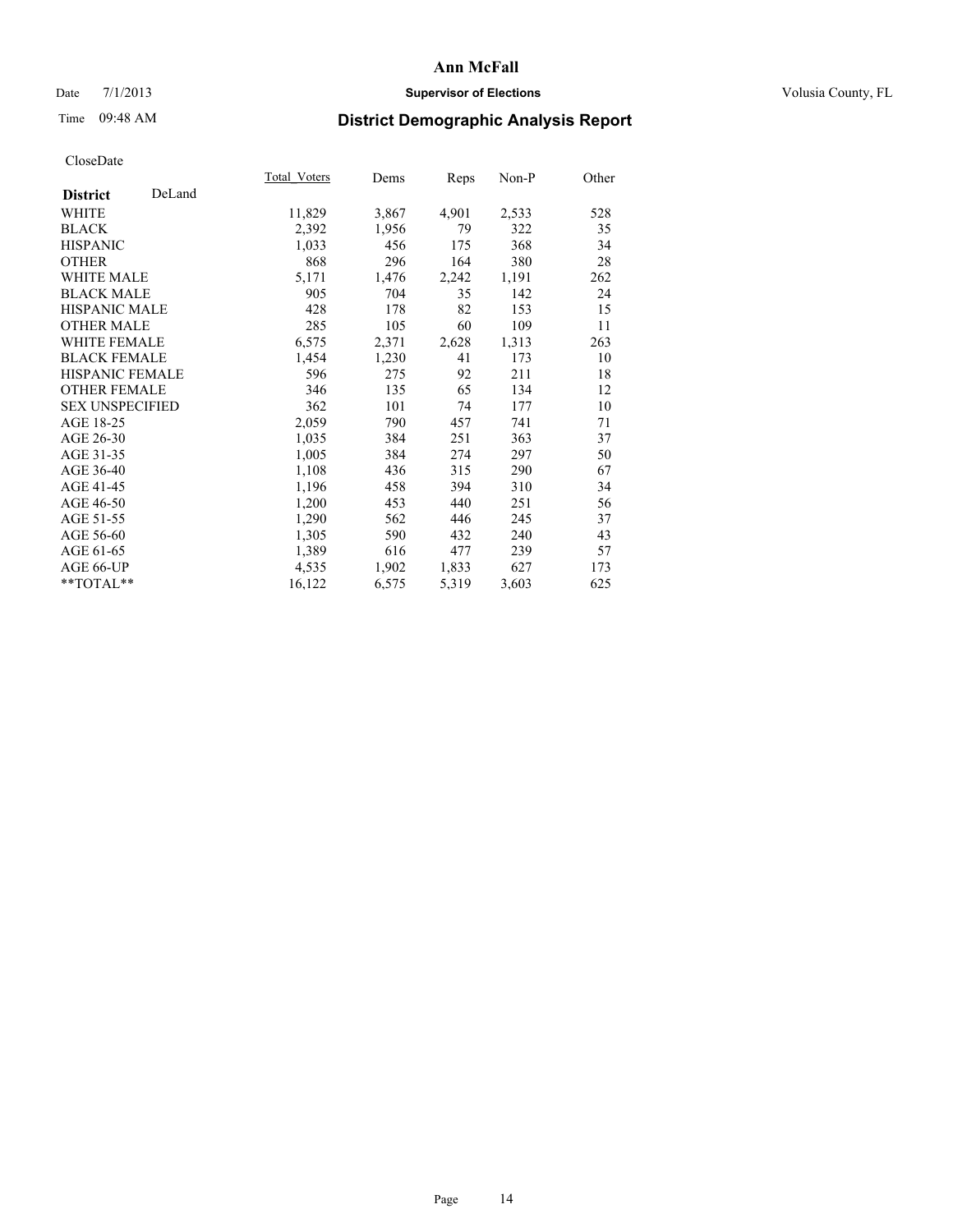# Date  $7/1/2013$  **Supervisor of Elections Supervisor of Elections** Volusia County, FL

# Time 09:48 AM **District Demographic Analysis Report**

|                        |         | Total Voters | Dems   | Reps   | Non-P  | Other |
|------------------------|---------|--------------|--------|--------|--------|-------|
| <b>District</b>        | Deltona |              |        |        |        |       |
| WHITE                  |         | 31,943       | 10,158 | 12,292 | 8,034  | 1,459 |
| <b>BLACK</b>           |         | 4,851        | 3,747  | 215    | 796    | 93    |
| <b>HISPANIC</b>        |         | 12,761       | 6,420  | 1,895  | 4,210  | 236   |
| <b>OTHER</b>           |         | 3,078        | 1,070  | 548    | 1,393  | 67    |
| <b>WHITE MALE</b>      |         | 14,811       | 4,157  | 5,989  | 3,880  | 785   |
| <b>BLACK MALE</b>      |         | 2,113        | 1,539  | 128    | 389    | 57    |
| <b>HISPANIC MALE</b>   |         | 5,979        | 2,892  | 955    | 2,000  | 132   |
| <b>OTHER MALE</b>      |         | 1,064        | 396    | 212    | 425    | 31    |
| <b>WHITE FEMALE</b>    |         | 16,872       | 5,926  | 6,213  | 4,067  | 666   |
| <b>BLACK FEMALE</b>    |         | 2,679        | 2,165  | 87     | 391    | 36    |
| <b>HISPANIC FEMALE</b> |         | 6,642        | 3,458  | 929    | 2,154  | 101   |
| <b>OTHER FEMALE</b>    |         | 1,248        | 527    | 221    | 471    | 29    |
| <b>SEX UNSPECIFIED</b> |         | 1,225        | 335    | 216    | 656    | 18    |
| AGE 18-25              |         | 6,444        | 2,320  | 1,247  | 2,631  | 246   |
| AGE 26-30              |         | 3,992        | 1,410  | 847    | 1,586  | 149   |
| AGE 31-35              |         | 4,204        | 1,594  | 929    | 1,495  | 186   |
| AGE 36-40              |         | 4,337        | 1,634  | 1,113  | 1,412  | 178   |
| AGE 41-45              |         | 4,476        | 1,665  | 1,374  | 1,269  | 168   |
| AGE 46-50              |         | 5,117        | 2,015  | 1,601  | 1,332  | 169   |
| AGE 51-55              |         | 5,249        | 2,080  | 1,784  | 1,226  | 159   |
| AGE 56-60              |         | 4,647        | 1,966  | 1,505  | 1,022  | 154   |
| AGE 61-65              |         | 4,112        | 1,835  | 1,284  | 853    | 140   |
| AGE 66-UP              |         | 10,055       | 4,876  | 3,266  | 1,607  | 306   |
| $*$ TOTAL $*$          |         | 52,633       | 21,395 | 14,950 | 14,433 | 1,855 |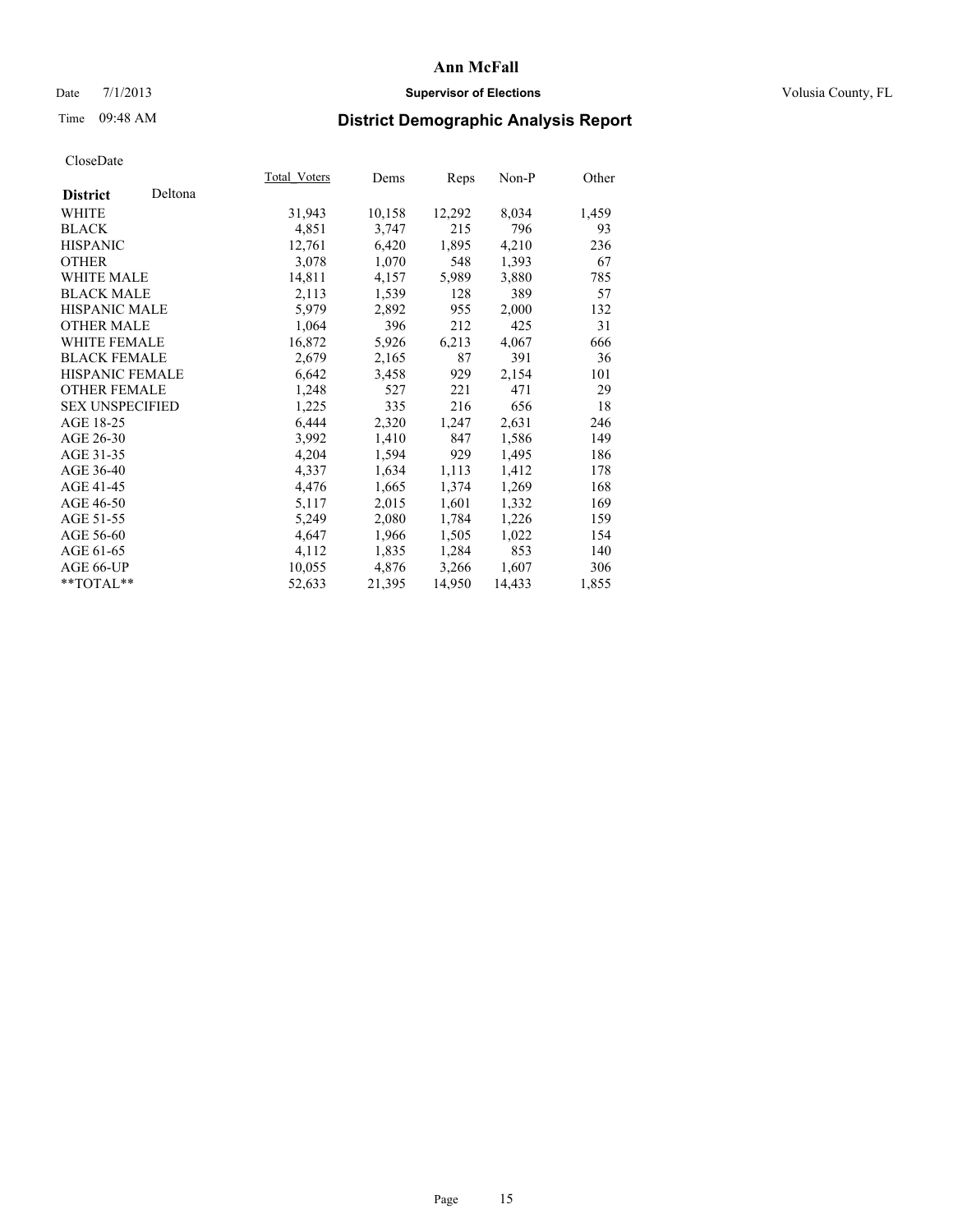# Date 7/1/2013 **Supervisor of Elections Supervisor of Elections** Volusia County, FL

# Time 09:48 AM **District Demographic Analysis Report**

|                        |           | Total Voters | Dems  | Reps  | Non-P | Other          |
|------------------------|-----------|--------------|-------|-------|-------|----------------|
| <b>District</b>        | Edgewater |              |       |       |       |                |
| WHITE                  |           | 12,848       | 4,640 | 4,384 | 3,465 | 359            |
| <b>BLACK</b>           |           | 288          | 217   | 14    | 55    | 2              |
| <b>HISPANIC</b>        |           | 184          | 80    | 39    | 59    | 6              |
| <b>OTHER</b>           |           | 447          | 141   | 89    | 212   | 5              |
| WHITE MALE             |           | 5,794        | 1,837 | 2,157 | 1,611 | 189            |
| <b>BLACK MALE</b>      |           | 130          | 92    | 9     | 27    | $\overline{2}$ |
| <b>HISPANIC MALE</b>   |           | 78           | 33    | 14    | 27    | 4              |
| <b>OTHER MALE</b>      |           | 146          | 49    | 41    | 54    | $\overline{2}$ |
| <b>WHITE FEMALE</b>    |           | 6,964        | 2,774 | 2,193 | 1,827 | 170            |
| <b>BLACK FEMALE</b>    |           | 155          | 123   | 5     | 27    | $\overline{0}$ |
| <b>HISPANIC FEMALE</b> |           | 103          | 46    | 25    | 30    | $\overline{c}$ |
| <b>OTHER FEMALE</b>    |           | 178          | 67    | 40    | 68    | 3              |
| <b>SEX UNSPECIFIED</b> |           | 219          | 57    | 42    | 120   | $\theta$       |
| AGE 18-25              |           | 1,136        | 328   | 267   | 516   | 25             |
| AGE 26-30              |           | 822          | 254   | 205   | 340   | 23             |
| AGE 31-35              |           | 872          | 261   | 232   | 352   | 27             |
| AGE 36-40              |           | 861          | 276   | 244   | 311   | 30             |
| AGE 41-45              |           | 969          | 336   | 303   | 306   | 24             |
| AGE 46-50              |           | 1,049        | 371   | 371   | 283   | 24             |
| AGE 51-55              |           | 1,343        | 473   | 488   | 347   | 35             |
| AGE 56-60              |           | 1,356        | 519   | 476   | 328   | 33             |
| AGE 61-65              |           | 1,357        | 568   | 457   | 296   | 36             |
| AGE 66-UP              |           | 4,002        | 1,692 | 1,483 | 712   | 115            |
| **TOTAL**              |           | 13,767       | 5,078 | 4,526 | 3,791 | 372            |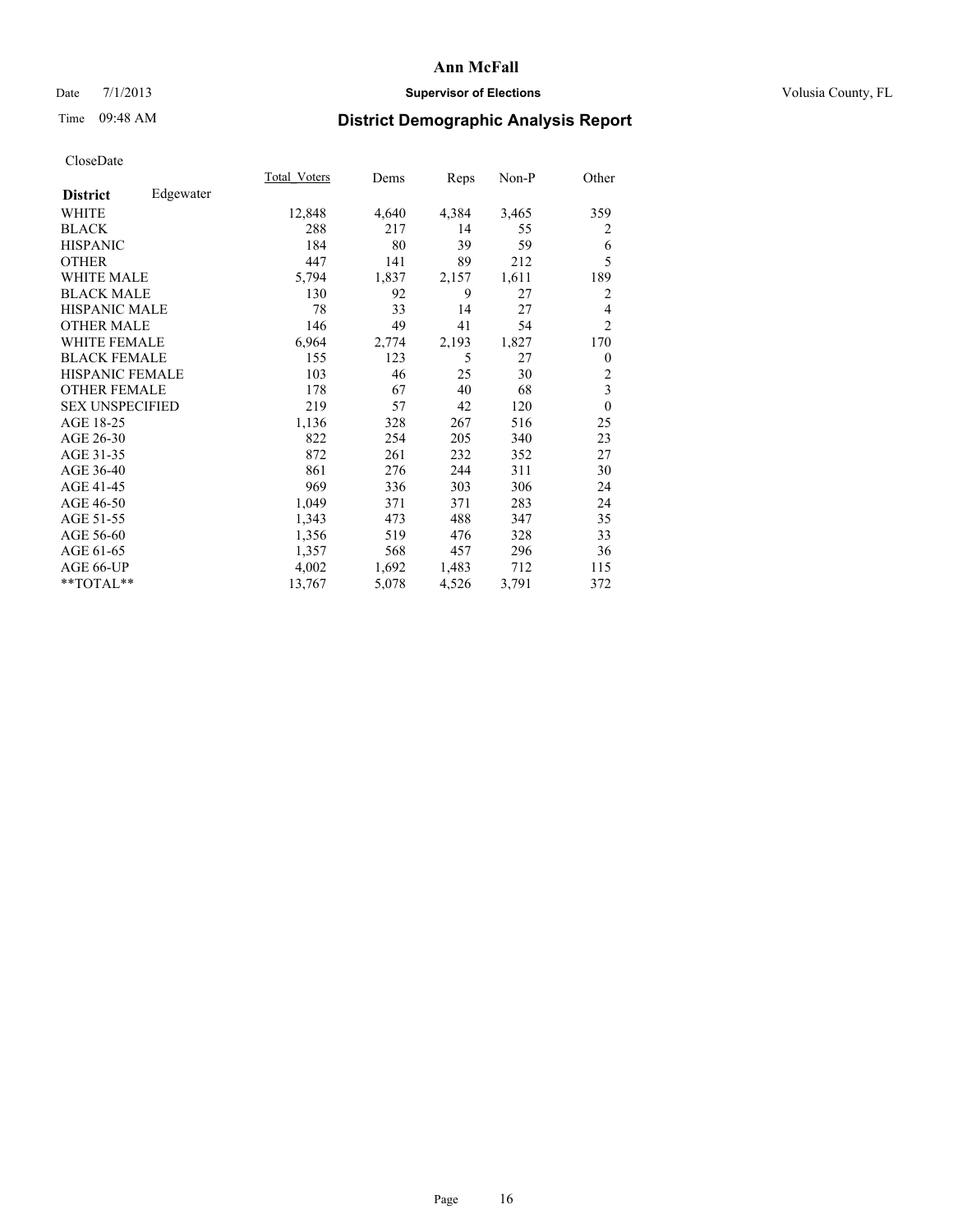# Date  $7/1/2013$  **Supervisor of Elections Supervisor of Elections** Volusia County, FL

# Time 09:48 AM **District Demographic Analysis Report**

|                        |            | Total Voters | Dems  | Reps  | $Non-P$ | Other            |
|------------------------|------------|--------------|-------|-------|---------|------------------|
| <b>District</b>        | Holly Hill |              |       |       |         |                  |
| WHITE                  |            | 5,324        | 2,117 | 1,620 | 1,394   | 193              |
| <b>BLACK</b>           |            | 767          | 623   | 22    | 116     | 6                |
| <b>HISPANIC</b>        |            | 169          | 80    | 24    | 65      | $\mathbf{0}$     |
| <b>OTHER</b>           |            | 323          | 120   | 48    | 146     | 9                |
| <b>WHITE MALE</b>      |            | 2,425        | 850   | 784   | 695     | 96               |
| <b>BLACK MALE</b>      |            | 260          | 192   | 12    | 52      | 4                |
| <b>HISPANIC MALE</b>   |            | 69           | 28    | 13    | 28      | $\boldsymbol{0}$ |
| <b>OTHER MALE</b>      |            | 100          | 38    | 18    | 37      | 7                |
| <b>WHITE FEMALE</b>    |            | 2,857        | 1,254 | 824   | 684     | 95               |
| <b>BLACK FEMALE</b>    |            | 502          | 426   | 10    | 64      | $\overline{2}$   |
| HISPANIC FEMALE        |            | 100          | 52    | 11    | 37      | $\mathbf{0}$     |
| <b>OTHER FEMALE</b>    |            | 133          | 62    | 26    | 44      | 1                |
| <b>SEX UNSPECIFIED</b> |            | 137          | 38    | 16    | 80      | 3                |
| AGE 18-25              |            | 646          | 277   | 109   | 250     | 10               |
| AGE 26-30              |            | 430          | 184   | 83    | 148     | 15               |
| AGE 31-35              |            | 416          | 194   | 74    | 134     | 14               |
| AGE 36-40              |            | 361          | 159   | 76    | 121     | 5                |
| AGE 41-45              |            | 468          | 183   | 115   | 154     | 16               |
| AGE 46-50              |            | 615          | 243   | 163   | 186     | 23               |
| AGE 51-55              |            | 711          | 285   | 204   | 183     | 39               |
| AGE 56-60              |            | 637          | 294   | 161   | 162     | 20               |
| AGE 61-65              |            | 582          | 274   | 151   | 139     | 18               |
| AGE 66-UP              |            | 1,717        | 847   | 578   | 244     | 48               |
| $*$ TOTAL $**$         |            | 6,583        | 2,940 | 1,714 | 1,721   | 208              |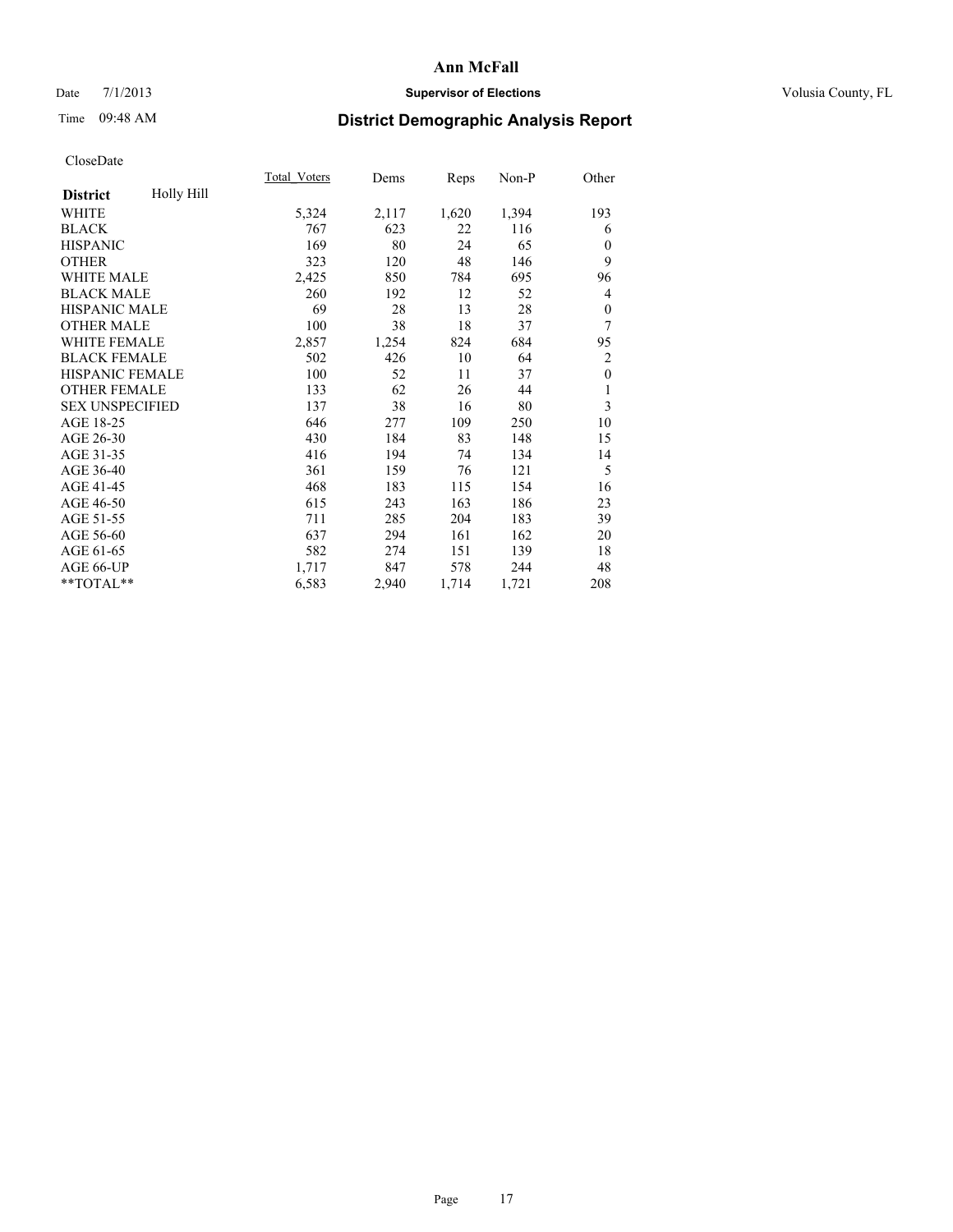# Date 7/1/2013 **Supervisor of Elections Supervisor of Elections** Volusia County, FL

# Time 09:48 AM **District Demographic Analysis Report**

|                        |            | <b>Total Voters</b> | Dems | Reps           | Non-P | Other          |
|------------------------|------------|---------------------|------|----------------|-------|----------------|
| <b>District</b>        | Lake Helen |                     |      |                |       |                |
| <b>WHITE</b>           |            | 1,610               | 584  | 591            | 371   | 64             |
| <b>BLACK</b>           |            | 183                 | 162  | 4              | 14    | 3              |
| <b>HISPANIC</b>        |            | 38                  | 9    | 17             | 10    | 2              |
| <b>OTHER</b>           |            | 59                  | 18   | 15             | 24    | $\overline{2}$ |
| WHITE MALE             |            | 734                 | 236  | 286            | 179   | 33             |
| <b>BLACK MALE</b>      |            | 81                  | 73   | 2              | 5     | 1              |
| <b>HISPANIC MALE</b>   |            | 14                  | 3    | 6              | 5     | $\theta$       |
| <b>OTHER MALE</b>      |            | 19                  | 9    | 1              | 8     |                |
| <b>WHITE FEMALE</b>    |            | 862                 | 344  | 299            | 188   | 31             |
| <b>BLACK FEMALE</b>    |            | 99                  | 86   | $\overline{2}$ | 9     | $\overline{2}$ |
| HISPANIC FEMALE        |            | 24                  | 6    | 11             | 5     | $\overline{2}$ |
| <b>OTHER FEMALE</b>    |            | 22                  | 8    | 5              | 8     | 1              |
| <b>SEX UNSPECIFIED</b> |            | 35                  | 8    | 15             | 12    | $\theta$       |
| AGE 18-25              |            | 169                 | 55   | 47             | 61    | 6              |
| AGE 26-30              |            | 126                 | 42   | 34             | 45    | 5              |
| AGE 31-35              |            | 108                 | 39   | 28             | 37    | 4              |
| AGE 36-40              |            | 101                 | 25   | 32             | 31    | 13             |
| AGE 41-45              |            | 142                 | 54   | 40             | 39    | 9              |
| AGE 46-50              |            | 144                 | 47   | 58             | 35    | 4              |
| AGE 51-55              |            | 217                 | 87   | 88             | 35    | 7              |
| AGE 56-60              |            | 215                 | 88   | 80             | 38    | 9              |
| AGE 61-65              |            | 188                 | 92   | 58             | 33    | 5              |
| AGE 66-UP              |            | 480                 | 244  | 162            | 65    | 9              |
| **TOTAL**              |            | 1,890               | 773  | 627            | 419   | 71             |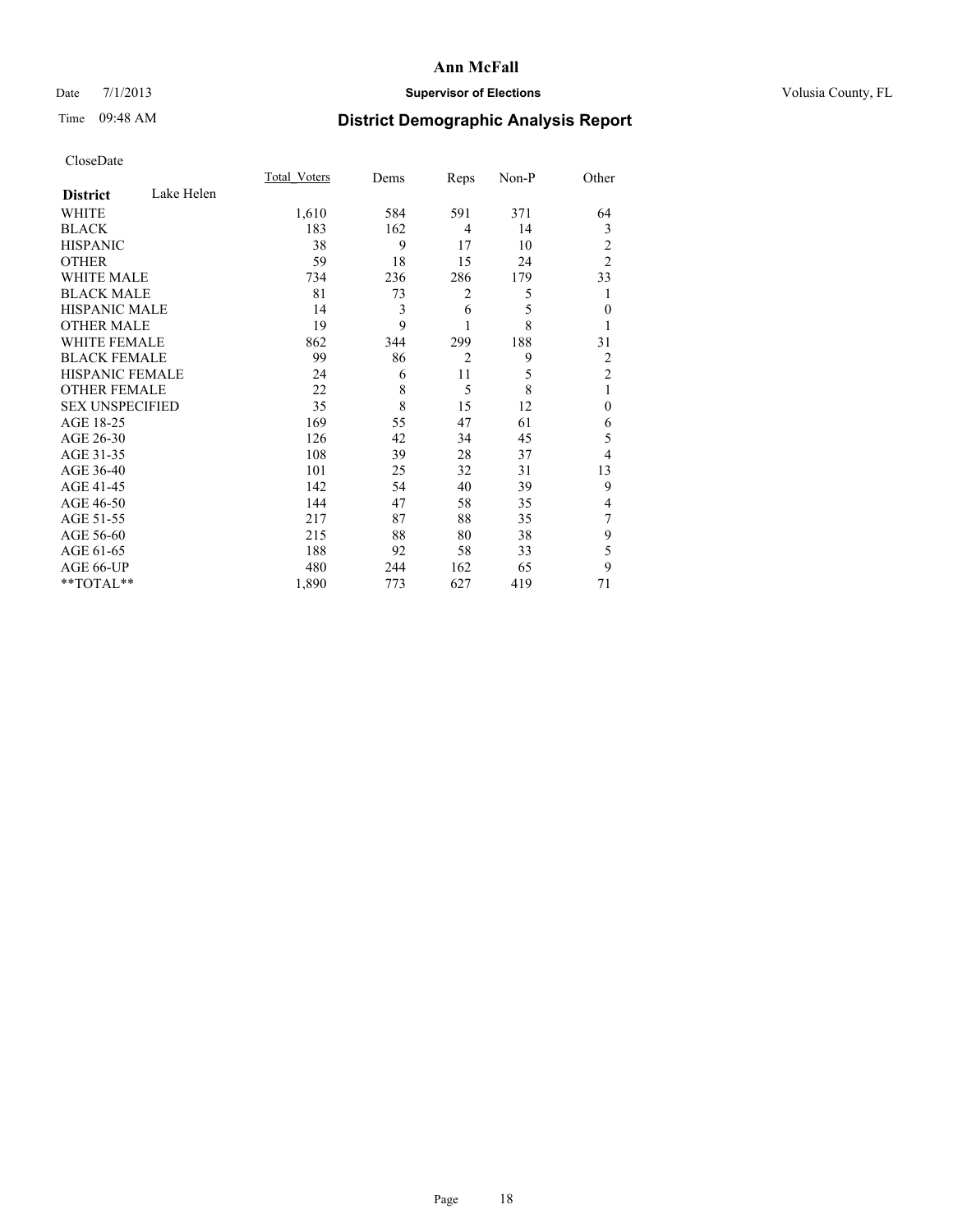# Date  $7/1/2013$  **Supervisor of Elections Supervisor of Elections** Volusia County, FL

# Time 09:48 AM **District Demographic Analysis Report**

|                                     | <b>Total Voters</b> | Dems  | Reps  | Non-P | Other          |
|-------------------------------------|---------------------|-------|-------|-------|----------------|
| New Smyrna Beach<br><b>District</b> |                     |       |       |       |                |
| <b>WHITE</b>                        | 15,714              | 5,028 | 6,492 | 3,745 | 449            |
| <b>BLACK</b>                        | 742                 | 623   | 19    | 93    | 7              |
| <b>HISPANIC</b>                     | 228                 | 79    | 72    | 71    | 6              |
| <b>OTHER</b>                        | 609                 | 162   | 136   | 296   | 15             |
| <b>WHITE MALE</b>                   | 7,225               | 1,977 | 3,128 | 1,877 | 243            |
| <b>BLACK MALE</b>                   | 309                 | 247   | 7     | 48    | 7              |
| <b>HISPANIC MALE</b>                | 110                 | 31    | 34    | 43    | $\overline{c}$ |
| <b>OTHER MALE</b>                   | 199                 | 53    | 51    | 91    | $\overline{4}$ |
| <b>WHITE FEMALE</b>                 | 8,365               | 3,007 | 3,320 | 1,834 | 204            |
| <b>BLACK FEMALE</b>                 | 428                 | 372   | 12    | 44    | $\theta$       |
| <b>HISPANIC FEMALE</b>              | 117                 | 48    | 38    | 27    | 4              |
| <b>OTHER FEMALE</b>                 | 242                 | 89    | 62    | 81    | 10             |
| <b>SEX UNSPECIFIED</b>              | 298                 | 68    | 67    | 160   | 3              |
| AGE 18-25                           | 1,122               | 349   | 284   | 457   | 32             |
| AGE 26-30                           | 859                 | 289   | 221   | 318   | 31             |
| AGE 31-35                           | 819                 | 224   | 249   | 323   | 23             |
| AGE 36-40                           | 818                 | 265   | 258   | 259   | 36             |
| AGE 41-45                           | 950                 | 285   | 347   | 293   | 25             |
| AGE 46-50                           | 1,125               | 352   | 472   | 281   | 20             |
| AGE 51-55                           | 1,542               | 511   | 612   | 371   | 48             |
| AGE 56-60                           | 1,743               | 654   | 660   | 376   | 53             |
| AGE 61-65                           | 1,918               | 680   | 755   | 435   | 48             |
| AGE 66-UP                           | 6,397               | 2,283 | 2,861 | 1,092 | 161            |
| **TOTAL**                           | 17,293              | 5,892 | 6,719 | 4,205 | 477            |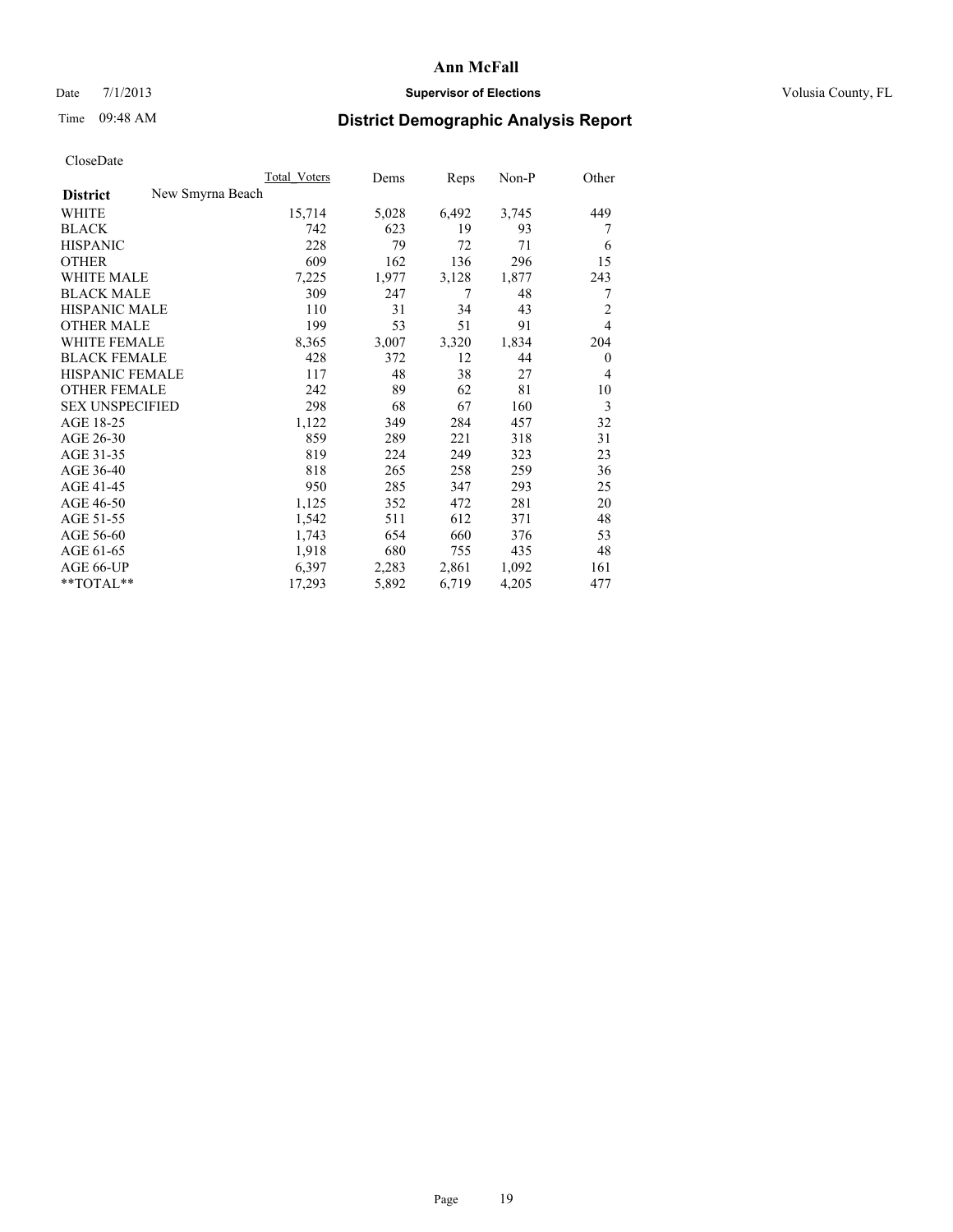# Date 7/1/2013 **Supervisor of Elections Supervisor of Elections** Volusia County, FL

# Time 09:48 AM **District Demographic Analysis Report**

|                        |          | <b>Total Voters</b> | Dems     | Reps           | Non-P          | Other          |
|------------------------|----------|---------------------|----------|----------------|----------------|----------------|
| <b>District</b>        | Oak Hill |                     |          |                |                |                |
| WHITE                  |          | 1,125               | 393      | 437            | 270            | 25             |
| <b>BLACK</b>           |          | 174                 | 150      | 4              | 19             |                |
| <b>HISPANIC</b>        |          | 5                   | 3        | $\overline{2}$ | $\overline{0}$ | $\theta$       |
| <b>OTHER</b>           |          | 35                  | 8        | 9              | 15             | 3              |
| WHITE MALE             |          | 571                 | 186      | 223            | 144            | 18             |
| <b>BLACK MALE</b>      |          | 74                  | 61       | $\overline{2}$ | 10             | 1              |
| <b>HISPANIC MALE</b>   |          | $\overline{2}$      | $\theta$ | $\overline{2}$ | $\theta$       | $\mathbf{0}$   |
| <b>OTHER MALE</b>      |          | 15                  | 3        | 5              | 6              | 1              |
| WHITE FEMALE           |          | 545                 | 205      | 210            | 123            | 7              |
| <b>BLACK FEMALE</b>    |          | 99                  | 88       | $\overline{2}$ | 9              | $\theta$       |
| <b>HISPANIC FEMALE</b> |          | 3                   | 3        | $\mathbf{0}$   | $\theta$       | $\theta$       |
| <b>OTHER FEMALE</b>    |          | 12                  | 5        | 3              | $\overline{c}$ | $\overline{c}$ |
| <b>SEX UNSPECIFIED</b> |          | 18                  | 3        | 5              | 10             | $\mathbf{0}$   |
| AGE 18-25              |          | 95                  | 38       | 24             | 33             | $\theta$       |
| AGE 26-30              |          | 70                  | 25       | 16             | 28             |                |
| AGE 31-35              |          | 64                  | 24       | 21             | 18             |                |
| AGE 36-40              |          | 54                  | 19       | 17             | 15             | 3              |
| AGE 41-45              |          | 78                  | 34       | 22             | 18             | 4              |
| AGE 46-50              |          | 94                  | 35       | 31             | 26             | 2              |
| AGE 51-55              |          | 148                 | 63       | 49             | 35             | 1              |
| AGE 56-60              |          | 135                 | 62       | 50             | 19             | 4              |
| AGE 61-65              |          | 151                 | 70       | 43             | 36             | $\overline{2}$ |
| AGE 66-UP              |          | 450                 | 184      | 179            | 76             | 11             |
| **TOTAL**              |          | 1,339               | 554      | 452            | 304            | 29             |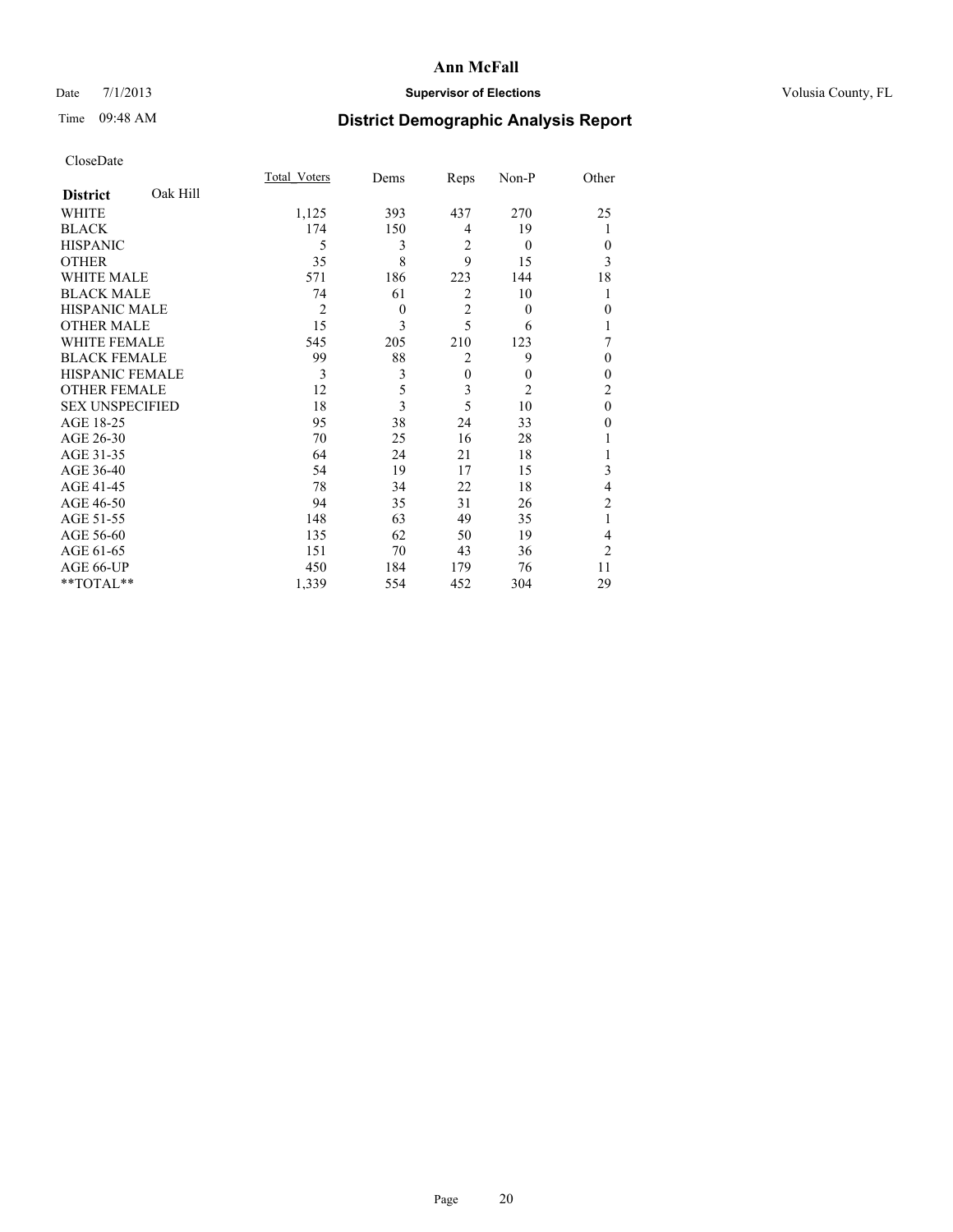# Date 7/1/2013 **Supervisor of Elections Supervisor of Elections** Volusia County, FL

# Time 09:48 AM **District Demographic Analysis Report**

|                        |             | Total Voters | Dems  | <b>Reps</b>    | $Non-P$ | Other          |
|------------------------|-------------|--------------|-------|----------------|---------|----------------|
| <b>District</b>        | Orange City |              |       |                |         |                |
| WHITE                  |             | 5,008        | 1,592 | 2,059          | 1,144   | 213            |
| <b>BLACK</b>           |             | 366          | 295   | 11             | 55      | 5              |
| <b>HISPANIC</b>        |             | 768          | 383   | 114            | 260     | 11             |
| <b>OTHER</b>           |             | 290          | 93    | 63             | 125     | 9              |
| <b>WHITE MALE</b>      |             | 2,147        | 600   | 900            | 529     | 118            |
| <b>BLACK MALE</b>      |             | 137          | 102   | 7              | 26      | 2              |
| <b>HISPANIC MALE</b>   |             | 308          | 143   | 58             | 102     | 5              |
| <b>OTHER MALE</b>      |             | 104          | 38    | 26             | 37      | 3              |
| <b>WHITE FEMALE</b>    |             | 2,826        | 980   | 1,146          | 605     | 95             |
| <b>BLACK FEMALE</b>    |             | 226          | 190   | $\overline{4}$ | 29      | 3              |
| <b>HISPANIC FEMALE</b> |             | 454          | 238   | 55             | 155     | 6              |
| <b>OTHER FEMALE</b>    |             | 111          | 43    | 23             | 41      | 4              |
| <b>SEX UNSPECIFIED</b> |             | 119          | 29    | 28             | 60      | $\overline{2}$ |
| AGE 18-25              |             | 525          | 170   | 116            | 207     | 32             |
| AGE 26-30              |             | 357          | 142   | 83             | 127     | 5              |
| AGE 31-35              |             | 428          | 138   | 124            | 143     | 23             |
| AGE 36-40              |             | 335          | 99    | 113            | 116     | 7              |
| AGE 41-45              |             | 411          | 146   | 119            | 134     | 12             |
| AGE 46-50              |             | 447          | 158   | 138            | 136     | 15             |
| AGE 51-55              |             | 484          | 169   | 174            | 119     | 22             |
| AGE 56-60              |             | 521          | 219   | 167            | 123     | 12             |
| AGE 61-65              |             | 510          | 193   | 193            | 105     | 19             |
| AGE 66-UP              |             | 2,414        | 929   | 1,020          | 374     | 91             |
| **TOTAL**              |             | 6,432        | 2,363 | 2,247          | 1,584   | 238            |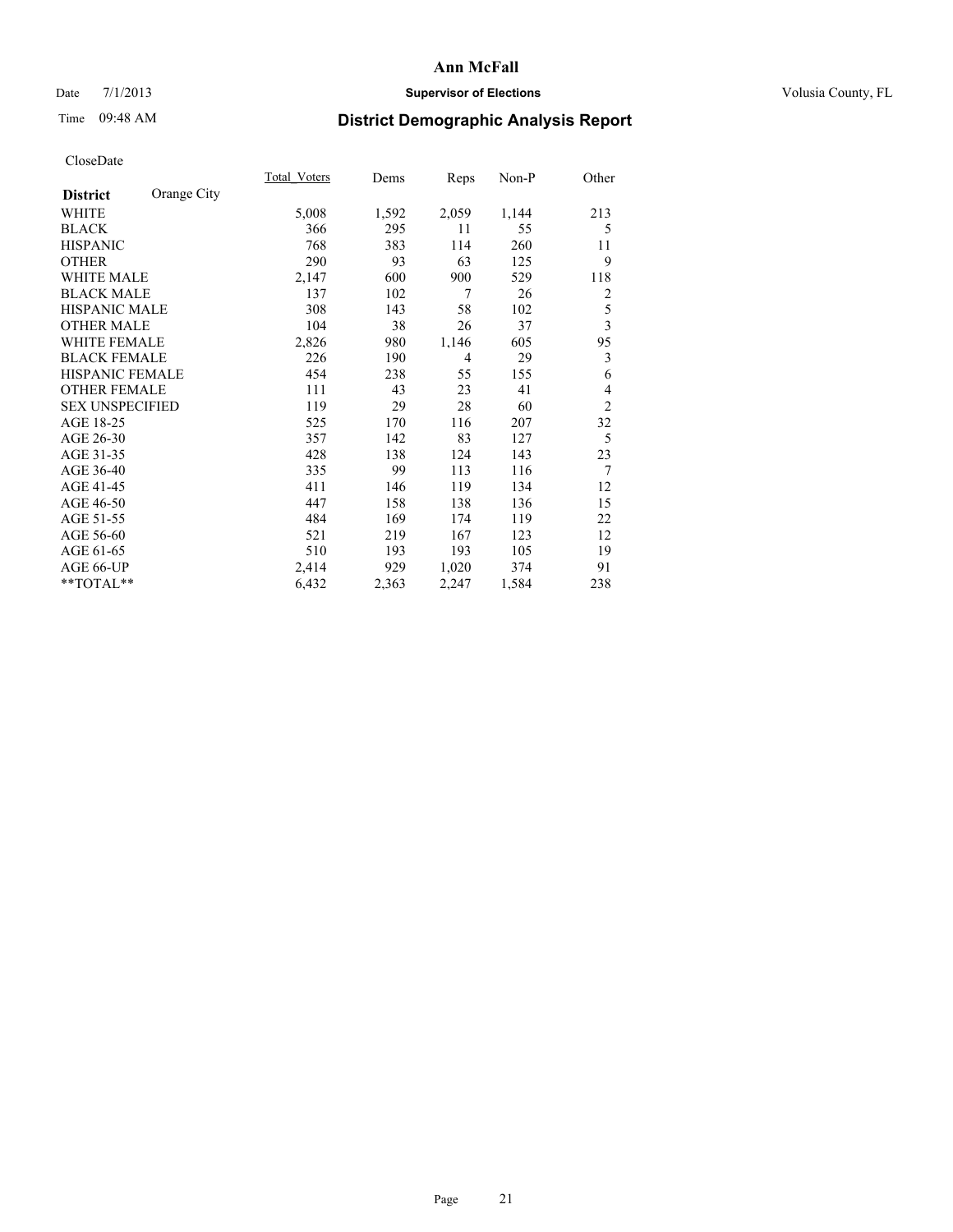# Date 7/1/2013 **Supervisor of Elections Supervisor of Elections** Volusia County, FL

# Time 09:48 AM **District Demographic Analysis Report**

|                                 | Total Voters | Dems  | Reps   | Non-P | Other          |
|---------------------------------|--------------|-------|--------|-------|----------------|
| Ormond Beach<br><b>District</b> |              |       |        |       |                |
| WHITE                           | 25,609       | 8,393 | 10,867 | 5,523 | 826            |
| <b>BLACK</b>                    | 826          | 626   | 48     | 129   | 23             |
| <b>HISPANIC</b>                 | 577          | 237   | 148    | 182   | 10             |
| <b>OTHER</b>                    | 1,437        | 457   | 365    | 579   | 36             |
| <b>WHITE MALE</b>               | 11,607       | 3,357 | 5,140  | 2,679 | 431            |
| <b>BLACK MALE</b>               | 367          | 256   | 25     | 73    | 13             |
| <b>HISPANIC MALE</b>            | 251          | 83    | 82     | 78    | 8              |
| <b>OTHER MALE</b>               | 533          | 165   | 143    | 206   | 19             |
| <b>WHITE FEMALE</b>             | 13,819       | 4,984 | 5,675  | 2,774 | 386            |
| <b>BLACK FEMALE</b>             | 450          | 365   | 23     | 52    | 10             |
| <b>HISPANIC FEMALE</b>          | 319          | 152   | 63     | 102   | $\overline{2}$ |
| <b>OTHER FEMALE</b>             | 603          | 222   | 171    | 195   | 15             |
| <b>SEX UNSPECIFIED</b>          | 500          | 129   | 106    | 254   | 11             |
| AGE 18-25                       | 2,355        | 707   | 745    | 845   | 58             |
| AGE 26-30                       | 1,502        | 453   | 497    | 501   | 51             |
| AGE 31-35                       | 1,303        | 381   | 435    | 443   | 44             |
| AGE 36-40                       | 1,421        | 412   | 501    | 432   | 76             |
| AGE 41-45                       | 1,884        | 545   | 795    | 485   | 59             |
| AGE 46-50                       | 2,341        | 697   | 1,022  | 558   | 64             |
| AGE 51-55                       | 2,628        | 874   | 1,113  | 574   | 67             |
| AGE 56-60                       | 2,850        | 1,024 | 1,202  | 544   | 80             |
| AGE 61-65                       | 2,841        | 1,074 | 1,113  | 562   | 92             |
| AGE 66-UP                       | 9,324        | 3,546 | 4,005  | 1,469 | 304            |
| **TOTAL**                       | 28,449       | 9,713 | 11,428 | 6,413 | 895            |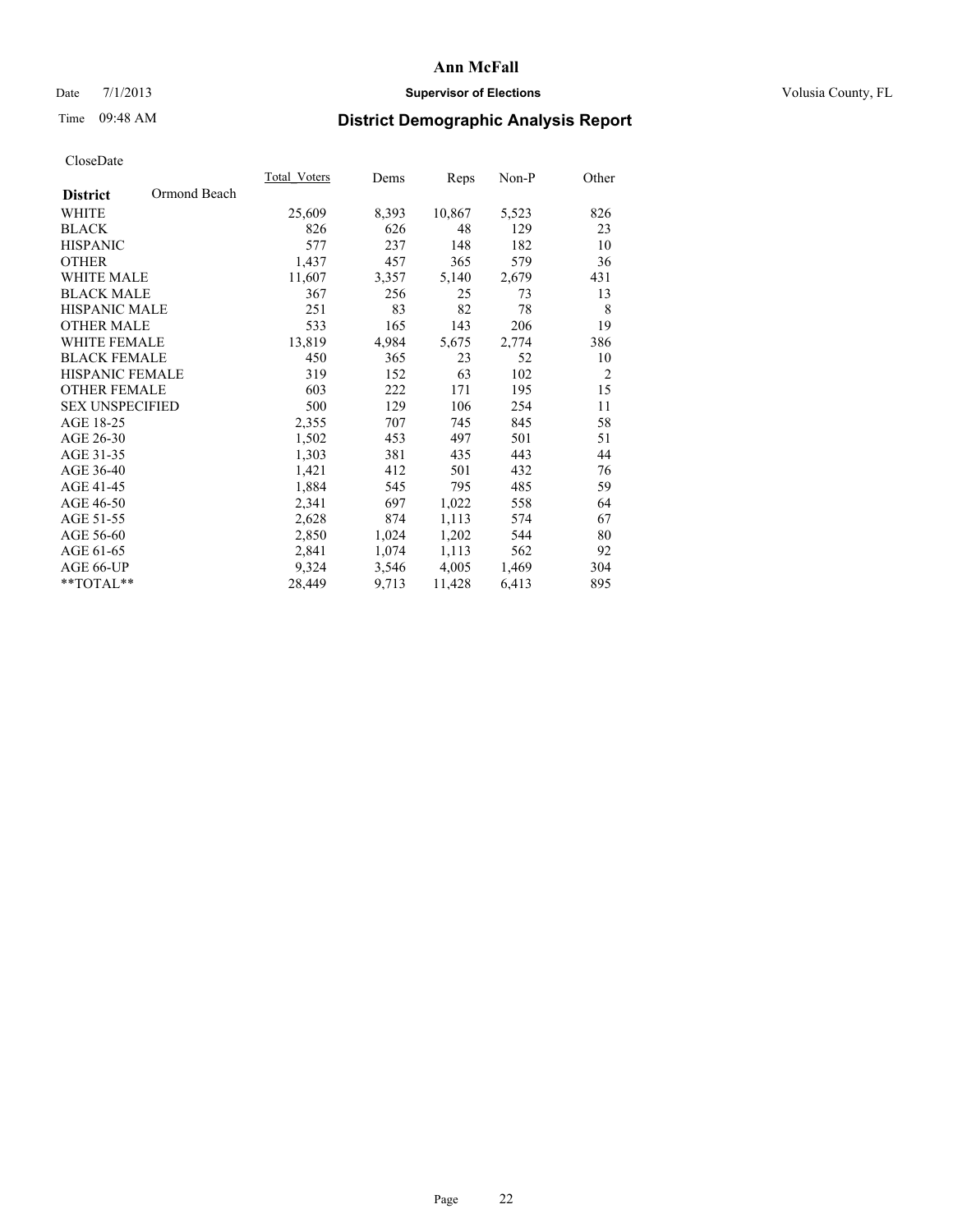# Date 7/1/2013 **Supervisor of Elections Supervisor of Elections** Volusia County, FL

# Time 09:48 AM **District Demographic Analysis Report**

|                        |         | Total Voters | Dems           | Reps           | Non-P          | Other          |
|------------------------|---------|--------------|----------------|----------------|----------------|----------------|
| <b>District</b>        | Pierson |              |                |                |                |                |
| WHITE                  |         | 534          | 202            | 235            | 83             | 14             |
| <b>BLACK</b>           |         | 49           | 42             | $\overline{2}$ | 5              | $\theta$       |
| <b>HISPANIC</b>        |         | 121          | 59             | 5              | 54             | 3              |
| <b>OTHER</b>           |         | 21           | 5              | 5              | 11             | $\theta$       |
| WHITE MALE             |         | 259          | 92             | 122            | 34             | 11             |
| <b>BLACK MALE</b>      |         | 21           | 17             | 1              | 3              | $\theta$       |
| <b>HISPANIC MALE</b>   |         | 51           | 30             | 1              | 19             | 1              |
| <b>OTHER MALE</b>      |         | 10           | 3              | $\overline{c}$ | 5              | 0              |
| <b>WHITE FEMALE</b>    |         | 271          | 109            | 111            | 48             | 3              |
| <b>BLACK FEMALE</b>    |         | 28           | 25             | 1              | $\overline{2}$ | $\mathbf{0}$   |
| <b>HISPANIC FEMALE</b> |         | 69           | 29             | 4              | 34             | $\overline{c}$ |
| <b>OTHER FEMALE</b>    |         | 5            | $\overline{c}$ | $\overline{c}$ | 1              | $\theta$       |
| <b>SEX UNSPECIFIED</b> |         | 11           | 1              | 3              | 7              | $\mathbf{0}$   |
| AGE 18-25              |         | 102          | 44             | 21             | 37             | $\theta$       |
| AGE 26-30              |         | 58           | 14             | 16             | 27             | 1              |
| AGE 31-35              |         | 47           | 13             | 12             | 20             | $\overline{c}$ |
| AGE 36-40              |         | 49           | 16             | 21             | 11             | 1              |
| AGE 41-45              |         | 47           | 17             | 16             | 12             | $\overline{c}$ |
| AGE 46-50              |         | 59           | 26             | 22             | 8              | 3              |
| AGE 51-55              |         | 68           | 32             | 24             | 9              | 3              |
| AGE 56-60              |         | 86           | 38             | 34             | 12             | $\overline{c}$ |
| AGE 61-65              |         | 51           | 24             | 24             | 3              | $\mathbf{0}$   |
| AGE 66-UP              |         | 158          | 84             | 57             | 14             | 3              |
| **TOTAL**              |         | 725          | 308            | 247            | 153            | 17             |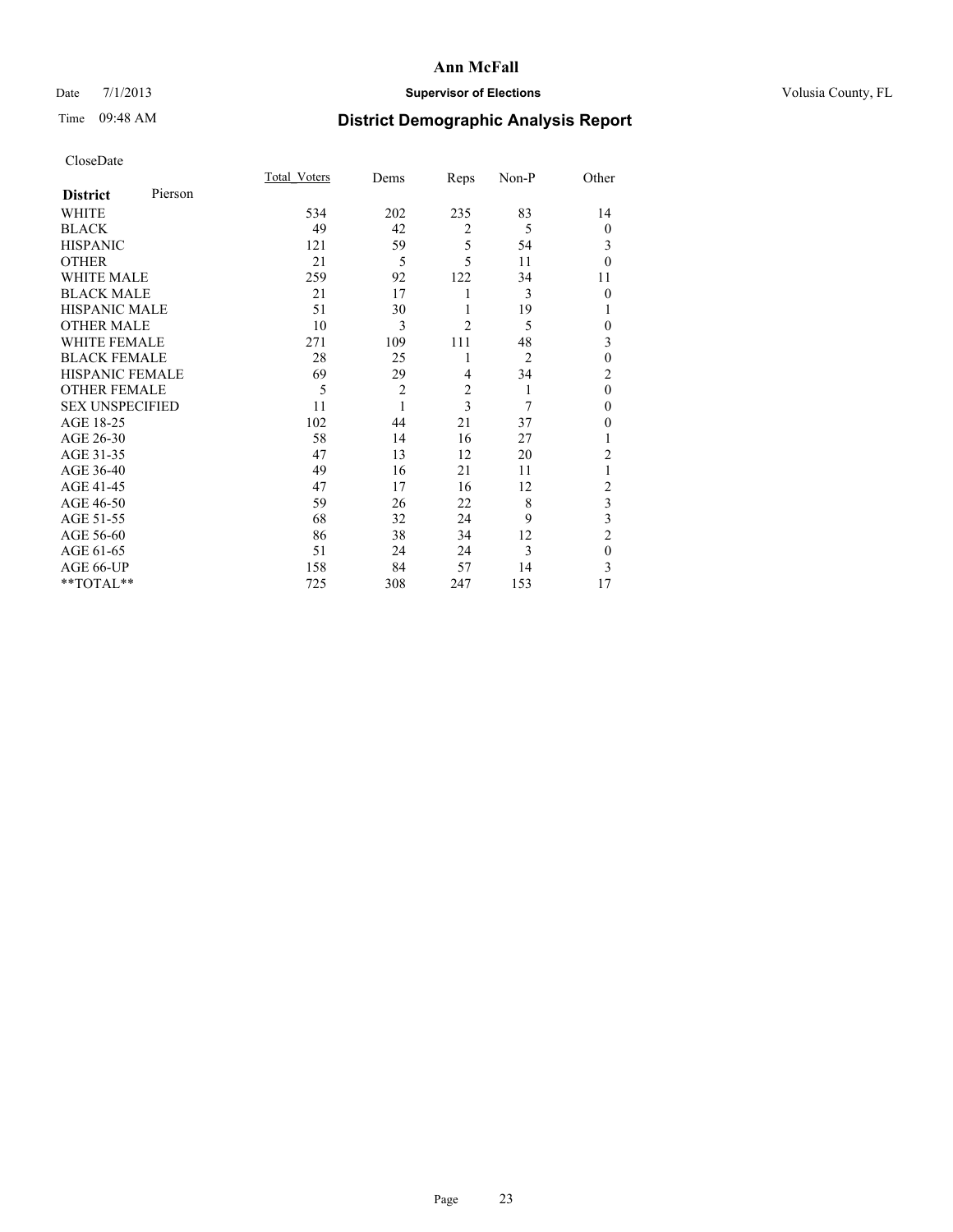# Date 7/1/2013 **Supervisor of Elections Supervisor of Elections** Volusia County, FL

# Time 09:48 AM **District Demographic Analysis Report**

|                        |             | <b>Total Voters</b> | Dems           | Reps         | Non-P          | Other                   |
|------------------------|-------------|---------------------|----------------|--------------|----------------|-------------------------|
| <b>District</b>        | Ponce Inlet |                     |                |              |                |                         |
| WHITE                  |             | 2,649               | 637            | 1,357        | 574            | 81                      |
| <b>BLACK</b>           |             | 4                   |                | 1            | $\overline{2}$ | $\Omega$                |
| <b>HISPANIC</b>        |             | 39                  | 11             | 19           | 9              | $\Omega$                |
| <b>OTHER</b>           |             | 97                  | 27             | 31           | 36             | 3                       |
| WHITE MALE             |             | 1,271               | 263            | 671          | 295            | 42                      |
| <b>BLACK MALE</b>      |             | 1                   | $\overline{0}$ | $\mathbf{0}$ | 1              | $\overline{0}$          |
| <b>HISPANIC MALE</b>   |             | 15                  | 6              | 6            | 3              | 0                       |
| <b>OTHER MALE</b>      |             | 34                  | 8              | 14           | 9              | 3                       |
| <b>WHITE FEMALE</b>    |             | 1,357               | 369            | 680          | 270            | 38                      |
| <b>BLACK FEMALE</b>    |             | 3                   |                | 1            | 1              | $\Omega$                |
| <b>HISPANIC FEMALE</b> |             | 24                  | 5              | 13           | 6              | $\Omega$                |
| <b>OTHER FEMALE</b>    |             | 46                  | 15             | 13           | 18             | $\theta$                |
| <b>SEX UNSPECIFIED</b> |             | 38                  | 9              | 10           | 18             |                         |
| AGE 18-25              |             | 136                 | 29             | 52           | 50             | 5                       |
| AGE 26-30              |             | 67                  | 19             | 25           | 21             | $\overline{c}$          |
| AGE 31-35              |             | 77                  | 15             | 30           | 29             | $\overline{\mathbf{3}}$ |
| AGE 36-40              |             | 91                  | 15             | 42           | 31             | 3                       |
| AGE 41-45              |             | 109                 | 20             | 53           | 33             | 3                       |
| AGE 46-50              |             | 153                 | 44             | 71           | 37             | 1                       |
| AGE 51-55              |             | 260                 | 51             | 142          | 64             | 3                       |
| AGE 56-60              |             | 295                 | 72             | 150          | 64             | 9                       |
| AGE 61-65              |             | 391                 | 96             | 177          | 99             | 19                      |
| AGE 66-UP              |             | 1,210               | 315            | 666          | 193            | 36                      |
| **TOTAL**              |             | 2,789               | 676            | 1,408        | 621            | 84                      |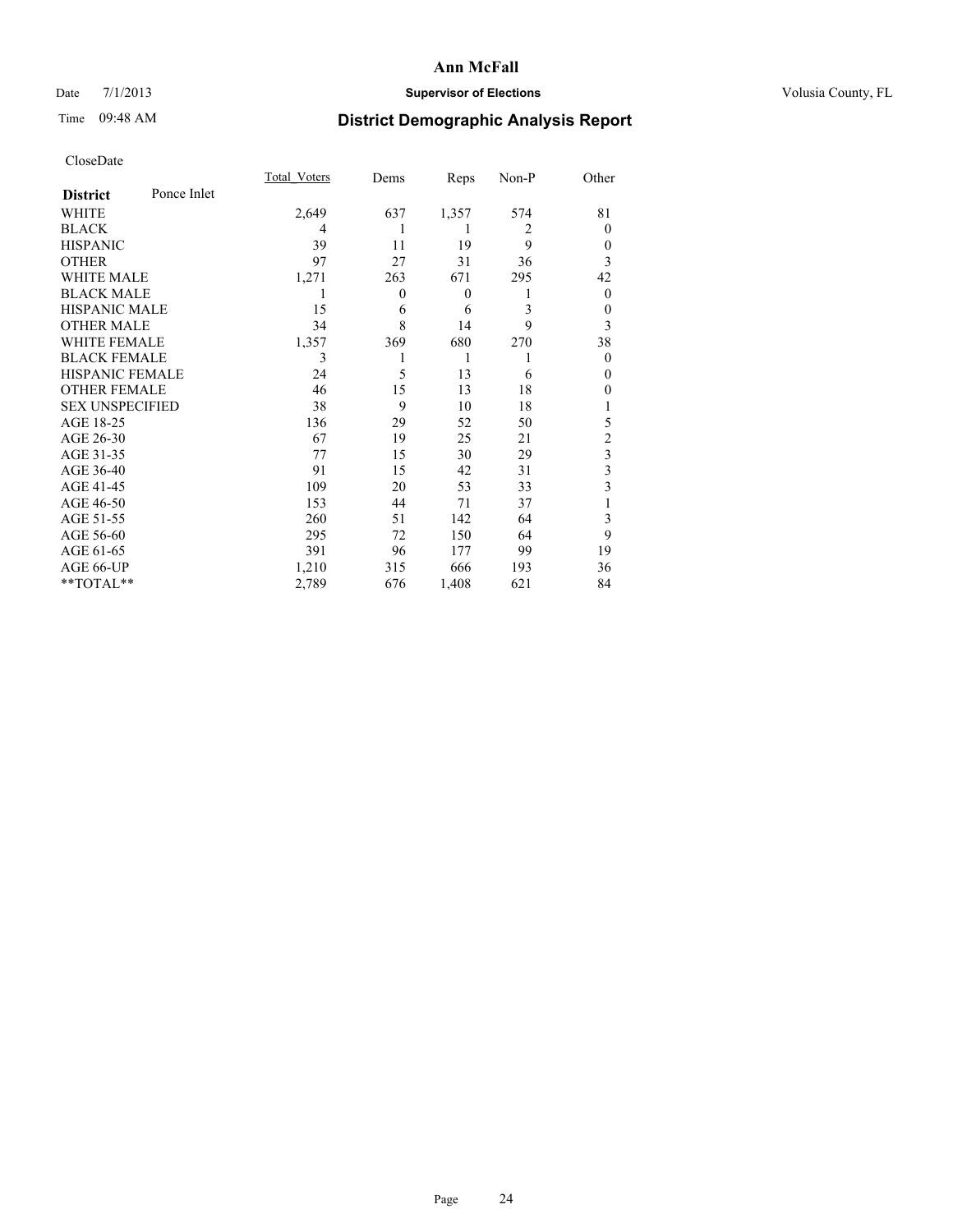# Date 7/1/2013 **Supervisor of Elections Supervisor of Elections** Volusia County, FL

# Time 09:48 AM **District Demographic Analysis Report**

|                        |             | Total Voters | Dems   | <b>Reps</b> | Non-P | Other |
|------------------------|-------------|--------------|--------|-------------|-------|-------|
| <b>District</b>        | Port Orange |              |        |             |       |       |
| <b>WHITE</b>           |             | 33,789       | 11,164 | 13,043      | 8,356 | 1,226 |
| <b>BLACK</b>           |             | 1,013        | 786    | 55          | 152   | 20    |
| <b>HISPANIC</b>        |             | 948          | 375    | 214         | 339   | 20    |
| <b>OTHER</b>           |             | 1,812        | 559    | 405         | 797   | 51    |
| <b>WHITE MALE</b>      |             | 15,394       | 4,451  | 6,315       | 3,980 | 648   |
| <b>BLACK MALE</b>      |             | 427          | 310    | 32          | 76    | 9     |
| <b>HISPANIC MALE</b>   |             | 421          | 162    | 97          | 150   | 12    |
| <b>OTHER MALE</b>      |             | 663          | 205    | 154         | 274   | 30    |
| <b>WHITE FEMALE</b>    |             | 18,052       | 6,616  | 6,607       | 4,269 | 560   |
| <b>BLACK FEMALE</b>    |             | 576          | 467    | 22          | 76    | 11    |
| HISPANIC FEMALE        |             | 511          | 209    | 112         | 182   | 8     |
| <b>OTHER FEMALE</b>    |             | 765          | 273    | 183         | 292   | 17    |
| <b>SEX UNSPECIFIED</b> |             | 753          | 191    | 195         | 345   | 22    |
| AGE 18-25              |             | 3,242        | 956    | 912         | 1,251 | 123   |
| AGE 26-30              |             | 2,323        | 742    | 646         | 853   | 82    |
| AGE 31-35              |             | 2,198        | 667    | 650         | 807   | 74    |
| AGE 36-40              |             | 2,161        | 659    | 719         | 686   | 97    |
| AGE 41-45              |             | 2,605        | 795    | 984         | 755   | 71    |
| AGE 46-50              |             | 3,088        | 949    | 1,199       | 836   | 104   |
| AGE 51-55              |             | 3,536        | 1,167  | 1,439       | 822   | 108   |
| AGE 56-60              |             | 3,512        | 1,305  | 1,360       | 743   | 104   |
| AGE 61-65              |             | 3,631        | 1,386  | 1,325       | 795   | 125   |
| AGE 66-UP              |             | 11,265       | 4,257  | 4,483       | 2,096 | 429   |
| **TOTAL**              |             | 37,562       | 12,884 | 13,717      | 9,644 | 1,317 |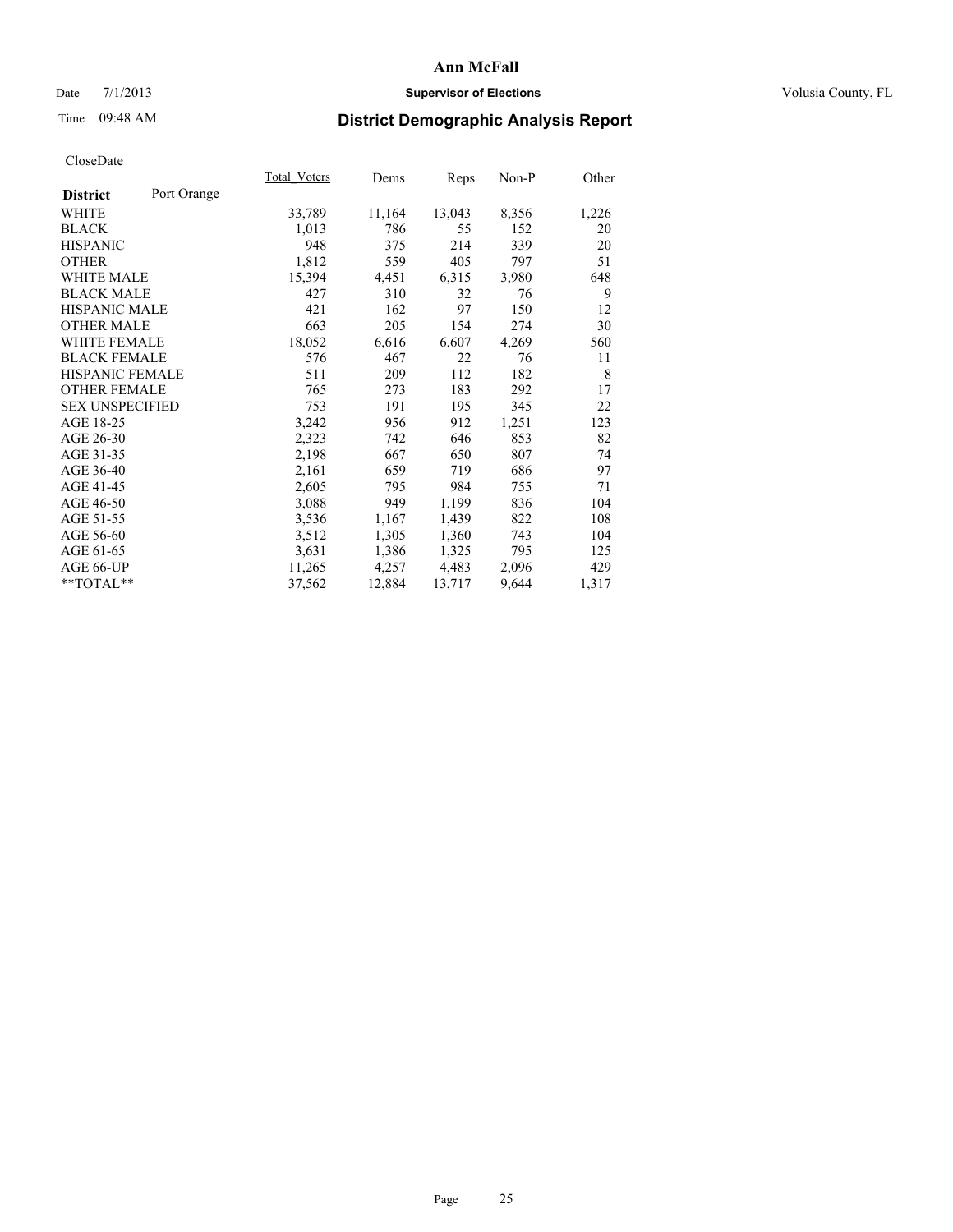# Date 7/1/2013 **Supervisor of Elections Supervisor of Elections** Volusia County, FL

# Time 09:48 AM **District Demographic Analysis Report**

|                        |               | Total Voters | Dems  | Reps  | Non-P | Other          |
|------------------------|---------------|--------------|-------|-------|-------|----------------|
| <b>District</b>        | South Daytona |              |       |       |       |                |
| WHITE                  |               | 6,433        | 2,459 | 2,230 | 1,542 | 202            |
| <b>BLACK</b>           |               | 621          | 506   | 17    | 92    | 6              |
| <b>HISPANIC</b>        |               | 176          | 87    | 31    | 54    | $\overline{4}$ |
| <b>OTHER</b>           |               | 365          | 138   | 63    | 161   | 3              |
| WHITE MALE             |               | 2,928        | 963   | 1,104 | 740   | 121            |
| <b>BLACK MALE</b>      |               | 241          | 188   | 5     | 44    | 4              |
| <b>HISPANIC MALE</b>   |               | 85           | 37    | 18    | 27    | 3              |
| <b>OTHER MALE</b>      |               | 105          | 41    | 19    | 44    | 1              |
| <b>WHITE FEMALE</b>    |               | 3,456        | 1,474 | 1,113 | 788   | 81             |
| <b>BLACK FEMALE</b>    |               | 367          | 309   | 11    | 45    | 2              |
| HISPANIC FEMALE        |               | 87           | 47    | 13    | 26    | 1              |
| <b>OTHER FEMALE</b>    |               | 162          | 71    | 33    | 56    | $\overline{c}$ |
| <b>SEX UNSPECIFIED</b> |               | 164          | 60    | 25    | 79    | $\mathbf{0}$   |
| AGE 18-25              |               | 692          | 267   | 159   | 251   | 15             |
| AGE 26-30              |               | 566          | 235   | 132   | 180   | 19             |
| AGE 31-35              |               | 463          | 181   | 104   | 159   | 19             |
| AGE 36-40              |               | 428          | 151   | 128   | 136   | 13             |
| AGE 41-45              |               | 584          | 249   | 165   | 156   | 14             |
| AGE 46-50              |               | 663          | 232   | 241   | 176   | 14             |
| AGE 51-55              |               | 764          | 317   | 256   | 171   | 20             |
| AGE 56-60              |               | 757          | 327   | 254   | 152   | 24             |
| AGE 61-65              |               | 750          | 329   | 232   | 164   | 25             |
| AGE 66-UP              |               | 1,928        | 902   | 670   | 304   | 52             |
| $**TOTAL**$            |               | 7,595        | 3,190 | 2,341 | 1,849 | 215            |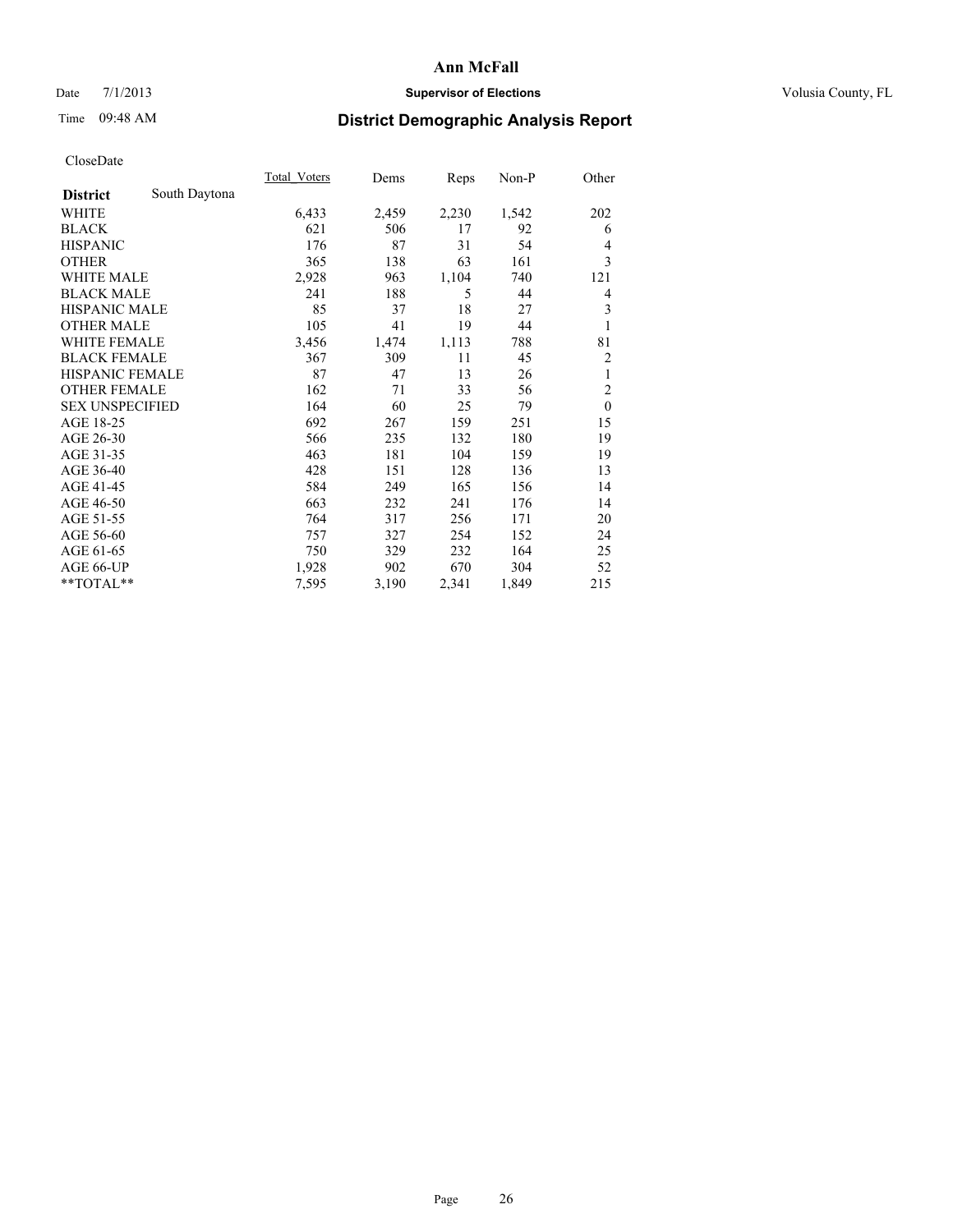# Date 7/1/2013 **Supervisor of Elections Supervisor of Elections** Volusia County, FL

# Time 09:48 AM **District Demographic Analysis Report**

|                        |               | Total Voters | Dems     | Reps     | Non-P    | Other |
|------------------------|---------------|--------------|----------|----------|----------|-------|
| <b>District</b>        | Flagler Beach |              |          |          |          |       |
| <b>WHITE</b>           |               | 54           | 21       | 16       | 16       |       |
| <b>BLACK</b>           |               | 0            | $\Omega$ | $\Omega$ | $\Omega$ |       |
| <b>HISPANIC</b>        |               | 0            | 0        | 0        | $\theta$ | 0     |
| <b>OTHER</b>           |               |              |          | 2        | 0        |       |
| <b>WHITE MALE</b>      |               | 24           | 8        |          | 8        |       |
| <b>BLACK MALE</b>      |               | 0            |          | 0        | 0        |       |
| <b>HISPANIC MALE</b>   |               |              |          |          |          |       |
| <b>OTHER MALE</b>      |               | 2            |          |          | 0        | 0     |
| <b>WHITE FEMALE</b>    |               | 30           | 13       | 9        | 8        | 0     |
| <b>BLACK FEMALE</b>    |               | 0            | $\Omega$ | 0        | $\theta$ | 0     |
| <b>HISPANIC FEMALE</b> |               |              |          |          |          |       |
| <b>OTHER FEMALE</b>    |               |              | 0        |          |          | 0     |
| <b>SEX UNSPECIFIED</b> |               |              |          |          |          |       |
| AGE 18-25              |               |              |          | 0        |          |       |
| AGE 26-30              |               |              |          | 0        | 0        | 0     |
| AGE 31-35              |               |              |          |          | 0        |       |
| AGE 36-40              |               |              | 0        | 0        | 0        | 0     |
| AGE 41-45              |               |              |          |          |          | 0     |
| AGE 46-50              |               |              |          |          |          | 0     |
| AGE 51-55              |               | 3            |          |          | 2        |       |
| AGE 56-60              |               |              | 0        | 3        | 0        |       |
| AGE 61-65              |               | 9            | 3        |          |          |       |
| AGE 66-UP              |               | 37           | 17       | 12       |          |       |
| **TOTAL**              |               | 57           | 22       | 18       | 16       |       |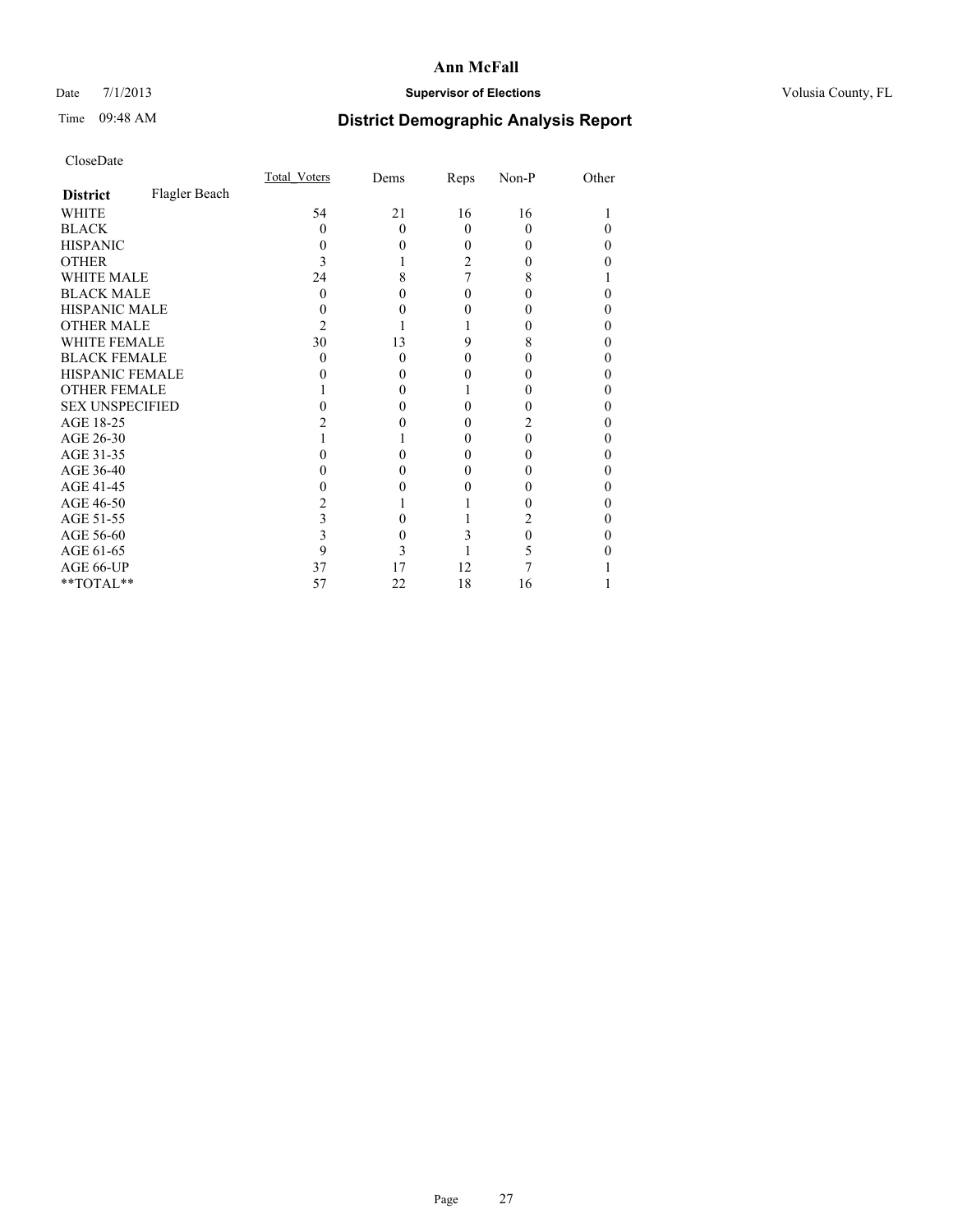# Date  $7/1/2013$  **Supervisor of Elections Supervisor of Elections** Volusia County, FL

# Time 09:48 AM **District Demographic Analysis Report**

|                        |                           | Total Voters | Dems   | <b>Reps</b> | Non-P  | Other |
|------------------------|---------------------------|--------------|--------|-------------|--------|-------|
| <b>District</b>        | <b>Hospital Authority</b> |              |        |             |        |       |
| WHITE                  |                           | 95,281       | 29,724 | 39,802      | 21,633 | 4,122 |
| <b>BLACK</b>           |                           | 9,950        | 7,881  | 406         | 1,502  | 161   |
| <b>HISPANIC</b>        |                           | 17,656       | 8,543  | 2,820       | 5,930  | 363   |
| <b>OTHER</b>           |                           | 6,843        | 2,181  | 1,482       | 3,001  | 179   |
| <b>WHITE MALE</b>      |                           | 43,934       | 11,963 | 19,306      | 10,448 | 2,217 |
| <b>BLACK MALE</b>      |                           | 4,152        | 3,108  | 215         | 731    | 98    |
| <b>HISPANIC MALE</b>   |                           | 8,144        | 3,780  | 1,396       | 2,774  | 194   |
| <b>OTHER MALE</b>      |                           | 2,336        | 786    | 566         | 906    | 78    |
| WHITE FEMALE           |                           | 50,597       | 17,559 | 20,208      | 10,949 | 1,881 |
| <b>BLACK FEMALE</b>    |                           | 5,679        | 4,687  | 187         | 743    | 62    |
| <b>HISPANIC FEMALE</b> |                           | 9,310        | 4,662  | 1,406       | 3,079  | 163   |
| <b>OTHER FEMALE</b>    |                           | 2,726        | 1,051  | 593         | 1,012  | 70    |
| <b>SEX UNSPECIFIED</b> |                           | 2,852        | 733    | 633         | 1,424  | 62    |
| AGE 18-25              |                           | 14,129       | 4,619  | 3,456       | 5,506  | 548   |
| AGE 26-30              |                           | 8,645        | 2,848  | 2,205       | 3,269  | 323   |
| AGE 31-35              |                           | 8,868        | 3,083  | 2,355       | 3,014  | 416   |
| AGE 36-40              |                           | 8,958        | 3,072  | 2,689       | 2,791  | 406   |
| AGE 41-45              |                           | 10,223       | 3,419  | 3,611       | 2,797  | 396   |
| AGE 46-50              |                           | 11,762       | 4,052  | 4,415       | 2,873  | 422   |
| AGE 51-55              |                           | 12,752       | 4,619  | 4,952       | 2,747  | 434   |
| AGE 56-60              |                           | 12,041       | 4,736  | 4,489       | 2,407  | 409   |
| AGE 61-65              |                           | 11,378       | 4,629  | 4,219       | 2,103  | 427   |
| AGE 66-UP              |                           | 30,974       | 13,252 | 12,119      | 4,559  | 1,044 |
| $*$ TOTAL $*$          |                           | 129,730      | 48,329 | 44,510      | 32,066 | 4,825 |
|                        |                           |              |        |             |        |       |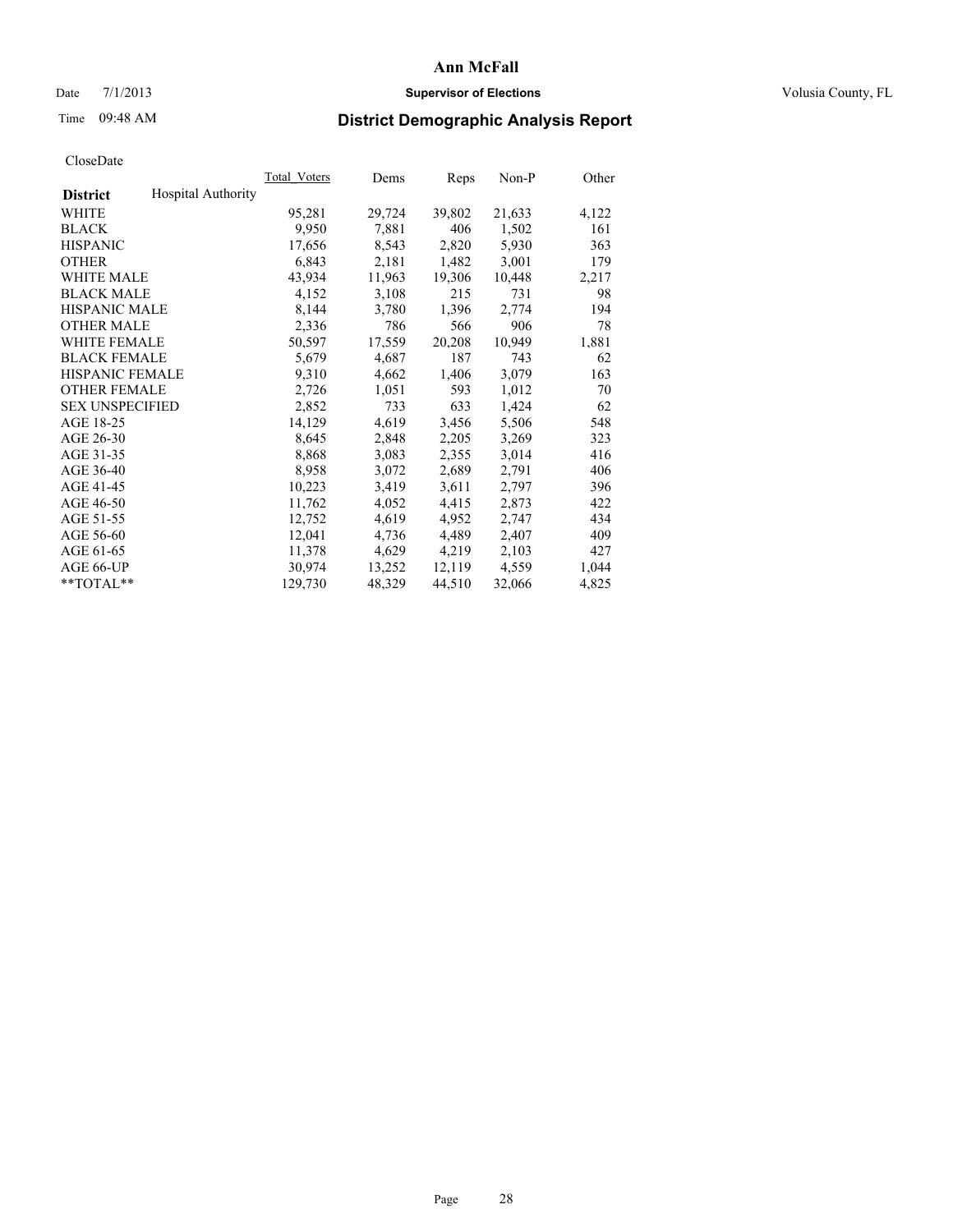# Date 7/1/2013 **Supervisor of Elections Supervisor of Elections** Volusia County, FL

# Time 09:48 AM **District Demographic Analysis Report**

|                                          | Total Voters | Dems  | Reps  | Non-P | Other |
|------------------------------------------|--------------|-------|-------|-------|-------|
| Florida House Seat 24<br><b>District</b> |              |       |       |       |       |
| WHITE                                    | 17,259       | 5,287 | 7,618 | 3,659 | 695   |
| <b>BLACK</b>                             | 431          | 343   | 21    | 59    | 8     |
| <b>HISPANIC</b>                          | 849          | 364   | 143   | 322   | 20    |
| <b>OTHER</b>                             | 851          | 211   | 276   | 338   | 26    |
| WHITE MALE                               | 8,021        | 2,130 | 3,718 | 1,792 | 381   |
| <b>BLACK MALE</b>                        | 195          | 148   | 14    | 27    | 6     |
| <b>HISPANIC MALE</b>                     | 385          | 165   | 56    | 152   | 12    |
| <b>OTHER MALE</b>                        | 301          | 70    | 112   | 106   | 13    |
| <b>WHITE FEMALE</b>                      | 9,098        | 3,125 | 3,839 | 1,823 | 311   |
| <b>BLACK FEMALE</b>                      | 233          | 192   | 7     | 32    | 2     |
| HISPANIC FEMALE                          | 450          | 192   | 85    | 165   | 8     |
| <b>OTHER FEMALE</b>                      | 325          | 102   | 111   | 105   | 7     |
| <b>SEX UNSPECIFIED</b>                   | 382          | 81    | 116   | 176   | 9     |
| AGE 18-25                                | 1,435        | 361   | 481   | 541   | 52    |
| AGE 26-30                                | 864          | 235   | 257   | 332   | 40    |
| AGE 31-35                                | 782          | 207   | 258   | 279   | 38    |
| AGE 36-40                                | 794          | 212   | 317   | 235   | 30    |
| AGE 41-45                                | 1,074        | 284   | 455   | 289   | 46    |
| AGE 46-50                                | 1,366        | 378   | 626   | 317   | 45    |
| AGE 51-55                                | 1,838        | 557   | 819   | 396   | 66    |
| AGE 56-60                                | 1,989        | 697   | 833   | 378   | 81    |
| AGE 61-65                                | 2,295        | 810   | 917   | 460   | 108   |
| AGE 66-UP                                | 6,953        | 2,464 | 3,095 | 1,151 | 243   |
| **TOTAL**                                | 19,390       | 6,205 | 8,058 | 4,378 | 749   |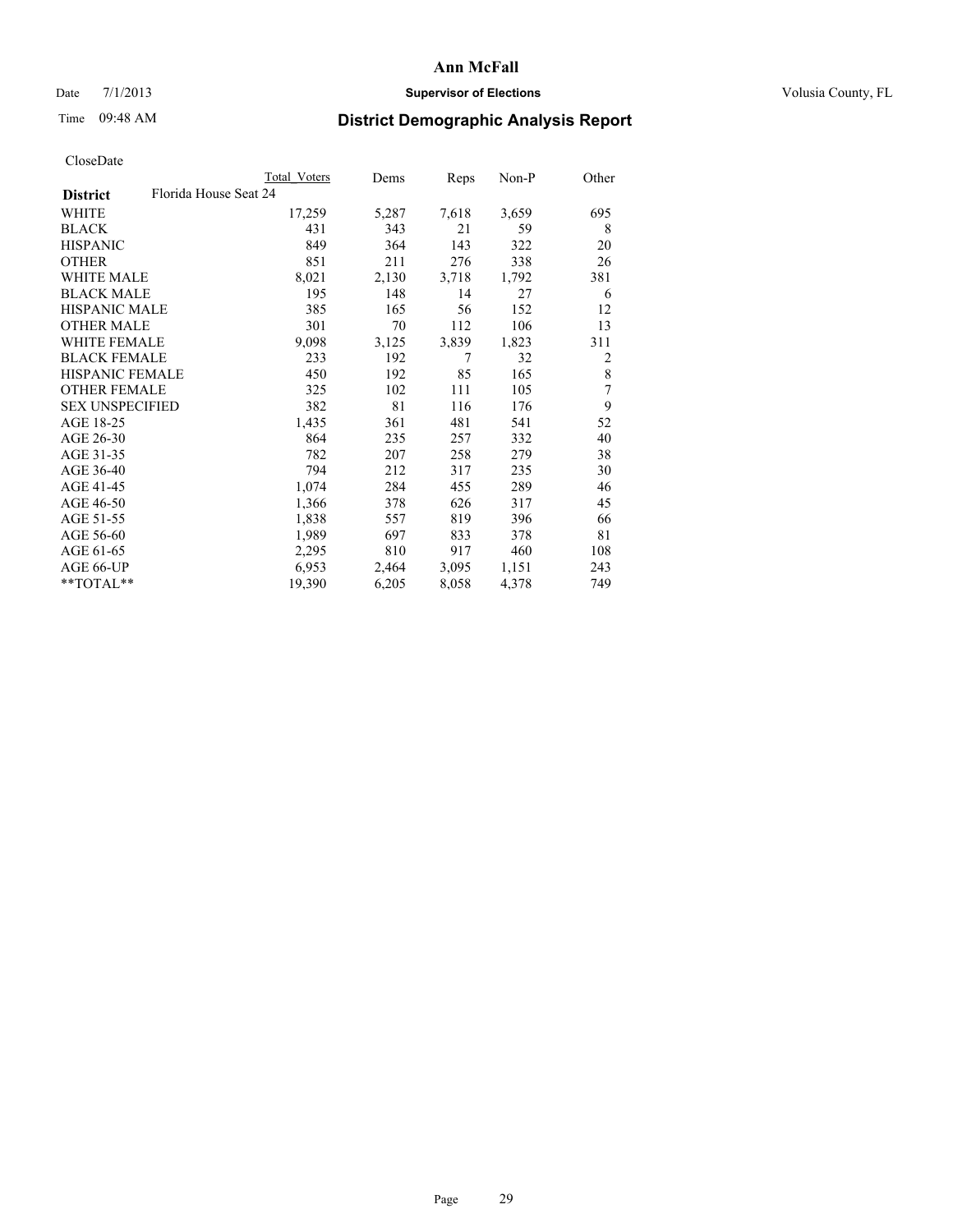# Date  $7/1/2013$  **Supervisor of Elections Supervisor of Elections** Volusia County, FL

# Time 09:48 AM **District Demographic Analysis Report**

|                                          | Total Voters | Dems   | <b>Reps</b> | Non-P  | Other |
|------------------------------------------|--------------|--------|-------------|--------|-------|
| Florida House Seat 25<br><b>District</b> |              |        |             |        |       |
| WHITE                                    | 100,726      | 32,738 | 41,186      | 23,477 | 3,325 |
| <b>BLACK</b>                             | 2,873        | 2,250  | 139         | 429    | 55    |
| <b>HISPANIC</b>                          | 2,212        | 858    | 574         | 738    | 42    |
| <b>OTHER</b>                             | 4,975        | 1,496  | 1,202       | 2,144  | 133   |
| <b>WHITE MALE</b>                        | 46,567       | 13,266 | 20,012      | 11,504 | 1,785 |
| <b>BLACK MALE</b>                        | 1,244        | 908    | 72          | 233    | 31    |
| <b>HISPANIC MALE</b>                     | 998          | 358    | 274         | 338    | 28    |
| <b>OTHER MALE</b>                        | 1,806        | 543    | 468         | 732    | 63    |
| <b>WHITE FEMALE</b>                      | 53,296       | 19,216 | 20,883      | 11,694 | 1,503 |
| <b>BLACK FEMALE</b>                      | 1,599        | 1,319  | 66          | 190    | 24    |
| <b>HISPANIC FEMALE</b>                   | 1,184        | 491    | 289         | 390    | 14    |
| <b>OTHER FEMALE</b>                      | 2,105        | 749    | 547         | 755    | 54    |
| <b>SEX UNSPECIFIED</b>                   | 1,987        | 492    | 490         | 952    | 53    |
| AGE 18-25                                | 8,515        | 2,474  | 2,533       | 3,229  | 279   |
| AGE 26-30                                | 5,955        | 1,848  | 1,738       | 2,164  | 205   |
| AGE 31-35                                | 5,474        | 1,625  | 1,688       | 1,983  | 178   |
| AGE 36-40                                | 5,540        | 1,645  | 1,864       | 1,792  | 239   |
| AGE 41-45                                | 7,013        | 2,067  | 2,698       | 2,038  | 210   |
| AGE 46-50                                | 8,616        | 2,607  | 3,557       | 2,214  | 238   |
| AGE 51-55                                | 10,483       | 3,395  | 4,383       | 2,403  | 302   |
| AGE 56-60                                | 11,062       | 3,987  | 4,445       | 2,310  | 320   |
| AGE 61-65                                | 11,601       | 4,276  | 4,456       | 2,494  | 375   |
| AGE 66-UP                                | 36,526       | 13,417 | 15,739      | 6,161  | 1,209 |
| $*$ TOTAL $*$                            | 110,786      | 37,342 | 43,101      | 26,788 | 3,555 |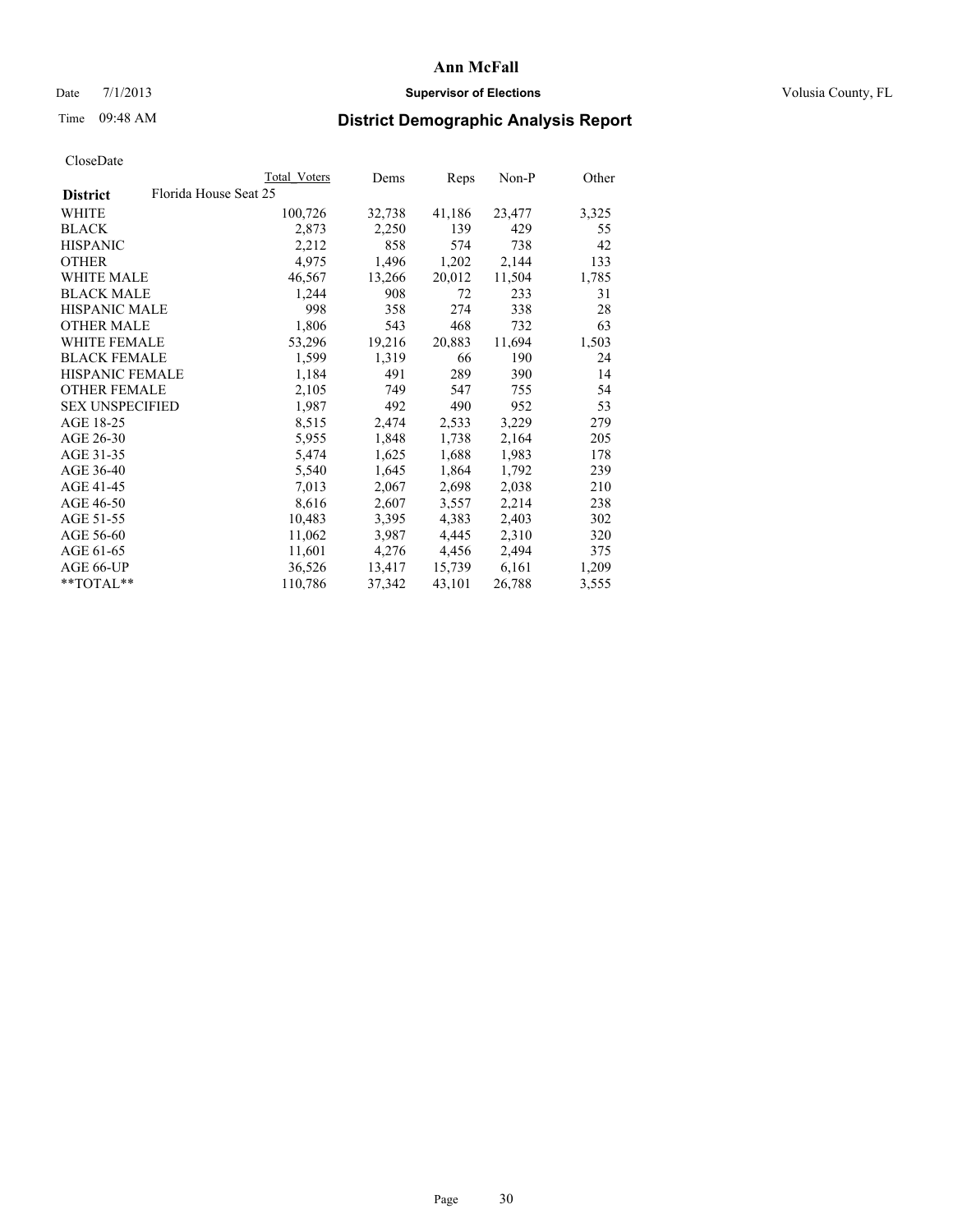# Date  $7/1/2013$  **Supervisor of Elections Supervisor of Elections** Volusia County, FL

# Time 09:48 AM **District Demographic Analysis Report**

|                        |                       | Total Voters | Dems   | Reps   | $Non-P$ | Other |
|------------------------|-----------------------|--------------|--------|--------|---------|-------|
| <b>District</b>        | Florida House Seat 26 |              |        |        |         |       |
| WHITE                  |                       | 63,533       | 22,100 | 24,127 | 14,800  | 2,506 |
| <b>BLACK</b>           |                       | 18,895       | 15,818 | 457    | 2,465   | 155   |
| <b>HISPANIC</b>        |                       | 3,464        | 1,574  | 593    | 1,207   | 90    |
| <b>OTHER</b>           |                       | 5,047        | 1,885  | 870    | 2,183   | 109   |
| WHITE MALE             |                       | 29,165       | 8,791  | 11,825 | 7,171   | 1,378 |
| <b>BLACK MALE</b>      |                       | 7,189        | 5,769  | 222    | 1,105   | 93    |
| <b>HISPANIC MALE</b>   |                       | 1,534        | 655    | 284    | 551     | 44    |
| <b>OTHER MALE</b>      |                       | 1,592        | 590    | 322    | 633     | 47    |
| <b>WHITE FEMALE</b>    |                       | 33,886       | 13,157 | 12,138 | 7,476   | 1,115 |
| <b>BLACK FEMALE</b>    |                       | 11,433       | 9,840  | 227    | 1,305   | 61    |
| <b>HISPANIC FEMALE</b> |                       | 1,879        | 897    | 302    | 637     | 43    |
| <b>OTHER FEMALE</b>    |                       | 2,085        | 937    | 382    | 722     | 44    |
| <b>SEX UNSPECIFIED</b> |                       | 2,176        | 741    | 345    | 1,055   | 35    |
| AGE 18-25              |                       | 12,398       | 6,178  | 2,018  | 3,914   | 288   |
| AGE 26-30              |                       | 6,796        | 2,966  | 1,424  | 2,197   | 209   |
| AGE 31-35              |                       | 5,871        | 2,549  | 1,293  | 1,808   | 221   |
| AGE 36-40              |                       | 5,445        | 2,263  | 1,413  | 1,565   | 204   |
| AGE 41-45              |                       | 6,397        | 2,621  | 1,866  | 1,707   | 203   |
| AGE 46-50              |                       | 7,349        | 3,046  | 2,309  | 1,753   | 241   |
| AGE 51-55              |                       | 8,426        | 3,681  | 2,725  | 1,729   | 291   |
| AGE 56-60              |                       | 8,160        | 3,821  | 2,553  | 1,538   | 248   |
| AGE 61-65              |                       | 7,957        | 3,658  | 2,569  | 1,460   | 270   |
| AGE 66-UP              |                       | 22,140       | 10,594 | 7,877  | 2,984   | 685   |
| $*$ $TOTAL**$          |                       | 90,939       | 41,377 | 26,047 | 20,655  | 2,860 |
|                        |                       |              |        |        |         |       |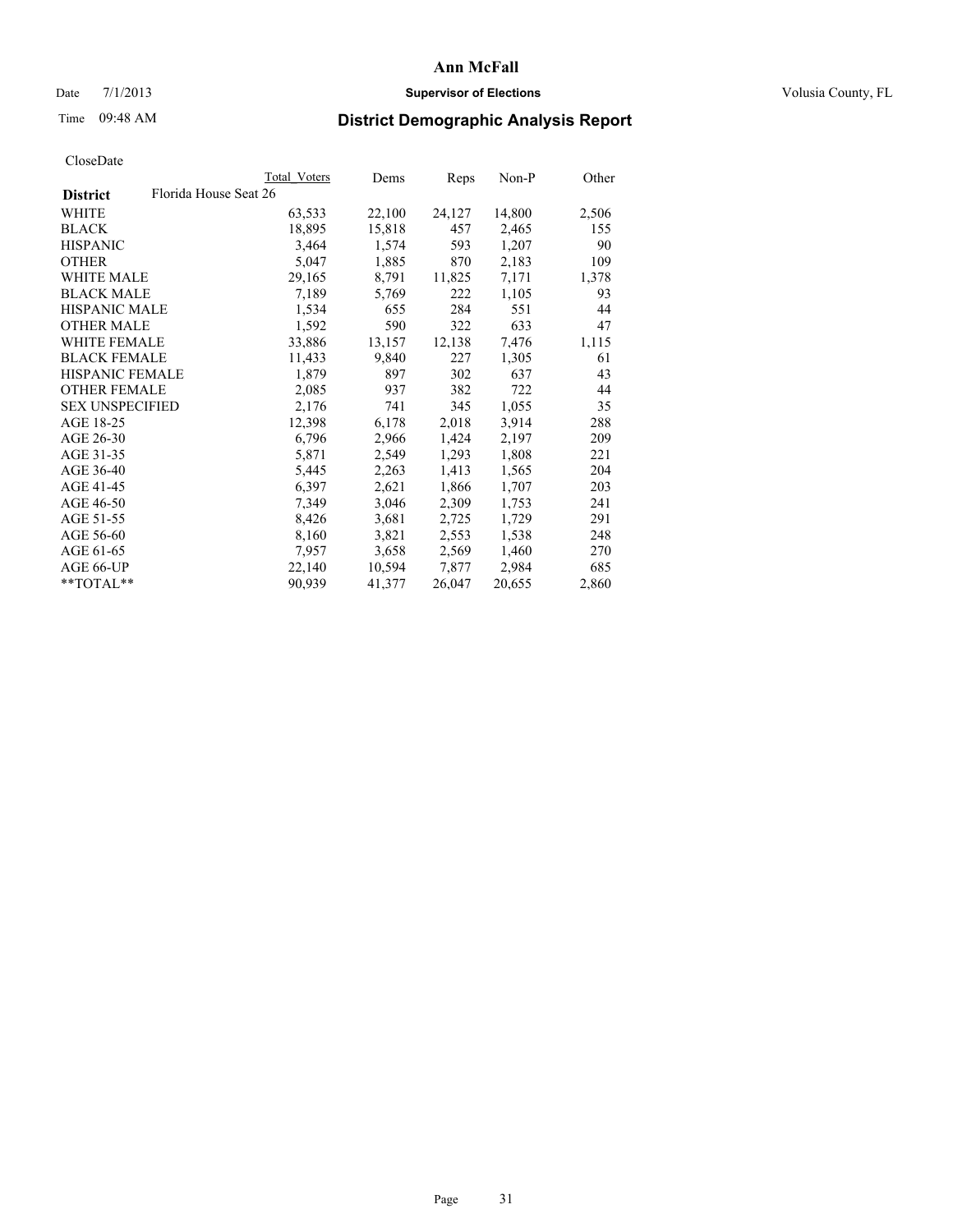# Date  $7/1/2013$  **Supervisor of Elections Supervisor of Elections** Volusia County, FL

# Time 09:48 AM **District Demographic Analysis Report**

|                                          | <b>Total Voters</b> | Dems   | Reps   | Non-P  | Other |
|------------------------------------------|---------------------|--------|--------|--------|-------|
| Florida House Seat 27<br><b>District</b> |                     |        |        |        |       |
| WHITE                                    | 73,203              | 23,192 | 29,279 | 17,788 | 2,944 |
| <b>BLACK</b>                             | 6,329               | 4,909  | 284    | 1,023  | 113   |
| <b>HISPANIC</b>                          | 15,110              | 7,436  | 2,410  | 4,977  | 287   |
| <b>OTHER</b>                             | 5,032               | 1,629  | 1,023  | 2,255  | 125   |
| WHITE MALE                               | 33,839              | 9,410  | 14,273 | 8,567  | 1,589 |
| <b>BLACK MALE</b>                        | 2,746               | 2,006  | 158    | 515    | 67    |
| <b>HISPANIC MALE</b>                     | 7,017               | 3,301  | 1,207  | 2,348  | 161   |
| <b>OTHER MALE</b>                        | 1,739               | 592    | 406    | 685    | 56    |
| <b>WHITE FEMALE</b>                      | 38,777              | 13,619 | 14,783 | 9,037  | 1,338 |
| <b>BLACK FEMALE</b>                      | 3,510               | 2,848  | 126    | 490    | 46    |
| HISPANIC FEMALE                          | 7,928               | 4,053  | 1,190  | 2,562  | 123   |
| <b>OTHER FEMALE</b>                      | 2,036               | 803    | 419    | 758    | 56    |
| <b>SEX UNSPECIFIED</b>                   | 2,082               | 534    | 434    | 1,081  | 33    |
| AGE 18-25                                | 10,269              | 3,366  | 2,348  | 4,172  | 383   |
| AGE 26-30                                | 6,485               | 2,141  | 1,582  | 2,533  | 229   |
| AGE 31-35                                | 6,814               | 2,332  | 1,731  | 2,444  | 307   |
| AGE 36-40                                | 7,007               | 2,428  | 1,996  | 2,295  | 288   |
| AGE 41-45                                | 7,782               | 2,659  | 2,650  | 2,186  | 287   |
| AGE 46-50                                | 9,000               | 3,181  | 3,188  | 2,328  | 303   |
| AGE 51-55                                | 9,826               | 3,543  | 3,717  | 2,261  | 305   |
| AGE 56-60                                | 9,334               | 3,636  | 3,362  | 2,043  | 293   |
| AGE 61-65                                | 8,728               | 3,530  | 3,118  | 1,784  | 296   |
| AGE 66-UP                                | 24,429              | 10,350 | 9,304  | 3,997  | 778   |
| $*$ $TOTAL**$                            | 99,674              | 37,166 | 32,996 | 26,043 | 3,469 |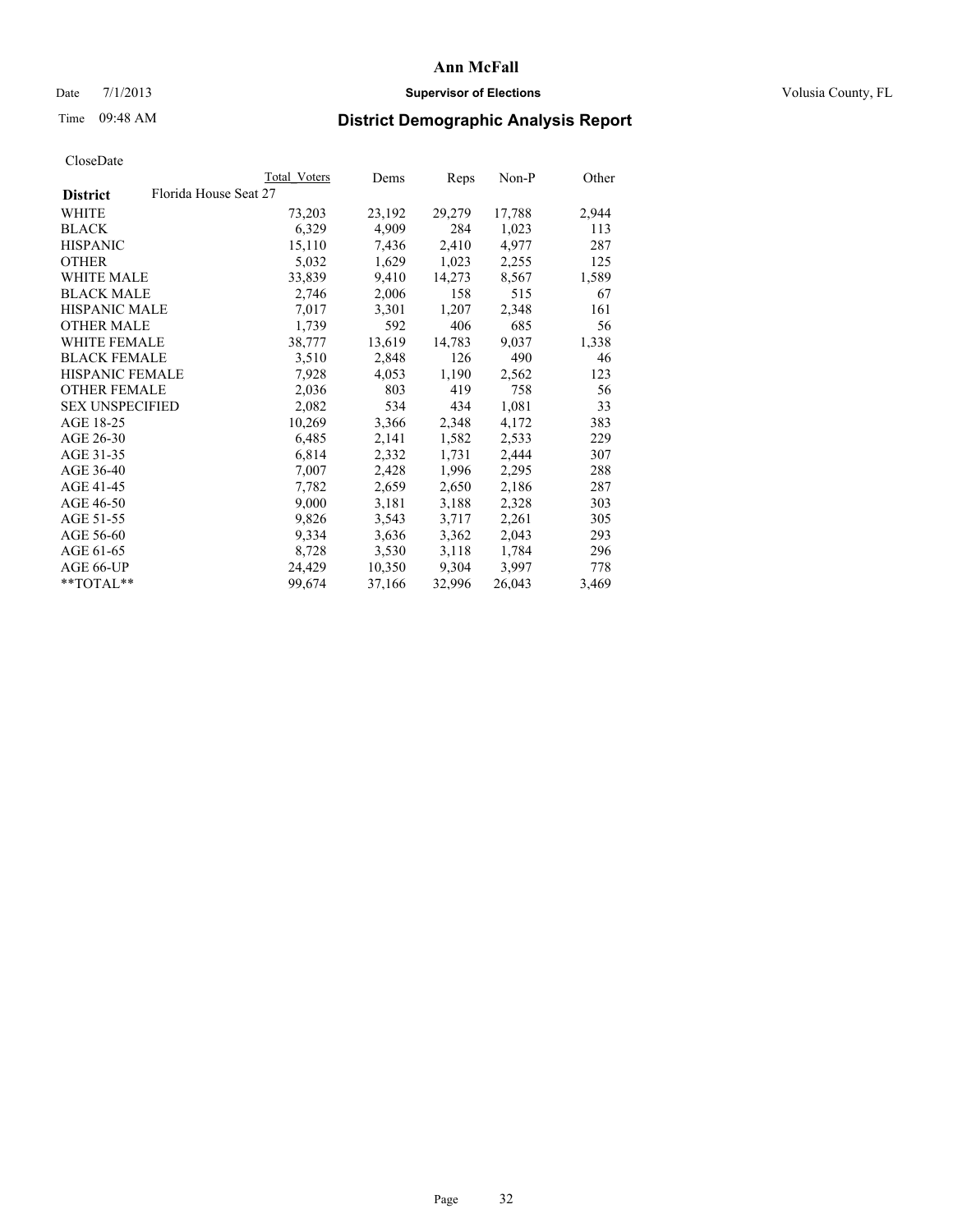# Date  $7/1/2013$  **Supervisor of Elections Supervisor of Elections** Volusia County, FL

# Time 09:48 AM **District Demographic Analysis Report**

|                        |                         | <b>Total Voters</b> | Dems   | Reps   | Non-P  | Other |
|------------------------|-------------------------|---------------------|--------|--------|--------|-------|
| <b>District</b>        | School Board District 1 |                     |        |        |        |       |
| <b>WHITE</b>           |                         | 52,655              | 16,420 | 22,808 | 11,209 | 2,218 |
| <b>BLACK</b>           |                         | 4,678               | 3,807  | 169    | 639    | 63    |
| <b>HISPANIC</b>        |                         | 4,162               | 1,824  | 784    | 1,451  | 103   |
| <b>OTHER</b>           |                         | 3,168               | 965    | 770    | 1,343  | 90    |
| <b>WHITE MALE</b>      |                         | 24,087              | 6,517  | 10.983 | 5,402  | 1,185 |
| <b>BLACK MALE</b>      |                         | 1,846               | 1,436  | 72     | 301    | 37    |
| <b>HISPANIC MALE</b>   |                         | 1,819               | 751    | 372    | 649    | 47    |
| <b>OTHER MALE</b>      |                         | 1,062               | 340    | 285    | 401    | 36    |
| <b>WHITE FEMALE</b>    |                         | 28,158              | 9,800  | 11,655 | 5,685  | 1,018 |
| <b>BLACK FEMALE</b>    |                         | 2,773               | 2,328  | 93     | 327    | 25    |
| <b>HISPANIC FEMALE</b> |                         | 2,293               | 1,050  | 405    | 784    | 54    |
| <b>OTHER FEMALE</b>    |                         | 1,247               | 452    | 309    | 451    | 35    |
| <b>SEX UNSPECIFIED</b> |                         | 1,378               | 342    | 357    | 642    | 37    |
| AGE 18-25              |                         | 6,421               | 2,009  | 1,765  | 2,393  | 254   |
| AGE 26-30              |                         | 3,935               | 1,255  | 1,133  | 1,402  | 145   |
| AGE 31-35              |                         | 3,976               | 1,312  | 1,211  | 1,268  | 185   |
| AGE 36-40              |                         | 3,904               | 1,257  | 1,314  | 1,142  | 191   |
| AGE 41-45              |                         | 4,767               | 1,502  | 1,792  | 1,288  | 185   |
| AGE 46-50              |                         | 5,390               | 1,707  | 2,227  | 1,248  | 208   |
| AGE 51-55              |                         | 6,082               | 2,109  | 2,559  | 1,201  | 213   |
| AGE 56-60              |                         | 6,107               | 2,314  | 2,430  | 1,149  | 214   |
| AGE 61-65              |                         | 6,085               | 2,378  | 2,436  | 1,034  | 237   |
| AGE 66-UP              |                         | 17,996              | 7,173  | 7,664  | 2,517  | 642   |
| $*$ $TOTAL**$          |                         | 64,663              | 23,016 | 24,531 | 14,642 | 2,474 |
|                        |                         |                     |        |        |        |       |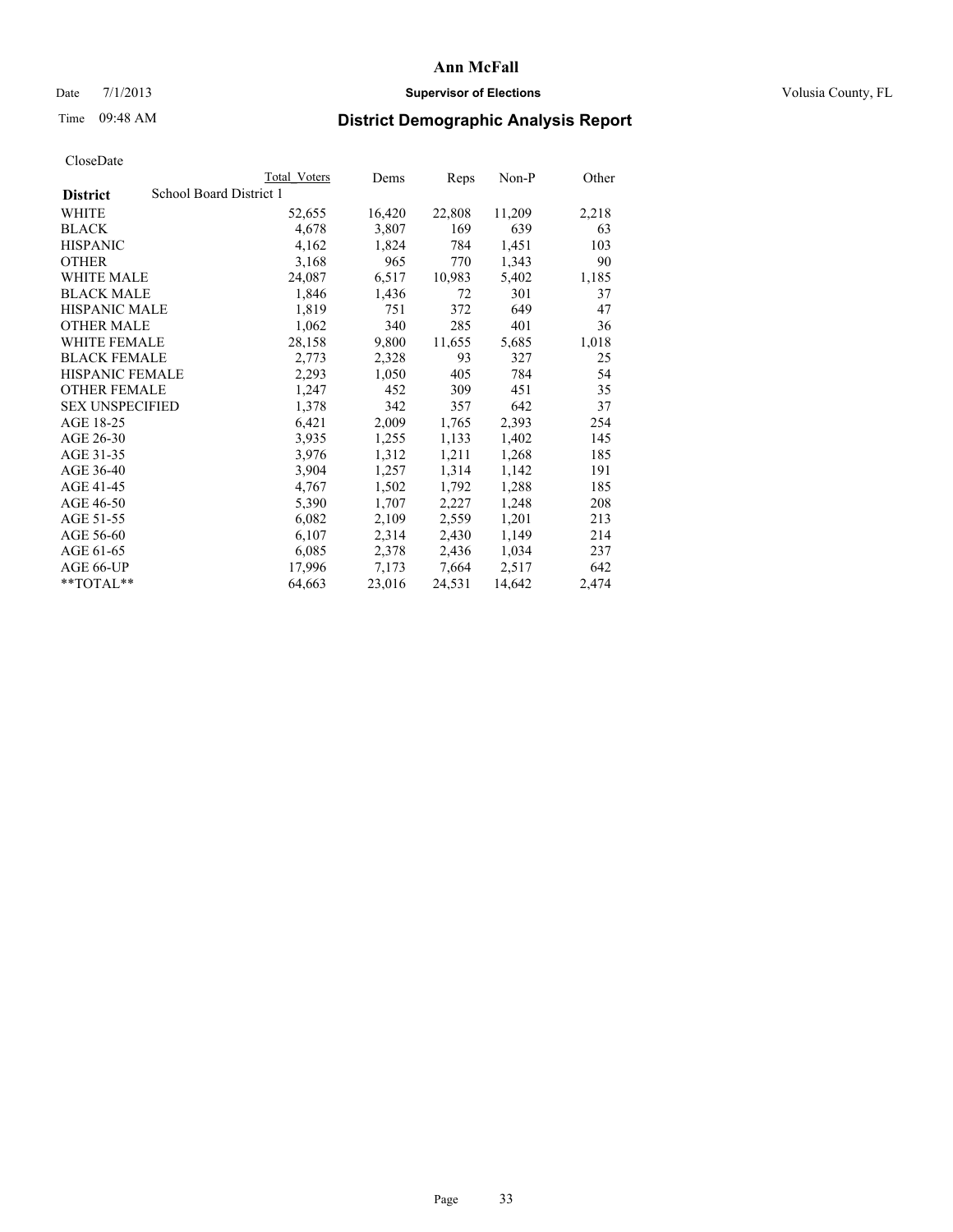# Date  $7/1/2013$  **Supervisor of Elections Supervisor of Elections** Volusia County, FL

# Time 09:48 AM **District Demographic Analysis Report**

|                        |                         | Total Voters | Dems   | <b>Reps</b> | Non-P  | Other |
|------------------------|-------------------------|--------------|--------|-------------|--------|-------|
| <b>District</b>        | School Board District 2 |              |        |             |        |       |
| <b>WHITE</b>           |                         | 44,852       | 15,612 | 16,635      | 10,969 | 1,636 |
| <b>BLACK</b>           |                         | 12,043       | 10,071 | 272         | 1,609  | 91    |
| <b>HISPANIC</b>        |                         | 1,596        | 716    | 321         | 532    | 27    |
| <b>OTHER</b>           |                         | 3,434        | 1,326  | 568         | 1,467  | 73    |
| <b>WHITE MALE</b>      |                         | 20,923       | 6,344  | 8,275       | 5,371  | 933   |
| <b>BLACK MALE</b>      |                         | 4,555        | 3,667  | 133         | 709    | 46    |
| <b>HISPANIC MALE</b>   |                         | 743          | 311    | 157         | 256    | 19    |
| <b>OTHER MALE</b>      |                         | 1,114        | 415    | 208         | 457    | 34    |
| WHITE FEMALE           |                         | 23,521       | 9,122  | 8,240       | 5,470  | 689   |
| <b>BLACK FEMALE</b>    |                         | 7,295        | 6,257  | 135         | 858    | 45    |
| HISPANIC FEMALE        |                         | 822          | 393    | 160         | 261    | 8     |
| <b>OTHER FEMALE</b>    |                         | 1,492        | 680    | 264         | 521    | 27    |
| <b>SEX UNSPECIFIED</b> |                         | 1,460        | 536    | 224         | 674    | 26    |
| AGE 18-25              |                         | 8,108        | 4,397  | 1,158       | 2,394  | 159   |
| AGE 26-30              |                         | 4,477        | 1,993  | 880         | 1,466  | 138   |
| AGE 31-35              |                         | 3,492        | 1,499  | 744         | 1,135  | 114   |
| AGE 36-40              |                         | 3,119        | 1,316  | 746         | 961    | 96    |
| AGE 41-45              |                         | 3,642        | 1,549  | 986         | 997    | 110   |
| AGE 46-50              |                         | 4,480        | 1,867  | 1,343       | 1,157  | 113   |
| AGE 51-55              |                         | 5,582        | 2,393  | 1,793       | 1,225  | 171   |
| AGE 56-60              |                         | 5,479        | 2,444  | 1,740       | 1,138  | 157   |
| AGE 61-65              |                         | 5,866        | 2,496  | 1,890       | 1,292  | 188   |
| AGE 66-UP              |                         | 17,679       | 7,770  | 6,516       | 2,812  | 581   |
| **TOTAL**              |                         | 61,925       | 27,725 | 17,796      | 14,577 | 1,827 |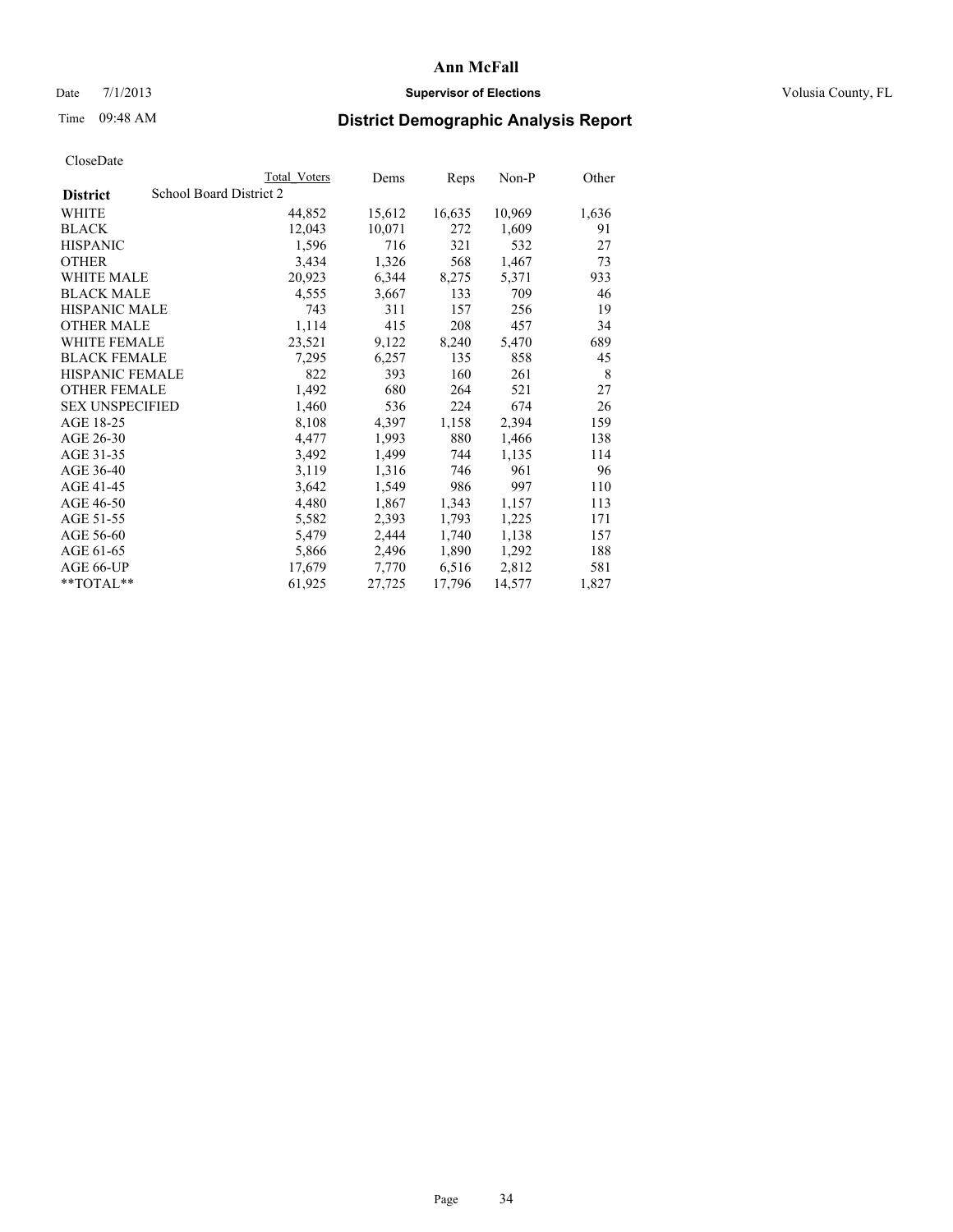# Date  $7/1/2013$  **Supervisor of Elections Supervisor of Elections** Volusia County, FL

# Time 09:48 AM **District Demographic Analysis Report**

|                        |                         | Total Voters | Dems   | Reps   | Non-P  | Other |
|------------------------|-------------------------|--------------|--------|--------|--------|-------|
| <b>District</b>        | School Board District 3 |              |        |        |        |       |
| <b>WHITE</b>           |                         | 64,157       | 21,072 | 25,567 | 15,537 | 1,981 |
| <b>BLACK</b>           |                         | 1,961        | 1,610  | 75     | 255    | 21    |
| <b>HISPANIC</b>        |                         | 1,083        | 417    | 283    | 356    | 27    |
| <b>OTHER</b>           |                         | 2,645        | 742    | 611    | 1,221  | 71    |
| WHITE MALE             |                         | 29,668       | 8,525  | 12,520 | 7,555  | 1,068 |
| <b>BLACK MALE</b>      |                         | 862          | 668    | 41     | 137    | 16    |
| <b>HISPANIC MALE</b>   |                         | 492          | 176    | 125    | 176    | 15    |
| <b>OTHER MALE</b>      |                         | 920          | 263    | 248    | 377    | 32    |
| <b>WHITE FEMALE</b>    |                         | 33,954       | 12,391 | 12,852 | 7,815  | 896   |
| <b>BLACK FEMALE</b>    |                         | 1,080        | 926    | 33     | 116    | 5     |
| <b>HISPANIC FEMALE</b> |                         | 578          | 237    | 154    | 175    | 12    |
| <b>OTHER FEMALE</b>    |                         | 1,076        | 376    | 270    | 398    | 32    |
| <b>SEX UNSPECIFIED</b> |                         | 1,216        | 279    | 293    | 620    | 24    |
| AGE 18-25              |                         | 5,293        | 1,521  | 1,469  | 2,129  | 174   |
| AGE 26-30              |                         | 3,571        | 1,131  | 978    | 1,355  | 107   |
| AGE 31-35              |                         | 3,563        | 1,021  | 1,066  | 1,363  | 113   |
| AGE 36-40              |                         | 3,618        | 1,096  | 1,206  | 1,176  | 140   |
| AGE 41-45              |                         | 4,550        | 1,385  | 1,703  | 1,349  | 113   |
| AGE 46-50              |                         | 5,285        | 1,645  | 2,119  | 1,390  | 131   |
| AGE 51-55              |                         | 6,575        | 2,134  | 2,728  | 1,535  | 178   |
| AGE 56-60              |                         | 7,101        | 2,618  | 2,761  | 1,519  | 203   |
| AGE 61-65              |                         | 7,350        | 2,796  | 2,777  | 1,555  | 222   |
| AGE 66-UP              |                         | 22,940       | 8,494  | 9,729  | 3,998  | 719   |
| $*$ $TOTAL**$          |                         | 69,846       | 23,841 | 26,536 | 17,369 | 2,100 |
|                        |                         |              |        |        |        |       |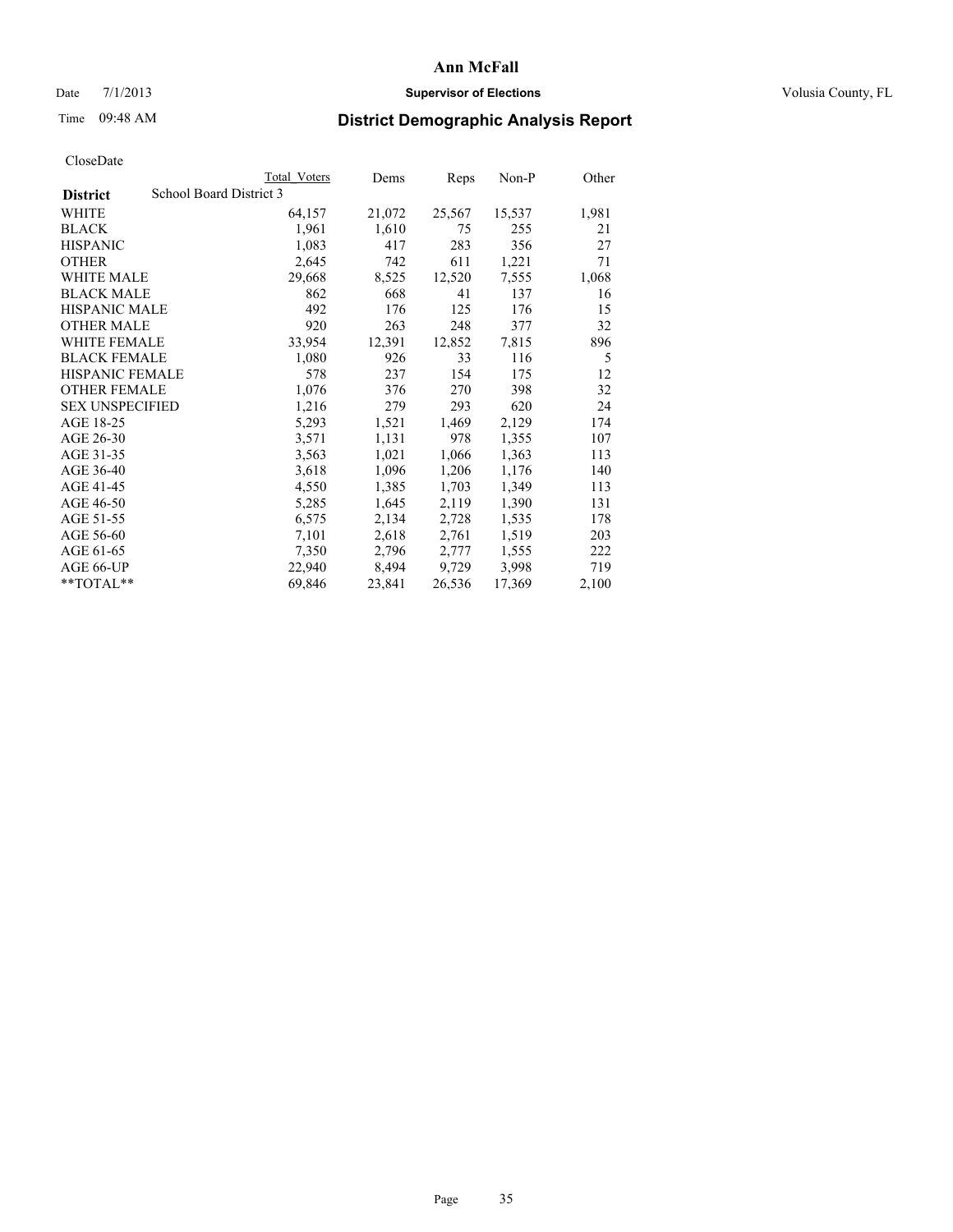# Date  $7/1/2013$  **Supervisor of Elections Supervisor of Elections** Volusia County, FL

# Time 09:48 AM **District Demographic Analysis Report**

|                        |                         | Total Voters | Dems   | <b>Reps</b> | $Non-P$ | Other |
|------------------------|-------------------------|--------------|--------|-------------|---------|-------|
| <b>District</b>        | School Board District 4 |              |        |             |         |       |
| <b>WHITE</b>           |                         | 54,544       | 18,236 | 21,925      | 12,475  | 1,908 |
| <b>BLACK</b>           |                         | 4,706        | 3,862  | 154         | 629     | 61    |
| <b>HISPANIC</b>        |                         | 1,597        | 686    | 336         | 547     | 28    |
| <b>OTHER</b>           |                         | 3,219        | 1,026  | 774         | 1,342   | 77    |
| <b>WHITE MALE</b>      |                         | 24,955       | 7,297  | 10,558      | 6,084   | 1,016 |
| <b>BLACK MALE</b>      |                         | 1,862        | 1,429  | 83          | 310     | 40    |
| <b>HISPANIC MALE</b>   |                         | 686          | 271    | 159         | 237     | 19    |
| <b>OTHER MALE</b>      |                         | 1,147        | 348    | 309         | 450     | 40    |
| WHITE FEMALE           |                         | 29,186       | 10,832 | 11,226      | 6,251   | 877   |
| <b>BLACK FEMALE</b>    |                         | 2,796        | 2,392  | 71          | 312     | 21    |
| HISPANIC FEMALE        |                         | 892          | 408    | 170         | 305     | 9     |
| <b>OTHER FEMALE</b>    |                         | 1,347        | 511    | 359         | 445     | 32    |
| <b>SEX UNSPECIFIED</b> |                         | 1,195        | 322    | 254         | 599     | 20    |
| AGE 18-25              |                         | 5,573        | 1,962  | 1,456       | 2,017   | 138   |
| AGE 26-30              |                         | 3,661        | 1,280  | 1,009       | 1,249   | 123   |
| AGE 31-35              |                         | 3,248        | 1,172  | 874         | 1,089   | 113   |
| AGE 36-40              |                         | 3,310        | 1,117  | 1,030       | 1,028   | 135   |
| AGE 41-45              |                         | 4,189        | 1,371  | 1,516       | 1,155   | 147   |
| AGE 46-50              |                         | 5,236        | 1,770  | 2,002       | 1,295   | 169   |
| AGE 51-55              |                         | 6,164        | 2,191  | 2,374       | 1,397   | 202   |
| AGE 56-60              |                         | 6,373        | 2,507  | 2,393       | 1,288   | 185   |
| AGE 61-65              |                         | 6,436        | 2,533  | 2,343       | 1,332   | 228   |
| AGE 66-UP              |                         | 19,876       | 7,907  | 8,192       | 3,143   | 634   |
| $*$ TOTAL $*$          |                         | 64,066       | 23,810 | 23,189      | 14,993  | 2,074 |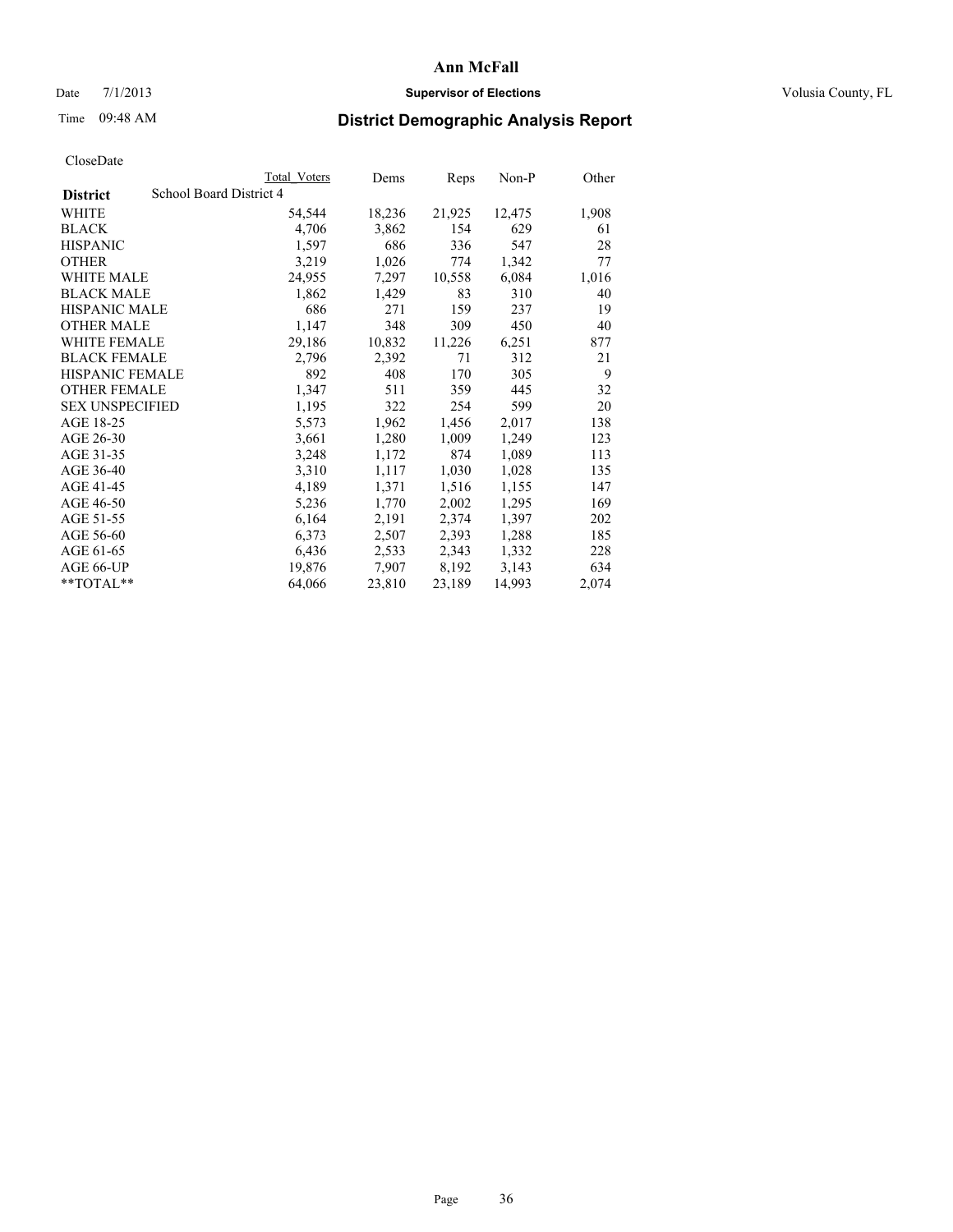### Date  $7/1/2013$  **Supervisor of Elections Supervisor of Elections** Volusia County, FL

# Time 09:48 AM **District Demographic Analysis Report**

|                        |                         | <b>Total Voters</b> | Dems   | Reps   | $Non-P$ | Other |
|------------------------|-------------------------|---------------------|--------|--------|---------|-------|
| <b>District</b>        | School Board District 5 |                     |        |        |         |       |
| WHITE                  |                         | 38,513              | 11,977 | 15,275 | 9,534   | 1,727 |
| <b>BLACK</b>           |                         | 5,140               | 3,970  | 231    | 844     | 95    |
| <b>HISPANIC</b>        |                         | 13,197              | 6,589  | 1,996  | 4,358   | 254   |
| <b>OTHER</b>           |                         | 3,439               | 1,162  | 648    | 1,547   | 82    |
| WHITE MALE             |                         | 17,959              | 4,914  | 7,492  | 4,622   | 931   |
| <b>BLACK MALE</b>      |                         | 2,249               | 1,631  | 137    | 423     | 58    |
| <b>HISPANIC MALE</b>   |                         | 6,194               | 2,970  | 1,008  | 2,071   | 145   |
| <b>OTHER MALE</b>      |                         | 1,195               | 429    | 258    | 471     | 37    |
| <b>WHITE FEMALE</b>    |                         | 20,238              | 6,972  | 7,670  | 4,809   | 787   |
| <b>BLACK FEMALE</b>    |                         | 2,831               | 2,296  | 94     | 404     | 37    |
| HISPANIC FEMALE        |                         | 6,856               | 3,545  | 977    | 2,229   | 105   |
| <b>OTHER FEMALE</b>    |                         | 1,389               | 572    | 257    | 525     | 35    |
| <b>SEX UNSPECIFIED</b> |                         | 1,378               | 369    | 257    | 729     | 23    |
| AGE 18-25              |                         | 7,222               | 2,490  | 1,532  | 2,923   | 277   |
| AGE 26-30              |                         | 4,456               | 1,531  | 1,001  | 1,754   | 170   |
| AGE 31-35              |                         | 4,662               | 1,709  | 1,075  | 1,659   | 219   |
| AGE 36-40              |                         | 4,835               | 1,762  | 1,294  | 1,580   | 199   |
| AGE 41-45              |                         | 5,118               | 1,824  | 1,672  | 1,431   | 191   |
| AGE 46-50              |                         | 5,940               | 2,223  | 1,989  | 1,522   | 206   |
| AGE 51-55              |                         | 6,170               | 2,349  | 2,190  | 1,431   | 200   |
| AGE 56-60              |                         | 5,485               | 2,258  | 1,869  | 1,175   | 183   |
| AGE 61-65              |                         | 4,844               | 2,071  | 1,614  | 985     | 174   |
| AGE 66-UP              |                         | 11,557              | 5,481  | 3,914  | 1,823   | 339   |
| $*$ $TOTAL**$          |                         | 60,289              | 23,698 | 18,150 | 16,283  | 2,158 |
|                        |                         |                     |        |        |         |       |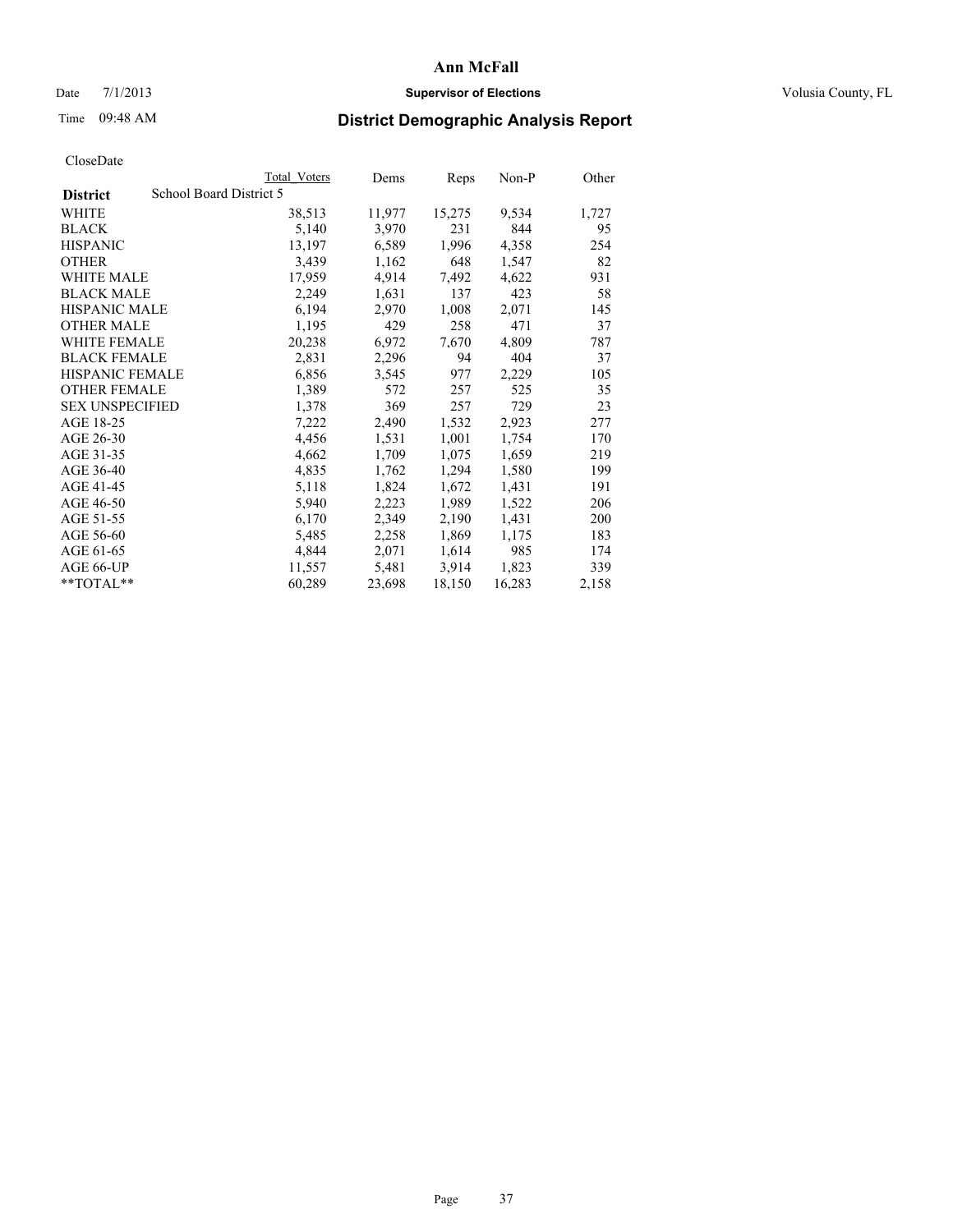### Date  $7/1/2013$  **Supervisor of Elections Supervisor of Elections** Volusia County, FL

# Time 09:48 AM **District Demographic Analysis Report**

|                                          | Total Voters | Dems   | Reps   | Non-P  | Other          |
|------------------------------------------|--------------|--------|--------|--------|----------------|
| Florida Senate Seat 6<br><b>District</b> |              |        |        |        |                |
| WHITE                                    | 55,770       | 18,978 | 22,036 | 12,838 | 1,918          |
| <b>BLACK</b>                             | 11,146       | 9,310  | 275    | 1,455  | 106            |
| <b>HISPANIC</b>                          | 1,634        | 734    | 343    | 525    | 32             |
| <b>OTHER</b>                             | 3,940        | 1,419  | 797    | 1,645  | 79             |
| WHITE MALE                               | 25,678       | 7,672  | 10,687 | 6,281  | 1,038          |
| <b>BLACK MALE</b>                        | 4,272        | 3,399  | 137    | 678    | 58             |
| <b>HISPANIC MALE</b>                     | 711          | 285    | 161    | 240    | 25             |
| <b>OTHER MALE</b>                        | 1,323        | 465    | 313    | 505    | 40             |
| WHITE FEMALE                             | 29,669       | 11,184 | 11,204 | 6,416  | 865            |
| <b>BLACK FEMALE</b>                      | 6,704        | 5,777  | 137    | 742    | 48             |
| <b>HISPANIC FEMALE</b>                   | 907          | 444    | 175    | 281    | $\overline{7}$ |
| <b>OTHER FEMALE</b>                      | 1,676        | 712    | 382    | 547    | 35             |
| <b>SEX UNSPECIFIED</b>                   | 1,550        | 503    | 255    | 773    | 19             |
| AGE 18-25                                | 8,570        | 4,319  | 1,481  | 2,612  | 158            |
| AGE 26-30                                | 4,588        | 1,930  | 1,061  | 1,464  | 133            |
| AGE 31-35                                | 3,746        | 1,535  | 896    | 1,192  | 123            |
| AGE 36-40                                | 3,737        | 1,439  | 1,040  | 1,128  | 130            |
| AGE 41-45                                | 4,593        | 1,702  | 1,509  | 1,236  | 146            |
| AGE 46-50                                | 5,740        | 2,186  | 1,984  | 1,388  | 182            |
| AGE 51-55                                | 6,750        | 2,667  | 2,398  | 1,467  | 218            |
| AGE 56-60                                | 6,892        | 2,911  | 2,410  | 1,378  | 193            |
| AGE 61-65                                | 6,911        | 2,921  | 2,360  | 1,403  | 227            |
| AGE 66-UP                                | 20,963       | 8,831  | 8,312  | 3,195  | 625            |
| **TOTAL**                                | 72,490       | 30,441 | 23,451 | 16,463 | 2,135          |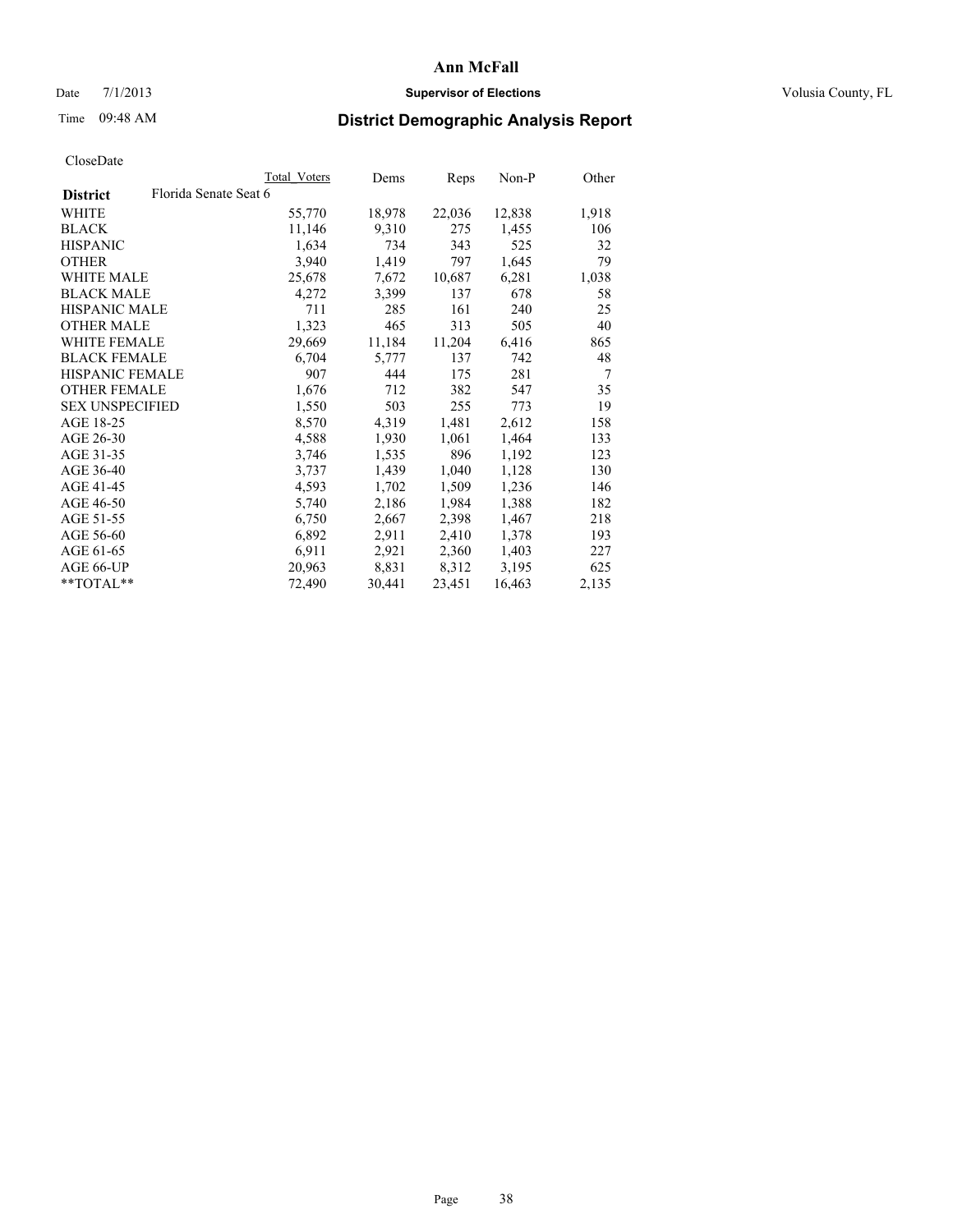## Date 7/1/2013 **Supervisor of Elections Supervisor of Elections** Volusia County, FL

# Time 09:48 AM **District Demographic Analysis Report**

|                                          | Total Voters | Dems   | <b>Reps</b> | Non-P  | Other |
|------------------------------------------|--------------|--------|-------------|--------|-------|
| Florida Senate Seat 8<br><b>District</b> |              |        |             |        |       |
| WHITE                                    | 175,989      | 57,887 | 69,857      | 41,635 | 6,610 |
| <b>BLACK</b>                             | 15,617       | 12,645 | 526         | 2,249  | 197   |
| <b>HISPANIC</b>                          | 15,772       | 7,459  | 2,651       | 5,350  | 312   |
| <b>OTHER</b>                             | 10,282       | 3,267  | 2,170       | 4,566  | 279   |
| <b>WHITE MALE</b>                        | 81,148       | 23,329 | 34,058      | 20,161 | 3,600 |
| <b>BLACK MALE</b>                        | 6,308        | 4,858  | 282         | 1,047  | 121   |
| <b>HISPANIC MALE</b>                     | 7,265        | 3,298  | 1,286       | 2,503  | 178   |
| <b>OTHER MALE</b>                        | 3,526        | 1,140  | 837         | 1,425  | 124   |
| <b>WHITE FEMALE</b>                      | 93,399       | 34,133 | 35,292      | 21,012 | 2,962 |
| <b>BLACK FEMALE</b>                      | 9,118        | 7,646  | 236         | 1,161  | 75    |
| HISPANIC FEMALE                          | 8,327        | 4,077  | 1,343       | 2,779  | 128   |
| <b>OTHER FEMALE</b>                      | 4,194        | 1,614  | 914         | 1,554  | 112   |
| <b>SEX UNSPECIFIED</b>                   | 4,375        | 1,163  | 956         | 2,158  | 98    |
| AGE 18-25                                | 21,021       | 7,147  | 5,082       | 8,055  | 737   |
| AGE 26-30                                | 13,558       | 4,655  | 3,380       | 5,041  | 482   |
| AGE 31-35                                | 13,201       | 4,572  | 3,446       | 4,658  | 525   |
| AGE 36-40                                | 12,995       | 4,463  | 3,909       | 4,067  | 556   |
| AGE 41-45                                | 15,205       | 5,157  | 5,223       | 4,332  | 493   |
| AGE 46-50                                | 17,678       | 6,100  | 6,535       | 4,514  | 529   |
| AGE 51-55                                | 20,684       | 7,487  | 7,908       | 4,647  | 642   |
| AGE 56-60                                | 20,705       | 8,184  | 7,586       | 4,277  | 658   |
| AGE 61-65                                | 20,848       | 8,309  | 7,540       | 4,261  | 738   |
| AGE 66-UP                                | 61,764       | 25,183 | 24,595      | 9.948  | 2,038 |
| $*$ $TOTAI.**$                           | 217,660      | 81,258 | 75,204      | 53,800 | 7,398 |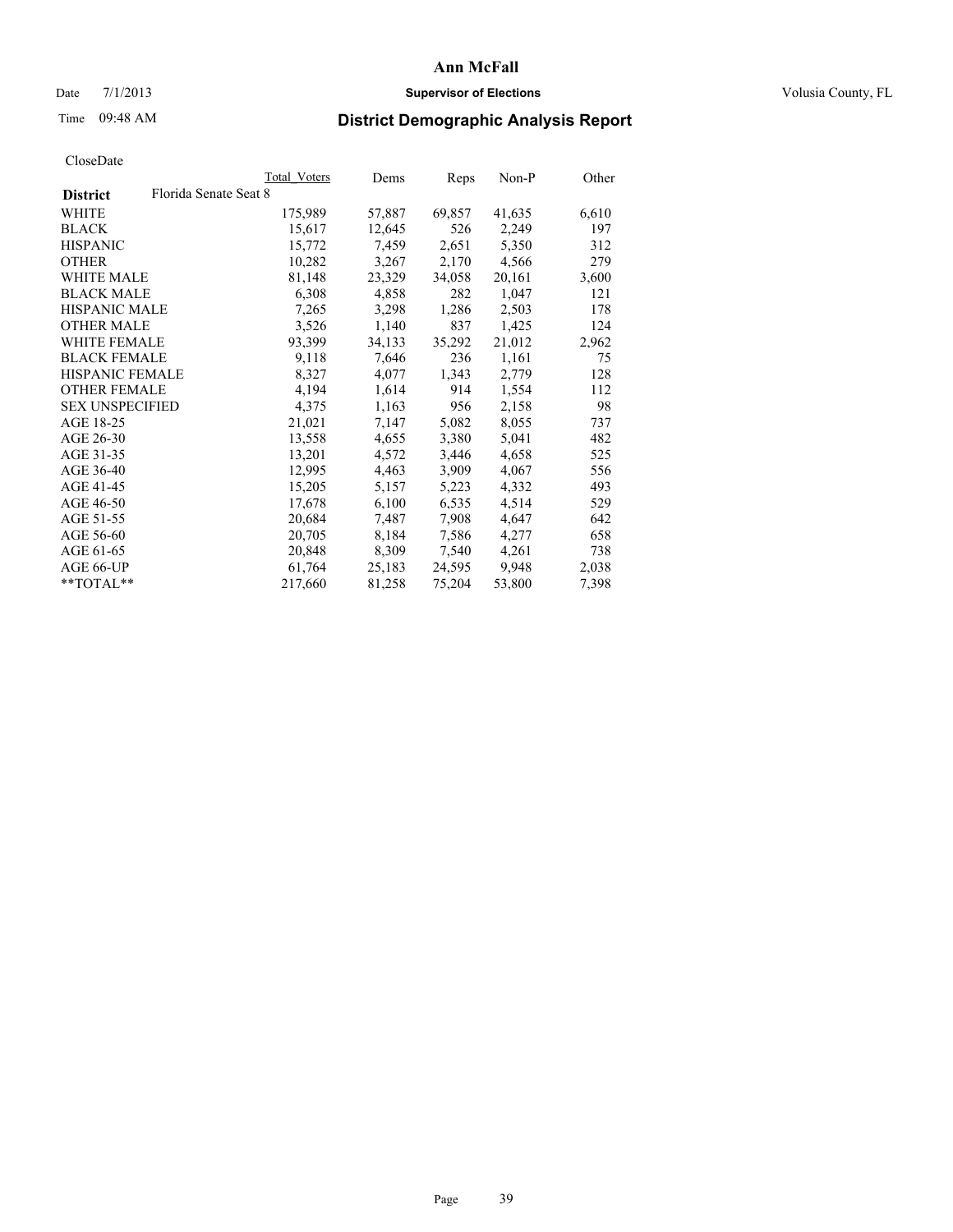### Date  $7/1/2013$  **Supervisor of Elections Supervisor of Elections** Volusia County, FL

# Time 09:48 AM **District Demographic Analysis Report**

|                        |                        | Total Voters | Dems   | <b>Reps</b> | Non-P | Other |
|------------------------|------------------------|--------------|--------|-------------|-------|-------|
| <b>District</b>        | Florida Senate Seat 10 |              |        |             |       |       |
| WHITE                  |                        | 22,962       | 6,452  | 10,317      | 5,251 | 942   |
| <b>BLACK</b>           |                        | 1,765        | 1,365  | 100         | 272   | 28    |
| <b>HISPANIC</b>        |                        | 4,229        | 2,039  | 726         | 1,369 | 95    |
| <b>OTHER</b>           |                        | 1,683        | 535    | 404         | 709   | 35    |
| <b>WHITE MALE</b>      |                        | 10,766       | 2,596  | 5,083       | 2,592 | 495   |
| <b>BLACK MALE</b>      |                        | 794          | 574    | 47          | 155   | 18    |
| <b>HISPANIC MALE</b>   |                        | 1,958        | 896    | 374         | 646   | 42    |
| <b>OTHER MALE</b>      |                        | 589          | 190    | 158         | 226   | 15    |
| <b>WHITE FEMALE</b>    |                        | 11,989       | 3,800  | 5,147       | 2,602 | 440   |
| <b>BLACK FEMALE</b>    |                        | 953          | 776    | 53          | 114   | 10    |
| HISPANIC FEMALE        |                        | 2,207        | 1,112  | 348         | 694   | 53    |
| <b>OTHER FEMALE</b>    |                        | 681          | 265    | 163         | 239   | 14    |
| <b>SEX UNSPECIFIED</b> |                        | 702          | 182    | 174         | 333   | 13    |
| AGE 18-25              |                        | 3,026        | 913    | 817         | 1,189 | 107   |
| AGE 26-30              |                        | 1,954        | 605    | 560         | 721   | 68    |
| AGE 31-35              |                        | 1,994        | 606    | 628         | 664   | 96    |
| AGE 36-40              |                        | 2,054        | 646    | 641         | 692   | 75    |
| AGE 41-45              |                        | 2,468        | 772    | 937         | 652   | 107   |
| AGE 46-50              |                        | 2,913        | 926    | 1,161       | 710   | 116   |
| AGE 51-55              |                        | 3,139        | 1,022  | 1,338       | 675   | 104   |
| AGE 56-60              |                        | 2,948        | 1,046  | 1,197       | 614   | 91    |
| AGE 61-65              |                        | 2,822        | 1,044  | 1,160       | 534   | 84    |
| AGE 66-UP              |                        | 7,321        | 2,811  | 3,108       | 1,150 | 252   |
| $*$ TOTAL $*$          |                        | 30,639       | 10,391 | 11,547      | 7,601 | 1,100 |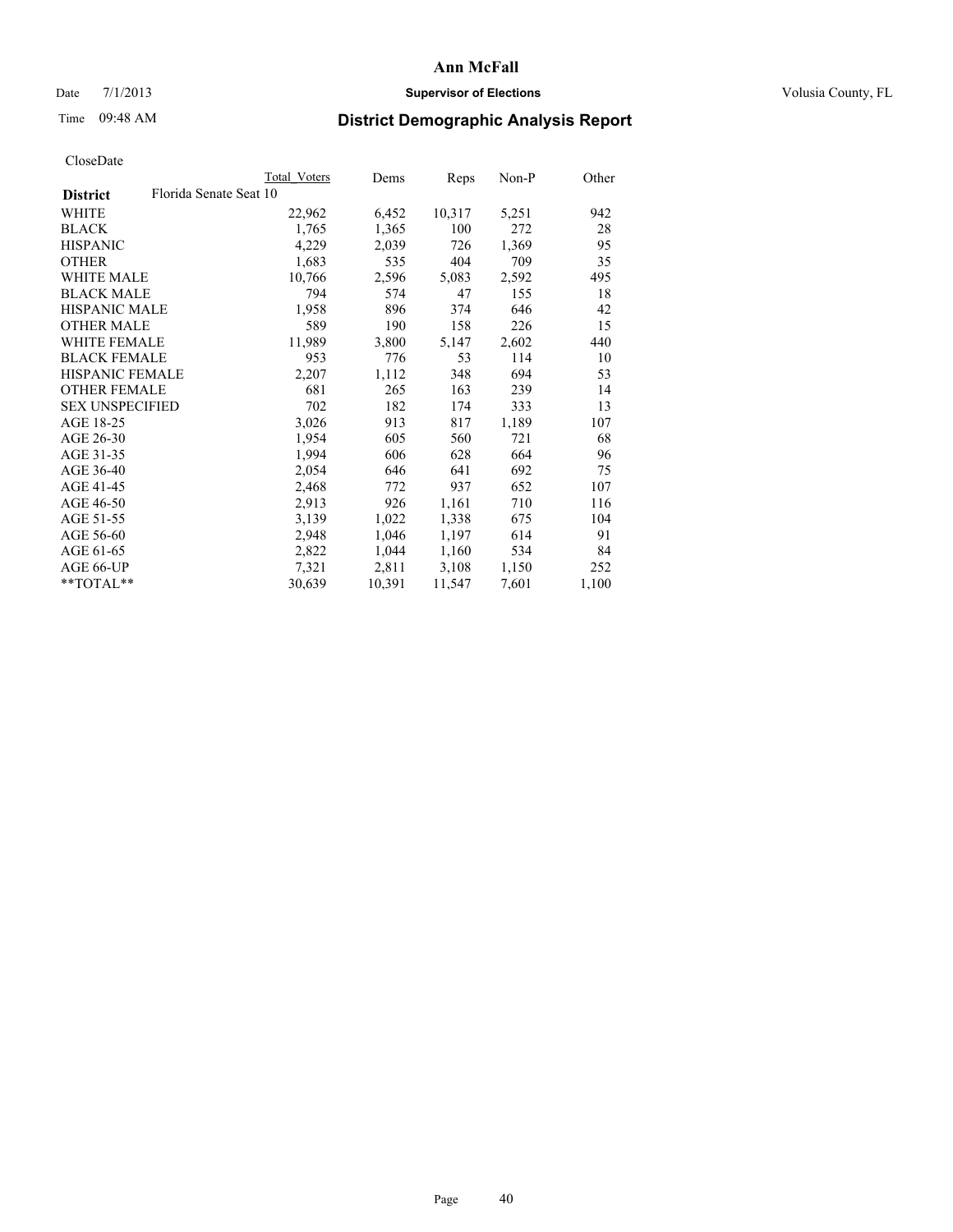## Date 7/1/2013 **Supervisor of Elections Supervisor of Elections** Volusia County, FL

# Time 09:48 AM **District Demographic Analysis Report**

| <b>Total Voters</b> | Dems                 | Reps  | $Non-P$ | Other          |
|---------------------|----------------------|-------|---------|----------------|
|                     |                      |       |         |                |
| 4,346               | 1,613                | 1,524 | 1,046   | 163            |
| 1,100               | 898                  | 26    | 168     | 8              |
| 172                 | 73                   | 40    | 56      | 3              |
| 371                 | 140                  | 69    | 151     | 11             |
| 2,020               | 656                  | 751   | 521     | 92             |
| 440                 | 341                  | 16    | 76      | 7              |
| 75                  | 26                   | 21    | 26      | $\overline{c}$ |
| 131                 | 42                   | 28    | 56      | 5              |
| 2,295               | 947                  | 764   | 514     | 70             |
| 652                 | 551                  | 10    | 90      | 1              |
| 91                  | 45                   | 18    | 27      | 1              |
| 165                 | 83                   | 30    | 48      | 4              |
| 120                 | 33                   | 21    | 63      | 3              |
| 765                 | 398                  | 107   | 248     | 12             |
| 413                 | 194                  | 71    | 139     | 9              |
| 334                 | 146                  | 70    | 103     | 15             |
| 290                 | 117                  | 68    | 94      | 11             |
| 383                 | 164                  | 105   | 100     | 14             |
| 434                 | 178                  | 133   | 108     | 15             |
| 508                 | 205                  | 170   | 111     | 22             |
| 547                 | 238                  | 168   | 125     | 16             |
| 573                 | 263                  | 170   | 129     | 11             |
| 1,742               | 821                  | 597   | 264     | 60             |
| 5,989               | 2,724                | 1,659 | 1,421   | 185            |
|                     | Daytona Beach Zone 1 |       |         |                |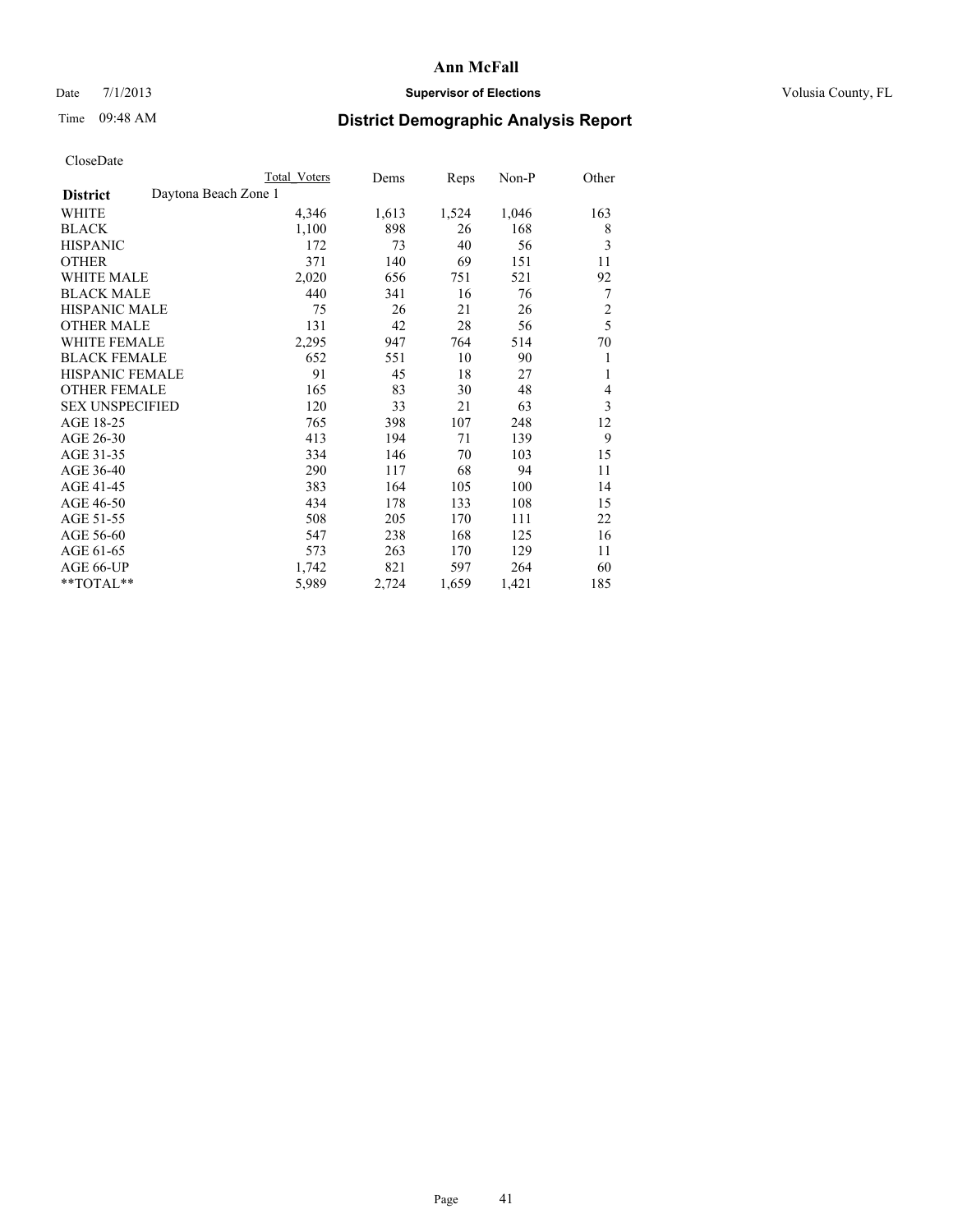## Date 7/1/2013 **Supervisor of Elections Supervisor of Elections** Volusia County, FL

# Time 09:48 AM **District Demographic Analysis Report**

| <b>Total Voters</b> | Dems                 | Reps  | $Non-P$ | Other          |
|---------------------|----------------------|-------|---------|----------------|
|                     |                      |       |         |                |
| 3,992               | 1,547                | 1,389 | 914     | 142            |
| 1,363               | 1,139                | 32    | 183     | 9              |
| 139                 | 60                   | 25    | 50      | 4              |
| 315                 | 134                  | 51    | 125     | 5              |
| 1,946               | 692                  | 710   | 456     | 88             |
| 528                 | 416                  | 14    | 95      | 3              |
| 74                  | 32                   | 11    | 27      | 4              |
| 98                  | 39                   | 16    | 41      | $\overline{2}$ |
| 2,007               | 836                  | 669   | 448     | 54             |
| 823                 | 713                  | 18    | 86      | 6              |
| 63                  | 26                   | 14    | 23      | 0              |
| 159                 | 77                   | 31    | 48      | 3              |
| 111                 | 49                   | 14    | 48      | $\mathbf{0}$   |
| 591                 | 326                  | 87    | 163     | 15             |
| 387                 | 183                  | 74    | 120     | 10             |
| 316                 | 147                  | 60    | 101     | 8              |
| 305                 | 152                  | 57    | 89      | 7              |
| 362                 | 168                  | 85    | 100     | 9              |
| 474                 | 216                  | 123   | 119     | 16             |
| 633                 | 295                  | 182   | 133     | 23             |
| 570                 | 282                  | 150   | 121     | 17             |
| 562                 | 296                  | 141   | 112     | 13             |
| 1,609               | 815                  | 538   | 214     | 42             |
| 5,809               | 2,880                | 1,497 | 1,272   | 160            |
|                     | Daytona Beach Zone 2 |       |         |                |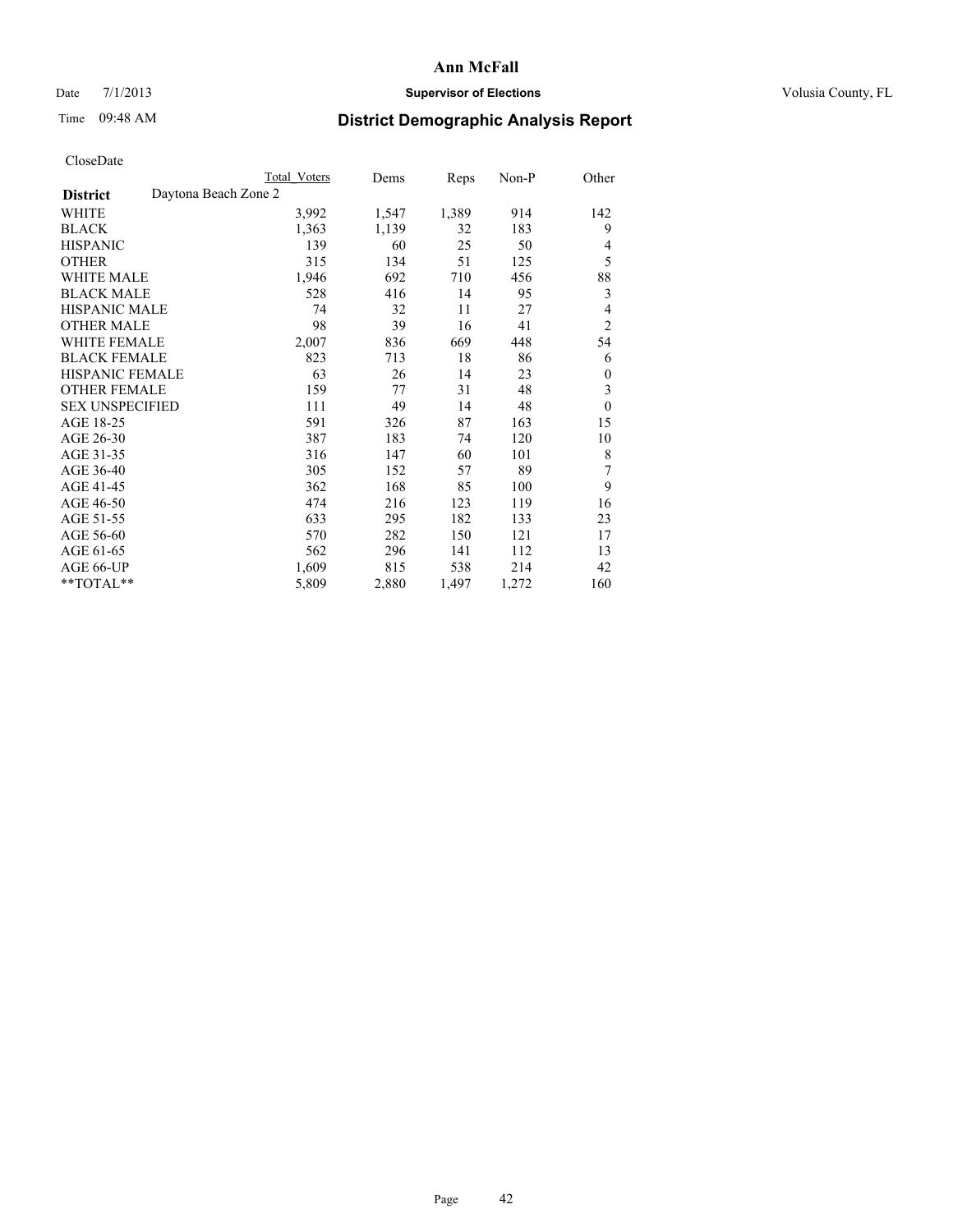## Date 7/1/2013 **Supervisor of Elections Supervisor of Elections** Volusia County, FL

# Time 09:48 AM **District Demographic Analysis Report**

|                                         | Total Voters | Dems  | Reps  | Non-P | Other          |
|-----------------------------------------|--------------|-------|-------|-------|----------------|
| Daytona Beach Zone 3<br><b>District</b> |              |       |       |       |                |
| WHITE                                   | 3,326        | 1,289 | 991   | 914   | 132            |
| <b>BLACK</b>                            | 2,083        | 1,765 | 35    | 272   | 11             |
| <b>HISPANIC</b>                         | 152          | 85    | 23    | 41    | 3              |
| <b>OTHER</b>                            | 502          | 217   | 39    | 235   | 11             |
| <b>WHITE MALE</b>                       | 1,670        | 567   | 536   | 478   | 89             |
| <b>BLACK MALE</b>                       | 573          | 490   | 14    | 65    | 4              |
| <b>HISPANIC MALE</b>                    | 78           | 42    | 11    | 23    | $\overline{c}$ |
| <b>OTHER MALE</b>                       | 111          | 48    | 16    | 43    | $\overline{4}$ |
| <b>WHITE FEMALE</b>                     | 1,623        | 712   | 448   | 420   | 43             |
| <b>BLACK FEMALE</b>                     | 1,464        | 1,245 | 21    | 191   | 7              |
| <b>HISPANIC FEMALE</b>                  | 73           | 43    | 12    | 17    | 1              |
| <b>OTHER FEMALE</b>                     | 221          | 122   | 13    | 82    | 4              |
| <b>SEX UNSPECIFIED</b>                  | 250          | 87    | 17    | 143   | 3              |
| AGE 18-25                               | 1,871        | 1,379 | 78    | 398   | 16             |
| AGE 26-30                               | 439          | 222   | 50    | 152   | 15             |
| AGE 31-35                               | 274          | 119   | 47    | 99    | 9              |
| AGE 36-40                               | 241          | 109   | 37    | 89    | 6              |
| AGE 41-45                               | 258          | 110   | 57    | 83    | 8              |
| AGE 46-50                               | 343          | 154   | 78    | 107   | $\overline{4}$ |
| AGE 51-55                               | 445          | 202   | 112   | 114   | 17             |
| AGE 56-60                               | 507          | 257   | 128   | 106   | 16             |
| AGE 61-65                               | 503          | 227   | 150   | 110   | 16             |
| AGE 66-UP                               | 1,182        | 577   | 351   | 204   | 50             |
| **TOTAL**                               | 6,063        | 3,356 | 1,088 | 1,462 | 157            |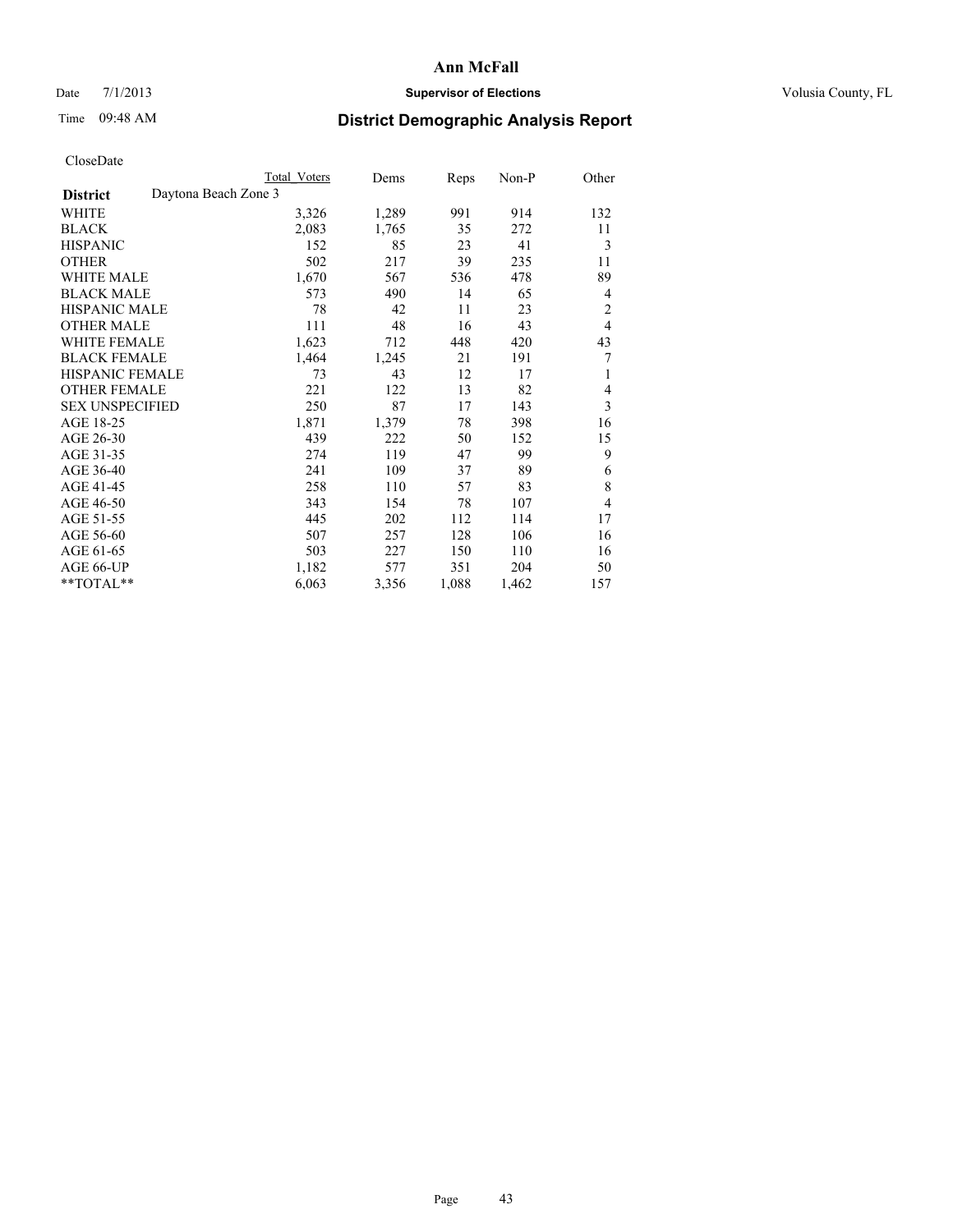## Date 7/1/2013 **Supervisor of Elections Supervisor of Elections** Volusia County, FL

## Time 09:48 AM **District Demographic Analysis Report**

|                        | Total Voters         | Dems  | Reps  | Non-P | Other          |
|------------------------|----------------------|-------|-------|-------|----------------|
| <b>District</b>        | Daytona Beach Zone 4 |       |       |       |                |
| WHITE                  | 5,705                | 1,715 | 2,545 | 1,244 | 201            |
| <b>BLACK</b>           | 911                  | 729   | 22    | 147   | 13             |
| <b>HISPANIC</b>        | 218                  | 104   | 41    | 70    | 3              |
| <b>OTHER</b>           | 385                  | 101   | 100   | 175   | 9              |
| WHITE MALE             | 2,648                | 670   | 1,257 | 602   | 119            |
| <b>BLACK MALE</b>      | 370                  | 283   | 17    | 63    | 7              |
| <b>HISPANIC MALE</b>   | 88                   | 39    | 19    | 28    | $\overline{2}$ |
| <b>OTHER MALE</b>      | 133                  | 29    | 38    | 63    | $\overline{3}$ |
| WHITE FEMALE           | 3,015                | 1,029 | 1,277 | 630   | 79             |
| <b>BLACK FEMALE</b>    | 532                  | 438   | 5     | 83    | 6              |
| <b>HISPANIC FEMALE</b> | 129                  | 65    | 22    | 41    | 1              |
| <b>OTHER FEMALE</b>    | 185                  | 57    | 46    | 77    | 5              |
| <b>SEX UNSPECIFIED</b> | 119                  | 39    | 27    | 49    | $\overline{4}$ |
| AGE 18-25              | 829                  | 364   | 182   | 261   | 22             |
| AGE 26-30              | 591                  | 205   | 180   | 187   | 19             |
| AGE 31-35              | 485                  | 187   | 139   | 147   | 12             |
| AGE 36-40              | 408                  | 155   | 138   | 109   | 6              |
| AGE 41-45              | 423                  | 152   | 147   | 114   | 10             |
| AGE 46-50              | 422                  | 149   | 152   | 110   | 11             |
| AGE 51-55              | 537                  | 202   | 208   | 110   | 17             |
| AGE 56-60              | 570                  | 203   | 246   | 108   | 13             |
| AGE 61-65              | 680                  | 229   | 264   | 153   | 34             |
| AGE 66-UP              | 2,274                | 803   | 1,052 | 337   | 82             |
| **TOTAL**              | 7,219                | 2,649 | 2,708 | 1,636 | 226            |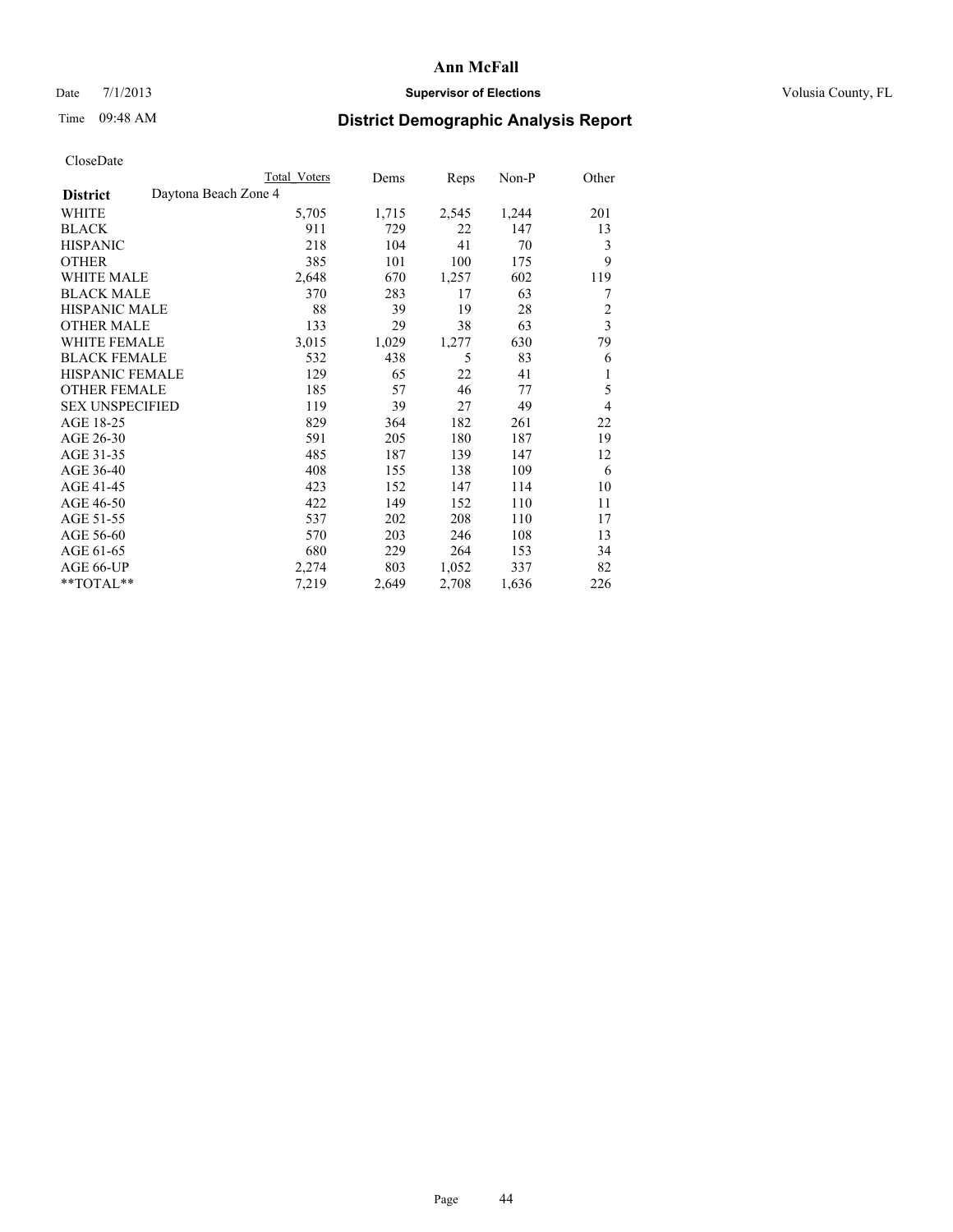## Date 7/1/2013 **Supervisor of Elections Supervisor of Elections** Volusia County, FL

## Time 09:48 AM **District Demographic Analysis Report**

|                        |                      | Total Voters | Dems  | Reps | Non-P | Other |
|------------------------|----------------------|--------------|-------|------|-------|-------|
| <b>District</b>        | Daytona Beach Zone 5 |              |       |      |       |       |
| WHITE                  |                      | 1,907        | 707   | 630  | 502   | 68    |
| <b>BLACK</b>           |                      | 3,812        | 3,278 | 77   | 426   | 31    |
| <b>HISPANIC</b>        |                      | 172          | 96    | 22   | 49    | 5     |
| <b>OTHER</b>           |                      | 403          | 208   | 39   | 149   | 7     |
| WHITE MALE             |                      | 881          | 284   | 330  | 226   | 41    |
| <b>BLACK MALE</b>      |                      | 1,388        | 1,143 | 32   | 192   | 21    |
| <b>HISPANIC MALE</b>   |                      | 76           | 39    | 12   | 21    | 4     |
| <b>OTHER MALE</b>      |                      | 120          | 67    | 6    | 43    | 4     |
| WHITE FEMALE           |                      | 1,017        | 419   | 299  | 272   | 27    |
| <b>BLACK FEMALE</b>    |                      | 2,374        | 2,092 | 45   | 227   | 10    |
| <b>HISPANIC FEMALE</b> |                      | 96           | 57    | 10   | 28    | 1     |
| <b>OTHER FEMALE</b>    |                      | 177          | 92    | 28   | 55    | 2     |
| <b>SEX UNSPECIFIED</b> |                      | 165          | 96    | 6    | 62    | 1     |
| AGE 18-25              |                      | 1,130        | 736   | 90   | 286   | 18    |
| AGE 26-30              |                      | 670          | 438   | 66   | 155   | 11    |
| AGE 31-35              |                      | 496          | 322   | 47   | 115   | 12    |
| AGE 36-40              |                      | 423          | 267   | 53   | 97    | 6     |
| AGE 41-45              |                      | 455          | 315   | 44   | 84    | 12    |
| AGE 46-50              |                      | 534          | 377   | 61   | 87    | 9     |
| AGE 51-55              |                      | 514          | 368   | 68   | 66    | 12    |
| AGE 56-60              |                      | 482          | 348   | 64   | 59    | 11    |
| AGE 61-65              |                      | 466          | 326   | 76   | 58    | 6     |
| AGE 66-UP              |                      | 1,124        | 792   | 199  | 119   | 14    |
| **TOTAL**              |                      | 6,294        | 4,289 | 768  | 1,126 | 111   |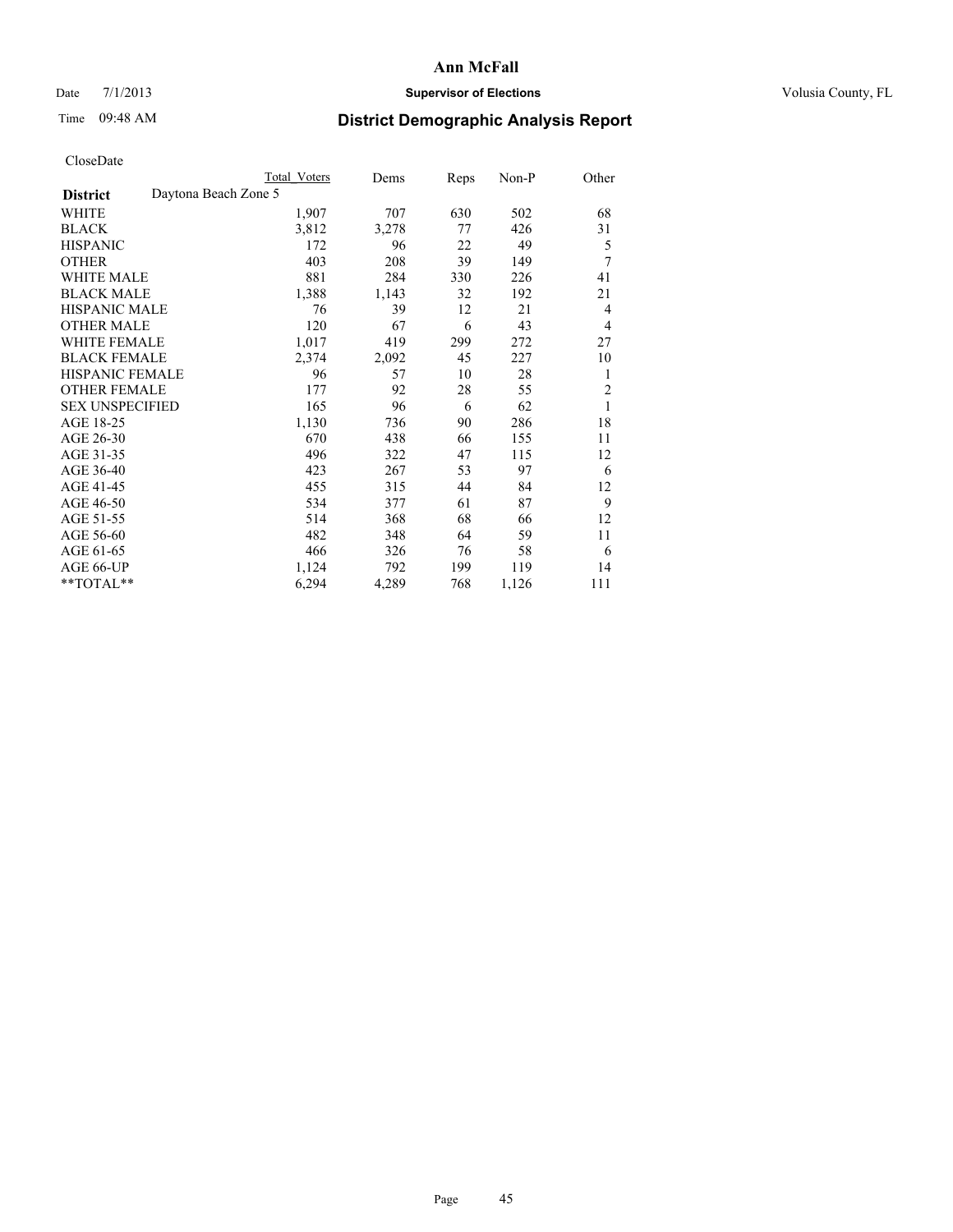### Date  $7/1/2013$  **Supervisor of Elections Supervisor of Elections** Volusia County, FL

# Time 09:48 AM **District Demographic Analysis Report**

|                        | <b>Total Voters</b>  | Dems  | Reps | Non-P | Other                   |
|------------------------|----------------------|-------|------|-------|-------------------------|
| <b>District</b>        | Daytona Beach Zone 6 |       |      |       |                         |
| WHITE                  | 1,157                | 454   | 344  | 307   | 52                      |
| <b>BLACK</b>           | 3,864                | 3,277 | 87   | 477   | 23                      |
| <b>HISPANIC</b>        | 163                  | 83    | 20   | 58    | $\overline{c}$          |
| <b>OTHER</b>           | 389                  | 203   | 25   | 158   | $\overline{\mathbf{3}}$ |
| <b>WHITE MALE</b>      | 586                  | 185   | 196  | 168   | 37                      |
| <b>BLACK MALE</b>      | 1,675                | 1,367 | 48   | 251   | 9                       |
| <b>HISPANIC MALE</b>   | 76                   | 34    | 8    | 34    | $\mathbf{0}$            |
| <b>OTHER MALE</b>      | 144                  | 76    | 14   | 52    | $\overline{2}$          |
| <b>WHITE FEMALE</b>    | 560                  | 264   | 146  | 136   | 14                      |
| <b>BLACK FEMALE</b>    | 2,112                | 1,848 | 36   | 214   | 14                      |
| HISPANIC FEMALE        | 83                   | 48    | 12   | 21    | $\overline{2}$          |
| <b>OTHER FEMALE</b>    | 127                  | 83    | 7    | 37    | $\theta$                |
| <b>SEX UNSPECIFIED</b> | 210                  | 112   | 9    | 87    | $\overline{2}$          |
| AGE 18-25              | 1,300                | 875   | 81   | 333   | 11                      |
| AGE 26-30              | 582                  | 373   | 52   | 146   | 11                      |
| AGE 31-35              | 431                  | 274   | 35   | 114   | 8                       |
| AGE 36-40              | 315                  | 218   | 21   | 72    | 4                       |
| AGE 41-45              | 336                  | 250   | 33   | 47    | 6                       |
| AGE 46-50              | 384                  | 287   | 25   | 64    | 8                       |
| AGE 51-55              | 489                  | 359   | 52   | 70    | 8                       |
| AGE 56-60              | 422                  | 313   | 44   | 59    | 6                       |
| AGE 61-65              | 364                  | 262   | 51   | 45    | 6                       |
| AGE 66-UP              | 950                  | 806   | 82   | 50    | 12                      |
| **TOTAL**              | 5,573                | 4,017 | 476  | 1,000 | 80                      |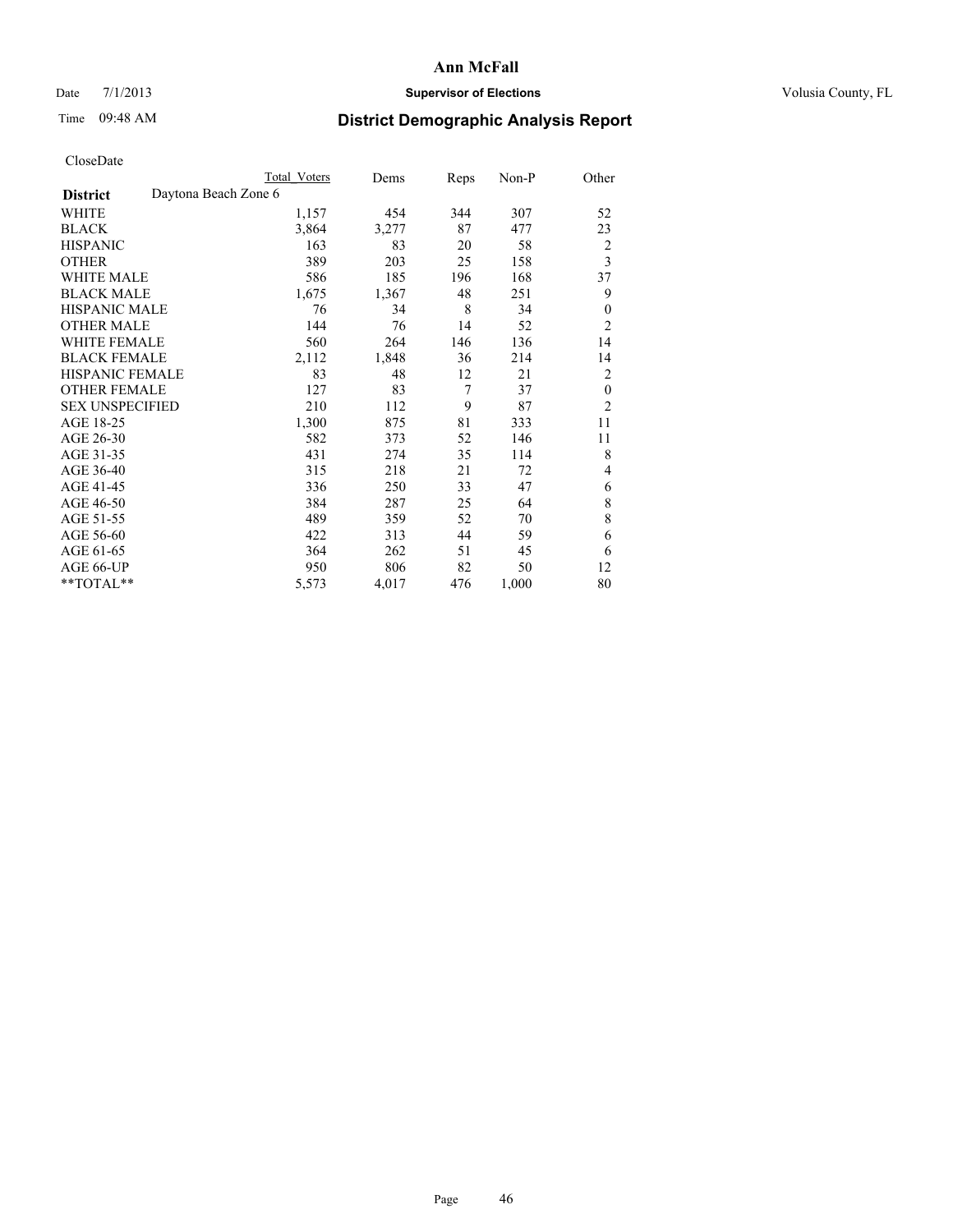## Date 7/1/2013 **Supervisor of Elections Supervisor of Elections** Volusia County, FL

## Time 09:48 AM **District Demographic Analysis Report**

|                        | Total Voters         | Dems | Reps           | Non-P          | Other                   |
|------------------------|----------------------|------|----------------|----------------|-------------------------|
| <b>District</b>        | Daytona Beach Shores |      |                |                |                         |
| WHITE                  | 3,303                | 878  | 1,554          | 762            | 109                     |
| <b>BLACK</b>           | 34                   | 21   | 3              | 10             | $\Omega$                |
| <b>HISPANIC</b>        | 65                   | 14   | 28             | 23             | $\Omega$                |
| <b>OTHER</b>           | 179                  | 48   | 61             | 64             | 6                       |
| WHITE MALE             | 1,572                | 378  | 748            | 389            | 57                      |
| <b>BLACK MALE</b>      | 16                   | 10   | 1              | 5              | $\overline{0}$          |
| <b>HISPANIC MALE</b>   | 34                   | 7    | 15             | 12             | $\overline{0}$          |
| <b>OTHER MALE</b>      | 67                   | 19   | 25             | 22             | 1                       |
| WHITE FEMALE           | 1,697                | 492  | 789            | 367            | 49                      |
| <b>BLACK FEMALE</b>    | 17                   | 11   | $\overline{2}$ | $\overline{4}$ | $\overline{0}$          |
| <b>HISPANIC FEMALE</b> | 30                   | 7    | 12             | 11             | $\Omega$                |
| <b>OTHER FEMALE</b>    | 87                   | 24   | 27             | 31             | 5                       |
| <b>SEX UNSPECIFIED</b> | 61                   | 13   | 27             | 18             | 3                       |
| AGE 18-25              | 108                  | 16   | 41             | 48             | $\overline{\mathbf{3}}$ |
| AGE 26-30              | 95                   | 29   | 30             | 33             | $\overline{\mathbf{3}}$ |
| AGE 31-35              | 85                   | 25   | 27             | 26             | 7                       |
| AGE 36-40              | 88                   | 25   | 25             | 34             | 4                       |
| AGE 41-45              | 117                  | 35   | 39             | 42             | 1                       |
| AGE 46-50              | 185                  | 40   | 83             | 58             | $\overline{4}$          |
| AGE 51-55              | 250                  | 55   | 117            | 71             | 7                       |
| AGE 56-60              | 316                  | 90   | 137            | 80             | 9                       |
| AGE 61-65              | 447                  | 111  | 203            | 115            | 18                      |
| AGE 66-UP              | 1,890                | 535  | 944            | 352            | 59                      |
| **TOTAL**              | 3,581                | 961  | 1,646          | 859            | 115                     |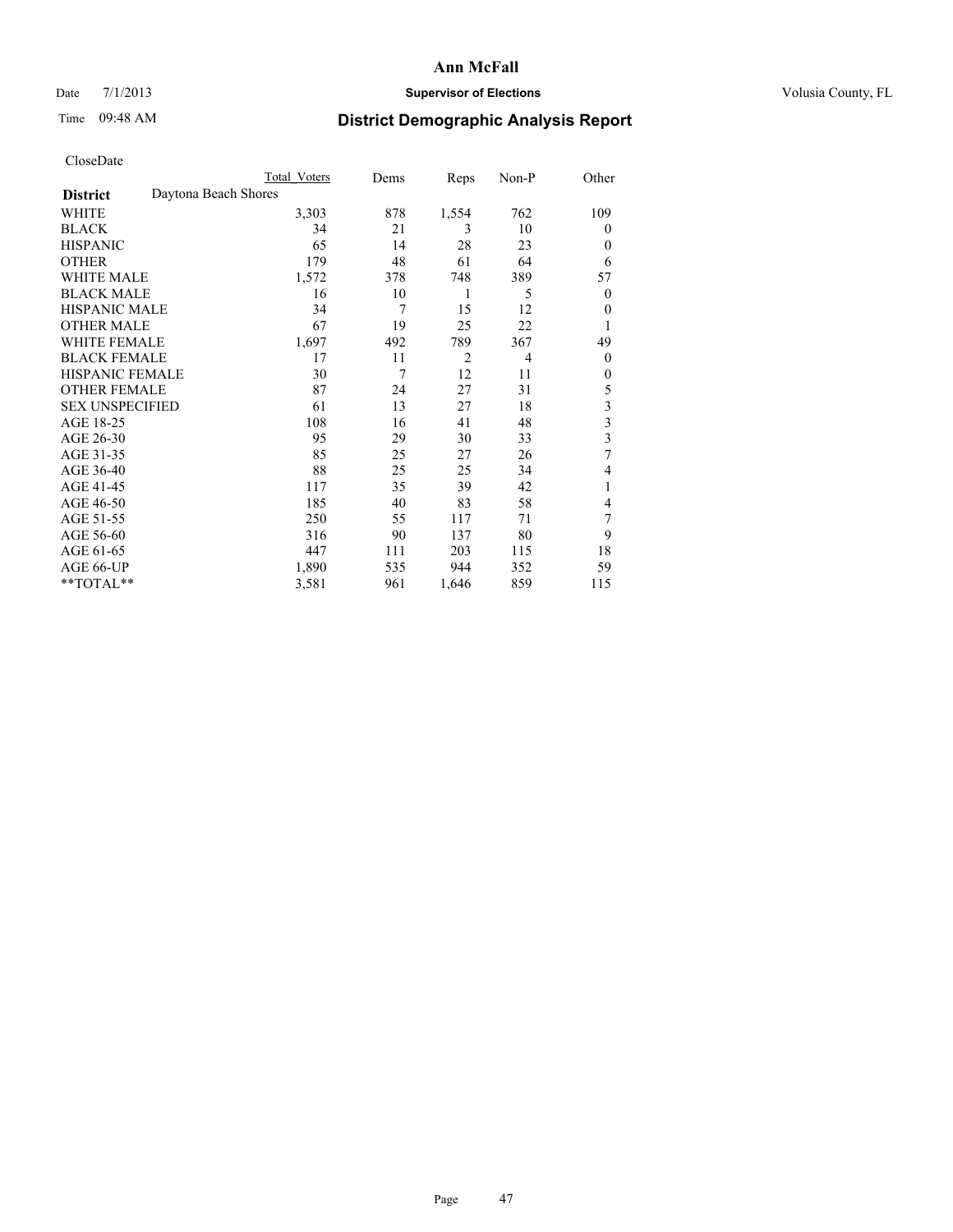## Date 7/1/2013 **Supervisor of Elections Supervisor of Elections** Volusia County, FL

## Time 09:48 AM **District Demographic Analysis Report**

|                        |        | Total Voters | Dems  | Reps  | Non-P | Other |
|------------------------|--------|--------------|-------|-------|-------|-------|
| <b>District</b>        | DeBary |              |       |       |       |       |
| WHITE                  |        | 11,493       | 3,133 | 5,387 | 2,496 | 477   |
| <b>BLACK</b>           |        | 444          | 341   | 26    | 67    | 10    |
| <b>HISPANIC</b>        |        | 859          | 369   | 223   | 251   | 16    |
| <b>OTHER</b>           |        | 714          | 207   | 184   | 306   | 17    |
| WHITE MALE             |        | 5,363        | 1,236 | 2,635 | 1,238 | 254   |
| <b>BLACK MALE</b>      |        | 205          | 145   | 8     | 46    | 6     |
| <b>HISPANIC MALE</b>   |        | 377          | 150   | 107   | 111   | 9     |
| <b>OTHER MALE</b>      |        | 231          | 66    | 68    | 90    | 7     |
| <b>WHITE FEMALE</b>    |        | 6,027        | 1,873 | 2,709 | 1,227 | 218   |
| <b>BLACK FEMALE</b>    |        | 233          | 191   | 18    | 20    | 4     |
| <b>HISPANIC FEMALE</b> |        | 472          | 215   | 115   | 135   | 7     |
| <b>OTHER FEMALE</b>    |        | 303          | 105   | 80    | 110   | 8     |
| <b>SEX UNSPECIFIED</b> |        | 299          | 69    | 80    | 143   | 7     |
| AGE 18-25              |        | 1,076        | 287   | 345   | 405   | 39    |
| AGE 26-30              |        | 713          | 183   | 250   | 255   | 25    |
| AGE 31-35              |        | 782          | 214   | 282   | 249   | 37    |
| AGE 36-40              |        | 781          | 216   | 290   | 243   | 32    |
| AGE 41-45              |        | 1,017        | 273   | 418   | 277   | 49    |
| AGE 46-50              |        | 1,221        | 334   | 551   | 287   | 49    |
| AGE 51-55              |        | 1,319        | 370   | 637   | 271   | 41    |
| AGE 56-60              |        | 1,384        | 435   | 619   | 284   | 46    |
| AGE 61-65              |        | 1,351        | 458   | 607   | 241   | 45    |
| AGE 66-UP              |        | 3,866        | 1,280 | 1,821 | 608   | 157   |
| **TOTAL**              |        | 13,510       | 4,050 | 5,820 | 3,120 | 520   |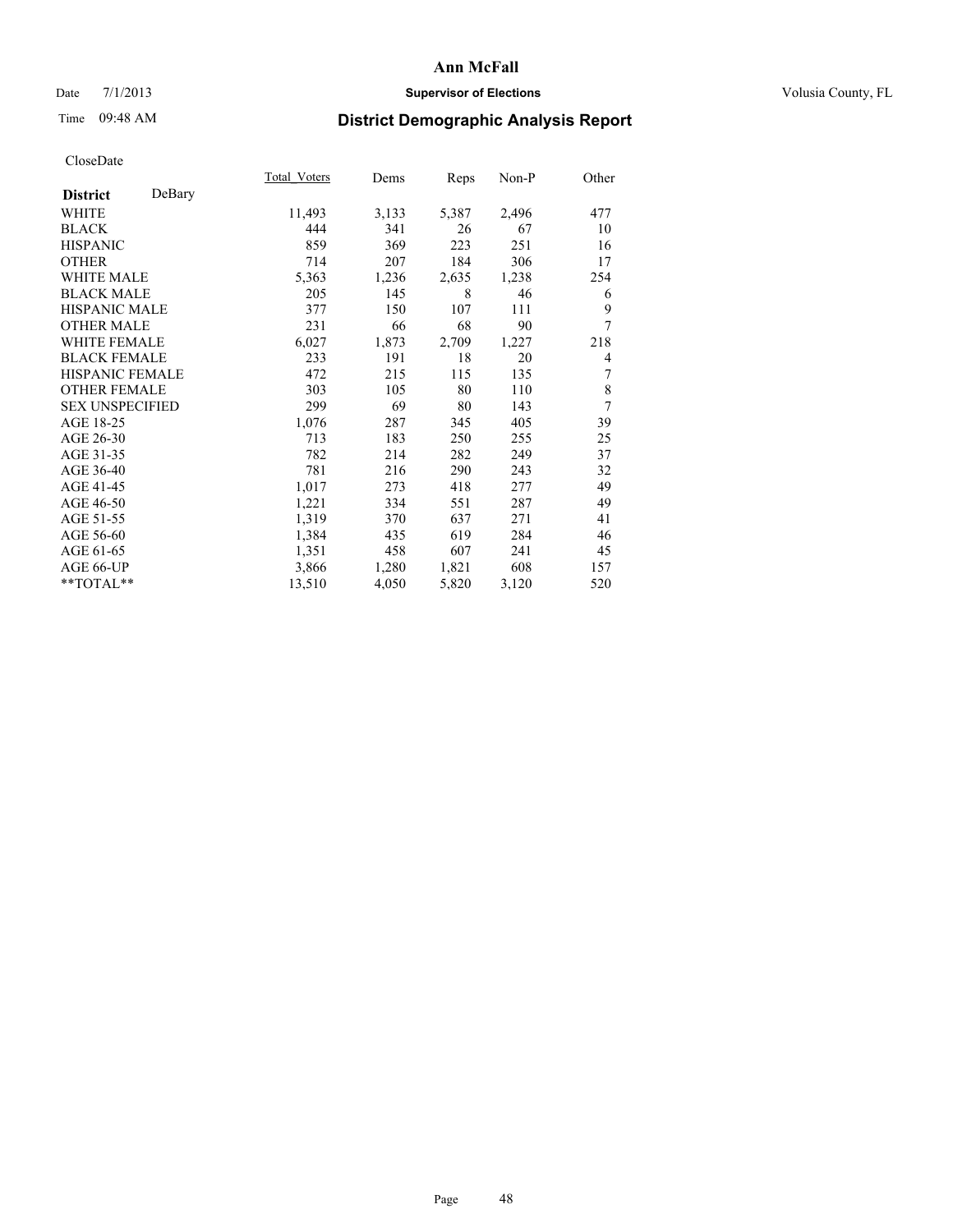## Date 7/1/2013 **Supervisor of Elections Supervisor of Elections** Volusia County, FL

# Time 09:48 AM **District Demographic Analysis Report**

|                        |        | Total Voters | Dems  | <b>Reps</b> | Non-P | Other |
|------------------------|--------|--------------|-------|-------------|-------|-------|
| <b>District</b>        | DeLand |              |       |             |       |       |
| WHITE                  |        | 11,829       | 3,867 | 4,901       | 2,533 | 528   |
| <b>BLACK</b>           |        | 2,392        | 1,956 | 79          | 322   | 35    |
| <b>HISPANIC</b>        |        | 1,033        | 456   | 175         | 368   | 34    |
| <b>OTHER</b>           |        | 868          | 296   | 164         | 380   | 28    |
| <b>WHITE MALE</b>      |        | 5,171        | 1,476 | 2,242       | 1,191 | 262   |
| <b>BLACK MALE</b>      |        | 905          | 704   | 35          | 142   | 24    |
| <b>HISPANIC MALE</b>   |        | 428          | 178   | 82          | 153   | 15    |
| <b>OTHER MALE</b>      |        | 285          | 105   | 60          | 109   | 11    |
| <b>WHITE FEMALE</b>    |        | 6,575        | 2,371 | 2,628       | 1,313 | 263   |
| <b>BLACK FEMALE</b>    |        | 1,454        | 1,230 | 41          | 173   | 10    |
| <b>HISPANIC FEMALE</b> |        | 596          | 275   | 92          | 211   | 18    |
| <b>OTHER FEMALE</b>    |        | 346          | 135   | 65          | 134   | 12    |
| <b>SEX UNSPECIFIED</b> |        | 362          | 101   | 74          | 177   | 10    |
| AGE 18-25              |        | 2,059        | 790   | 457         | 741   | 71    |
| AGE 26-30              |        | 1,035        | 384   | 251         | 363   | 37    |
| AGE 31-35              |        | 1,005        | 384   | 274         | 297   | 50    |
| AGE 36-40              |        | 1,108        | 436   | 315         | 290   | 67    |
| AGE 41-45              |        | 1,196        | 458   | 394         | 310   | 34    |
| AGE 46-50              |        | 1,200        | 453   | 440         | 251   | 56    |
| AGE 51-55              |        | 1,290        | 562   | 446         | 245   | 37    |
| AGE 56-60              |        | 1,305        | 590   | 432         | 240   | 43    |
| AGE 61-65              |        | 1,389        | 616   | 477         | 239   | 57    |
| AGE 66-UP              |        | 4,535        | 1,902 | 1,833       | 627   | 173   |
| **TOTAL**              |        | 16,122       | 6,575 | 5,319       | 3,603 | 625   |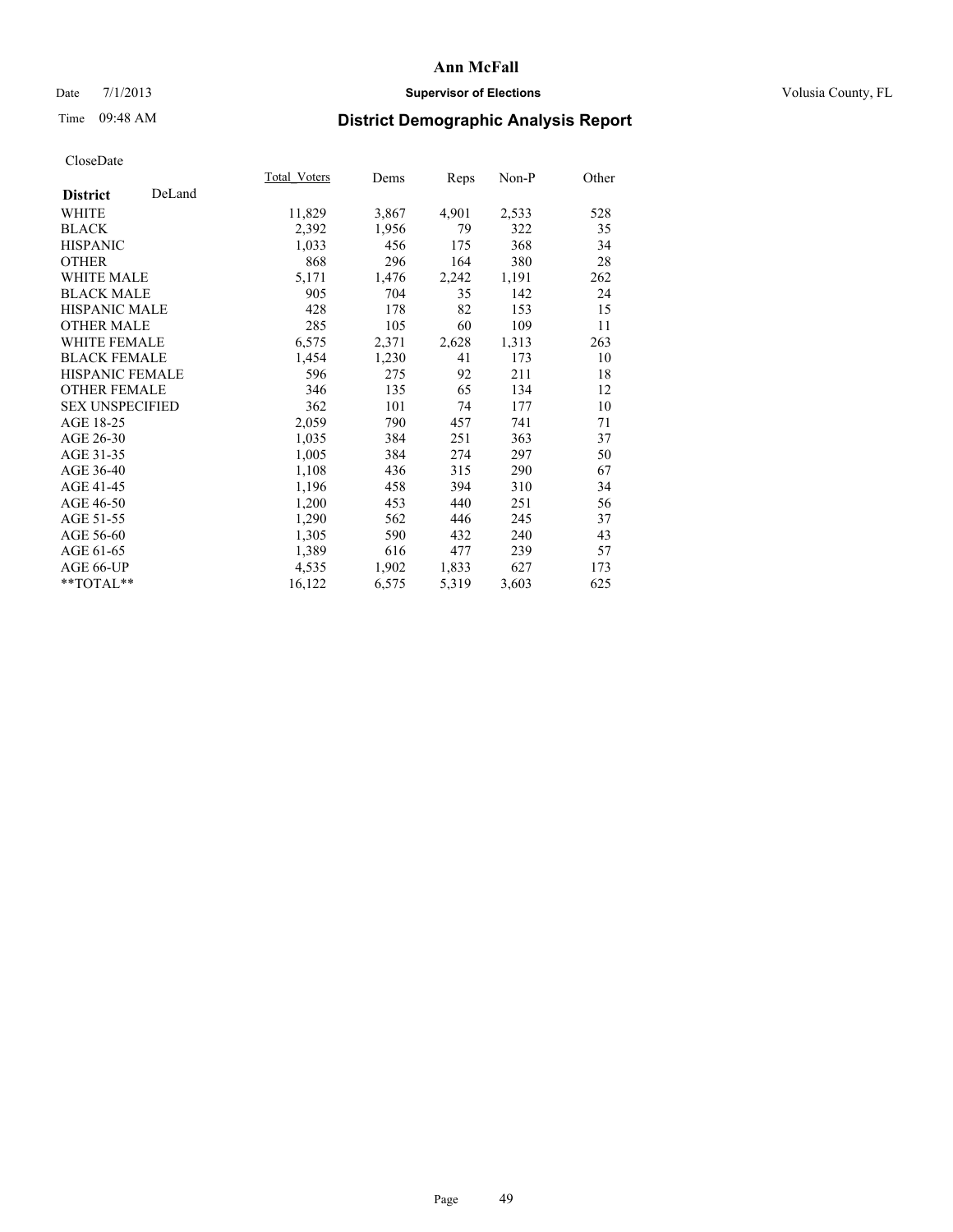## Date 7/1/2013 **Supervisor of Elections Supervisor of Elections** Volusia County, FL

# Time 09:48 AM **District Demographic Analysis Report**

|                        |                | <b>Total Voters</b> | Dems  | <b>Reps</b> | Non-P | Other          |
|------------------------|----------------|---------------------|-------|-------------|-------|----------------|
| <b>District</b>        | Deltona Zone 1 |                     |       |             |       |                |
| WHITE                  |                | 4,734               | 1,540 | 1,710       | 1,254 | 230            |
| <b>BLACK</b>           |                | 940                 | 722   | 40          | 158   | 20             |
| <b>HISPANIC</b>        |                | 1,986               | 1,019 | 264         | 676   | 27             |
| <b>OTHER</b>           |                | 521                 | 176   | 87          | 245   | 13             |
| <b>WHITE MALE</b>      |                | 2,227               | 640   | 836         | 625   | 126            |
| <b>BLACK MALE</b>      |                | 414                 | 297   | 23          | 81    | 13             |
| <b>HISPANIC MALE</b>   |                | 922                 | 463   | 128         | 318   | 13             |
| <b>OTHER MALE</b>      |                | 169                 | 58    | 35          | 70    | 6              |
| <b>WHITE FEMALE</b>    |                | 2,469               | 890   | 862         | 614   | 103            |
| <b>BLACK FEMALE</b>    |                | 519                 | 422   | 17          | 73    | 7              |
| HISPANIC FEMALE        |                | 1,042               | 544   | 135         | 349   | 14             |
| <b>OTHER FEMALE</b>    |                | 216                 | 88    | 37          | 85    | 6              |
| <b>SEX UNSPECIFIED</b> |                | 203                 | 55    | 28          | 118   | $\overline{2}$ |
| AGE 18-25              |                | 1,134               | 440   | 189         | 456   | 49             |
| AGE 26-30              |                | 706                 | 240   | 158         | 283   | 25             |
| AGE 31-35              |                | 790                 | 330   | 159         | 273   | 28             |
| AGE 36-40              |                | 734                 | 284   | 173         | 255   | 22             |
| AGE 41-45              |                | 742                 | 271   | 225         | 214   | 32             |
| AGE 46-50              |                | 829                 | 338   | 254         | 211   | 26             |
| AGE 51-55              |                | 802                 | 332   | 260         | 187   | 23             |
| AGE 56-60              |                | 704                 | 306   | 215         | 152   | 31             |
| AGE 61-65              |                | 579                 | 285   | 152         | 121   | 21             |
| AGE 66-UP              |                | 1,161               | 631   | 316         | 181   | 33             |
| **TOTAL**              |                | 8,181               | 3,457 | 2,101       | 2,333 | 290            |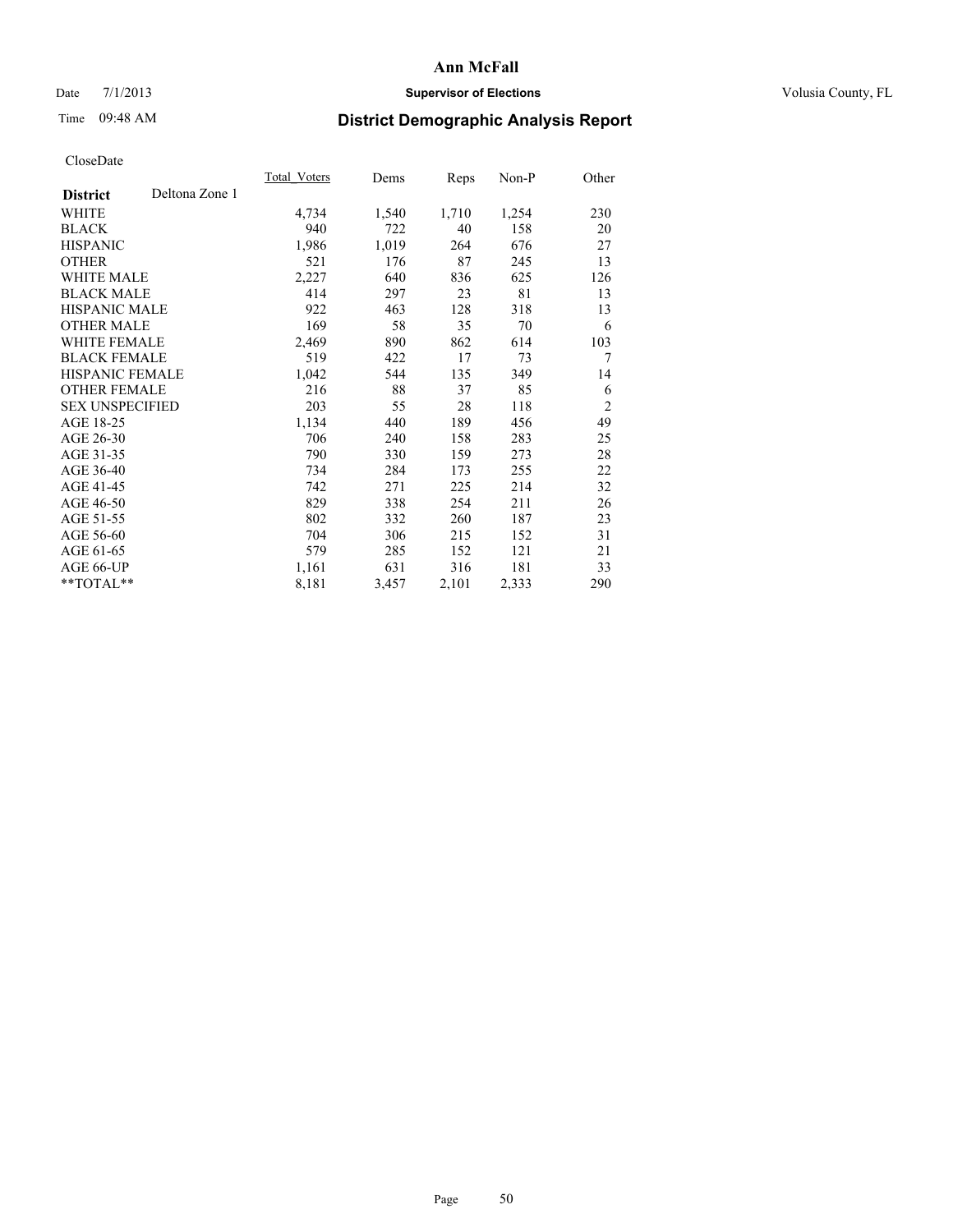### Date  $7/1/2013$  **Supervisor of Elections Supervisor of Elections** Volusia County, FL

## Time 09:48 AM **District Demographic Analysis Report**

|                                   | <b>Total Voters</b> | Dems  | Reps  | Non-P | Other          |
|-----------------------------------|---------------------|-------|-------|-------|----------------|
| Deltona Zone 2<br><b>District</b> |                     |       |       |       |                |
| WHITE                             | 5,962               | 1,848 | 2,398 | 1,458 | 258            |
| <b>BLACK</b>                      | 760                 | 590   | 37    | 116   | 17             |
| <b>HISPANIC</b>                   | 2,107               | 1,030 | 364   | 683   | 30             |
| <b>OTHER</b>                      | 519                 | 188   | 90    | 226   | 15             |
| <b>WHITE MALE</b>                 | 2,744               | 752   | 1,154 | 705   | 133            |
| <b>BLACK MALE</b>                 | 335                 | 238   | 28    | 60    | 9              |
| HISPANIC MALE                     | 1,010               | 478   | 180   | 335   | 17             |
| <b>OTHER MALE</b>                 | 187                 | 76    | 30    | 73    | 8              |
| <b>WHITE FEMALE</b>               | 3,175               | 1,085 | 1,233 | 732   | 125            |
| <b>BLACK FEMALE</b>               | 412                 | 343   | 9     | 52    | 8              |
| <b>HISPANIC FEMALE</b>            | 1,075               | 543   | 179   | 342   | 11             |
| <b>OTHER FEMALE</b>               | 210                 | 91    | 40    | 72    | 7              |
| <b>SEX UNSPECIFIED</b>            | 200                 | 50    | 36    | 112   | $\overline{c}$ |
| AGE 18-25                         | 1,033               | 358   | 222   | 404   | 49             |
| AGE 26-30                         | 668                 | 239   | 162   | 243   | 24             |
| AGE 31-35                         | 681                 | 234   | 164   | 256   | 27             |
| AGE 36-40                         | 729                 | 271   | 194   | 226   | 38             |
| AGE 41-45                         | 772                 | 270   | 233   | 246   | 23             |
| AGE 46-50                         | 912                 | 317   | 298   | 268   | 29             |
| AGE 51-55                         | 903                 | 354   | 332   | 191   | 26             |
| AGE 56-60                         | 846                 | 344   | 301   | 179   | 22             |
| AGE 61-65                         | 779                 | 333   | 255   | 164   | 27             |
| AGE 66-UP                         | 2,025               | 936   | 728   | 306   | 55             |
| $*$ $TOTAL**$                     | 9,348               | 3,656 | 2,889 | 2,483 | 320            |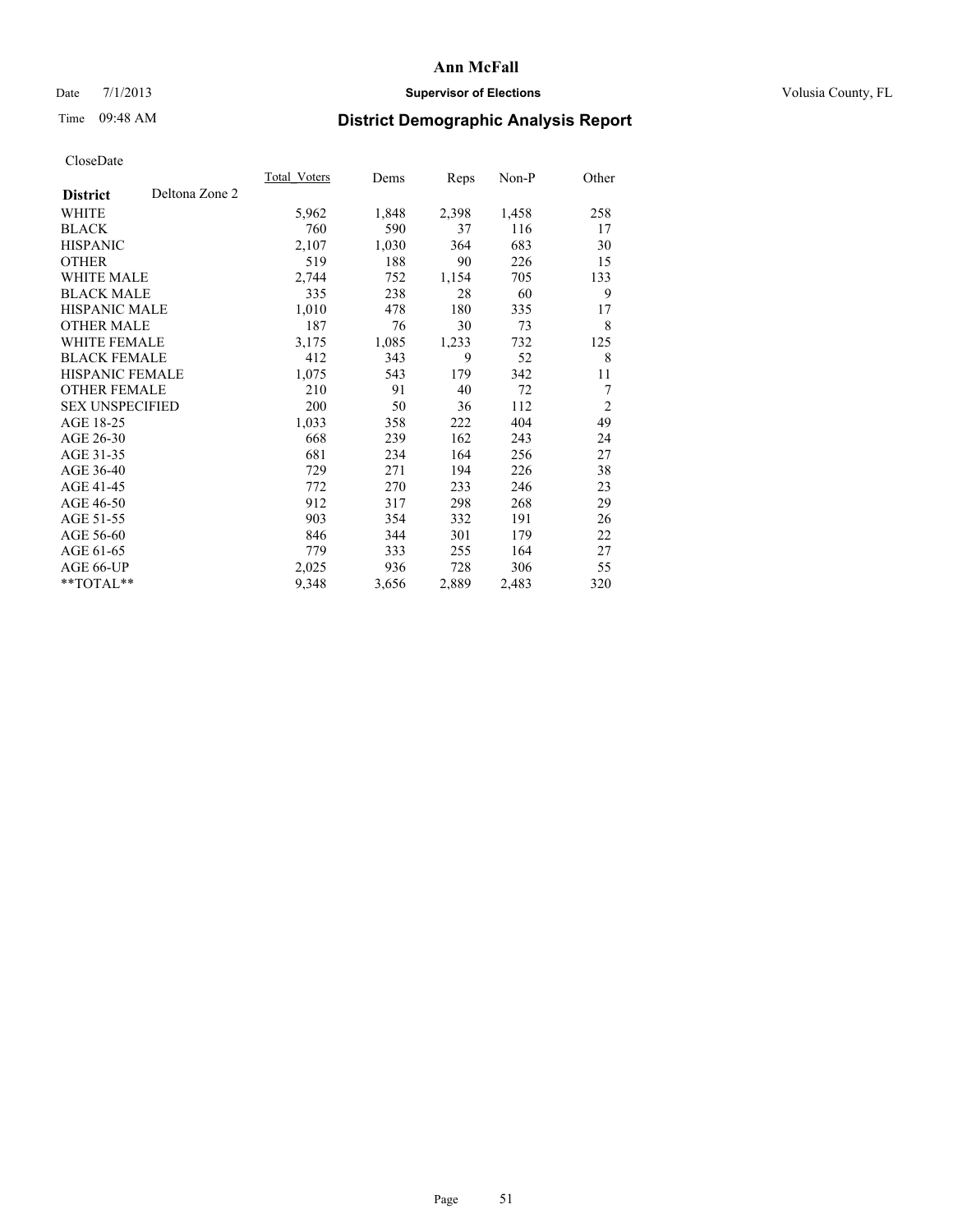## Date 7/1/2013 **Supervisor of Elections Supervisor of Elections** Volusia County, FL

# Time 09:48 AM **District Demographic Analysis Report**

|                        |                | Total Voters | Dems  | Reps  | Non-P | Other          |
|------------------------|----------------|--------------|-------|-------|-------|----------------|
| <b>District</b>        | Deltona Zone 3 |              |       |       |       |                |
| WHITE                  |                | 5,053        | 1,617 | 1,886 | 1,333 | 217            |
| <b>BLACK</b>           |                | 692          | 538   | 23    | 120   | 11             |
| <b>HISPANIC</b>        |                | 2,309        | 1,158 | 357   | 740   | 54             |
| <b>OTHER</b>           |                | 511          | 195   | 81    | 231   | 4              |
| WHITE MALE             |                | 2,311        | 659   | 904   | 630   | 118            |
| <b>BLACK MALE</b>      |                | 309          | 224   | 14    | 62    | 9              |
| <b>HISPANIC MALE</b>   |                | 1,077        | 529   | 184   | 337   | 27             |
| <b>OTHER MALE</b>      |                | 180          | 69    | 28    | 81    | 2              |
| <b>WHITE FEMALE</b>    |                | 2,696        | 941   | 971   | 688   | 96             |
| <b>BLACK FEMALE</b>    |                | 376          | 309   | 9     | 56    | $\overline{2}$ |
| <b>HISPANIC FEMALE</b> |                | 1,198        | 610   | 172   | 389   | 27             |
| <b>OTHER FEMALE</b>    |                | 221          | 104   | 37    | 79    | 1              |
| <b>SEX UNSPECIFIED</b> |                | 197          | 63    | 28    | 102   | 4              |
| AGE 18-25              |                | 970          | 380   | 147   | 404   | 39             |
| AGE 26-30              |                | 634          | 233   | 129   | 256   | 16             |
| AGE 31-35              |                | 674          | 239   | 144   | 254   | 37             |
| AGE 36-40              |                | 670          | 235   | 175   | 239   | 21             |
| AGE 41-45              |                | 735          | 281   | 236   | 194   | 24             |
| AGE 46-50              |                | 793          | 328   | 222   | 215   | 28             |
| AGE 51-55              |                | 819          | 333   | 254   | 211   | 21             |
| AGE 56-60              |                | 723          | 313   | 204   | 178   | 28             |
| AGE 61-65              |                | 666          | 280   | 211   | 152   | 23             |
| AGE 66-UP              |                | 1,881        | 886   | 625   | 321   | 49             |
| **TOTAL**              |                | 8,565        | 3,508 | 2,347 | 2,424 | 286            |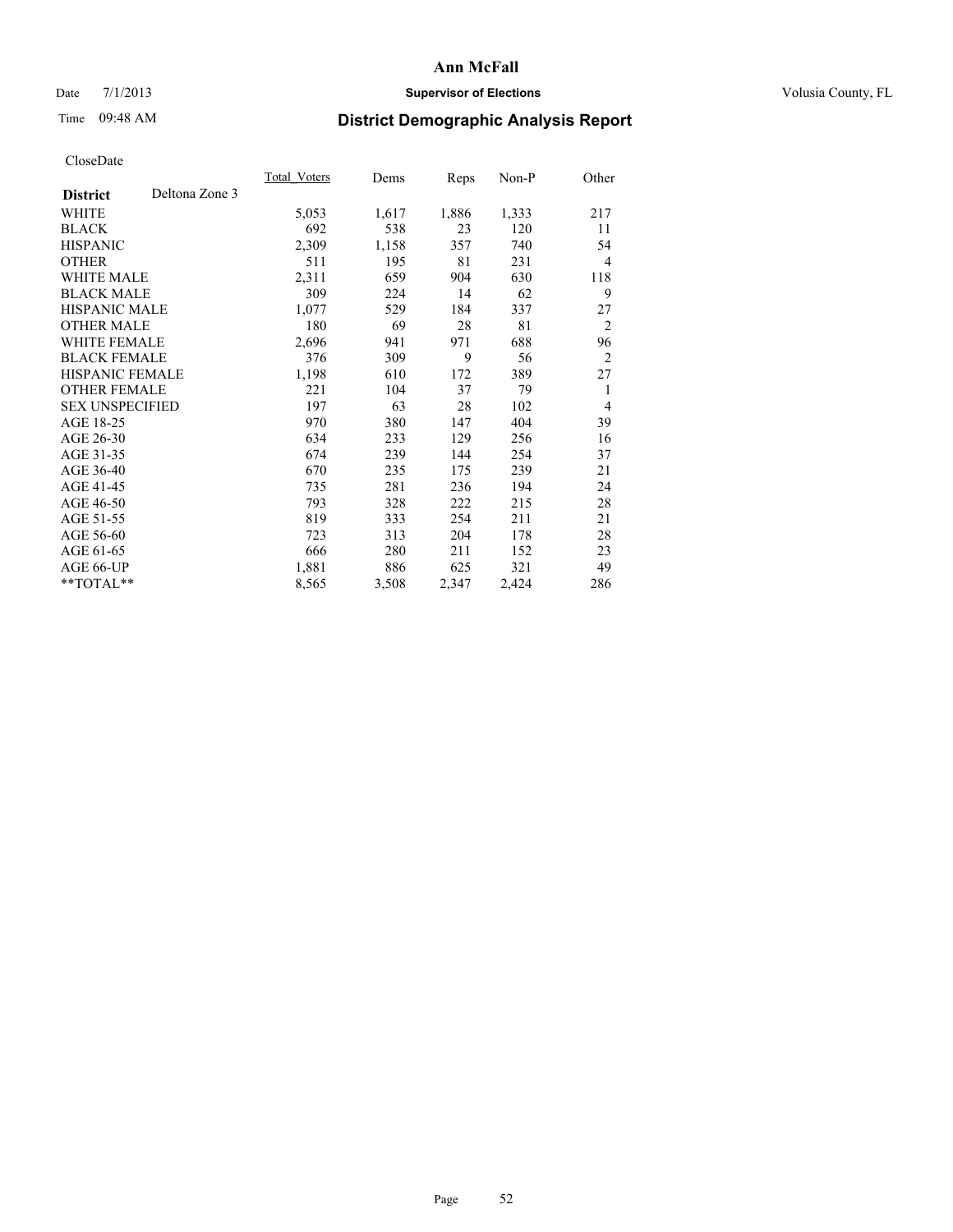## Date 7/1/2013 **Supervisor of Elections Supervisor of Elections** Volusia County, FL

# Time 09:48 AM **District Demographic Analysis Report**

|                        |                | Total Voters | Dems  | Reps  | Non-P | Other |
|------------------------|----------------|--------------|-------|-------|-------|-------|
| <b>District</b>        | Deltona Zone 4 |              |       |       |       |       |
| WHITE                  |                | 5,217        | 1,764 | 1,970 | 1,230 | 253   |
| <b>BLACK</b>           |                | 722          | 558   | 24    | 126   | 14    |
| <b>HISPANIC</b>        |                | 2,397        | 1,253 | 326   | 771   | 47    |
| <b>OTHER</b>           |                | 535          | 190   | 93    | 240   | 12    |
| WHITE MALE             |                | 2,380        | 721   | 936   | 583   | 140   |
| <b>BLACK MALE</b>      |                | 295          | 217   | 15    | 56    | 7     |
| HISPANIC MALE          |                | 1,106        | 535   | 170   | 371   | 30    |
| <b>OTHER MALE</b>      |                | 165          | 61    | 36    | 65    | 3     |
| WHITE FEMALE           |                | 2,790        | 1,025 | 1,017 | 636   | 112   |
| <b>BLACK FEMALE</b>    |                | 413          | 330   | 9     | 67    | 7     |
| HISPANIC FEMALE        |                | 1,276        | 709   | 156   | 394   | 17    |
| <b>OTHER FEMALE</b>    |                | 216          | 97    | 35    | 78    | 6     |
| <b>SEX UNSPECIFIED</b> |                | 230          | 70    | 39    | 117   | 4     |
| AGE 18-25              |                | 1,031        | 380   | 185   | 434   | 32    |
| AGE 26-30              |                | 622          | 228   | 108   | 255   | 31    |
| AGE 31-35              |                | 663          | 276   | 144   | 211   | 32    |
| AGE 36-40              |                | 743          | 286   | 189   | 234   | 34    |
| AGE 41-45              |                | 714          | 290   | 193   | 207   | 24    |
| AGE 46-50              |                | 811          | 319   | 246   | 227   | 19    |
| AGE 51-55              |                | 833          | 369   | 247   | 185   | 32    |
| AGE 56-60              |                | 777          | 327   | 241   | 180   | 29    |
| AGE 61-65              |                | 721          | 324   | 235   | 140   | 22    |
| AGE 66-UP              |                | 1,956        | 966   | 625   | 294   | 71    |
| **TOTAL**              |                | 8,871        | 3,765 | 2,413 | 2,367 | 326   |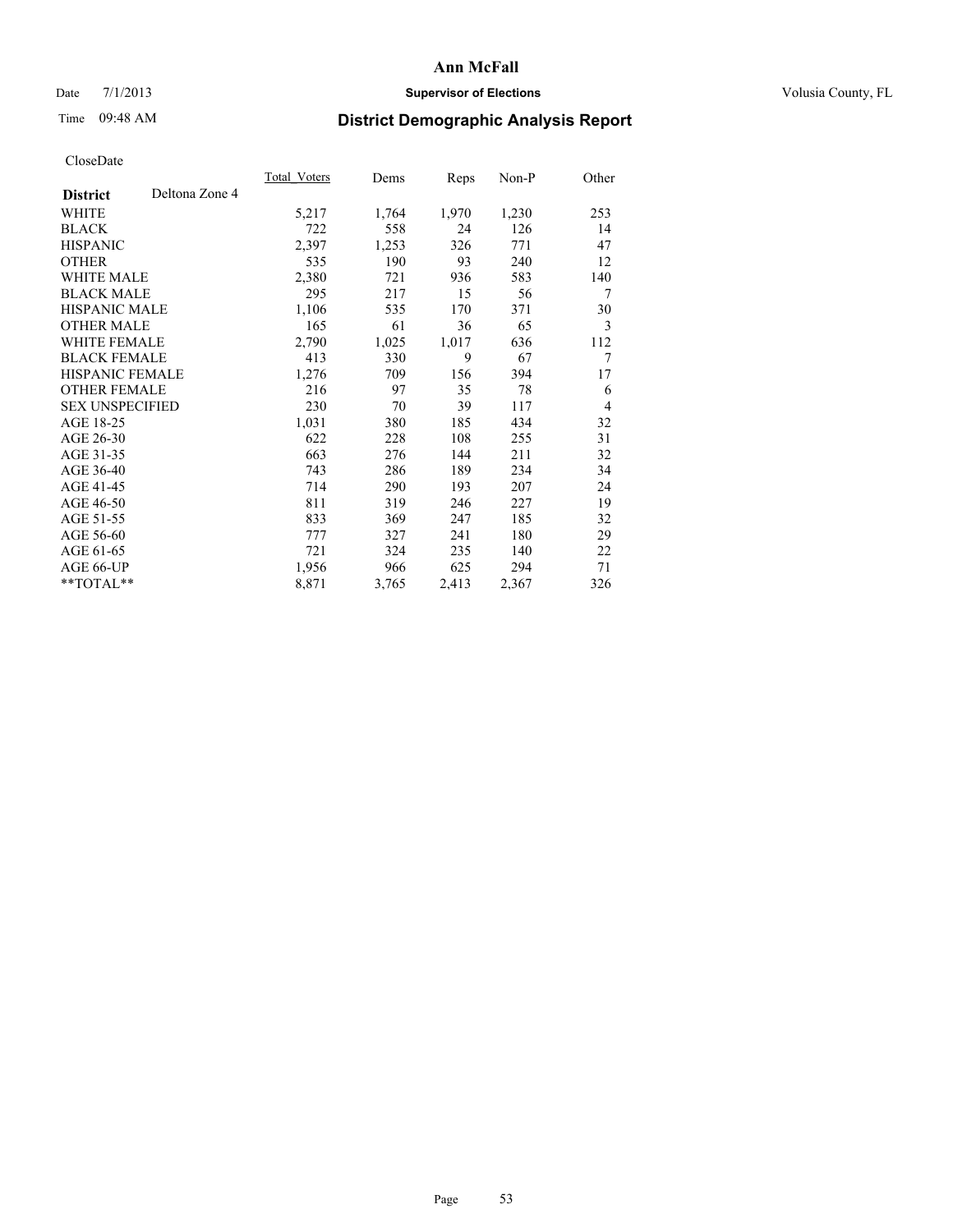## Date 7/1/2013 **Supervisor of Elections Supervisor of Elections** Volusia County, FL

# Time 09:48 AM **District Demographic Analysis Report**

|                                   | Total Voters | Dems  | <b>Reps</b> | Non-P | Other |
|-----------------------------------|--------------|-------|-------------|-------|-------|
| Deltona Zone 5<br><b>District</b> |              |       |             |       |       |
| WHITE                             | 5,282        | 1,707 | 1,996       | 1,333 | 246   |
| <b>BLACK</b>                      | 916          | 718   | 46          | 140   | 12    |
| <b>HISPANIC</b>                   | 2,148        | 1,077 | 332         | 703   | 36    |
| <b>OTHER</b>                      | 516          | 179   | 92          | 234   | 11    |
| <b>WHITE MALE</b>                 | 2,487        | 707   | 1,006       | 636   | 138   |
| <b>BLACK MALE</b>                 | 390          | 288   | 24          | 71    | 7     |
| <b>HISPANIC MALE</b>              | 1,015        | 498   | 163         | 331   | 23    |
| <b>OTHER MALE</b>                 | 172          | 72    | 39          | 55    | 6     |
| <b>WHITE FEMALE</b>               | 2,757        | 991   | 974         | 685   | 107   |
| <b>BLACK FEMALE</b>               | 518          | 423   | 22          | 68    | 5     |
| <b>HISPANIC FEMALE</b>            | 1,119        | 571   | 168         | 367   | 13    |
| <b>OTHER FEMALE</b>               | 209          | 85    | 33          | 87    | 4     |
| <b>SEX UNSPECIFIED</b>            | 195          | 46    | 37          | 110   | 2     |
| AGE 18-25                         | 1,123        | 388   | 241         | 455   | 39    |
| AGE 26-30                         | 671          | 247   | 135         | 264   | 25    |
| AGE 31-35                         | 722          | 282   | 137         | 268   | 35    |
| AGE 36-40                         | 742          | 314   | 177         | 222   | 29    |
| AGE 41-45                         | 726          | 289   | 210         | 202   | 25    |
| AGE 46-50                         | 856          | 362   | 267         | 200   | 27    |
| AGE 51-55                         | 905          | 332   | 332         | 222   | 19    |
| AGE 56-60                         | 803          | 342   | 261         | 177   | 23    |
| AGE 61-65                         | 660          | 294   | 190         | 143   | 33    |
| AGE 66-UP                         | 1,654        | 831   | 516         | 257   | 50    |
| **TOTAL**                         | 8,862        | 3,681 | 2,466       | 2,410 | 305   |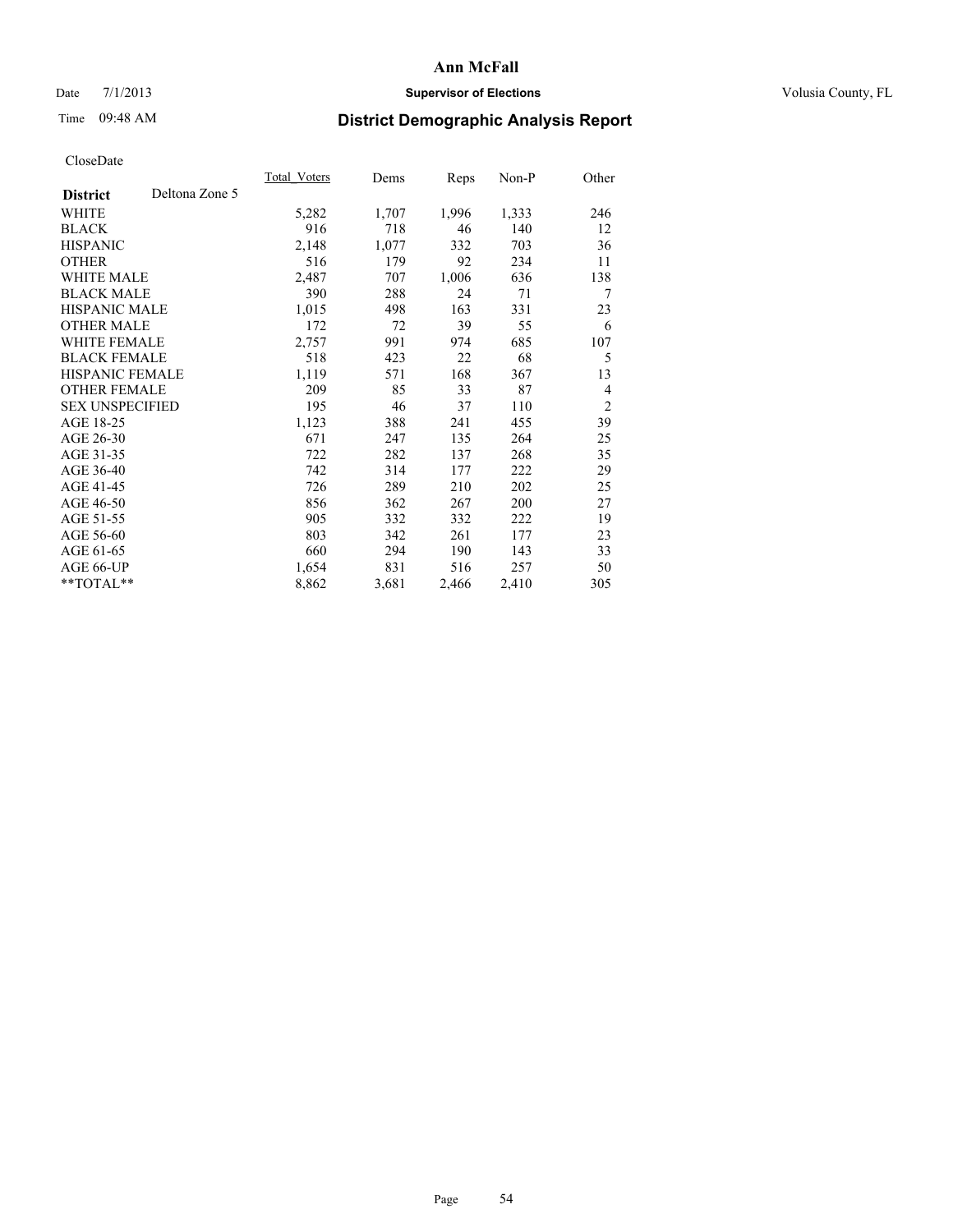## Date 7/1/2013 **Supervisor of Elections Supervisor of Elections** Volusia County, FL

# Time 09:48 AM **District Demographic Analysis Report**

|                        |                | <b>Total Voters</b> | Dems  | Reps  | $Non-P$ | Other |
|------------------------|----------------|---------------------|-------|-------|---------|-------|
| <b>District</b>        | Deltona Zone 6 |                     |       |       |         |       |
| WHITE                  |                | 5,695               | 1,682 | 2,332 | 1,426   | 255   |
| <b>BLACK</b>           |                | 821                 | 621   | 45    | 136     | 19    |
| <b>HISPANIC</b>        |                | 1,814               | 883   | 252   | 637     | 42    |
| <b>OTHER</b>           |                | 476                 | 142   | 105   | 217     | 12    |
| WHITE MALE             |                | 2,662               | 678   | 1,153 | 701     | 130   |
| <b>BLACK MALE</b>      |                | 370                 | 275   | 24    | 59      | 12    |
| <b>HISPANIC MALE</b>   |                | 849                 | 389   | 130   | 308     | 22    |
| <b>OTHER MALE</b>      |                | 191                 | 60    | 44    | 81      | 6     |
| <b>WHITE FEMALE</b>    |                | 2,985               | 994   | 1,156 | 712     | 123   |
| <b>BLACK FEMALE</b>    |                | 441                 | 338   | 21    | 75      | 7     |
| HISPANIC FEMALE        |                | 932                 | 481   | 119   | 313     | 19    |
| <b>OTHER FEMALE</b>    |                | 176                 | 62    | 39    | 70      | 5     |
| <b>SEX UNSPECIFIED</b> |                | 200                 | 51    | 48    | 97      | 4     |
| AGE 18-25              |                | 1,153               | 374   | 263   | 478     | 38    |
| AGE 26-30              |                | 691                 | 223   | 155   | 285     | 28    |
| AGE 31-35              |                | 674                 | 233   | 181   | 233     | 27    |
| AGE 36-40              |                | 719                 | 244   | 205   | 236     | 34    |
| AGE 41-45              |                | 787                 | 264   | 277   | 206     | 40    |
| AGE 46-50              |                | 916                 | 351   | 314   | 211     | 40    |
| AGE 51-55              |                | 987                 | 360   | 359   | 230     | 38    |
| AGE 56-60              |                | 794                 | 334   | 283   | 156     | 21    |
| AGE 61-65              |                | 707                 | 319   | 241   | 133     | 14    |
| AGE 66-UP              |                | 1,378               | 626   | 456   | 248     | 48    |
| **TOTAL**              |                | 8,806               | 3,328 | 2,734 | 2,416   | 328   |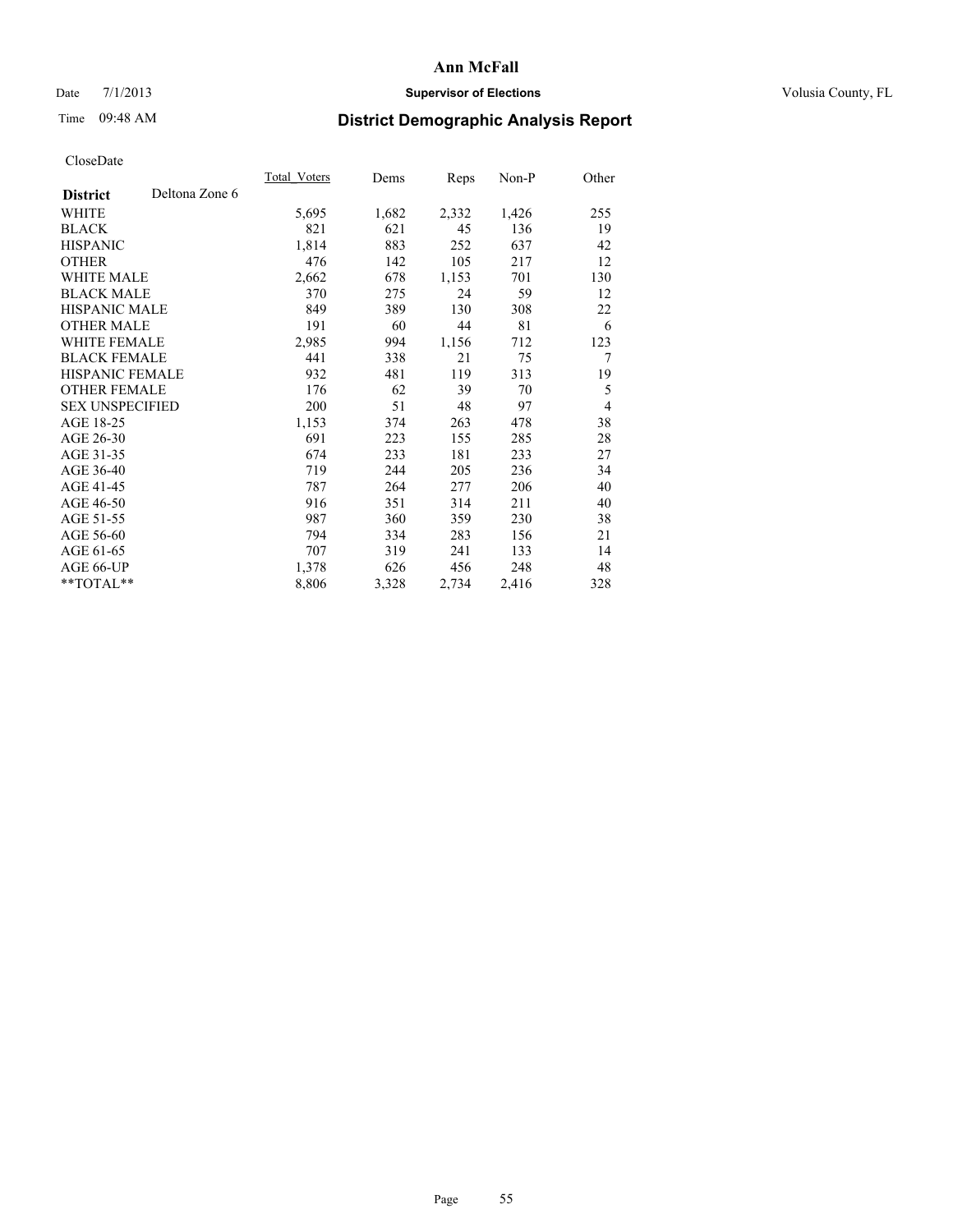## Date 7/1/2013 **Supervisor of Elections Supervisor of Elections** Volusia County, FL

# Time 09:48 AM **District Demographic Analysis Report**

|                        |                  | Total Voters | Dems  | Reps             | $Non-P$ | Other          |
|------------------------|------------------|--------------|-------|------------------|---------|----------------|
| <b>District</b>        | Edgewater Zone 1 |              |       |                  |         |                |
| WHITE                  |                  | 3,118        | 1,175 | 1,046            | 805     | 92             |
| <b>BLACK</b>           |                  | 73           | 47    | 4                | 20      | 2              |
| <b>HISPANIC</b>        |                  | 48           | 23    | 11               | 12      | $\overline{2}$ |
| <b>OTHER</b>           |                  | 110          | 39    | 22               | 48      | 1              |
| <b>WHITE MALE</b>      |                  | 1,373        | 447   | 502              | 375     | 49             |
| <b>BLACK MALE</b>      |                  | 40           | 23    | 4                | 11      | 2              |
| <b>HISPANIC MALE</b>   |                  | 20           | 10    | 4                | 5       | 1              |
| <b>OTHER MALE</b>      |                  | 29           | 13    | 9                | 7       | $\overline{0}$ |
| <b>WHITE FEMALE</b>    |                  | 1,716        | 716   | 531              | 426     | 43             |
| <b>BLACK FEMALE</b>    |                  | 32           | 23    | $\boldsymbol{0}$ | 9       | $\overline{0}$ |
| <b>HISPANIC FEMALE</b> |                  | 28           | 13    | 7                | 7       |                |
| <b>OTHER FEMALE</b>    |                  | 49           | 20    | 9                | 19      | 1              |
| <b>SEX UNSPECIFIED</b> |                  | 62           | 19    | 17               | 26      | $\Omega$       |
| AGE 18-25              |                  | 282          | 83    | 54               | 135     | 10             |
| AGE 26-30              |                  | 192          | 63    | 48               | 78      | 3              |
| AGE 31-35              |                  | 221          | 84    | 55               | 73      | 9              |
| AGE 36-40              |                  | 174          | 54    | 50               | 63      | 7              |
| AGE 41-45              |                  | 201          | 66    | 67               | 62      | 6              |
| AGE 46-50              |                  | 254          | 90    | 88               | 70      | 6              |
| AGE 51-55              |                  | 357          | 127   | 127              | 90      | 13             |
| AGE 56-60              |                  | 366          | 139   | 122              | 95      | 10             |
| AGE 61-65              |                  | 345          | 148   | 109              | 80      | 8              |
| AGE 66-UP              |                  | 957          | 430   | 363              | 139     | 25             |
| **TOTAL**              |                  | 3,349        | 1,284 | 1,083            | 885     | 97             |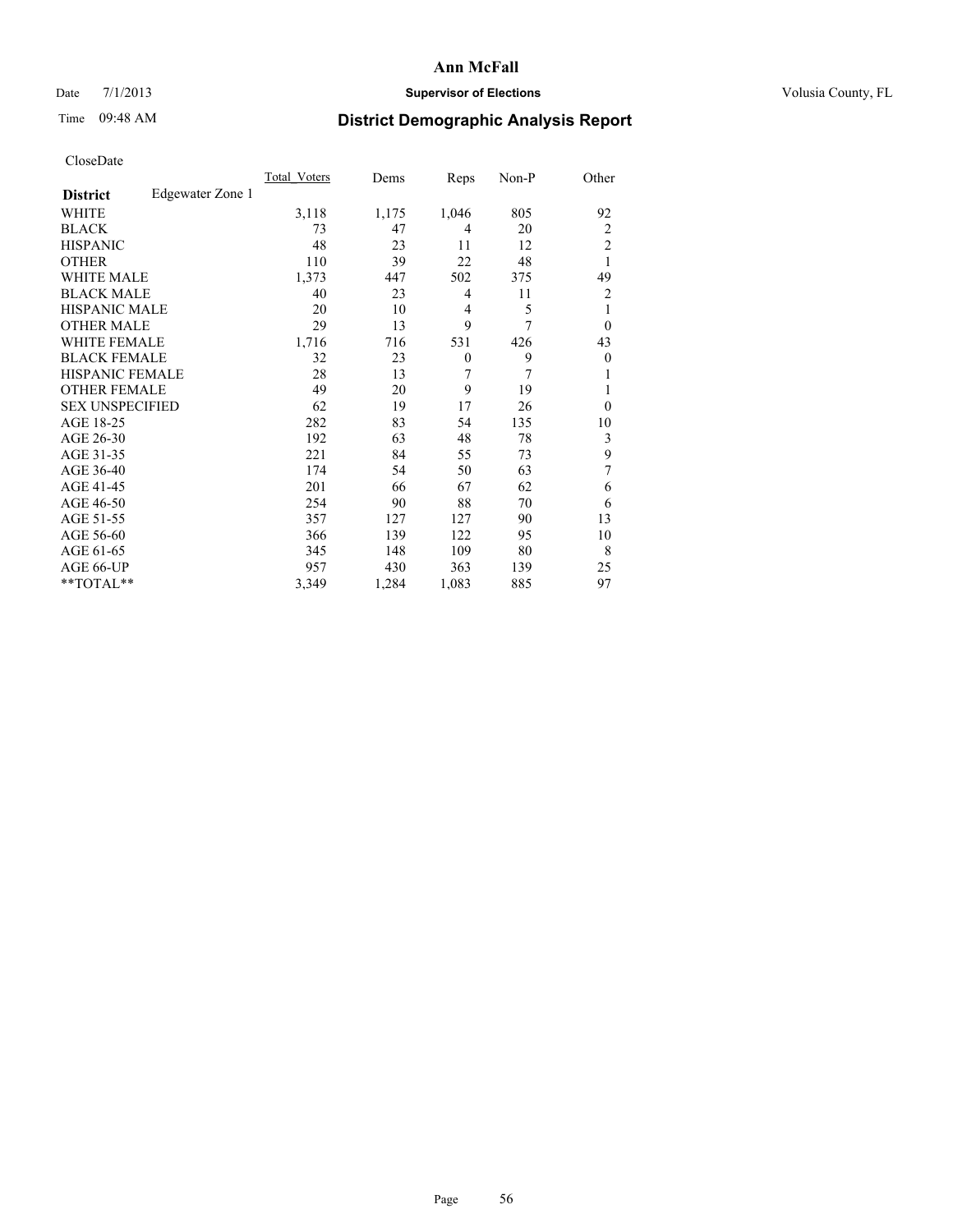### Date 7/1/2013 **Supervisor of Elections Supervisor of Elections** Volusia County, FL

## Time 09:48 AM **District Demographic Analysis Report**

| Cioscivate             |                  |              |       |                |       |                |
|------------------------|------------------|--------------|-------|----------------|-------|----------------|
|                        |                  | Total Voters | Dems  | Reps           | Non-P | Other          |
| <b>District</b>        | Edgewater Zone 2 |              |       |                |       |                |
| <b>WHITE</b>           |                  | 3,370        | 1,191 | 1,162          | 944   | 73             |
| <b>BLACK</b>           |                  | 54           | 39    | 4              | 11    | $\overline{0}$ |
| <b>HISPANIC</b>        |                  | 48           | 19    | 6              | 22    |                |
| <b>OTHER</b>           |                  | 109          | 29    | 28             | 51    |                |
| WHITE MALE             |                  | 1,543        | 494   | 593            | 415   | 41             |
| <b>BLACK MALE</b>      |                  | 21           | 15    | 1              | 5     | $\Omega$       |
| <b>HISPANIC MALE</b>   |                  | 24           | 11    | 3              | 9     |                |
| <b>OTHER MALE</b>      |                  | 37           | 11    | 10             | 15    |                |
| WHITE FEMALE           |                  | 1,808        | 692   | 563            | 521   | 32             |
| <b>BLACK FEMALE</b>    |                  | 33           | 24    | 3              | 6     | $\overline{0}$ |
| <b>HISPANIC FEMALE</b> |                  | 22           | 8     | $\overline{3}$ | 11    | $\Omega$       |
| <b>OTHER FEMALE</b>    |                  | 46           | 15    | 16             | 15    | $\overline{0}$ |
| <b>SEX UNSPECIFIED</b> |                  | 47           | 8     | 8              | 31    | $\Omega$       |
| AGE 18-25              |                  | 314          | 90    | 86             | 130   | 8              |
| AGE 26-30              |                  | 216          | 67    | 52             | 91    | 6              |
| AGE 31-35              |                  | 242          | 66    | 62             | 110   | $\overline{4}$ |
| AGE 36-40              |                  | 228          | 77    | 58             | 87    | 6              |
| AGE 41-45              |                  | 291          | 88    | 91             | 106   | 6              |
| AGE 46-50              |                  | 268          | 92    | 97             | 72    | 7              |
| AGE 51-55              |                  | 369          | 118   | 137            | 102   | 12             |
| AGE 56-60              |                  | 333          | 121   | 136            | 71    | 5              |
| AGE 61-65              |                  | 367          | 145   | 135            | 82    | 5              |
| AGE 66-UP              |                  | 953          | 414   | 346            | 177   | 16             |
| **TOTAL**              |                  | 3,581        | 1,278 | 1,200          | 1,028 | 75             |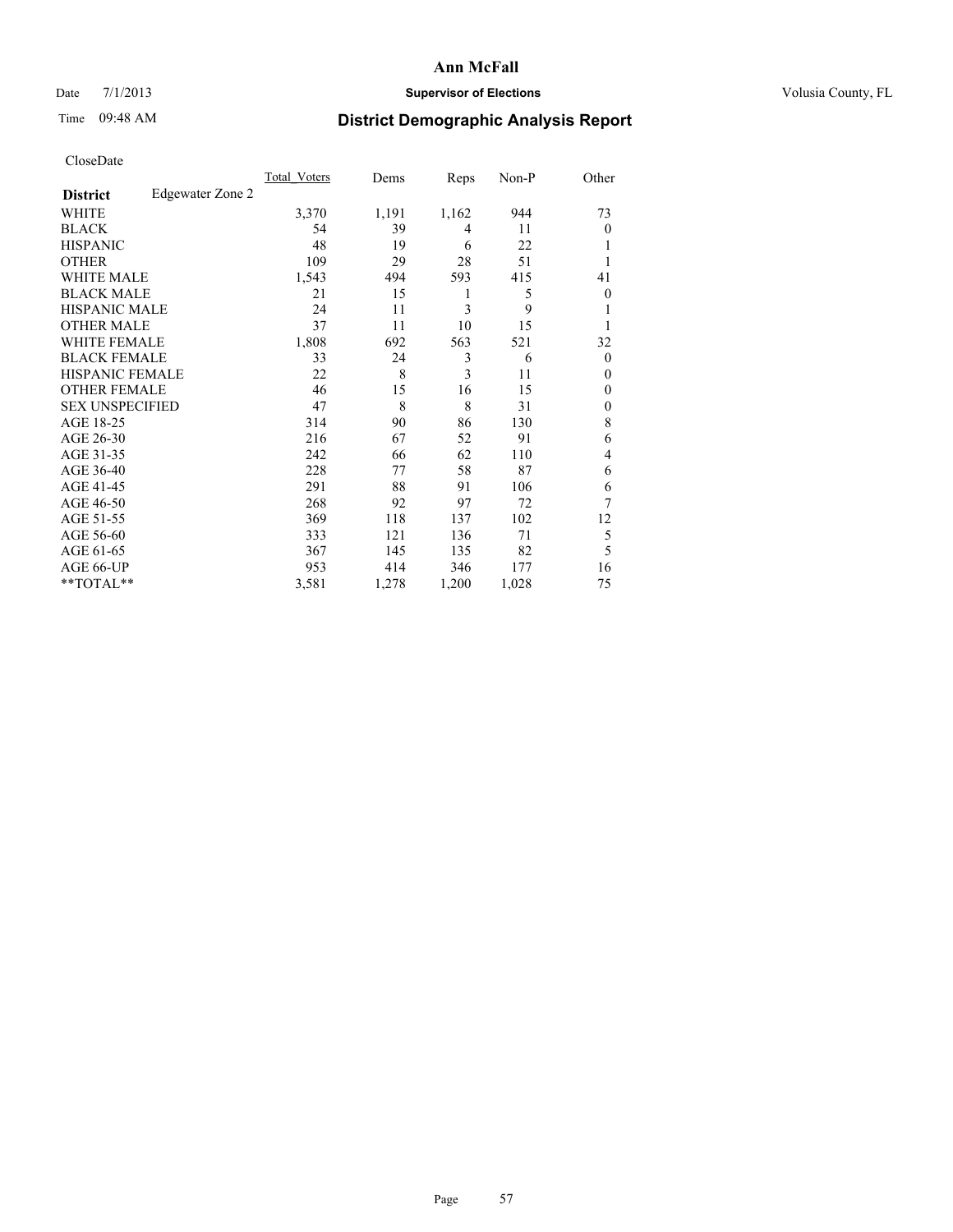## Date 7/1/2013 **Supervisor of Elections Supervisor of Elections** Volusia County, FL

## Time 09:48 AM **District Demographic Analysis Report**

|                        |                  | <b>Total Voters</b> | Dems  | Reps         | Non-P | Other            |
|------------------------|------------------|---------------------|-------|--------------|-------|------------------|
| <b>District</b>        | Edgewater Zone 3 |                     |       |              |       |                  |
| WHITE                  |                  | 3,115               | 1,143 | 1,047        | 838   | 87               |
| <b>BLACK</b>           |                  | 89                  | 71    | 2            | 16    | $\theta$         |
| <b>HISPANIC</b>        |                  | 44                  | 15    | 9            | 19    | 1                |
| <b>OTHER</b>           |                  | 136                 | 42    | 26           | 65    | 3                |
| WHITE MALE             |                  | 1,399               | 437   | 497          | 410   | 55               |
| <b>BLACK MALE</b>      |                  | 38                  | 29    | 2            | 7     | $\boldsymbol{0}$ |
| <b>HISPANIC MALE</b>   |                  | 18                  | 5     | 3            | 9     | 1                |
| <b>OTHER MALE</b>      |                  | 47                  | 13    | 14           | 19    | 1                |
| <b>WHITE FEMALE</b>    |                  | 1,700               | 702   | 544          | 422   | 32               |
| <b>BLACK FEMALE</b>    |                  | 50                  | 42    | $\mathbf{0}$ | 8     | $\overline{0}$   |
| <b>HISPANIC FEMALE</b> |                  | 25                  | 9     | 6            | 10    | $\theta$         |
| <b>OTHER FEMALE</b>    |                  | 53                  | 18    | 11           | 22    | 2                |
| <b>SEX UNSPECIFIED</b> |                  | 54                  | 16    | 7            | 31    | $\mathbf{0}$     |
| AGE 18-25              |                  | 309                 | 94    | 66           | 144   | 5                |
| AGE 26-30              |                  | 217                 | 65    | 56           | 92    | 4                |
| AGE 31-35              |                  | 197                 | 51    | 56           | 84    | 6                |
| AGE 36-40              |                  | 233                 | 64    | 74           | 84    | 11               |
| AGE 41-45              |                  | 242                 | 95    | 75           | 63    | 9                |
| AGE 46-50              |                  | 272                 | 89    | 103          | 74    | 6                |
| AGE 51-55              |                  | 300                 | 121   | 94           | 82    | 3                |
| AGE 56-60              |                  | 332                 | 132   | 116          | 75    | 9                |
| AGE 61-65              |                  | 330                 | 139   | 116          | 64    | 11               |
| AGE 66-UP              |                  | 952                 | 421   | 328          | 176   | 27               |
| **TOTAL**              |                  | 3,384               | 1,271 | 1,084        | 938   | 91               |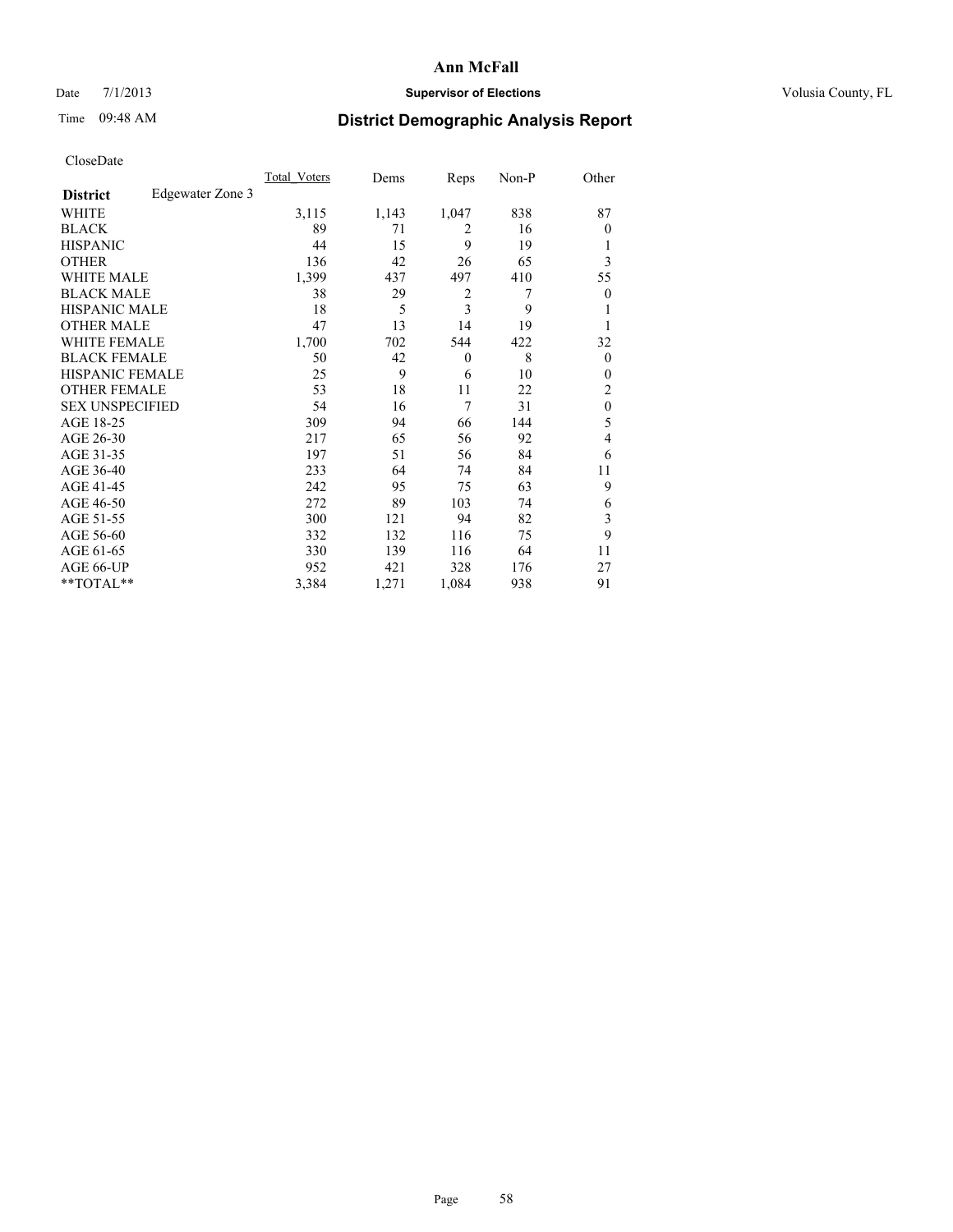## Date 7/1/2013 **Supervisor of Elections Supervisor of Elections** Volusia County, FL

## Time 09:48 AM **District Demographic Analysis Report**

|                        |                  | <b>Total Voters</b> | Dems  | Reps           | Non-P          | Other          |
|------------------------|------------------|---------------------|-------|----------------|----------------|----------------|
| <b>District</b>        | Edgewater Zone 4 |                     |       |                |                |                |
| WHITE                  |                  | 3,245               | 1,131 | 1,129          | 878            | 107            |
| <b>BLACK</b>           |                  | 72                  | 60    | 4              | 8              | $\theta$       |
| <b>HISPANIC</b>        |                  | 44                  | 23    | 13             | 6              | 2              |
| <b>OTHER</b>           |                  | 92                  | 31    | 13             | 48             | $\theta$       |
| WHITE MALE             |                  | 1,479               | 459   | 565            | 411            | 44             |
| <b>BLACK MALE</b>      |                  | 31                  | 25    | 2              | 4              | $\overline{0}$ |
| <b>HISPANIC MALE</b>   |                  | 16                  | 7     | 4              | 4              | 1              |
| <b>OTHER MALE</b>      |                  | 33                  | 12    | 8              | 13             | $\Omega$       |
| <b>WHITE FEMALE</b>    |                  | 1,740               | 664   | 555            | 458            | 63             |
| <b>BLACK FEMALE</b>    |                  | 40                  | 34    | $\overline{c}$ | 4              | $\overline{0}$ |
| <b>HISPANIC FEMALE</b> |                  | 28                  | 16    | 9              | $\overline{2}$ | 1              |
| <b>OTHER FEMALE</b>    |                  | 30                  | 14    | 4              | 12             | $\theta$       |
| <b>SEX UNSPECIFIED</b> |                  | 56                  | 14    | 10             | 32             | $\mathbf{0}$   |
| AGE 18-25              |                  | 231                 | 61    | 61             | 107            | $\overline{2}$ |
| AGE 26-30              |                  | 197                 | 59    | 49             | 79             | 10             |
| AGE 31-35              |                  | 212                 | 60    | 59             | 85             | 8              |
| AGE 36-40              |                  | 226                 | 81    | 62             | 77             | 6              |
| AGE 41-45              |                  | 235                 | 87    | 70             | 75             | 3              |
| AGE 46-50              |                  | 255                 | 100   | 83             | 67             | 5              |
| AGE 51-55              |                  | 317                 | 107   | 130            | 73             | 7              |
| AGE 56-60              |                  | 325                 | 127   | 102            | 87             | 9              |
| AGE 61-65              |                  | 315                 | 136   | 97             | 70             | 12             |
| AGE 66-UP              |                  | 1,140               | 427   | 446            | 220            | 47             |
| **TOTAL**              |                  | 3,453               | 1,245 | 1,159          | 940            | 109            |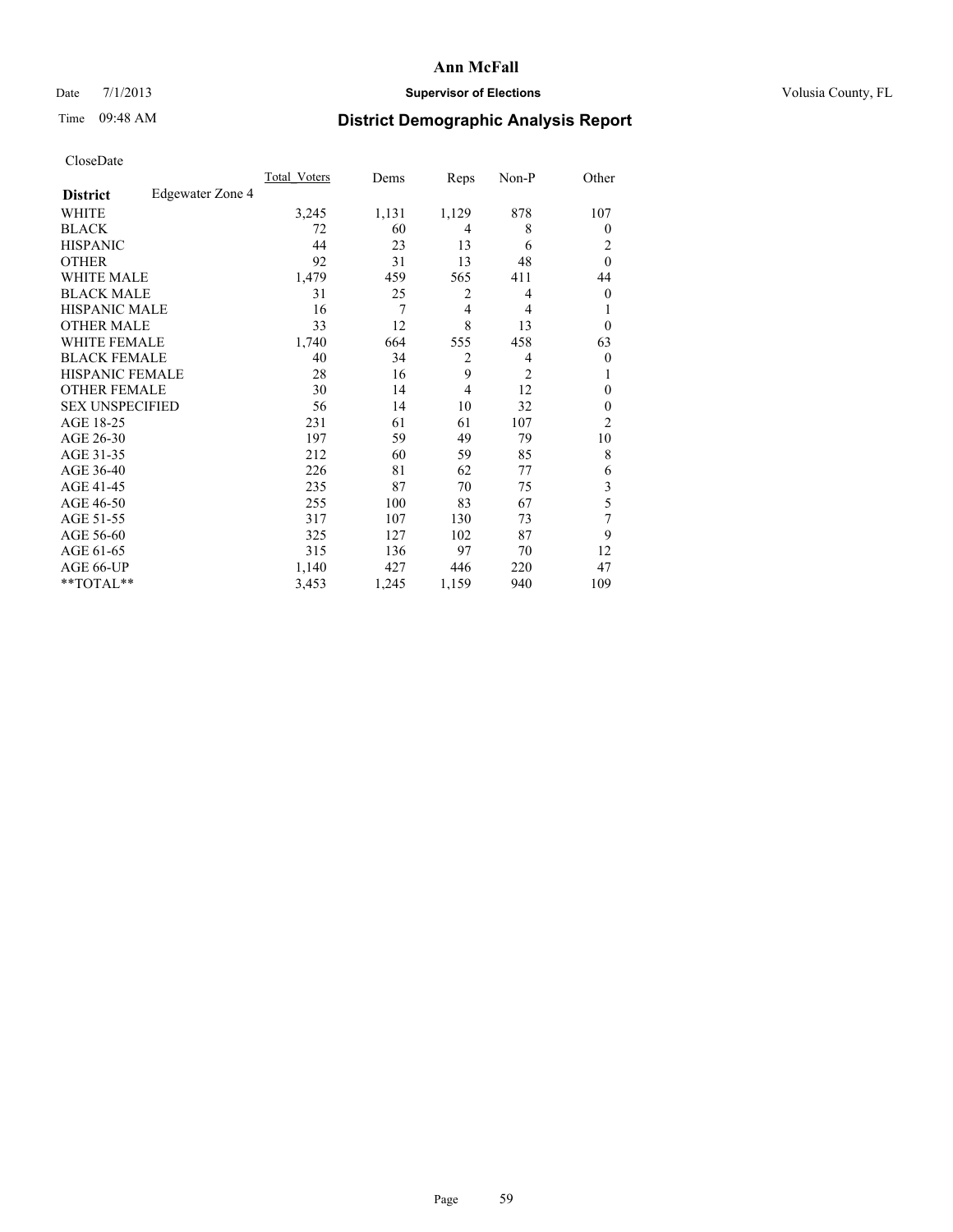## Date 7/1/2013 **Supervisor of Elections Supervisor of Elections** Volusia County, FL

## Time 09:48 AM **District Demographic Analysis Report**

|                        |                   | <b>Total Voters</b> | Dems | Reps           | Non-P | Other          |
|------------------------|-------------------|---------------------|------|----------------|-------|----------------|
| <b>District</b>        | Holly Hill Zone 1 |                     |      |                |       |                |
| WHITE                  |                   | 1,189               | 467  | 334            | 343   | 45             |
| <b>BLACK</b>           |                   | 126                 | 103  | 2              | 20    | 1              |
| <b>HISPANIC</b>        |                   | 52                  | 27   | 5              | 20    | $\Omega$       |
| <b>OTHER</b>           |                   | 76                  | 30   | 16             | 27    | 3              |
| WHITE MALE             |                   | 575                 | 204  | 178            | 175   | 18             |
| <b>BLACK MALE</b>      |                   | 53                  | 41   | 1              | 10    | 1              |
| <b>HISPANIC MALE</b>   |                   | 23                  | 9    | $\overline{2}$ | 12    | $\overline{0}$ |
| <b>OTHER MALE</b>      |                   | 23                  | 6    | 6              | 9     | $\overline{2}$ |
| WHITE FEMALE           |                   | 603                 | 260  | 153            | 163   | 27             |
| <b>BLACK FEMALE</b>    |                   | 72                  | 61   | 1              | 10    | $\overline{0}$ |
| <b>HISPANIC FEMALE</b> |                   | 29                  | 18   | 3              | 8     | $\Omega$       |
| <b>OTHER FEMALE</b>    |                   | 34                  | 18   | 9              | 7     | $\Omega$       |
| <b>SEX UNSPECIFIED</b> |                   | 31                  | 10   | 4              | 16    | 1              |
| AGE 18-25              |                   | 137                 | 59   | 22             | 56    | $\theta$       |
| AGE 26-30              |                   | 95                  | 44   | 14             | 34    | 3              |
| AGE 31-35              |                   | 84                  | 40   | 12             | 26    | 6              |
| AGE 36-40              |                   | 73                  | 27   | 21             | 24    | 1              |
| AGE 41-45              |                   | 104                 | 40   | 29             | 33    | $\overline{c}$ |
| AGE 46-50              |                   | 173                 | 66   | 44             | 57    | 6              |
| AGE 51-55              |                   | 175                 | 65   | 47             | 53    | 10             |
| AGE 56-60              |                   | 150                 | 65   | 27             | 50    | 8              |
| AGE 61-65              |                   | 149                 | 71   | 38             | 36    | 4              |
| AGE 66-UP              |                   | 303                 | 150  | 103            | 41    | 9              |
| **TOTAL**              |                   | 1,443               | 627  | 357            | 410   | 49             |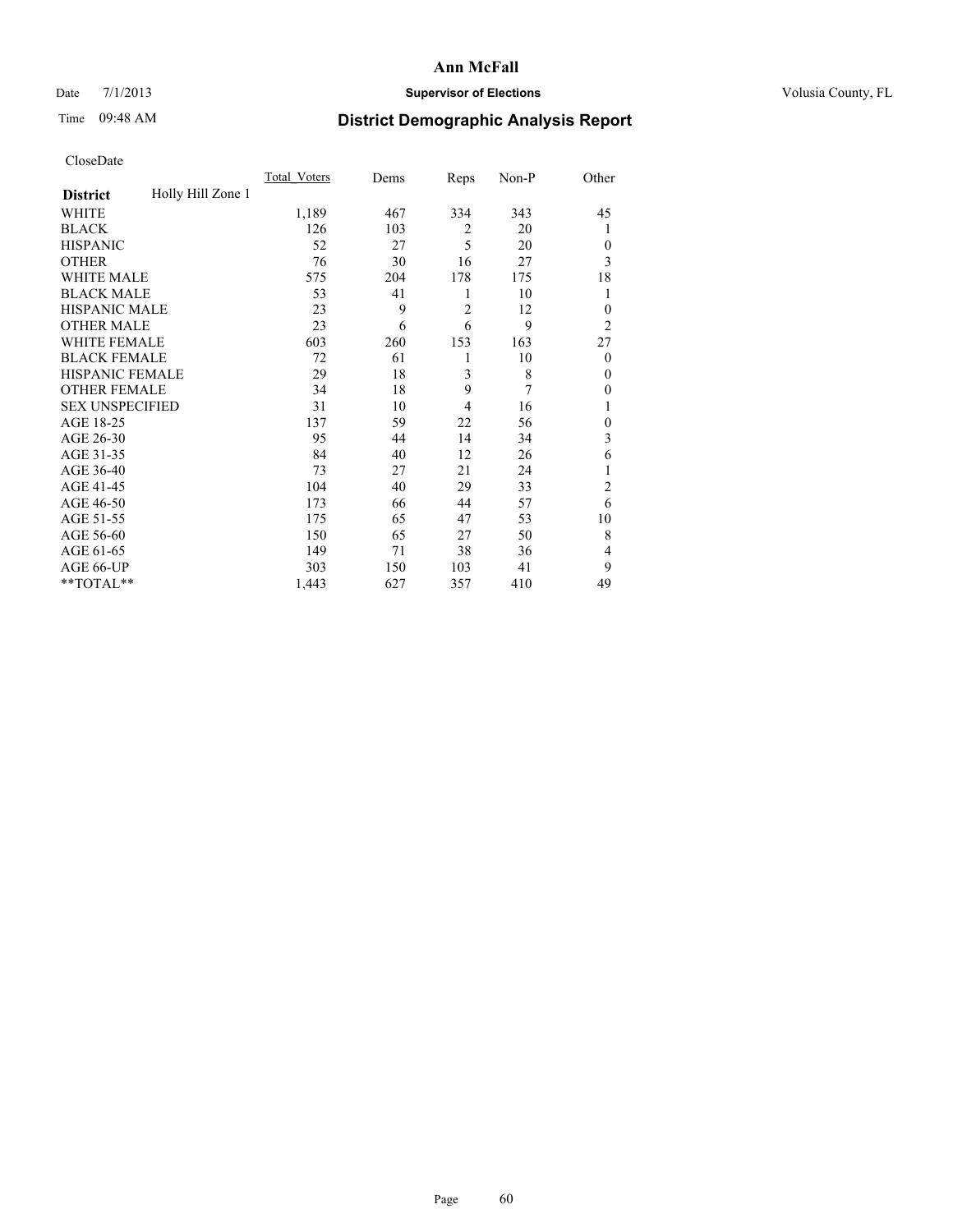## Date 7/1/2013 **Supervisor of Elections Supervisor of Elections** Volusia County, FL

## Time 09:48 AM **District Demographic Analysis Report**

|                        |                   | <b>Total Voters</b> | Dems | Reps           | Non-P          | Other          |
|------------------------|-------------------|---------------------|------|----------------|----------------|----------------|
| <b>District</b>        | Holly Hill Zone 2 |                     |      |                |                |                |
| WHITE                  |                   | 1,349               | 600  | 361            | 342            | 46             |
| <b>BLACK</b>           |                   | 234                 | 180  | 10             | 41             | 3              |
| <b>HISPANIC</b>        |                   | 46                  | 23   | 9              | 14             | $\theta$       |
| <b>OTHER</b>           |                   | 89                  | 32   | 11             | 43             | 3              |
| WHITE MALE             |                   | 639                 | 258  | 183            | 175            | 23             |
| <b>BLACK MALE</b>      |                   | 87                  | 62   | 4              | 20             | 1              |
| <b>HISPANIC MALE</b>   |                   | 16                  | 5    | 7              | $\overline{4}$ | $\theta$       |
| <b>OTHER MALE</b>      |                   | 31                  | 10   | 5              | 13             | 3              |
| WHITE FEMALE           |                   | 700                 | 340  | 175            | 164            | 21             |
| <b>BLACK FEMALE</b>    |                   | 146                 | 117  | 6              | 21             | $\overline{2}$ |
| <b>HISPANIC FEMALE</b> |                   | 30                  | 18   | $\overline{2}$ | 10             | $\mathbf{0}$   |
| <b>OTHER FEMALE</b>    |                   | 35                  | 15   | 6              | 14             | $\theta$       |
| <b>SEX UNSPECIFIED</b> |                   | 34                  | 10   | 3              | 19             | $\overline{c}$ |
| AGE 18-25              |                   | 177                 | 71   | 30             | 70             | 6              |
| AGE 26-30              |                   | 119                 | 53   | 25             | 37             | 4              |
| AGE 31-35              |                   | 122                 | 64   | 16             | 38             | 4              |
| AGE 36-40              |                   | 116                 | 53   | 18             | 44             | 1              |
| AGE 41-45              |                   | 150                 | 65   | 36             | 44             | 5              |
| AGE 46-50              |                   | 183                 | 74   | 52             | 49             | 8              |
| AGE 51-55              |                   | 218                 | 113  | 50             | 44             | 11             |
| AGE 56-60              |                   | 162                 | 86   | 36             | 39             |                |
| AGE 61-65              |                   | 152                 | 71   | 38             | 36             | 7              |
| AGE 66-UP              |                   | 319                 | 185  | 90             | 39             | 5              |
| **TOTAL**              |                   | 1,718               | 835  | 391            | 440            | 52             |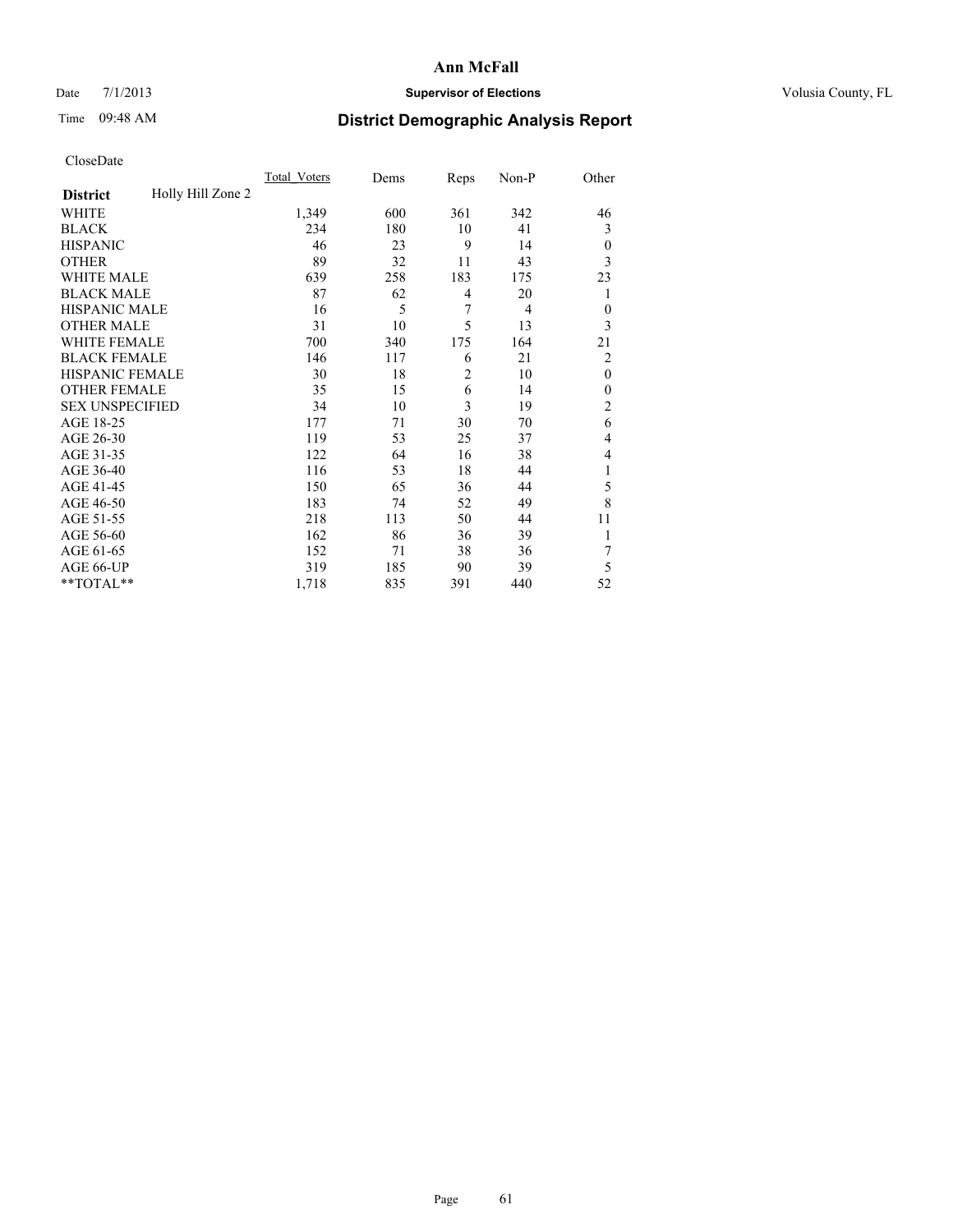## Date 7/1/2013 **Supervisor of Elections Supervisor of Elections** Volusia County, FL

## Time 09:48 AM **District Demographic Analysis Report**

|                        |                   | <b>Total Voters</b> | Dems | Reps           | Non-P | Other        |
|------------------------|-------------------|---------------------|------|----------------|-------|--------------|
| <b>District</b>        | Holly Hill Zone 3 |                     |      |                |       |              |
| <b>WHITE</b>           |                   | 1,444               | 552  | 466            | 367   | 59           |
| <b>BLACK</b>           |                   | 141                 | 124  | 3              | 13    | 1            |
| <b>HISPANIC</b>        |                   | 25                  | 6    | 6              | 13    | $\theta$     |
| <b>OTHER</b>           |                   | 80                  | 30   | 10             | 39    | 1            |
| WHITE MALE             |                   | 621                 | 200  | 212            | 179   | 30           |
| <b>BLACK MALE</b>      |                   | 56                  | 43   | 3              | 9     | 1            |
| <b>HISPANIC MALE</b>   |                   | 12                  | 3    | 3              | 6     | $\mathbf{0}$ |
| <b>OTHER MALE</b>      |                   | 25                  | 13   | $\overline{2}$ | 9     | 1            |
| WHITE FEMALE           |                   | 811                 | 347  | 250            | 185   | 29           |
| <b>BLACK FEMALE</b>    |                   | 84                  | 80   | $\mathbf{0}$   | 4     | $\theta$     |
| <b>HISPANIC FEMALE</b> |                   | 13                  | 3    | 3              | 7     | $\theta$     |
| <b>OTHER FEMALE</b>    |                   | 34                  | 12   | 8              | 14    | $\theta$     |
| <b>SEX UNSPECIFIED</b> |                   | 34                  | 11   | 4              | 19    | $\theta$     |
| AGE 18-25              |                   | 97                  | 38   | 19             | 39    | 1            |
| AGE 26-30              |                   | 84                  | 32   | 16             | 32    | 4            |
| AGE 31-35              |                   | 82                  | 29   | 18             | 31    | 4            |
| AGE 36-40              |                   | 64                  | 31   | 10             | 23    | $\theta$     |
| AGE 41-45              |                   | 99                  | 29   | 26             | 40    | 4            |
| AGE 46-50              |                   | 115                 | 46   | 27             | 37    | 5            |
| AGE 51-55              |                   | 142                 | 52   | 40             | 42    | 8            |
| AGE 56-60              |                   | 157                 | 69   | 51             | 31    | 6            |
| AGE 61-65              |                   | 160                 | 69   | 43             | 44    | 4            |
| AGE 66-UP              |                   | 690                 | 317  | 235            | 113   | 25           |
| **TOTAL**              |                   | 1,690               | 712  | 485            | 432   | 61           |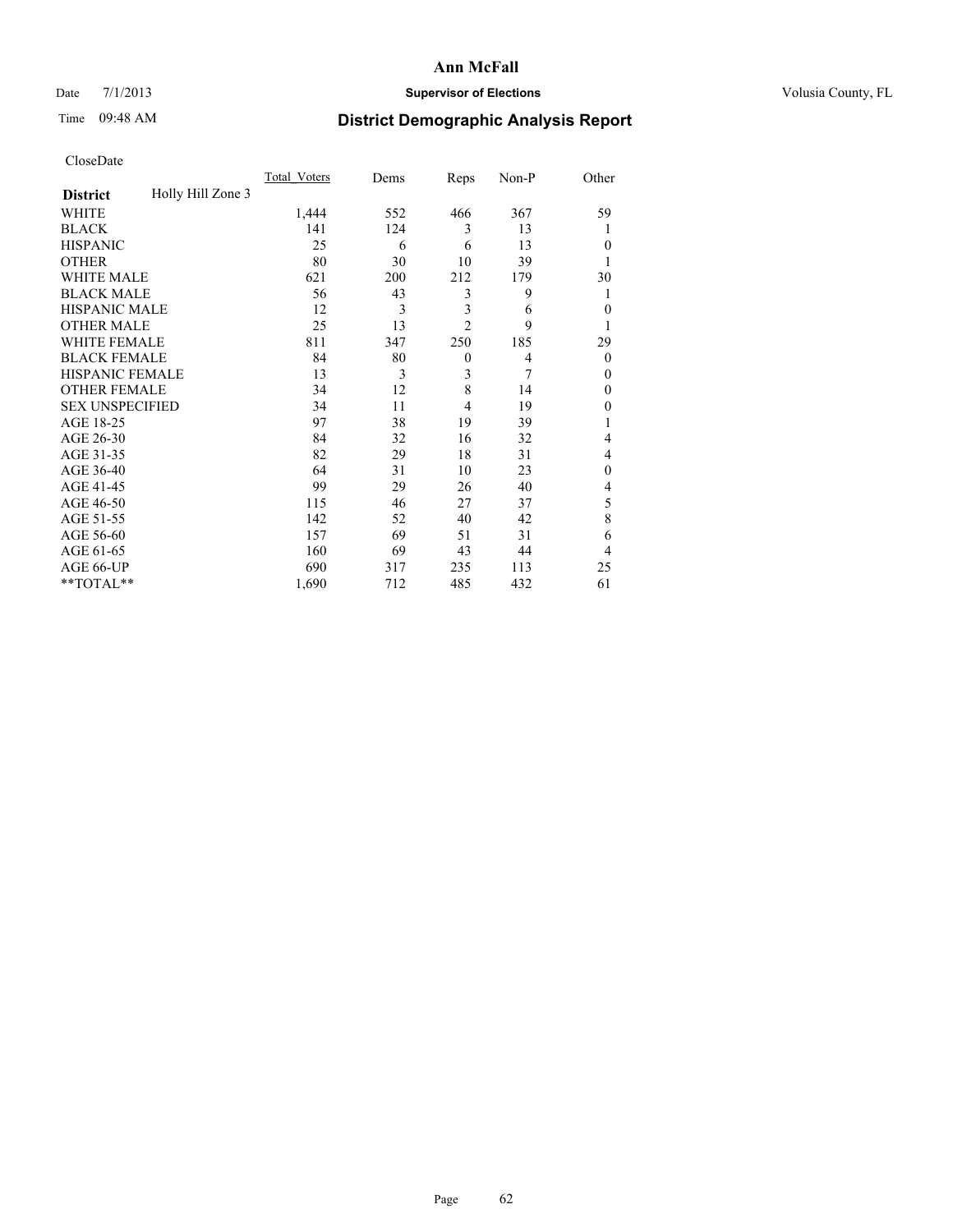## Date 7/1/2013 **Supervisor of Elections Supervisor of Elections** Volusia County, FL

## Time 09:48 AM **District Demographic Analysis Report**

|                        |                   | <b>Total Voters</b> | Dems | Reps           | Non-P | Other          |
|------------------------|-------------------|---------------------|------|----------------|-------|----------------|
| <b>District</b>        | Holly Hill Zone 4 |                     |      |                |       |                |
| WHITE                  |                   | 1,342               | 498  | 459            | 342   | 43             |
| <b>BLACK</b>           |                   | 266                 | 216  | 7              | 42    | 1              |
| <b>HISPANIC</b>        |                   | 46                  | 24   | $\overline{4}$ | 18    | $\Omega$       |
| <b>OTHER</b>           |                   | 78                  | 28   | 11             | 37    | $\overline{2}$ |
| WHITE MALE             |                   | 590                 | 188  | 211            | 166   | 25             |
| <b>BLACK MALE</b>      |                   | 64                  | 46   | 4              | 13    | 1              |
| <b>HISPANIC MALE</b>   |                   | 18                  | 11   | 1              | 6     | $\overline{0}$ |
| <b>OTHER MALE</b>      |                   | 21                  | 9    | 5              | 6     | 1              |
| WHITE FEMALE           |                   | 743                 | 307  | 246            | 172   | 18             |
| <b>BLACK FEMALE</b>    |                   | 200                 | 168  | 3              | 29    | $\overline{0}$ |
| <b>HISPANIC FEMALE</b> |                   | 28                  | 13   | 3              | 12    | $\Omega$       |
| <b>OTHER FEMALE</b>    |                   | 30                  | 17   | 3              | 9     |                |
| <b>SEX UNSPECIFIED</b> |                   | 38                  | 7    | 5              | 26    | $\theta$       |
| AGE 18-25              |                   | 235                 | 109  | 38             | 85    | 3              |
| AGE 26-30              |                   | 132                 | 55   | 28             | 45    | 4              |
| AGE 31-35              |                   | 128                 | 61   | 28             | 39    | $\theta$       |
| AGE 36-40              |                   | 108                 | 48   | 27             | 30    | 3              |
| AGE 41-45              |                   | 115                 | 49   | 24             | 37    | 5              |
| AGE 46-50              |                   | 144                 | 57   | 40             | 43    | $\overline{4}$ |
| AGE 51-55              |                   | 176                 | 55   | 67             | 44    | 10             |
| AGE 56-60              |                   | 168                 | 74   | 47             | 42    | 5              |
| AGE 61-65              |                   | 121                 | 63   | 32             | 23    | 3              |
| AGE 66-UP              |                   | 405                 | 195  | 150            | 51    | 9              |
| **TOTAL**              |                   | 1,732               | 766  | 481            | 439   | 46             |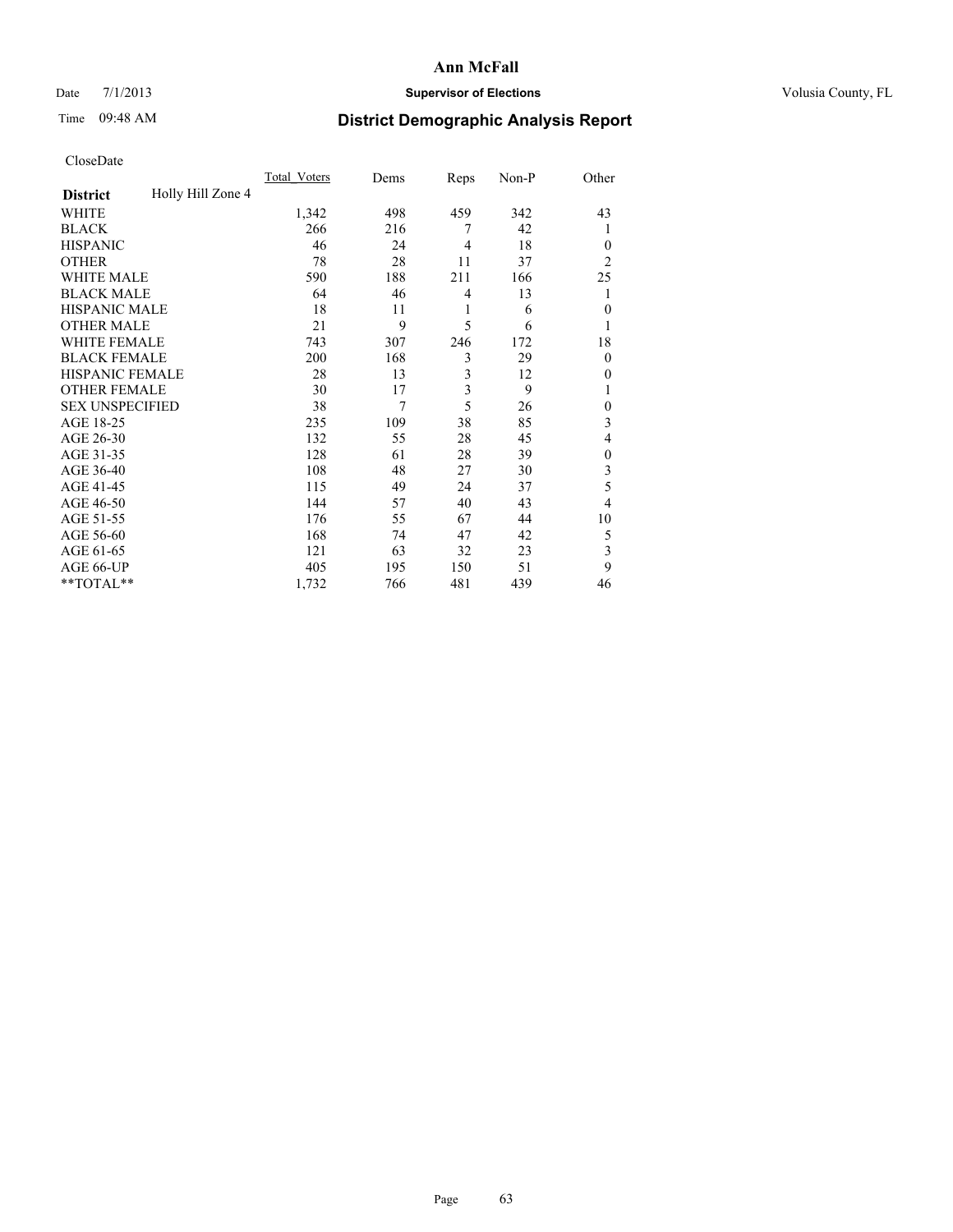## Date 7/1/2013 **Supervisor of Elections Supervisor of Elections** Volusia County, FL

# Time 09:48 AM **District Demographic Analysis Report**

|                        |            | <b>Total Voters</b> | Dems | Reps           | Non-P | Other          |
|------------------------|------------|---------------------|------|----------------|-------|----------------|
| <b>District</b>        | Lake Helen |                     |      |                |       |                |
| <b>WHITE</b>           |            | 1,610               | 584  | 591            | 371   | 64             |
| <b>BLACK</b>           |            | 183                 | 162  | 4              | 14    | 3              |
| <b>HISPANIC</b>        |            | 38                  | 9    | 17             | 10    | 2              |
| <b>OTHER</b>           |            | 59                  | 18   | 15             | 24    | $\overline{2}$ |
| WHITE MALE             |            | 734                 | 236  | 286            | 179   | 33             |
| <b>BLACK MALE</b>      |            | 81                  | 73   | 2              | 5     |                |
| <b>HISPANIC MALE</b>   |            | 14                  | 3    | 6              | 5     | $\mathbf{0}$   |
| <b>OTHER MALE</b>      |            | 19                  | 9    | 1              | 8     |                |
| <b>WHITE FEMALE</b>    |            | 862                 | 344  | 299            | 188   | 31             |
| <b>BLACK FEMALE</b>    |            | 99                  | 86   | $\overline{2}$ | 9     | 2              |
| HISPANIC FEMALE        |            | 24                  | 6    | 11             | 5     | $\overline{2}$ |
| <b>OTHER FEMALE</b>    |            | 22                  | 8    | 5              | 8     | 1              |
| <b>SEX UNSPECIFIED</b> |            | 35                  | 8    | 15             | 12    | $\mathbf{0}$   |
| AGE 18-25              |            | 169                 | 55   | 47             | 61    | 6              |
| AGE 26-30              |            | 126                 | 42   | 34             | 45    | 5              |
| AGE 31-35              |            | 108                 | 39   | 28             | 37    | 4              |
| AGE 36-40              |            | 101                 | 25   | 32             | 31    | 13             |
| AGE 41-45              |            | 142                 | 54   | 40             | 39    | 9              |
| AGE 46-50              |            | 144                 | 47   | 58             | 35    | 4              |
| AGE 51-55              |            | 217                 | 87   | 88             | 35    | 7              |
| AGE 56-60              |            | 215                 | 88   | 80             | 38    | 9              |
| AGE 61-65              |            | 188                 | 92   | 58             | 33    | 5              |
| AGE 66-UP              |            | 480                 | 244  | 162            | 65    | 9              |
| **TOTAL**              |            | 1,890               | 773  | 627            | 419   | 71             |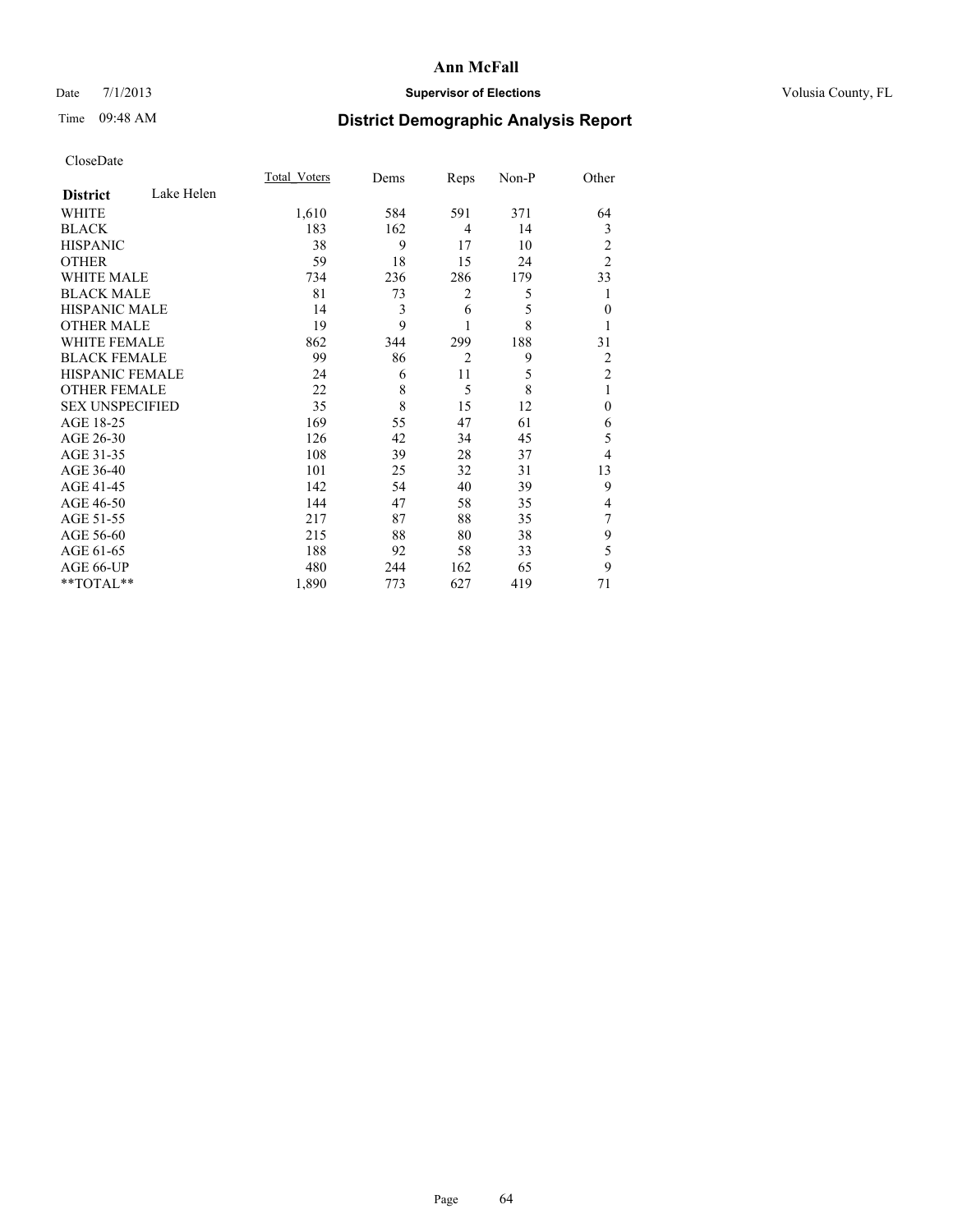## Date 7/1/2013 **Supervisor of Elections Supervisor of Elections** Volusia County, FL

# Time 09:48 AM **District Demographic Analysis Report**

|  | CloseDate |
|--|-----------|
|  |           |

|                        |                      | <b>Total Voters</b> | Dems  | Reps           | Non-P | Other          |
|------------------------|----------------------|---------------------|-------|----------------|-------|----------------|
| <b>District</b>        | New Smyrna Bch Zne 1 |                     |       |                |       |                |
| WHITE                  |                      | 4,456               | 1,450 | 1,946          | 953   | 107            |
| <b>BLACK</b>           |                      | 13                  | 8     | $\overline{2}$ | 3     | $\theta$       |
| <b>HISPANIC</b>        |                      | 65                  | 21    | 20             | 22    | 2              |
| <b>OTHER</b>           |                      | 144                 | 33    | 42             | 64    | 5              |
| WHITE MALE             |                      | 2,080               | 563   | 952            | 500   | 65             |
| <b>BLACK MALE</b>      |                      | 6                   | 3     | 1              | 2     | $\mathbf{0}$   |
| <b>HISPANIC MALE</b>   |                      | 30                  | 7     | 7              | 16    | 0              |
| <b>OTHER MALE</b>      |                      | 47                  | 9     | 17             | 19    | $\overline{2}$ |
| WHITE FEMALE           |                      | 2,337               | 873   | 981            | 442   | 41             |
| <b>BLACK FEMALE</b>    |                      | 7                   | 5     | 1              | 1     | $\overline{0}$ |
| HISPANIC FEMALE        |                      | 35                  | 14    | 13             | 6     | $\overline{2}$ |
| <b>OTHER FEMALE</b>    |                      | 54                  | 17    | 19             | 15    | 3              |
| <b>SEX UNSPECIFIED</b> |                      | 82                  | 21    | 19             | 41    |                |
| AGE 18-25              |                      | 255                 | 63    | 76             | 111   | 5              |
| AGE 26-30              |                      | 209                 | 75    | 54             | 74    | 6              |
| AGE 31-35              |                      | 171                 | 41    | 62             | 62    | 6              |
| AGE 36-40              |                      | 182                 | 54    | 65             | 49    | 14             |
| AGE 41-45              |                      | 249                 | 75    | 97             | 74    | 3              |
| AGE 46-50              |                      | 292                 | 73    | 140            | 74    | 5              |
| AGE 51-55              |                      | 443                 | 148   | 201            | 84    | 10             |
| AGE 56-60              |                      | 484                 | 163   | 202            | 105   | 14             |
| AGE 61-65              |                      | 584                 | 198   | 243            | 128   | 15             |
| AGE 66-UP              |                      | 1,809               | 622   | 870            | 281   | 36             |
| **TOTAL**              |                      | 4,678               | 1,512 | 2,010          | 1,042 | 114            |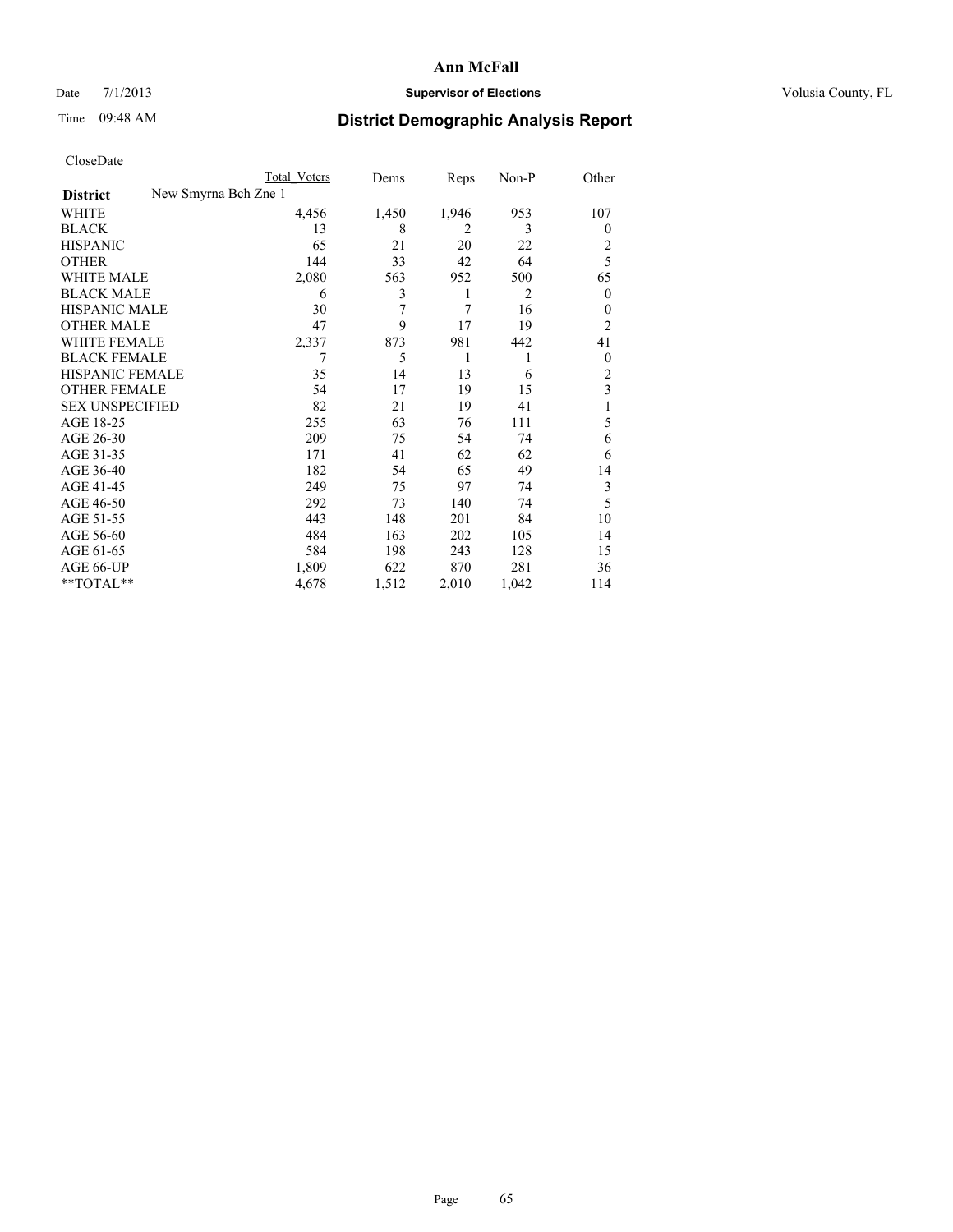## Date 7/1/2013 **Supervisor of Elections Supervisor of Elections** Volusia County, FL

## Time 09:48 AM **District Demographic Analysis Report**

|                                         | <b>Total Voters</b> | Dems           | Reps             | Non-P          | Other          |
|-----------------------------------------|---------------------|----------------|------------------|----------------|----------------|
| New Smyrna Bch Zne 2<br><b>District</b> |                     |                |                  |                |                |
| WHITE                                   | 3,830               | 1,311          | 1,408            | 990            | 121            |
| <b>BLACK</b>                            | 51                  | 40             | 1                | 10             | $\Omega$       |
| <b>HISPANIC</b>                         | 48                  | 17             | 15               | 16             | $\Omega$       |
| <b>OTHER</b>                            | 131                 | 35             | 32               | 62             | $\overline{2}$ |
| WHITE MALE                              | 1,748               | 517            | 665              | 499            | 67             |
| <b>BLACK MALE</b>                       | 17                  | 14             | $\boldsymbol{0}$ | 3              | $\overline{0}$ |
| <b>HISPANIC MALE</b>                    | 23                  | $\overline{4}$ | 8                | 11             | $\overline{0}$ |
| <b>OTHER MALE</b>                       | 37                  | 11             | 10               | 15             | 1              |
| <b>WHITE FEMALE</b>                     | 2,049               | 780            | 729              | 486            | 54             |
| <b>BLACK FEMALE</b>                     | 34                  | 26             | 1                | 7              | $\overline{0}$ |
| <b>HISPANIC FEMALE</b>                  | 24                  | 13             | 7                | $\overline{4}$ | $\Omega$       |
| <b>OTHER FEMALE</b>                     | 57                  | 22             | 15               | 19             |                |
| <b>SEX UNSPECIFIED</b>                  | 71                  | 16             | 21               | 34             | $\theta$       |
| AGE 18-25                               | 253                 | 68             | 66               | 111            | 8              |
| AGE 26-30                               | 227                 | 67             | 56               | 93             | 11             |
| AGE 31-35                               | 213                 | 63             | 52               | 91             | 7              |
| AGE 36-40                               | 194                 | 57             | 50               | 79             | 8              |
| AGE 41-45                               | 217                 | 59             | 80               | 71             | 7              |
| AGE 46-50                               | 246                 | 74             | 98               | 66             | 8              |
| AGE 51-55                               | 393                 | 125            | 163              | 90             | 15             |
| AGE 56-60                               | 414                 | 157            | 139              | 105            | 13             |
| AGE 61-65                               | 445                 | 168            | 156              | 111            | 10             |
| AGE 66-UP                               | 1,458               | 565            | 596              | 261            | 36             |
| **TOTAL**                               | 4,060               | 1,403          | 1,456            | 1,078          | 123            |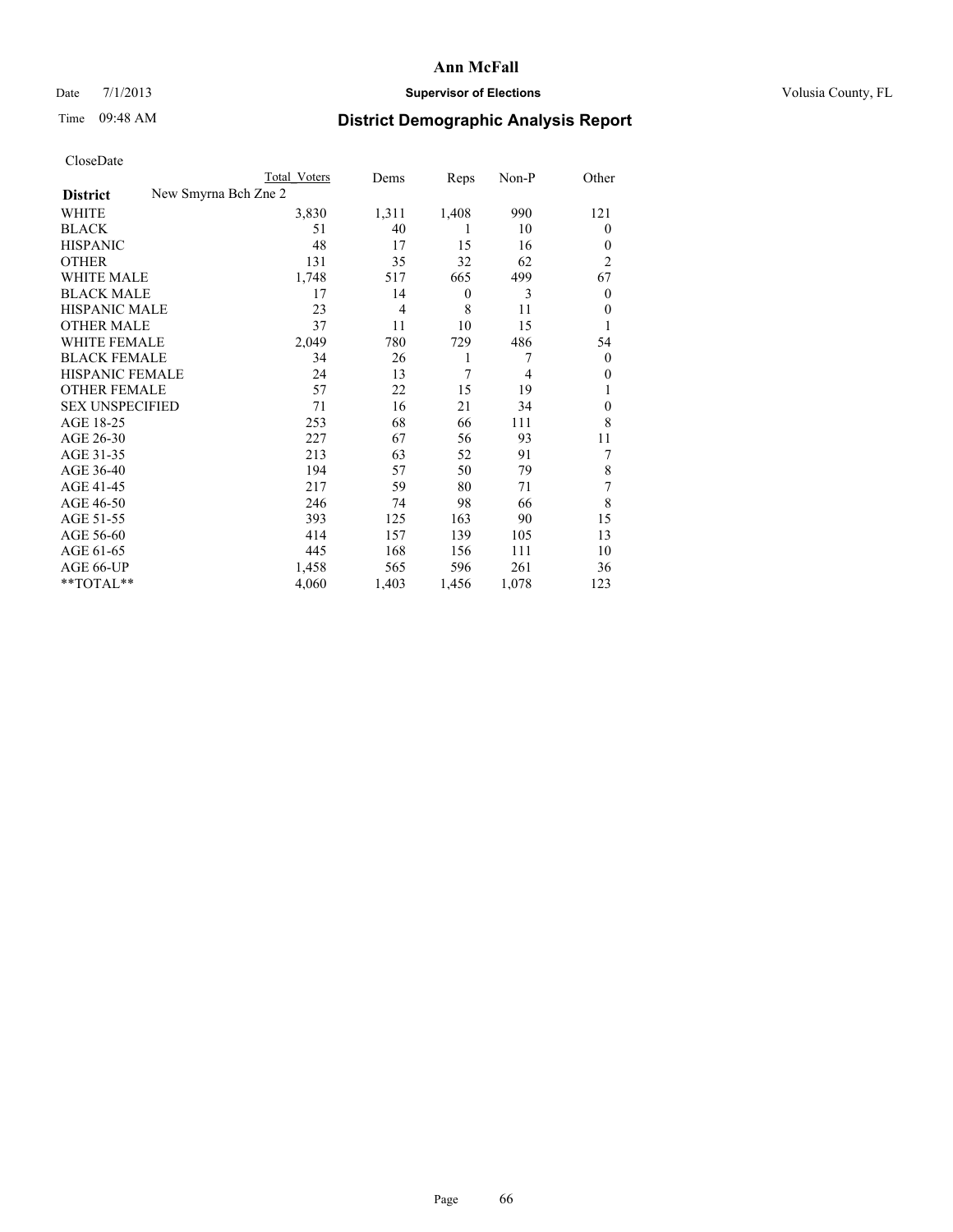## Date 7/1/2013 **Supervisor of Elections Supervisor of Elections** Volusia County, FL

# Time 09:48 AM **District Demographic Analysis Report**

|                        |                      | <b>Total Voters</b> | Dems  | Reps           | Non-P          | Other          |
|------------------------|----------------------|---------------------|-------|----------------|----------------|----------------|
| <b>District</b>        | New Smyrna Bch Zne 3 |                     |       |                |                |                |
| WHITE                  |                      | 4,323               | 1,318 | 1,855          | 1,021          | 129            |
| <b>BLACK</b>           |                      | 33                  | 18    | 3              | 10             | 2              |
| <b>HISPANIC</b>        |                      | 48                  | 18    | 12             | 17             | 1              |
| <b>OTHER</b>           |                      | 149                 | 37    | 33             | 77             | $\overline{2}$ |
| WHITE MALE             |                      | 1,981               | 520   | 891            | 500            | 70             |
| <b>BLACK MALE</b>      |                      | 20                  | 9     | 1              | 8              | 2              |
| <b>HISPANIC MALE</b>   |                      | 26                  | 10    | 8              | 7              | 1              |
| <b>OTHER MALE</b>      |                      | 51                  | 14    | 13             | 24             | $\overline{0}$ |
| WHITE FEMALE           |                      | 2,317               | 791   | 955            | 512            | 59             |
| <b>BLACK FEMALE</b>    |                      | 13                  | 9     | $\overline{2}$ | $\overline{2}$ | $\overline{0}$ |
| HISPANIC FEMALE        |                      | 22                  | 8     | $\overline{4}$ | 10             | $\theta$       |
| <b>OTHER FEMALE</b>    |                      | 54                  | 19    | 14             | 19             | 2              |
| <b>SEX UNSPECIFIED</b> |                      | 69                  | 11    | 15             | 43             | $\theta$       |
| AGE 18-25              |                      | 232                 | 59    | 58             | 105            | 10             |
| AGE 26-30              |                      | 209                 | 60    | 63             | 78             | 8              |
| AGE 31-35              |                      | 215                 | 50    | 72             | 87             | 6              |
| AGE 36-40              |                      | 186                 | 62    | 54             | 66             | 4              |
| AGE 41-45              |                      | 217                 | 55    | 80             | 74             | 8              |
| AGE 46-50              |                      | 328                 | 108   | 136            | 80             | 4              |
| AGE 51-55              |                      | 360                 | 111   | 126            | 106            | 17             |
| AGE 56-60              |                      | 429                 | 161   | 173            | 85             | 10             |
| AGE 61-65              |                      | 450                 | 140   | 195            | 107            | 8              |
| AGE 66-UP              |                      | 1,927               | 585   | 946            | 337            | 59             |
| **TOTAL**              |                      | 4,553               | 1,391 | 1,903          | 1,125          | 134            |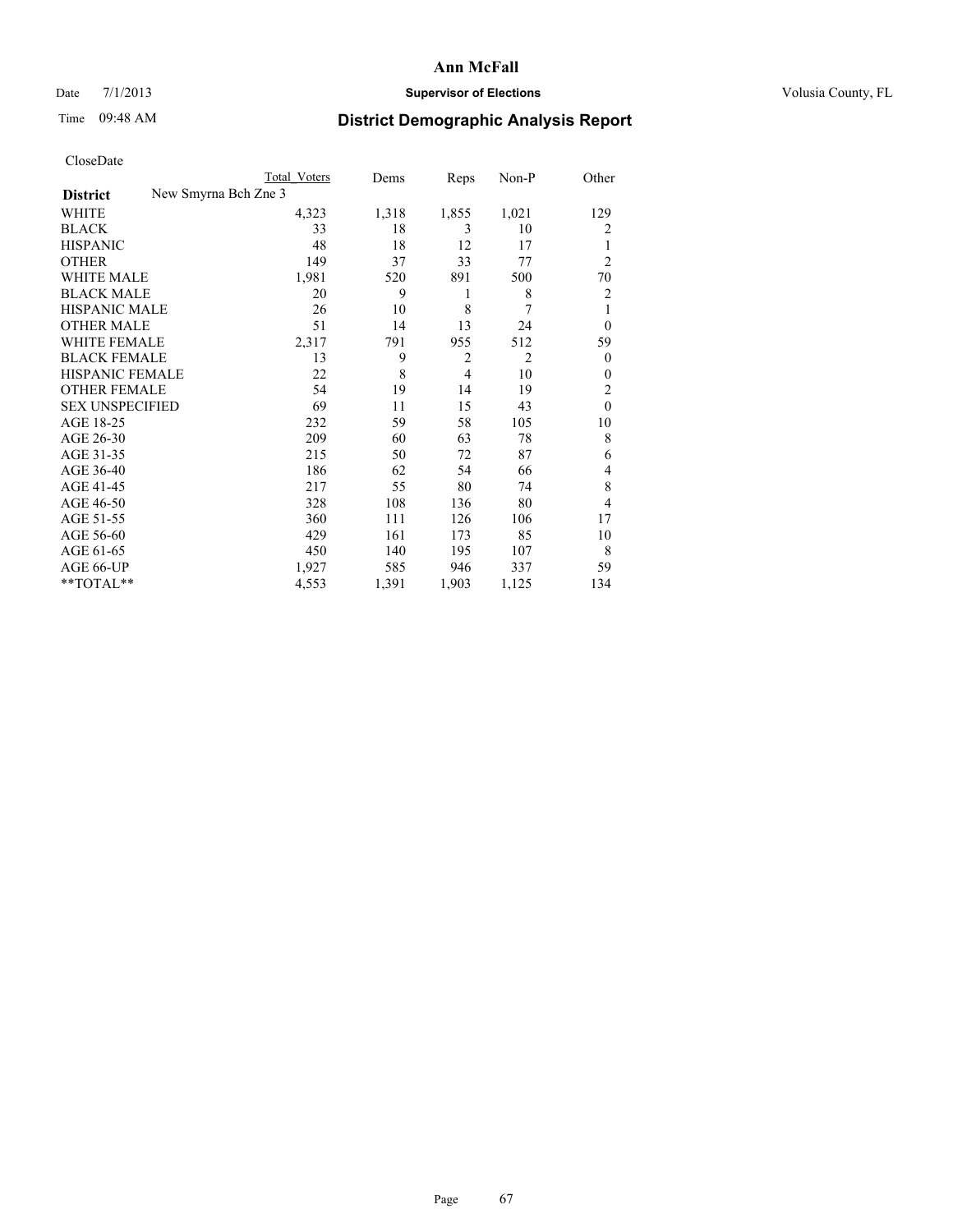## Date 7/1/2013 **Supervisor of Elections Supervisor of Elections** Volusia County, FL

## Time 09:48 AM **District Demographic Analysis Report**

|                                         | <b>Total Voters</b> | Dems  | Reps  | Non-P | Other          |
|-----------------------------------------|---------------------|-------|-------|-------|----------------|
| New Smyrna Bch Zne 4<br><b>District</b> |                     |       |       |       |                |
| WHITE                                   | 3,105               | 949   | 1,283 | 781   | 92             |
| <b>BLACK</b>                            | 645                 | 557   | 13    | 70    | 5              |
| <b>HISPANIC</b>                         | 67                  | 23    | 25    | 16    | 3              |
| <b>OTHER</b>                            | 185                 | 57    | 29    | 93    | 6              |
| WHITE MALE                              | 1,416               | 377   | 620   | 378   | 41             |
| <b>BLACK MALE</b>                       | 266                 | 221   | 5     | 35    | 5              |
| <b>HISPANIC MALE</b>                    | 31                  | 10    | 11    | 9     | 1              |
| <b>OTHER MALE</b>                       | 64                  | 19    | 11    | 33    | 1              |
| <b>WHITE FEMALE</b>                     | 1,662               | 563   | 655   | 394   | 50             |
| <b>BLACK FEMALE</b>                     | 374                 | 332   | 8     | 34    | $\overline{0}$ |
| <b>HISPANIC FEMALE</b>                  | 36                  | 13    | 14    | 7     | $\overline{2}$ |
| <b>OTHER FEMALE</b>                     | 77                  | 31    | 14    | 28    | 4              |
| <b>SEX UNSPECIFIED</b>                  | 76                  | 20    | 12    | 42    | $\overline{c}$ |
| AGE 18-25                               | 382                 | 159   | 84    | 130   | 9              |
| AGE 26-30                               | 214                 | 87    | 48    | 73    | 6              |
| AGE 31-35                               | 220                 | 70    | 63    | 83    | 4              |
| AGE 36-40                               | 256                 | 92    | 89    | 65    | 10             |
| AGE 41-45                               | 267                 | 96    | 90    | 74    | 7              |
| AGE 46-50                               | 259                 | 97    | 98    | 61    | 3              |
| AGE 51-55                               | 346                 | 127   | 122   | 91    | 6              |
| AGE 56-60                               | 416                 | 173   | 146   | 81    | 16             |
| AGE 61-65                               | 439                 | 174   | 161   | 89    | 15             |
| AGE 66-UP                               | 1,203               | 511   | 449   | 213   | 30             |
| **TOTAL**                               | 4,002               | 1,586 | 1,350 | 960   | 106            |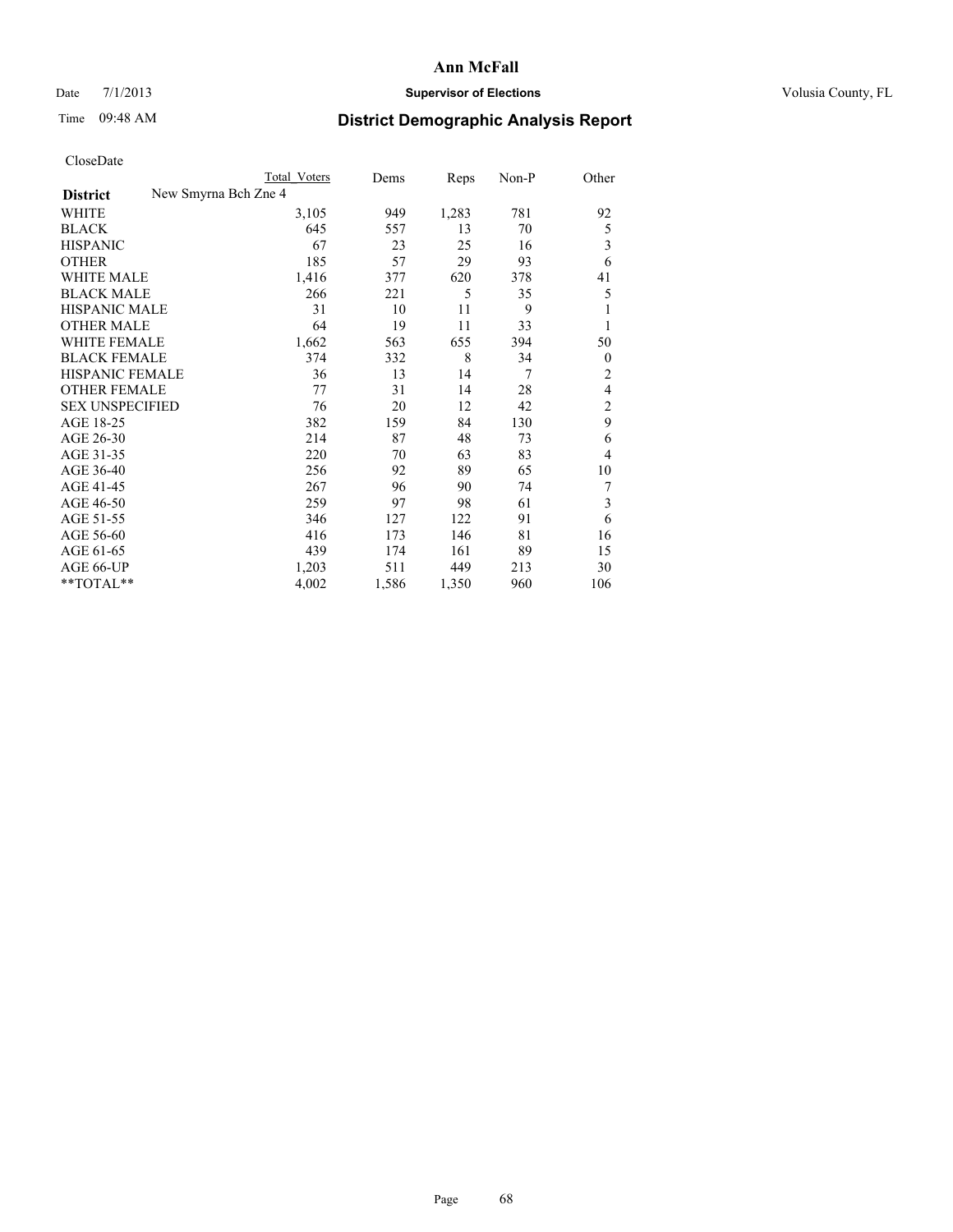### Date  $7/1/2013$  **Supervisor of Elections Supervisor of Elections** Volusia County, FL

## Time 09:48 AM **District Demographic Analysis Report**

|                        |          | <b>Total Voters</b> | Dems     | Reps           | Non-P          | Other          |
|------------------------|----------|---------------------|----------|----------------|----------------|----------------|
| <b>District</b>        | Oak Hill |                     |          |                |                |                |
| WHITE                  |          | 1,125               | 393      | 437            | 270            | 25             |
| <b>BLACK</b>           |          | 174                 | 150      | 4              | 19             | 1              |
| <b>HISPANIC</b>        |          | 5                   | 3        | $\overline{2}$ | $\theta$       | $\Omega$       |
| <b>OTHER</b>           |          | 35                  | 8        | 9              | 15             | 3              |
| WHITE MALE             |          | 571                 | 186      | 223            | 144            | 18             |
| <b>BLACK MALE</b>      |          | 74                  | 61       | $\overline{2}$ | 10             | 1              |
| <b>HISPANIC MALE</b>   |          | $\overline{2}$      | $\theta$ | $\overline{2}$ | $\theta$       | $\theta$       |
| <b>OTHER MALE</b>      |          | 15                  | 3        | 5              | 6              | 1              |
| WHITE FEMALE           |          | 545                 | 205      | 210            | 123            | 7              |
| <b>BLACK FEMALE</b>    |          | 99                  | 88       | $\overline{2}$ | 9              | $\theta$       |
| HISPANIC FEMALE        |          | 3                   | 3        | $\overline{0}$ | $\theta$       | $\theta$       |
| <b>OTHER FEMALE</b>    |          | 12                  | 5        | 3              | $\overline{2}$ | $\overline{c}$ |
| <b>SEX UNSPECIFIED</b> |          | 18                  | 3        | 5              | 10             | $\mathbf{0}$   |
| AGE 18-25              |          | 95                  | 38       | 24             | 33             | $\theta$       |
| AGE 26-30              |          | 70                  | 25       | 16             | 28             |                |
| AGE 31-35              |          | 64                  | 24       | 21             | 18             |                |
| AGE 36-40              |          | 54                  | 19       | 17             | 15             | 3              |
| AGE 41-45              |          | 78                  | 34       | 22             | 18             | 4              |
| AGE 46-50              |          | 94                  | 35       | 31             | 26             | 2              |
| AGE 51-55              |          | 148                 | 63       | 49             | 35             | 1              |
| AGE 56-60              |          | 135                 | 62       | 50             | 19             | 4              |
| AGE 61-65              |          | 151                 | 70       | 43             | 36             | $\overline{2}$ |
| AGE 66-UP              |          | 450                 | 184      | 179            | 76             | 11             |
| **TOTAL**              |          | 1,339               | 554      | 452            | 304            | 29             |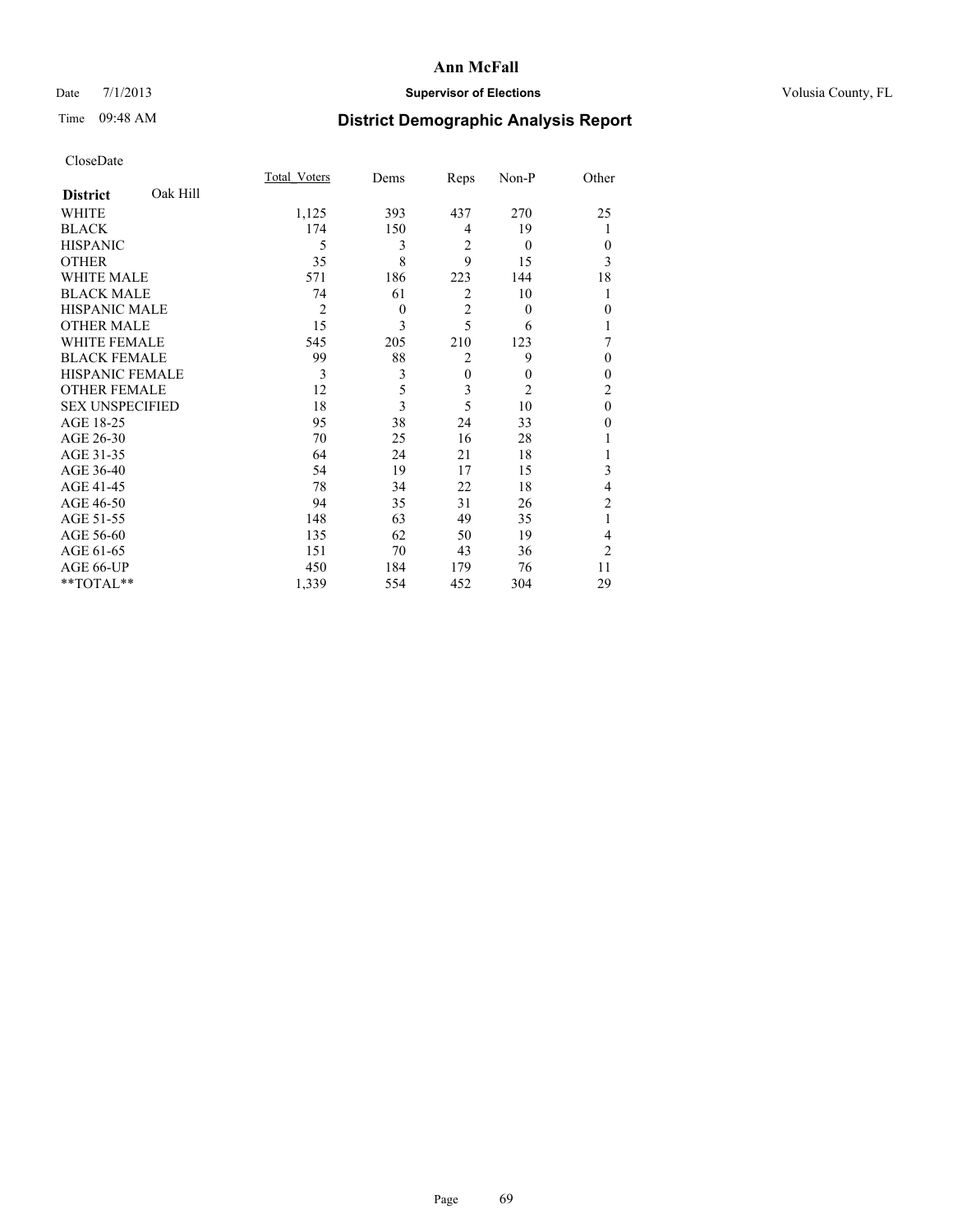## Date 7/1/2013 **Supervisor of Elections Supervisor of Elections** Volusia County, FL

## Time 09:48 AM **District Demographic Analysis Report**

|                        |                    | <b>Total Voters</b> | Dems | Reps           | Non-P | Other          |
|------------------------|--------------------|---------------------|------|----------------|-------|----------------|
| <b>District</b>        | Orange City Zone 1 |                     |      |                |       |                |
| WHITE                  |                    | 645                 | 225  | 245            | 145   | 30             |
| <b>BLACK</b>           |                    | 130                 | 105  | 3              | 20    | $\overline{2}$ |
| <b>HISPANIC</b>        |                    | 347                 | 166  | 49             | 128   | $\overline{4}$ |
| <b>OTHER</b>           |                    | 53                  | 20   | 9              | 18    | 6              |
| WHITE MALE             |                    | 249                 | 85   | 96             | 59    | 9              |
| <b>BLACK MALE</b>      |                    | 42                  | 34   | 1              | 7     | $\overline{0}$ |
| <b>HISPANIC MALE</b>   |                    | 130                 | 55   | 24             | 50    |                |
| <b>OTHER MALE</b>      |                    | 16                  | 7    | $\overline{4}$ | 3     | $\overline{2}$ |
| <b>WHITE FEMALE</b>    |                    | 390                 | 138  | 146            | 85    | 21             |
| <b>BLACK FEMALE</b>    |                    | 87                  | 70   | $\overline{2}$ | 13    | $\overline{2}$ |
| <b>HISPANIC FEMALE</b> |                    | 214                 | 111  | 24             | 76    | 3              |
| <b>OTHER FEMALE</b>    |                    | 23                  | 10   | 3              | 7     | 3              |
| <b>SEX UNSPECIFIED</b> |                    | 24                  | 6    | 6              | 11    | 1              |
| AGE 18-25              |                    | 115                 | 48   | 15             | 48    | 4              |
| AGE 26-30              |                    | 91                  | 38   | 18             | 35    | $\mathbf{0}$   |
| AGE 31-35              |                    | 113                 | 39   | 24             | 42    | 8              |
| AGE 36-40              |                    | 80                  | 22   | 23             | 34    |                |
| AGE 41-45              |                    | 75                  | 34   | 21             | 19    |                |
| AGE 46-50              |                    | 81                  | 37   | 14             | 28    | 2              |
| AGE 51-55              |                    | 76                  | 36   | 19             | 16    | 5              |
| AGE 56-60              |                    | 74                  | 34   | 15             | 23    | $\overline{c}$ |
| AGE 61-65              |                    | 87                  | 33   | 34             | 16    | $\overline{4}$ |
| AGE 66-UP              |                    | 383                 | 195  | 123            | 50    | 15             |
| **TOTAL**              |                    | 1,175               | 516  | 306            | 311   | 42             |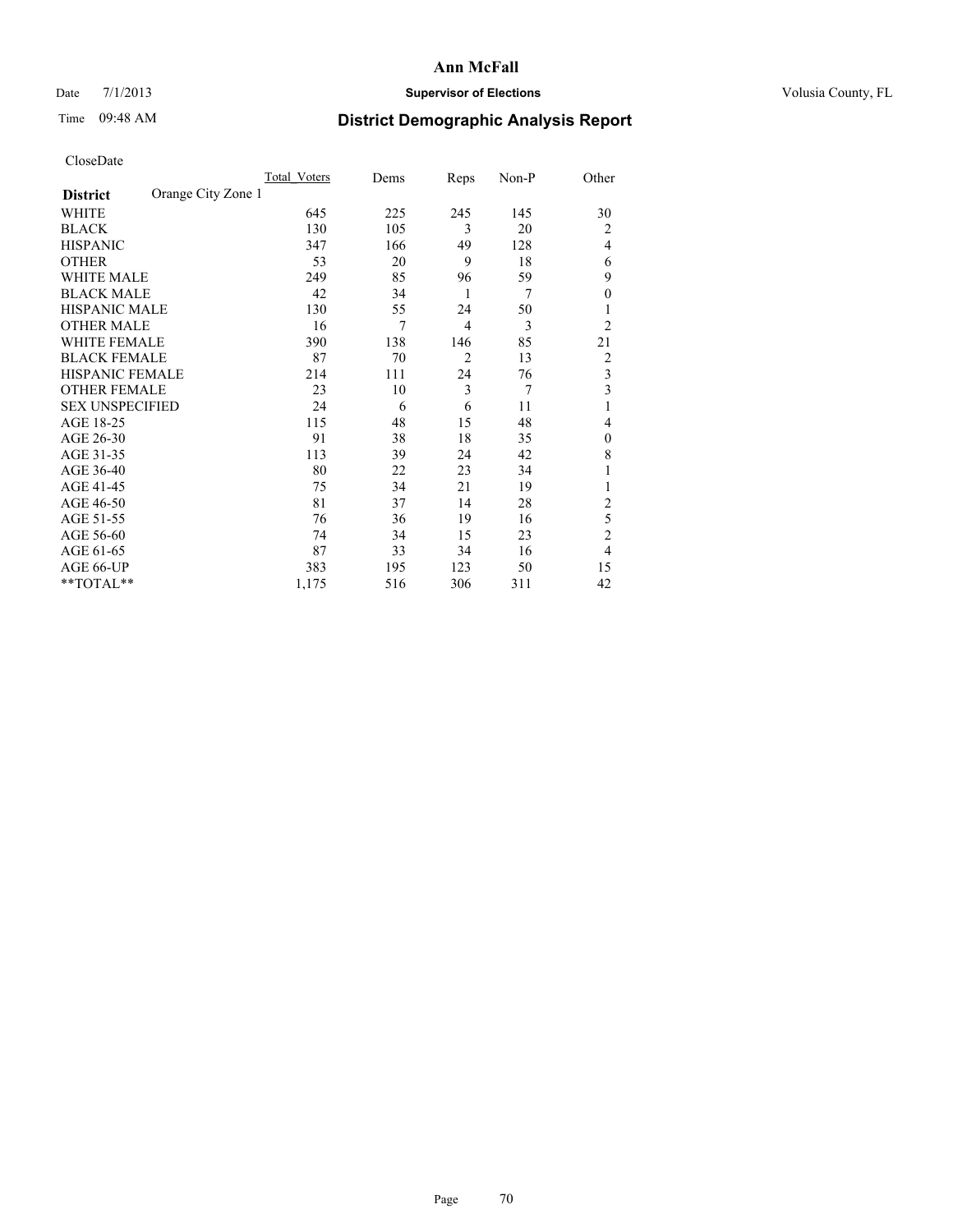## Date 7/1/2013 **Supervisor of Elections Supervisor of Elections** Volusia County, FL

## Time 09:48 AM **District Demographic Analysis Report**

|                        |                    | Total Voters | Dems | Reps           | Non-P          | Other          |
|------------------------|--------------------|--------------|------|----------------|----------------|----------------|
| <b>District</b>        | Orange City Zone 2 |              |      |                |                |                |
| WHITE                  |                    | 900          | 289  | 361            | 202            | 48             |
| <b>BLACK</b>           |                    | 41           | 35   | $\overline{4}$ | $\overline{2}$ | $\overline{0}$ |
| <b>HISPANIC</b>        |                    | 117          | 59   | 17             | 39             | 2              |
| <b>OTHER</b>           |                    | 62           | 20   | 18             | 24             | $\theta$       |
| WHITE MALE             |                    | 423          | 114  | 172            | 104            | 33             |
| <b>BLACK MALE</b>      |                    | 17           | 12   | 3              | $\overline{2}$ | $\overline{0}$ |
| <b>HISPANIC MALE</b>   |                    | 54           | 27   | 10             | 16             |                |
| <b>OTHER MALE</b>      |                    | 26           | 8    | 10             | 8              | $\overline{0}$ |
| WHITE FEMALE           |                    | 475          | 173  | 189            | 98             | 15             |
| <b>BLACK FEMALE</b>    |                    | 24           | 23   | 1              | $\theta$       | $\overline{0}$ |
| <b>HISPANIC FEMALE</b> |                    | 62           | 32   | 7              | 22             |                |
| <b>OTHER FEMALE</b>    |                    | 18           | 9    | $\overline{4}$ | 5              | $\Omega$       |
| <b>SEX UNSPECIFIED</b> |                    | 21           | 5    | $\overline{4}$ | 12             | $\theta$       |
| AGE 18-25              |                    | 126          | 41   | 25             | 51             | 9              |
| AGE 26-30              |                    | 74           | 24   | 24             | 26             | $\theta$       |
| AGE 31-35              |                    | 94           | 28   | 31             | 28             | 7              |
| AGE 36-40              |                    | 73           | 26   | 28             | 16             | 3              |
| AGE 41-45              |                    | 87           | 29   | 26             | 27             | 5              |
| AGE 46-50              |                    | 121          | 49   | 42             | 25             | 5              |
| AGE 51-55              |                    | 107          | 31   | 47             | 22             | 7              |
| AGE 56-60              |                    | 117          | 48   | 40             | 27             | $\overline{c}$ |
| AGE 61-65              |                    | 89           | 28   | 43             | 15             | 3              |
| AGE 66-UP              |                    | 232          | 99   | 94             | 30             | 9              |
| **TOTAL**              |                    | 1,120        | 403  | 400            | 267            | 50             |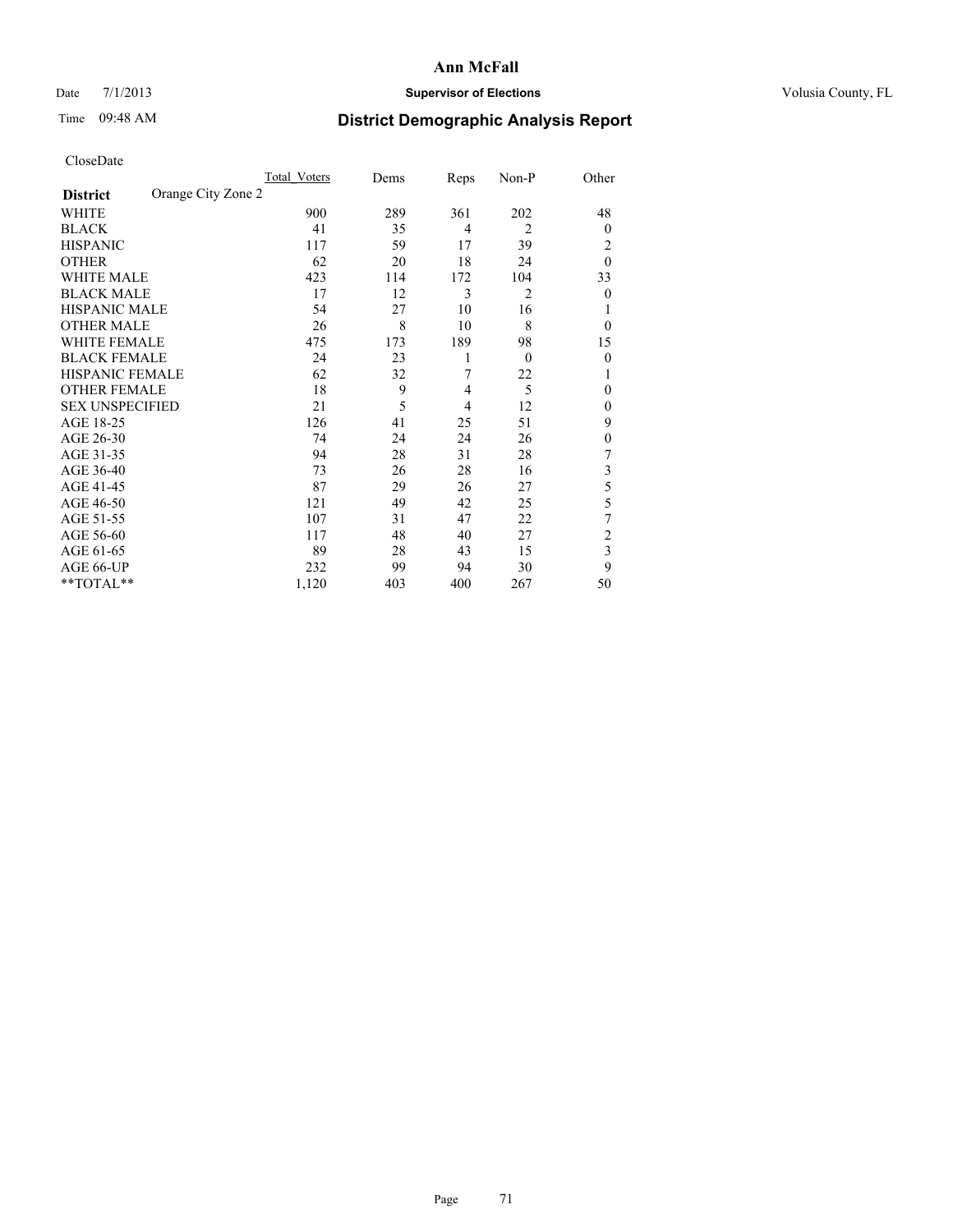## Date 7/1/2013 **Supervisor of Elections Supervisor of Elections** Volusia County, FL

## Time 09:48 AM **District Demographic Analysis Report**

|                        |                    | <b>Total Voters</b> | Dems | Reps           | Non-P          | Other        |
|------------------------|--------------------|---------------------|------|----------------|----------------|--------------|
| <b>District</b>        | Orange City Zone 3 |                     |      |                |                |              |
| WHITE                  |                    | 1,005               | 336  | 399            | 233            | 37           |
| <b>BLACK</b>           |                    | 69                  | 52   | $\overline{2}$ | 13             | 2            |
| <b>HISPANIC</b>        |                    | 173                 | 95   | 27             | 48             | 3            |
| <b>OTHER</b>           |                    | 66                  | 20   | 11             | 34             | 1            |
| WHITE MALE             |                    | 433                 | 123  | 183            | 107            | 20           |
| <b>BLACK MALE</b>      |                    | 27                  | 19   | 1              | 6              | 1            |
| <b>HISPANIC MALE</b>   |                    | 71                  | 34   | 13             | 22             | 2            |
| <b>OTHER MALE</b>      |                    | 28                  | 11   | $\overline{4}$ | 13             | $\theta$     |
| <b>WHITE FEMALE</b>    |                    | 564                 | 209  | 214            | 124            | 17           |
| <b>BLACK FEMALE</b>    |                    | 42                  | 33   | 1              | $\overline{7}$ |              |
| <b>HISPANIC FEMALE</b> |                    | 100                 | 59   | 14             | 26             |              |
| <b>OTHER FEMALE</b>    |                    | 24                  | 6    | 5              | 12             |              |
| <b>SEX UNSPECIFIED</b> |                    | 24                  | 9    | $\overline{4}$ | 11             | $\mathbf{0}$ |
| AGE 18-25              |                    | 90                  | 30   | 23             | 30             | 7            |
| AGE 26-30              |                    | 67                  | 30   | 13             | 23             | 1            |
| AGE 31-35              |                    | 74                  | 28   | 20             | 23             | 3            |
| AGE 36-40              |                    | 62                  | 18   | 19             | 24             |              |
| AGE 41-45              |                    | 88                  | 30   | 29             | 29             | $\theta$     |
| AGE 46-50              |                    | 78                  | 30   | 25             | 21             | 2            |
| AGE 51-55              |                    | 91                  | 34   | 32             | 22             | 3            |
| AGE 56-60              |                    | 110                 | 51   | 33             | 26             | $\mathbf{0}$ |
| AGE 61-65              |                    | 116                 | 40   | 40             | 32             | 4            |
| AGE 66-UP              |                    | 537                 | 212  | 205            | 98             | 22           |
| **TOTAL**              |                    | 1,313               | 503  | 439            | 328            | 43           |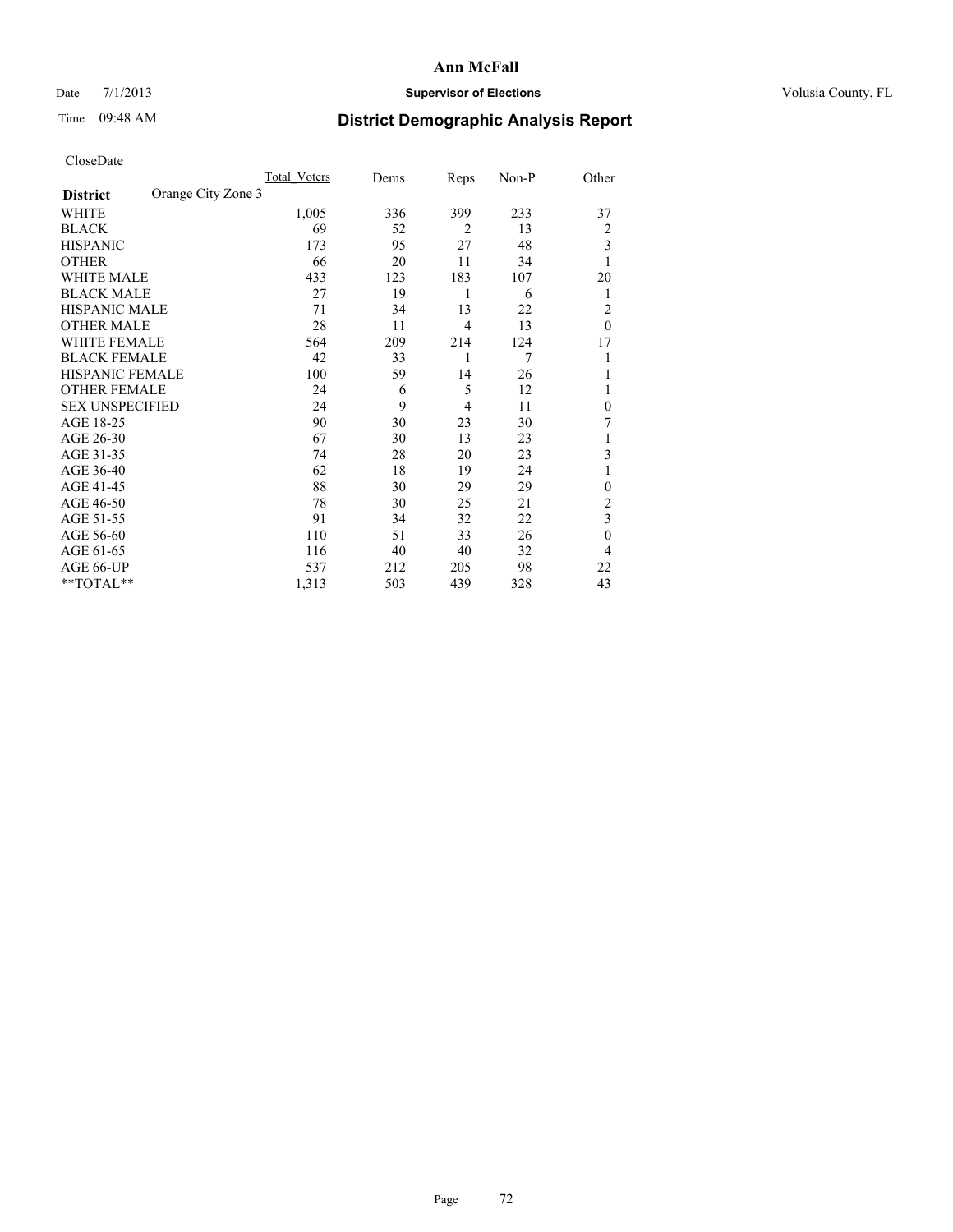# Date 7/1/2013 **Supervisor of Elections Supervisor of Elections** Volusia County, FL

# Time 09:48 AM **District Demographic Analysis Report**

|                        |                    | <b>Total Voters</b> | Dems           | Reps           | Non-P | Other          |
|------------------------|--------------------|---------------------|----------------|----------------|-------|----------------|
| <b>District</b>        | Orange City Zone 4 |                     |                |                |       |                |
| <b>WHITE</b>           |                    | 1,119               | 356            | 437            | 279   | 47             |
| <b>BLACK</b>           |                    | 15                  | 11             | $\mathbf{0}$   | 4     | $\Omega$       |
| <b>HISPANIC</b>        |                    | 44                  | 23             | 5              | 14    | 2              |
| <b>OTHER</b>           |                    | 42                  | 6              | 11             | 24    |                |
| WHITE MALE             |                    | 509                 | 141            | 209            | 136   | 23             |
| <b>BLACK MALE</b>      |                    | 4                   | 3              | $\mathbf{0}$   | 1     | $\Omega$       |
| <b>HISPANIC MALE</b>   |                    | 20                  | 10             | 4              | 5     |                |
| <b>OTHER MALE</b>      |                    | 14                  | $\overline{2}$ | $\overline{4}$ | 8     | $\Omega$       |
| <b>WHITE FEMALE</b>    |                    | 600                 | 212            | 223            | 141   | 24             |
| <b>BLACK FEMALE</b>    |                    | 11                  | 8              | $\mathbf{0}$   | 3     | $\overline{0}$ |
| <b>HISPANIC FEMALE</b> |                    | 24                  | 13             | 1              | 9     |                |
| <b>OTHER FEMALE</b>    |                    | 15                  | $\overline{4}$ | 4              | 7     | $\Omega$       |
| <b>SEX UNSPECIFIED</b> |                    | 23                  | 3              | 8              | 11    |                |
| AGE 18-25              |                    | 132                 | 29             | 40             | 53    | 10             |
| AGE 26-30              |                    | 79                  | 22             | 21             | 32    | 4              |
| AGE 31-35              |                    | 90                  | 27             | 34             | 25    | 4              |
| AGE 36-40              |                    | 73                  | 18             | 25             | 28    | $\overline{c}$ |
| AGE 41-45              |                    | 91                  | 28             | 26             | 34    | 3              |
| AGE 46-50              |                    | 105                 | 22             | 40             | 37    | 6              |
| AGE 51-55              |                    | 126                 | 32             | 54             | 36    | $\overline{4}$ |
| AGE 56-60              |                    | 115                 | 42             | 49             | 18    | 6              |
| AGE 61-65              |                    | 122                 | 54             | 42             | 22    | 4              |
| AGE 66-UP              |                    | 287                 | 122            | 122            | 36    | 7              |
| **TOTAL**              |                    | 1,220               | 396            | 453            | 321   | 50             |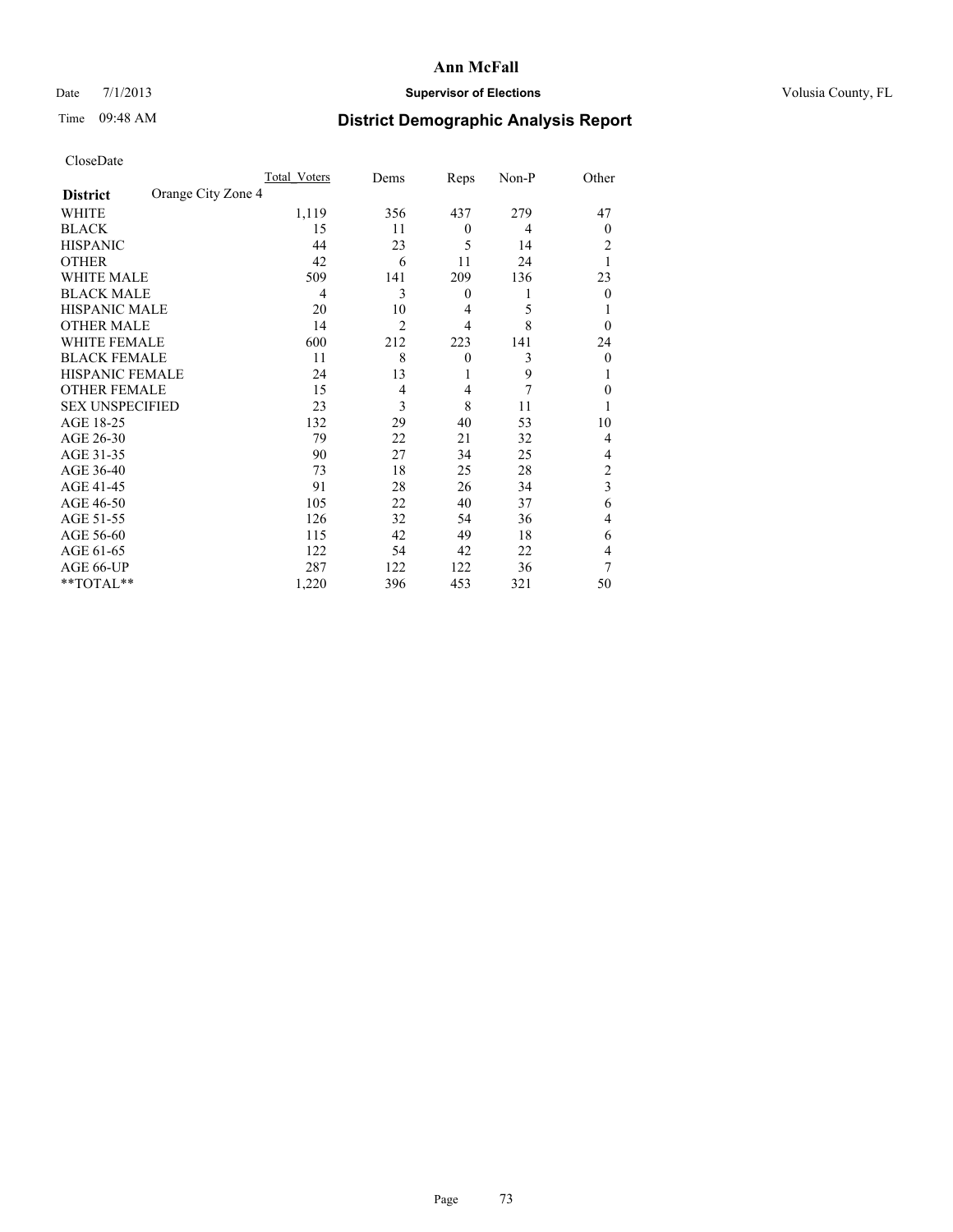# Date 7/1/2013 **Supervisor of Elections Supervisor of Elections** Volusia County, FL

# Time 09:48 AM **District Demographic Analysis Report**

|                        |                    | <b>Total Voters</b> | Dems | Reps           | Non-P | Other          |
|------------------------|--------------------|---------------------|------|----------------|-------|----------------|
| <b>District</b>        | Orange City Zone 5 |                     |      |                |       |                |
| WHITE                  |                    | 1,339               | 386  | 617            | 285   | 51             |
| <b>BLACK</b>           |                    | 111                 | 92   | $\overline{2}$ | 16    | 1              |
| <b>HISPANIC</b>        |                    | 87                  | 40   | 16             | 31    | $\theta$       |
| <b>OTHER</b>           |                    | 67                  | 27   | 14             | 25    | 1              |
| WHITE MALE             |                    | 533                 | 137  | 240            | 123   | 33             |
| <b>BLACK MALE</b>      |                    | 47                  | 34   | 2              | 10    | 1              |
| <b>HISPANIC MALE</b>   |                    | 33                  | 17   | 7              | 9     | $\mathbf{0}$   |
| <b>OTHER MALE</b>      |                    | 20                  | 10   | 4              | 5     | 1              |
| WHITE FEMALE           |                    | 797                 | 248  | 374            | 157   | 18             |
| <b>BLACK FEMALE</b>    |                    | 62                  | 56   | $\mathbf{0}$   | 6     | $\theta$       |
| <b>HISPANIC FEMALE</b> |                    | 54                  | 23   | 9              | 22    | $\theta$       |
| <b>OTHER FEMALE</b>    |                    | 31                  | 14   | 7              | 10    | $\theta$       |
| <b>SEX UNSPECIFIED</b> |                    | 27                  | 6    | 6              | 15    | $\mathbf{0}$   |
| AGE 18-25              |                    | 62                  | 22   | 13             | 25    | $\overline{c}$ |
| AGE 26-30              |                    | 46                  | 28   | 7              | 11    | $\theta$       |
| AGE 31-35              |                    | 57                  | 16   | 15             | 25    | 1              |
| AGE 36-40              |                    | 47                  | 15   | 18             | 14    | $\theta$       |
| AGE 41-45              |                    | 70                  | 25   | 17             | 25    | 3              |
| AGE 46-50              |                    | 62                  | 20   | 17             | 25    | $\theta$       |
| AGE 51-55              |                    | 84                  | 36   | 22             | 23    | 3              |
| AGE 56-60              |                    | 105                 | 44   | 30             | 29    | $\overline{c}$ |
| AGE 61-65              |                    | 96                  | 38   | 34             | 20    | 4              |
| AGE 66-UP              |                    | 975                 | 301  | 476            | 160   | 38             |
| **TOTAL**              |                    | 1,604               | 545  | 649            | 357   | 53             |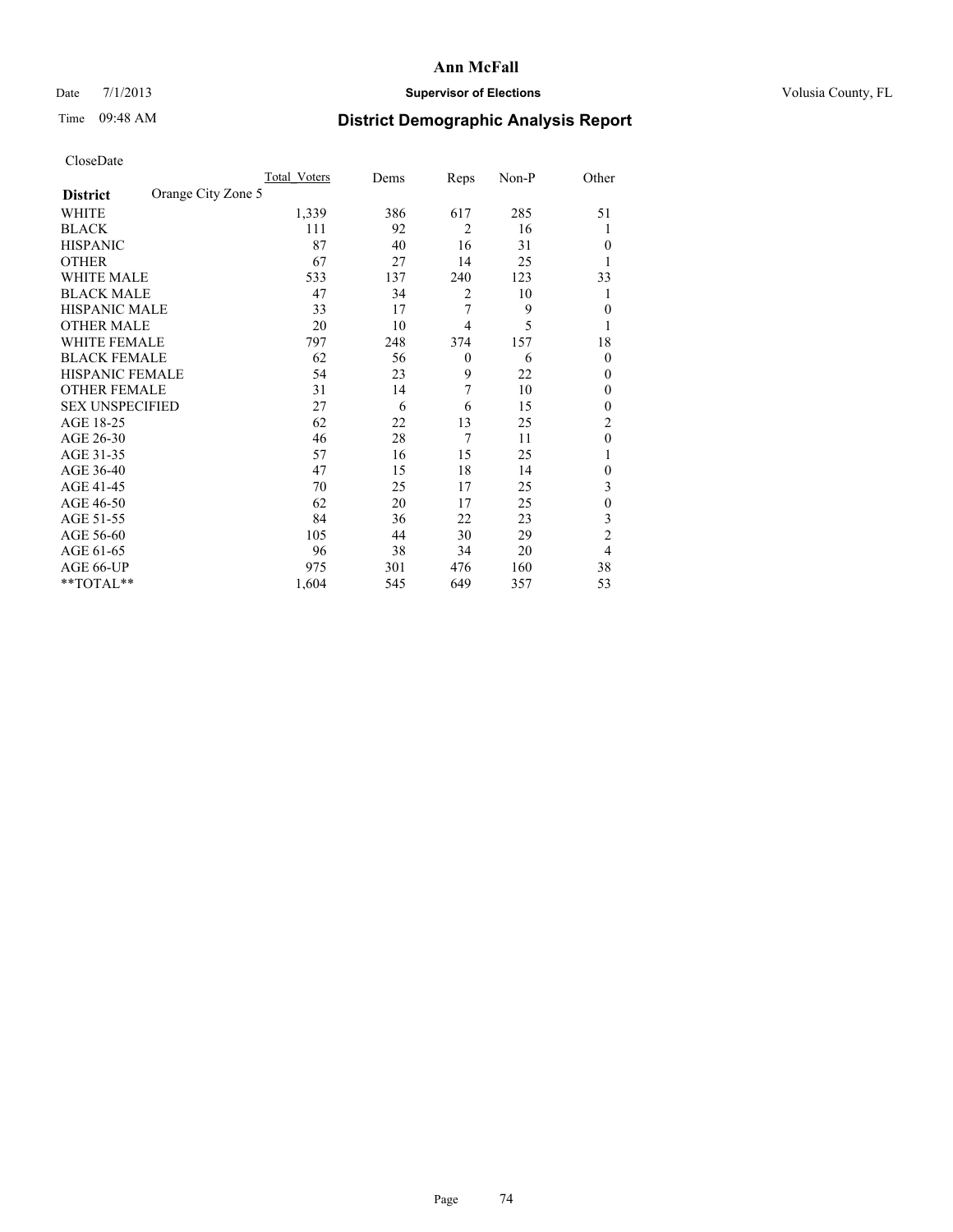## Date  $7/1/2013$  **Supervisor of Elections Supervisor of Elections** Volusia County, FL

# Time 09:48 AM **District Demographic Analysis Report**

|                                        | Total Voters | Dems  | Reps  | Non-P | Other            |
|----------------------------------------|--------------|-------|-------|-------|------------------|
| Ormond Beach Zone 1<br><b>District</b> |              |       |       |       |                  |
| WHITE                                  | 7,179        | 2,257 | 3,181 | 1,513 | 228              |
| <b>BLACK</b>                           | 106          | 71    | 8     | 20    | 7                |
| <b>HISPANIC</b>                        | 134          | 51    | 40    | 41    | $\overline{c}$   |
| <b>OTHER</b>                           | 352          | 101   | 102   | 142   | 7                |
| <b>WHITE MALE</b>                      | 3,302        | 945   | 1,503 | 737   | 117              |
| <b>BLACK MALE</b>                      | 52           | 33    | 4     | 10    | 5                |
| <b>HISPANIC MALE</b>                   | 65           | 19    | 24    | 20    | $\overline{c}$   |
| <b>OTHER MALE</b>                      | 138          | 39    | 46    | 51    | $\overline{2}$   |
| <b>WHITE FEMALE</b>                    | 3,836        | 1,301 | 1,666 | 762   | 107              |
| <b>BLACK FEMALE</b>                    | 53           | 38    | 4     | 9     | 2                |
| HISPANIC FEMALE                        | 65           | 30    | 14    | 21    | $\boldsymbol{0}$ |
| <b>OTHER FEMALE</b>                    | 146          | 45    | 40    | 56    | 5                |
| <b>SEX UNSPECIFIED</b>                 | 114          | 30    | 30    | 50    | 4                |
| AGE 18-25                              | 554          | 157   | 180   | 200   | 17               |
| AGE 26-30                              | 348          | 91    | 126   | 115   | 16               |
| AGE 31-35                              | 333          | 85    | 123   | 112   | 13               |
| AGE 36-40                              | 384          | 111   | 152   | 103   | 18               |
| AGE 41-45                              | 549          | 146   | 248   | 139   | 16               |
| AGE 46-50                              | 620          | 182   | 278   | 147   | 13               |
| AGE 51-55                              | 669          | 207   | 308   | 143   | 11               |
| AGE 56-60                              | 793          | 267   | 358   | 144   | 24               |
| AGE 61-65                              | 803          | 275   | 344   | 159   | 25               |
| AGE 66-UP                              | 2,718        | 959   | 1,214 | 454   | 91               |
| **TOTAL**                              | 7,771        | 2,480 | 3,331 | 1,716 | 244              |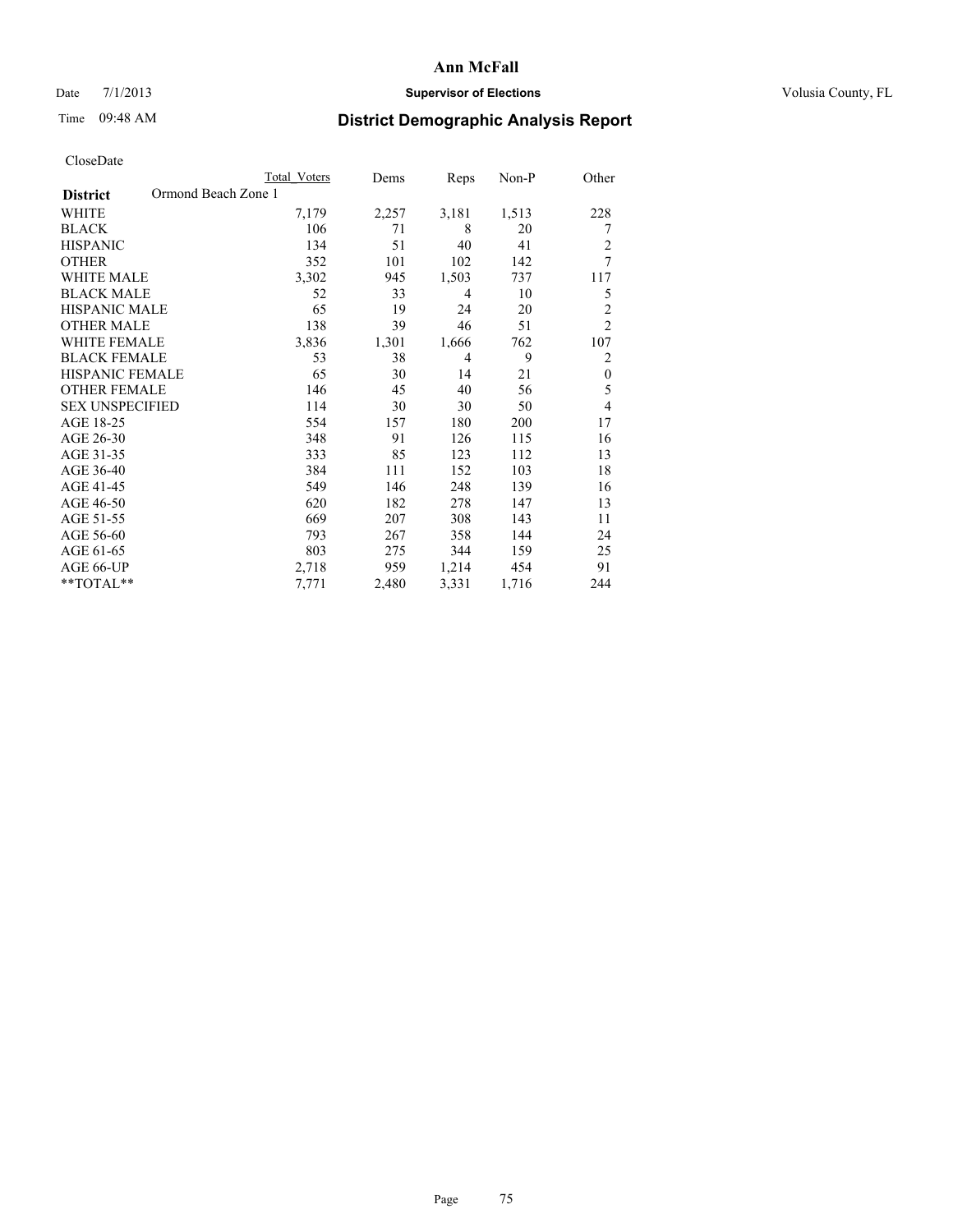# Date 7/1/2013 **Supervisor of Elections Supervisor of Elections** Volusia County, FL

# Time 09:48 AM **District Demographic Analysis Report**

|                        | <b>Total Voters</b> | Dems  | Reps  | Non-P | Other          |
|------------------------|---------------------|-------|-------|-------|----------------|
| <b>District</b>        | Ormond Beach Zone 2 |       |       |       |                |
| WHITE                  | 5,446               | 2,026 | 1,959 | 1,290 | 171            |
| <b>BLACK</b>           | 367                 | 289   | 20    | 52    | 6              |
| <b>HISPANIC</b>        | 158                 | 71    | 40    | 45    | 2              |
| <b>OTHER</b>           | 362                 | 133   | 85    | 135   | 9              |
| WHITE MALE             | 2,428               | 777   | 940   | 625   | 86             |
| <b>BLACK MALE</b>      | 157                 | 110   | 13    | 30    | 4              |
| <b>HISPANIC MALE</b>   | 60                  | 23    | 16    | 19    | $\overline{2}$ |
| <b>OTHER MALE</b>      | 128                 | 46    | 35    | 42    | 5              |
| WHITE FEMALE           | 2,981               | 1,238 | 1,007 | 652   | 84             |
| <b>BLACK FEMALE</b>    | 205                 | 176   | 7     | 20    | $\overline{2}$ |
| <b>HISPANIC FEMALE</b> | 98                  | 48    | 24    | 26    | $\mathbf{0}$   |
| <b>OTHER FEMALE</b>    | 138                 | 64    | 38    | 34    | $\overline{c}$ |
| <b>SEX UNSPECIFIED</b> | 138                 | 37    | 24    | 74    | $\overline{3}$ |
| AGE 18-25              | 555                 | 198   | 145   | 199   | 13             |
| AGE 26-30              | 375                 | 138   | 84    | 142   | 11             |
| AGE 31-35              | 382                 | 134   | 91    | 147   | 10             |
| AGE 36-40              | 353                 | 124   | 98    | 116   | 15             |
| AGE 41-45              | 457                 | 149   | 161   | 129   | 18             |
| AGE 46-50              | 560                 | 187   | 213   | 140   | 20             |
| AGE 51-55              | 597                 | 209   | 220   | 147   | 21             |
| AGE 56-60              | 609                 | 264   | 196   | 127   | 22             |
| AGE 61-65              | 618                 | 266   | 203   | 132   | 17             |
| AGE 66-UP              | 1,827               | 850   | 693   | 243   | 41             |
| **TOTAL**              | 6,333               | 2,519 | 2,104 | 1,522 | 188            |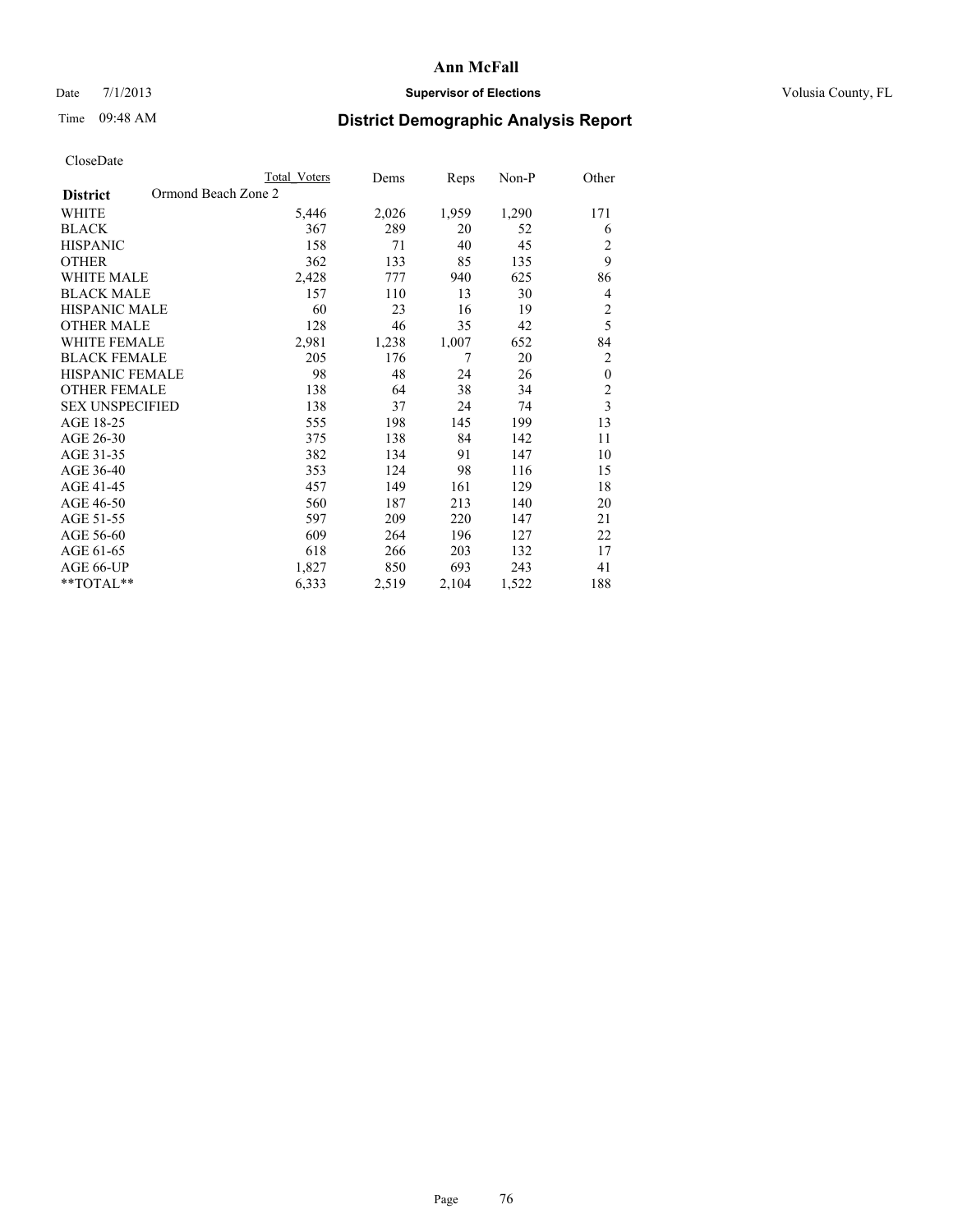## Date  $7/1/2013$  **Supervisor of Elections Supervisor of Elections** Volusia County, FL

# Time 09:48 AM **District Demographic Analysis Report**

|                        | <b>Total Voters</b> | Dems  | Reps  | Non-P | Other          |
|------------------------|---------------------|-------|-------|-------|----------------|
| <b>District</b>        | Ormond Beach Zone 3 |       |       |       |                |
| WHITE                  | 6,567               | 1,917 | 3,213 | 1,253 | 184            |
| <b>BLACK</b>           | 171                 | 132   | 8     | 25    | 6              |
| <b>HISPANIC</b>        | 160                 | 48    | 49    | 59    | 4              |
| <b>OTHER</b>           | 409                 | 118   | 106   | 177   | 8              |
| WHITE MALE             | 3,055               | 792   | 1,553 | 620   | 90             |
| <b>BLACK MALE</b>      | 78                  | 57    | 4     | 15    | $\overline{2}$ |
| <b>HISPANIC MALE</b>   | 78                  | 17    | 31    | 28    | $\overline{c}$ |
| <b>OTHER MALE</b>      | 152                 | 41    | 40    | 66    | 5              |
| <b>WHITE FEMALE</b>    | 3,465               | 1,111 | 1,645 | 616   | 93             |
| <b>BLACK FEMALE</b>    | 91                  | 74    | 4     | 9     | 4              |
| <b>HISPANIC FEMALE</b> | 81                  | 31    | 17    | 31    | $\overline{c}$ |
| <b>OTHER FEMALE</b>    | 184                 | 63    | 50    | 68    | 3              |
| <b>SEX UNSPECIFIED</b> | 123                 | 29    | 32    | 61    | 1              |
| AGE 18-25              | 739                 | 195   | 270   | 255   | 19             |
| AGE 26-30              | 426                 | 111   | 182   | 122   | 11             |
| AGE 31-35              | 314                 | 82    | 137   | 86    | 9              |
| AGE 36-40              | 378                 | 94    | 145   | 114   | 25             |
| AGE 41-45              | 530                 | 140   | 259   | 118   | 13             |
| AGE 46-50              | 662                 | 165   | 324   | 154   | 19             |
| AGE 51-55              | 733                 | 235   | 344   | 138   | 16             |
| AGE 56-60              | 804                 | 250   | 397   | 147   | 10             |
| AGE 61-65              | 746                 | 266   | 337   | 123   | 20             |
| AGE 66-UP              | 1,975               | 677   | 981   | 257   | 60             |
| **TOTAL**              | 7,307               | 2,215 | 3,376 | 1,514 | 202            |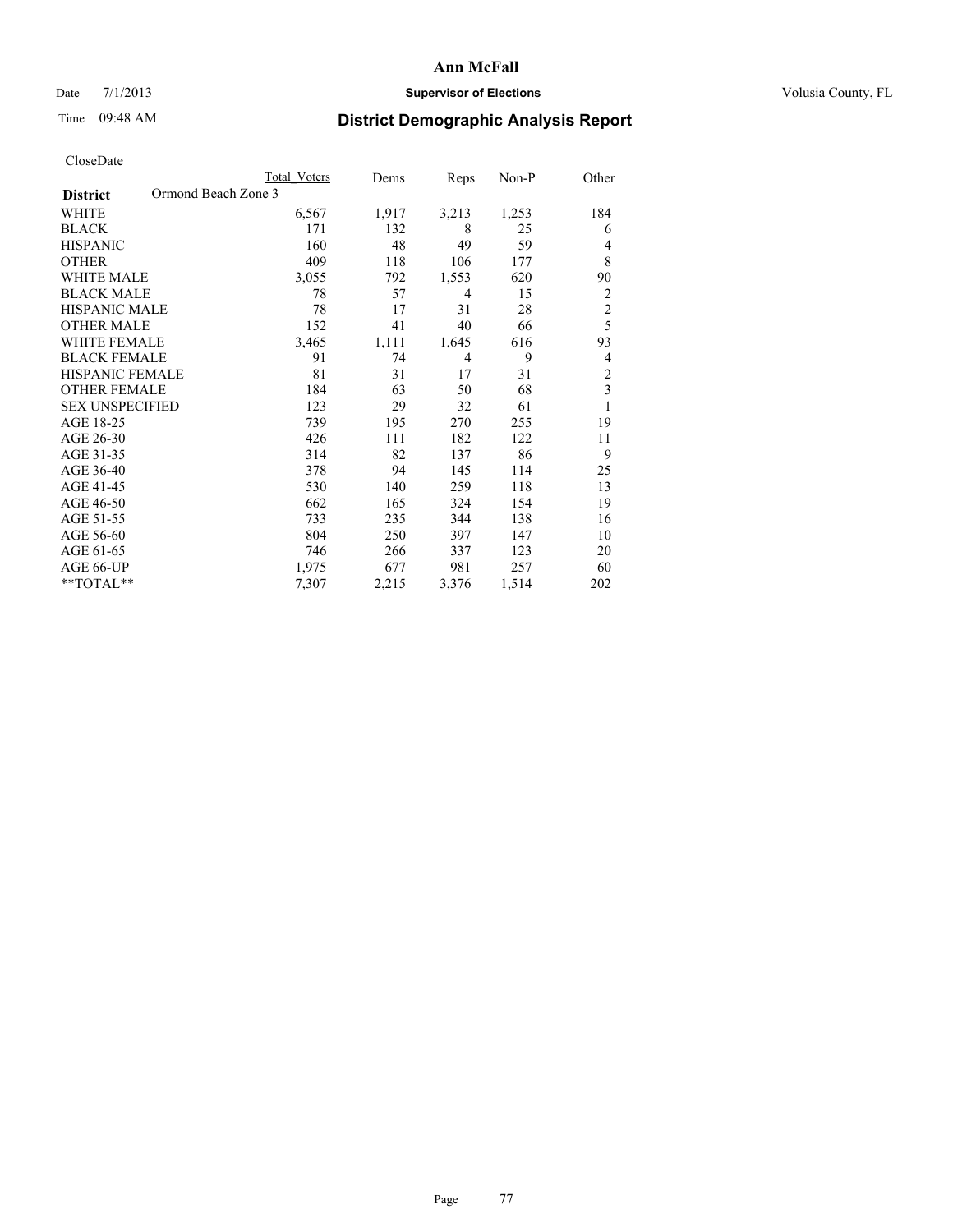## Date  $7/1/2013$  **Supervisor of Elections Supervisor of Elections** Volusia County, FL

# Time 09:48 AM **District Demographic Analysis Report**

|                                        | Total Voters | Dems  | Reps  | Non-P | Other                   |
|----------------------------------------|--------------|-------|-------|-------|-------------------------|
| Ormond Beach Zone 4<br><b>District</b> |              |       |       |       |                         |
| WHITE                                  | 6,417        | 2,193 | 2,514 | 1,467 | 243                     |
| <b>BLACK</b>                           | 182          | 134   | 12    | 32    | 4                       |
| <b>HISPANIC</b>                        | 125          | 67    | 19    | 37    | $\overline{c}$          |
| <b>OTHER</b>                           | 314          | 105   | 72    | 125   | 12                      |
| <b>WHITE MALE</b>                      | 2,822        | 843   | 1,144 | 697   | 138                     |
| <b>BLACK MALE</b>                      | 80           | 56    | 4     | 18    | 2                       |
| <b>HISPANIC MALE</b>                   | 48           | 24    | 11    | 11    | $\overline{2}$          |
| <b>OTHER MALE</b>                      | 115          | 39    | 22    | 47    | 7                       |
| <b>WHITE FEMALE</b>                    | 3,537        | 1,334 | 1,357 | 744   | 102                     |
| <b>BLACK FEMALE</b>                    | 101          | 77    | 8     | 14    | $\overline{2}$          |
| <b>HISPANIC FEMALE</b>                 | 75           | 43    | 8     | 24    | $\boldsymbol{0}$        |
| <b>OTHER FEMALE</b>                    | 135          | 50    | 43    | 37    | 5                       |
| <b>SEX UNSPECIFIED</b>                 | 125          | 33    | 20    | 69    | $\overline{\mathbf{3}}$ |
| AGE 18-25                              | 507          | 157   | 150   | 191   | 9                       |
| AGE 26-30                              | 353          | 113   | 105   | 122   | 13                      |
| AGE 31-35                              | 274          | 80    | 84    | 98    | 12                      |
| AGE 36-40                              | 306          | 83    | 106   | 99    | 18                      |
| AGE 41-45                              | 348          | 110   | 127   | 99    | 12                      |
| AGE 46-50                              | 499          | 163   | 207   | 117   | 12                      |
| AGE 51-55                              | 629          | 223   | 241   | 146   | 19                      |
| AGE 56-60                              | 644          | 243   | 251   | 126   | 24                      |
| AGE 61-65                              | 674          | 267   | 229   | 148   | 30                      |
| AGE 66-UP                              | 2,804        | 1,060 | 1,117 | 515   | 112                     |
| **TOTAL**                              | 7,038        | 2,499 | 2,617 | 1,661 | 261                     |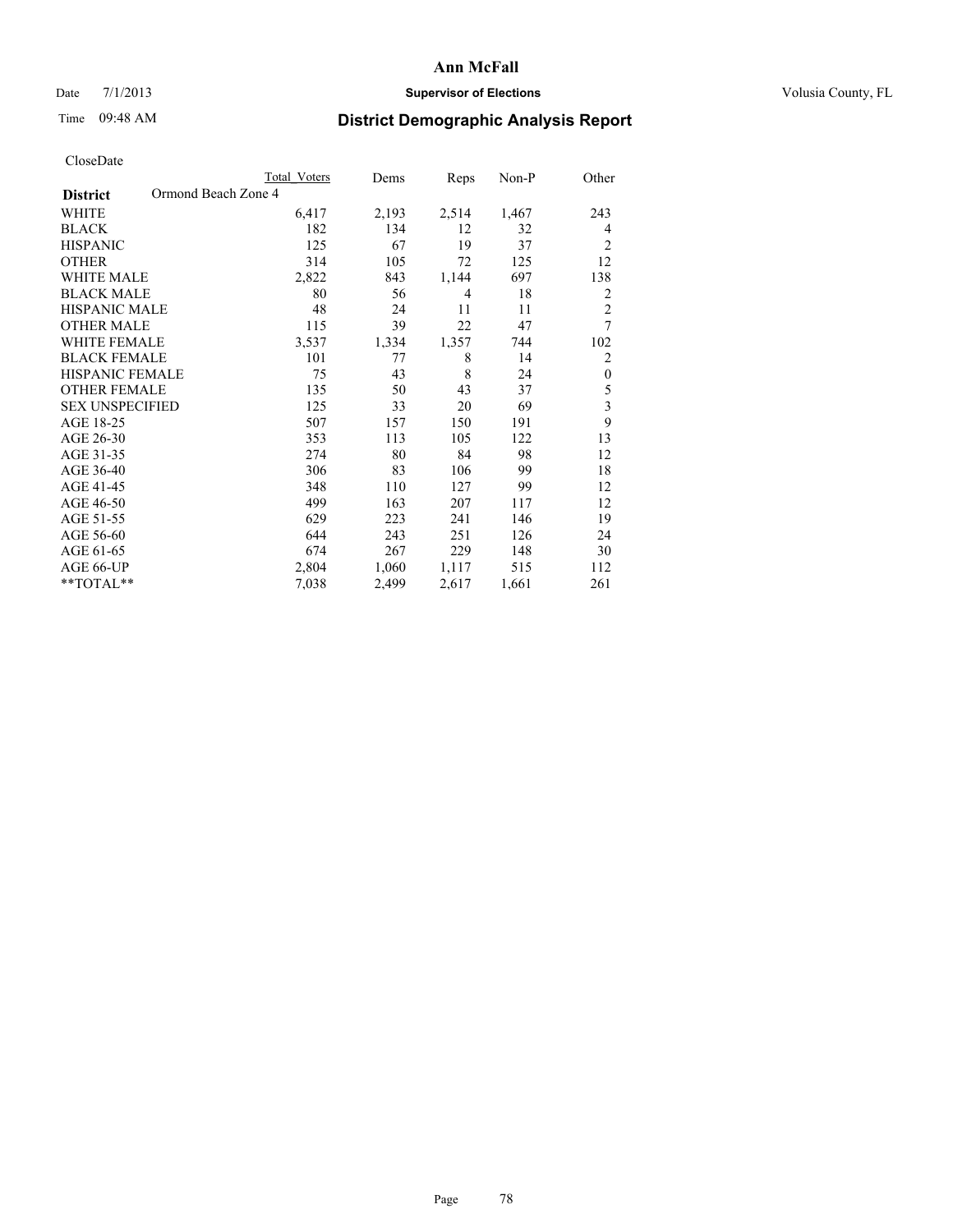# Date 7/1/2013 **Supervisor of Elections Supervisor of Elections** Volusia County, FL

# Time 09:48 AM **District Demographic Analysis Report**

|                        |         | <b>Total Voters</b> | Dems           | Reps           | Non-P          | Other          |
|------------------------|---------|---------------------|----------------|----------------|----------------|----------------|
| <b>District</b>        | Pierson |                     |                |                |                |                |
| WHITE                  |         | 534                 | 202            | 235            | 83             | 14             |
| <b>BLACK</b>           |         | 49                  | 42             | $\overline{2}$ | 5              | $\theta$       |
| <b>HISPANIC</b>        |         | 121                 | 59             | 5              | 54             | 3              |
| <b>OTHER</b>           |         | 21                  | 5              | 5              | 11             | $\theta$       |
| WHITE MALE             |         | 259                 | 92             | 122            | 34             | 11             |
| <b>BLACK MALE</b>      |         | 21                  | 17             | 1              | 3              | $\theta$       |
| <b>HISPANIC MALE</b>   |         | 51                  | 30             | 1              | 19             | 1              |
| <b>OTHER MALE</b>      |         | 10                  | 3              | $\overline{c}$ | 5              | 0              |
| <b>WHITE FEMALE</b>    |         | 271                 | 109            | 111            | 48             | 3              |
| <b>BLACK FEMALE</b>    |         | 28                  | 25             | 1              | $\overline{2}$ | $\mathbf{0}$   |
| <b>HISPANIC FEMALE</b> |         | 69                  | 29             | 4              | 34             | $\overline{c}$ |
| <b>OTHER FEMALE</b>    |         | 5                   | $\overline{c}$ | $\overline{c}$ | 1              | $\theta$       |
| <b>SEX UNSPECIFIED</b> |         | 11                  | 1              | 3              | 7              | $\mathbf{0}$   |
| AGE 18-25              |         | 102                 | 44             | 21             | 37             | $\theta$       |
| AGE 26-30              |         | 58                  | 14             | 16             | 27             | 1              |
| AGE 31-35              |         | 47                  | 13             | 12             | 20             | $\overline{c}$ |
| AGE 36-40              |         | 49                  | 16             | 21             | 11             | 1              |
| AGE 41-45              |         | 47                  | 17             | 16             | 12             | $\overline{c}$ |
| AGE 46-50              |         | 59                  | 26             | 22             | 8              | 3              |
| AGE 51-55              |         | 68                  | 32             | 24             | 9              | 3              |
| AGE 56-60              |         | 86                  | 38             | 34             | 12             | $\overline{c}$ |
| AGE 61-65              |         | 51                  | 24             | 24             | 3              | $\mathbf{0}$   |
| AGE 66-UP              |         | 158                 | 84             | 57             | 14             | 3              |
| **TOTAL**              |         | 725                 | 308            | 247            | 153            | 17             |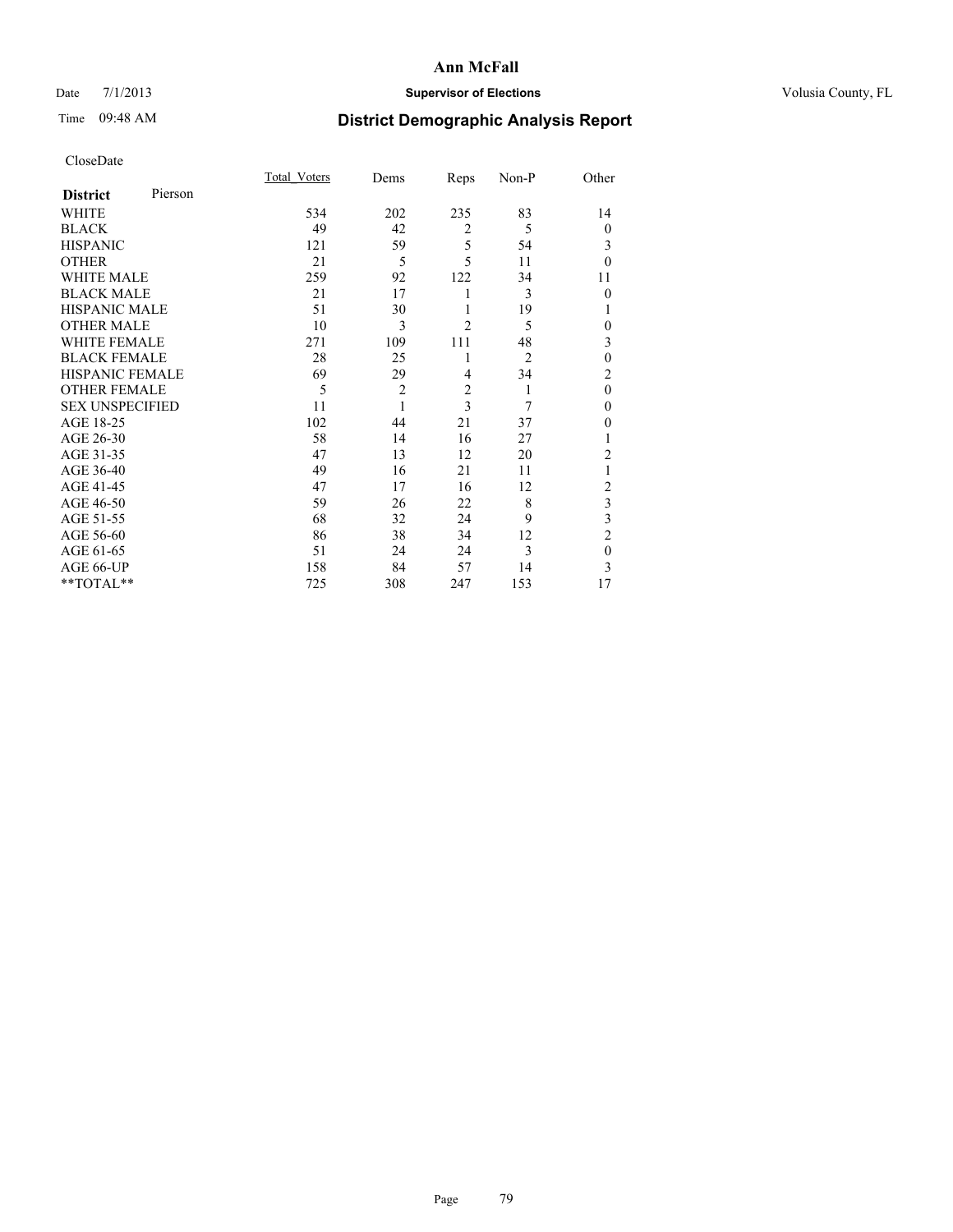## Date  $7/1/2013$  **Supervisor of Elections Supervisor of Elections** Volusia County, FL

# Time 09:48 AM **District Demographic Analysis Report**

|                        |             | <b>Total Voters</b> | Dems           | Reps         | Non-P          | Other                   |
|------------------------|-------------|---------------------|----------------|--------------|----------------|-------------------------|
| <b>District</b>        | Ponce Inlet |                     |                |              |                |                         |
| WHITE                  |             | 2,649               | 637            | 1,357        | 574            | 81                      |
| <b>BLACK</b>           |             | 4                   |                | 1            | $\overline{2}$ | $\Omega$                |
| <b>HISPANIC</b>        |             | 39                  | 11             | 19           | 9              | $\Omega$                |
| <b>OTHER</b>           |             | 97                  | 27             | 31           | 36             | 3                       |
| WHITE MALE             |             | 1,271               | 263            | 671          | 295            | 42                      |
| <b>BLACK MALE</b>      |             | 1                   | $\overline{0}$ | $\mathbf{0}$ | 1              | $\overline{0}$          |
| <b>HISPANIC MALE</b>   |             | 15                  | 6              | 6            | 3              | 0                       |
| <b>OTHER MALE</b>      |             | 34                  | 8              | 14           | 9              | 3                       |
| <b>WHITE FEMALE</b>    |             | 1,357               | 369            | 680          | 270            | 38                      |
| <b>BLACK FEMALE</b>    |             | 3                   |                | 1            | 1              | $\Omega$                |
| <b>HISPANIC FEMALE</b> |             | 24                  | 5              | 13           | 6              | $\Omega$                |
| <b>OTHER FEMALE</b>    |             | 46                  | 15             | 13           | 18             | $\theta$                |
| <b>SEX UNSPECIFIED</b> |             | 38                  | 9              | 10           | 18             |                         |
| AGE 18-25              |             | 136                 | 29             | 52           | 50             | 5                       |
| AGE 26-30              |             | 67                  | 19             | 25           | 21             | $\overline{c}$          |
| AGE 31-35              |             | 77                  | 15             | 30           | 29             | $\overline{\mathbf{3}}$ |
| AGE 36-40              |             | 91                  | 15             | 42           | 31             | 3                       |
| AGE 41-45              |             | 109                 | 20             | 53           | 33             | 3                       |
| AGE 46-50              |             | 153                 | 44             | 71           | 37             | 1                       |
| AGE 51-55              |             | 260                 | 51             | 142          | 64             | 3                       |
| AGE 56-60              |             | 295                 | 72             | 150          | 64             | 9                       |
| AGE 61-65              |             | 391                 | 96             | 177          | 99             | 19                      |
| AGE 66-UP              |             | 1,210               | 315            | 666          | 193            | 36                      |
| **TOTAL**              |             | 2,789               | 676            | 1,408        | 621            | 84                      |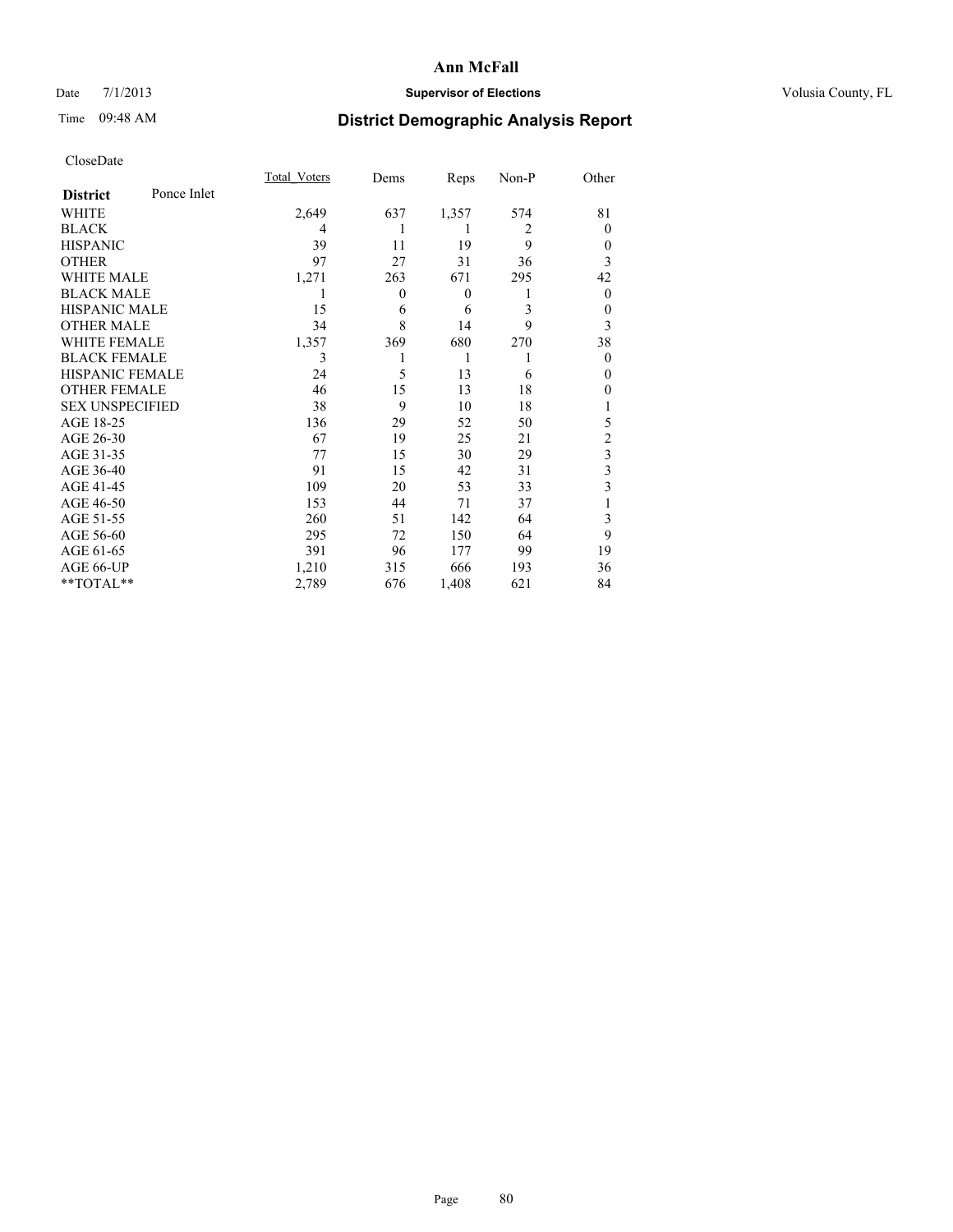## Date  $7/1/2013$  **Supervisor of Elections Supervisor of Elections** Volusia County, FL

# Time 09:48 AM **District Demographic Analysis Report**

|                                       | Total Voters | Dems  | Reps  | Non-P | Other          |
|---------------------------------------|--------------|-------|-------|-------|----------------|
| Port Orange Zone 1<br><b>District</b> |              |       |       |       |                |
| WHITE                                 | 7,650        | 2,899 | 2,414 | 2,063 | 274            |
| <b>BLACK</b>                          | 153          | 117   | 6     | 25    | 5              |
| <b>HISPANIC</b>                       | 202          | 90    | 32    | 77    | 3              |
| <b>OTHER</b>                          | 336          | 108   | 57    | 161   | 10             |
| <b>WHITE MALE</b>                     | 3,431        | 1,125 | 1,199 | 964   | 143            |
| <b>BLACK MALE</b>                     | 63           | 46    | 3     | 13    | 1              |
| <b>HISPANIC MALE</b>                  | 81           | 40    | 12    | 27    | $\overline{c}$ |
| <b>OTHER MALE</b>                     | 104          | 34    | 18    | 48    | $\overline{4}$ |
| <b>WHITE FEMALE</b>                   | 4,147        | 1,749 | 1,195 | 1,075 | 128            |
| <b>BLACK FEMALE</b>                   | 90           | 71    | 3     | 12    | 4              |
| HISPANIC FEMALE                       | 115          | 48    | 19    | 47    | 1              |
| <b>OTHER FEMALE</b>                   | 150          | 55    | 32    | 58    | 5              |
| <b>SEX UNSPECIFIED</b>                | 160          | 46    | 28    | 82    | $\overline{4}$ |
| AGE 18-25                             | 680          | 216   | 128   | 307   | 29             |
| AGE 26-30                             | 506          | 174   | 101   | 215   | 16             |
| AGE 31-35                             | 495          | 158   | 122   | 197   | 18             |
| AGE 36-40                             | 462          | 155   | 115   | 162   | 30             |
| AGE 41-45                             | 507          | 161   | 152   | 176   | 18             |
| AGE 46-50                             | 649          | 244   | 191   | 194   | 20             |
| AGE 51-55                             | 835          | 317   | 270   | 216   | 32             |
| AGE 56-60                             | 842          | 338   | 291   | 186   | 27             |
| AGE 61-65                             | 797          | 312   | 262   | 191   | 32             |
| AGE 66-UP                             | 2,568        | 1,139 | 877   | 482   | 70             |
| **TOTAL**                             | 8,341        | 3,214 | 2,509 | 2,326 | 292            |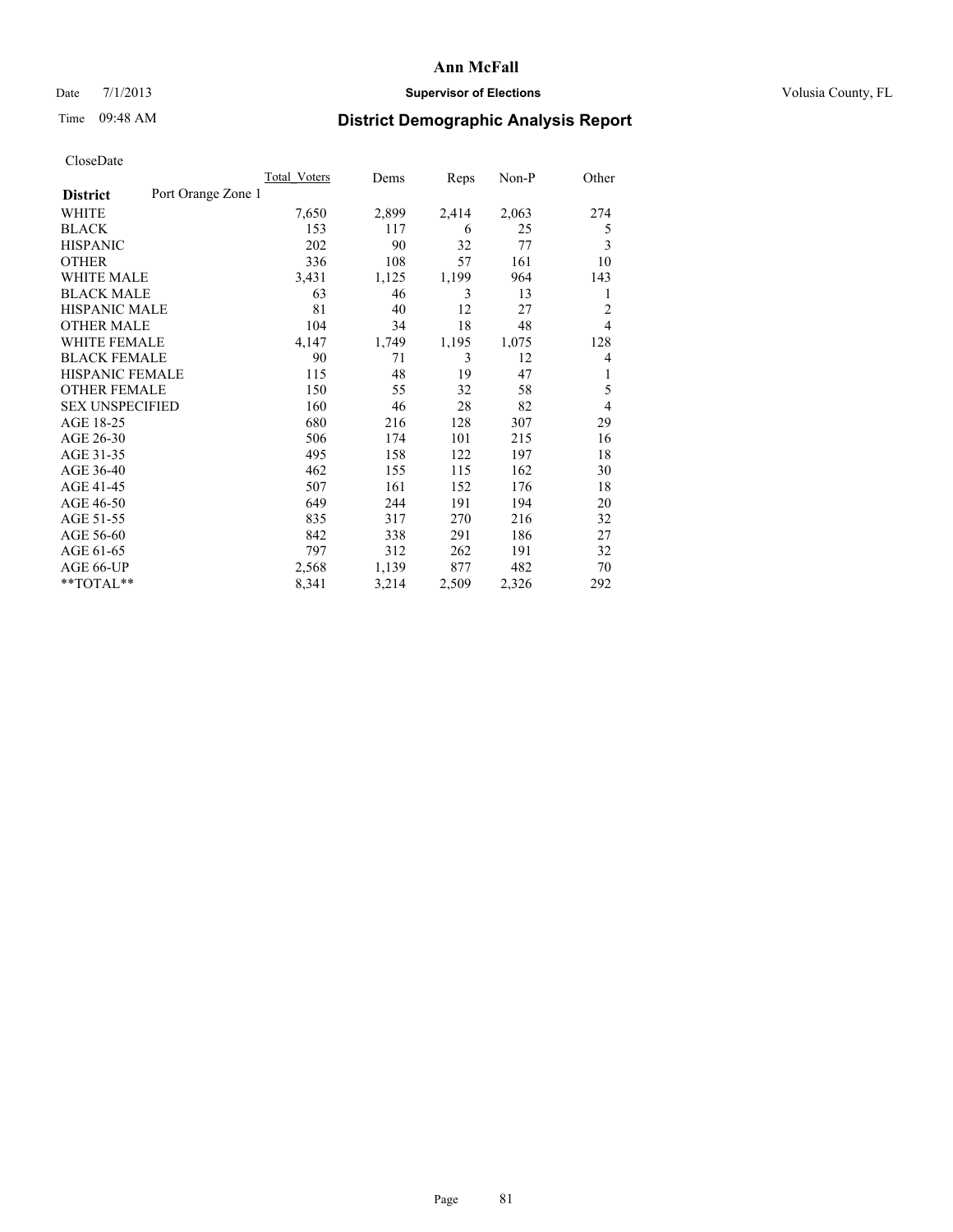## Date  $7/1/2013$  **Supervisor of Elections Supervisor of Elections** Volusia County, FL

# Time 09:48 AM **District Demographic Analysis Report**

|                                       | Total Voters | Dems  | Reps  | $Non-P$ | Other          |
|---------------------------------------|--------------|-------|-------|---------|----------------|
| Port Orange Zone 2<br><b>District</b> |              |       |       |         |                |
| WHITE                                 | 7,996        | 2,718 | 2,940 | 2,021   | 317            |
| <b>BLACK</b>                          | 342          | 261   | 16    | 58      | 7              |
| <b>HISPANIC</b>                       | 249          | 98    | 57    | 90      | $\overline{4}$ |
| <b>OTHER</b>                          | 464          | 146   | 102   | 207     | 9              |
| <b>WHITE MALE</b>                     | 3,594        | 1,069 | 1,405 | 962     | 158            |
| <b>BLACK MALE</b>                     | 118          | 85    | 7     | 22      | 4              |
| <b>HISPANIC MALE</b>                  | 119          | 44    | 32    | 40      | 3              |
| <b>OTHER MALE</b>                     | 173          | 52    | 38    | 78      | 5              |
| <b>WHITE FEMALE</b>                   | 4,310        | 1,619 | 1,506 | 1,032   | 153            |
| <b>BLACK FEMALE</b>                   | 220          | 172   | 9     | 36      | 3              |
| <b>HISPANIC FEMALE</b>                | 128          | 54    | 24    | 49      | 1              |
| <b>OTHER FEMALE</b>                   | 196          | 75    | 46    | 72      | 3              |
| <b>SEX UNSPECIFIED</b>                | 193          | 53    | 48    | 85      | 7              |
| AGE 18-25                             | 795          | 242   | 210   | 314     | 29             |
| AGE 26-30                             | 662          | 202   | 194   | 234     | 32             |
| AGE 31-35                             | 539          | 163   | 156   | 201     | 19             |
| AGE 36-40                             | 500          | 157   | 164   | 164     | 15             |
| AGE 41-45                             | 542          | 169   | 186   | 163     | 24             |
| AGE 46-50                             | 700          | 228   | 256   | 189     | 27             |
| AGE 51-55                             | 811          | 295   | 301   | 191     | 24             |
| AGE 56-60                             | 760          | 281   | 272   | 185     | 22             |
| AGE 61-65                             | 894          | 347   | 316   | 210     | 21             |
| AGE 66-UP                             | 2,847        | 1,138 | 1,060 | 525     | 124            |
| **TOTAL**                             | 9,051        | 3,223 | 3,115 | 2,376   | 337            |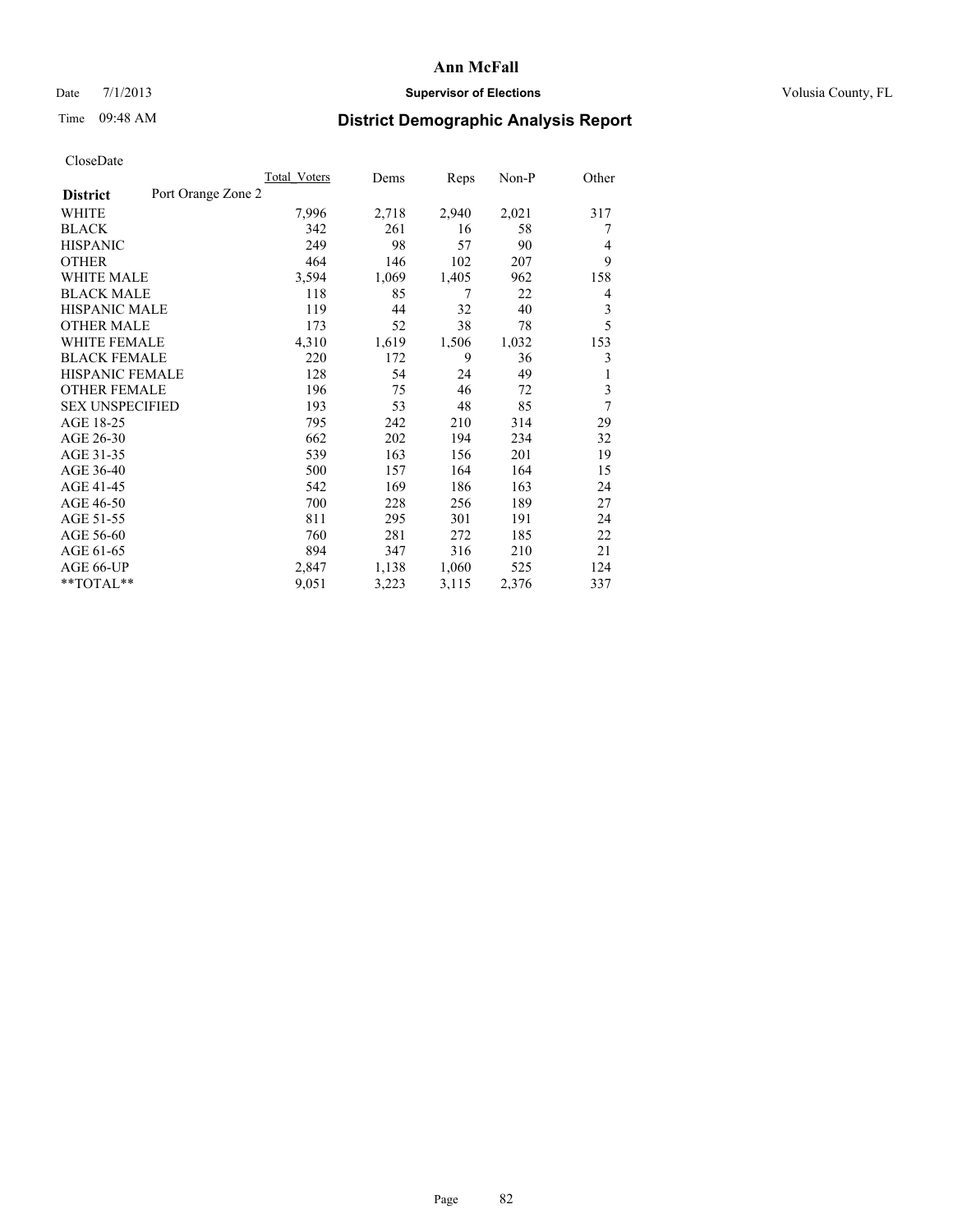## Date  $7/1/2013$  **Supervisor of Elections Supervisor of Elections** Volusia County, FL

# Time 09:48 AM **District Demographic Analysis Report**

|                                       | <b>Total Voters</b> | Dems  | Reps  | Non-P | Other |
|---------------------------------------|---------------------|-------|-------|-------|-------|
| Port Orange Zone 3<br><b>District</b> |                     |       |       |       |       |
| WHITE                                 | 9,031               | 2,756 | 3,741 | 2,188 | 346   |
| <b>BLACK</b>                          | 276                 | 222   | 13    | 33    | 8     |
| <b>HISPANIC</b>                       | 249                 | 97    | 52    | 91    | 9     |
| <b>OTHER</b>                          | 492                 | 136   | 135   | 201   | 20    |
| <b>WHITE MALE</b>                     | 4,074               | 1,095 | 1,760 | 1,029 | 190   |
| <b>BLACK MALE</b>                     | 127                 | 96    | 7     | 20    | 4     |
| <b>HISPANIC MALE</b>                  | 105                 | 40    | 20    | 41    | 4     |
| <b>OTHER MALE</b>                     | 182                 | 53    | 51    | 65    | 13    |
| <b>WHITE FEMALE</b>                   | 4,869               | 1,640 | 1,947 | 1,131 | 151   |
| <b>BLACK FEMALE</b>                   | 146                 | 123   | 6     | 13    | 4     |
| <b>HISPANIC FEMALE</b>                | 138                 | 55    | 31    | 47    | 5     |
| <b>OTHER FEMALE</b>                   | 202                 | 62    | 57    | 78    | 5     |
| <b>SEX UNSPECIFIED</b>                | 205                 | 47    | 62    | 89    | 7     |
| AGE 18-25                             | 799                 | 234   | 261   | 279   | 25    |
| AGE 26-30                             | 632                 | 191   | 197   | 225   | 19    |
| AGE 31-35                             | 606                 | 184   | 193   | 208   | 21    |
| AGE 36-40                             | 568                 | 167   | 215   | 159   | 27    |
| AGE 41-45                             | 662                 | 208   | 260   | 182   | 12    |
| AGE 46-50                             | 784                 | 217   | 334   | 209   | 24    |
| AGE 51-55                             | 822                 | 232   | 361   | 204   | 25    |
| AGE 56-60                             | 864                 | 324   | 325   | 185   | 30    |
| AGE 61-65                             | 913                 | 324   | 343   | 204   | 42    |
| AGE 66-UP                             | 3,398               | 1,130 | 1,452 | 658   | 158   |
| **TOTAL**                             | 10,048              | 3,211 | 3,941 | 2,513 | 383   |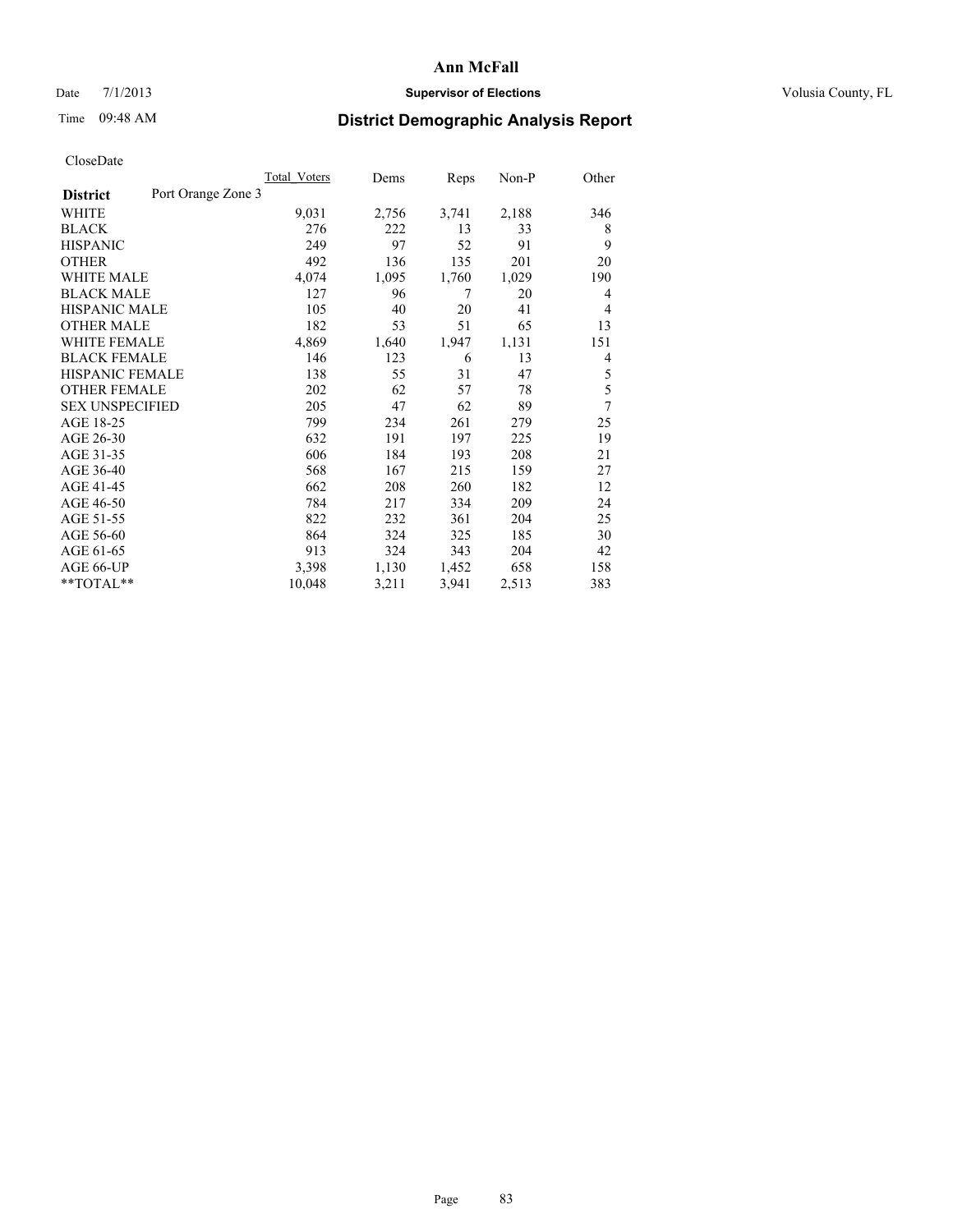## Date  $7/1/2013$  **Supervisor of Elections Supervisor of Elections** Volusia County, FL

# Time 09:48 AM **District Demographic Analysis Report**

|                                       | <b>Total Voters</b> | Dems  | Reps  | Non-P | Other          |
|---------------------------------------|---------------------|-------|-------|-------|----------------|
| Port Orange Zone 4<br><b>District</b> |                     |       |       |       |                |
| WHITE                                 | 9,112               | 2,791 | 3,948 | 2,084 | 289            |
| <b>BLACK</b>                          | 242                 | 186   | 20    | 36    | $\overline{0}$ |
| <b>HISPANIC</b>                       | 248                 | 90    | 73    | 81    | $\overline{4}$ |
| <b>OTHER</b>                          | 520                 | 169   | 111   | 228   | 12             |
| <b>WHITE MALE</b>                     | 4,295               | 1,162 | 1,951 | 1,025 | 157            |
| <b>BLACK MALE</b>                     | 119                 | 83    | 15    | 21    | 0              |
| <b>HISPANIC MALE</b>                  | 116                 | 38    | 33    | 42    | 3              |
| <b>OTHER MALE</b>                     | 204                 | 66    | 47    | 83    | 8              |
| <b>WHITE FEMALE</b>                   | 4,726               | 1,608 | 1,959 | 1,031 | 128            |
| <b>BLACK FEMALE</b>                   | 120                 | 101   | 4     | 15    | $\mathbf{0}$   |
| HISPANIC FEMALE                       | 130                 | 52    | 38    | 39    | 1              |
| <b>OTHER FEMALE</b>                   | 217                 | 81    | 48    | 84    | 4              |
| <b>SEX UNSPECIFIED</b>                | 195                 | 45    | 57    | 89    | 4              |
| AGE 18-25                             | 968                 | 264   | 313   | 351   | 40             |
| AGE 26-30                             | 523                 | 175   | 154   | 179   | 15             |
| AGE 31-35                             | 558                 | 162   | 179   | 201   | 16             |
| AGE 36-40                             | 631                 | 180   | 225   | 201   | 25             |
| AGE 41-45                             | 894                 | 257   | 386   | 234   | 17             |
| AGE 46-50                             | 955                 | 260   | 418   | 244   | 33             |
| AGE 51-55                             | 1,068               | 323   | 507   | 211   | 27             |
| AGE 56-60                             | 1,046               | 362   | 472   | 187   | 25             |
| AGE 61-65                             | 1,027               | 403   | 404   | 190   | 30             |
| AGE 66-UP                             | 2,452               | 850   | 1,094 | 431   | 77             |
| **TOTAL**                             | 10,122              | 3,236 | 4,152 | 2,429 | 305            |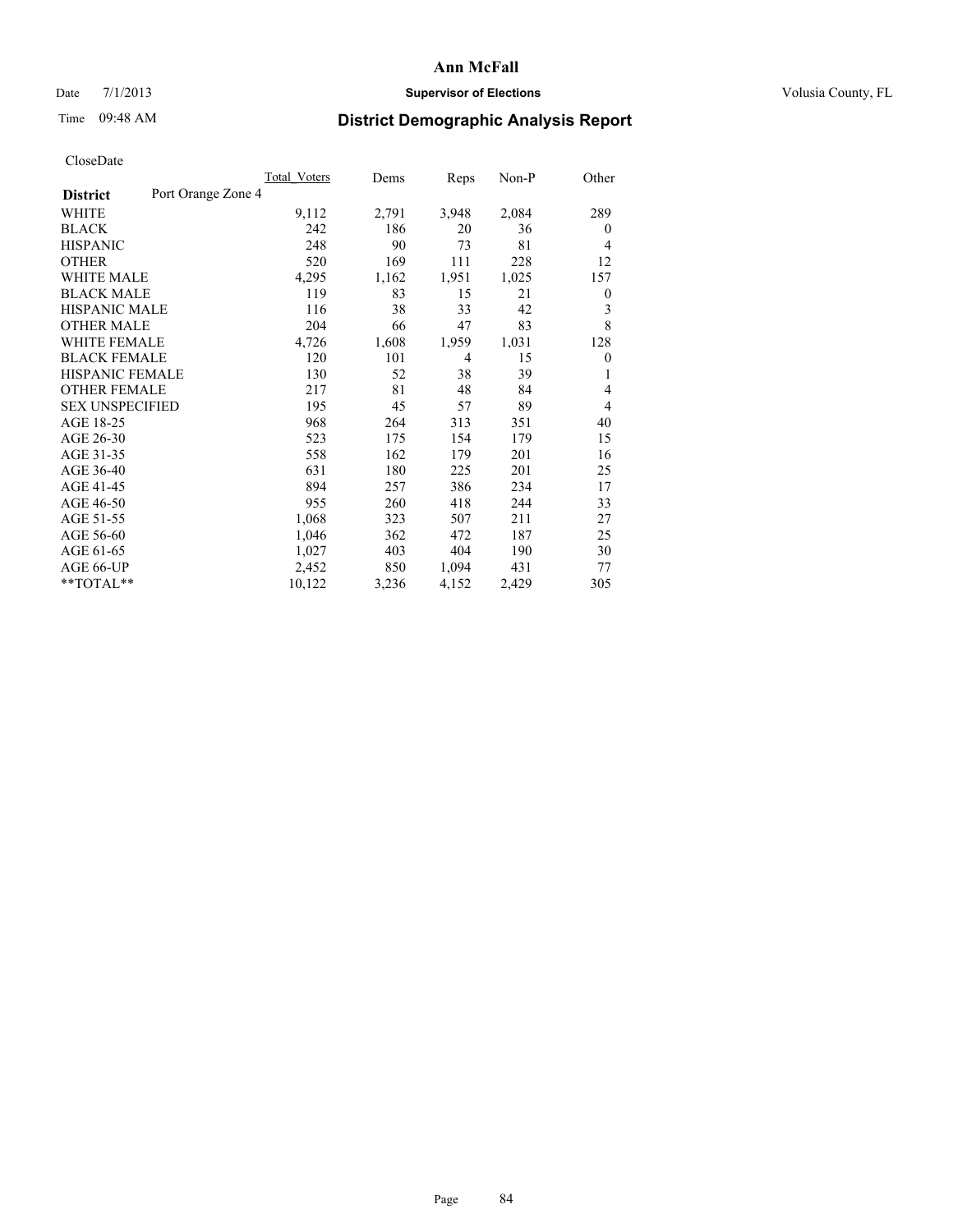# Date 7/1/2013 **Supervisor of Elections Supervisor of Elections** Volusia County, FL

# Time 09:48 AM **District Demographic Analysis Report**

|                        |               | Total Voters | Dems  | Reps  | $Non-P$ | Other          |
|------------------------|---------------|--------------|-------|-------|---------|----------------|
| <b>District</b>        | South Daytona |              |       |       |         |                |
| WHITE                  |               | 6,433        | 2,459 | 2,230 | 1,542   | 202            |
| <b>BLACK</b>           |               | 621          | 506   | 17    | 92      | 6              |
| <b>HISPANIC</b>        |               | 176          | 87    | 31    | 54      | 4              |
| <b>OTHER</b>           |               | 365          | 138   | 63    | 161     | 3              |
| <b>WHITE MALE</b>      |               | 2,928        | 963   | 1,104 | 740     | 121            |
| <b>BLACK MALE</b>      |               | 241          | 188   | 5     | 44      | 4              |
| <b>HISPANIC MALE</b>   |               | 85           | 37    | 18    | 27      | 3              |
| <b>OTHER MALE</b>      |               | 105          | 41    | 19    | 44      | 1              |
| <b>WHITE FEMALE</b>    |               | 3,456        | 1,474 | 1,113 | 788     | 81             |
| <b>BLACK FEMALE</b>    |               | 367          | 309   | 11    | 45      | 2              |
| HISPANIC FEMALE        |               | 87           | 47    | 13    | 26      | 1              |
| <b>OTHER FEMALE</b>    |               | 162          | 71    | 33    | 56      | $\overline{c}$ |
| <b>SEX UNSPECIFIED</b> |               | 164          | 60    | 25    | 79      | $\mathbf{0}$   |
| AGE 18-25              |               | 692          | 267   | 159   | 251     | 15             |
| AGE 26-30              |               | 566          | 235   | 132   | 180     | 19             |
| AGE 31-35              |               | 463          | 181   | 104   | 159     | 19             |
| AGE 36-40              |               | 428          | 151   | 128   | 136     | 13             |
| AGE 41-45              |               | 584          | 249   | 165   | 156     | 14             |
| AGE 46-50              |               | 663          | 232   | 241   | 176     | 14             |
| AGE 51-55              |               | 764          | 317   | 256   | 171     | 20             |
| AGE 56-60              |               | 757          | 327   | 254   | 152     | 24             |
| AGE 61-65              |               | 750          | 329   | 232   | 164     | 25             |
| AGE 66-UP              |               | 1,928        | 902   | 670   | 304     | 52             |
| **TOTAL**              |               | 7,595        | 3,190 | 2,341 | 1,849   | 215            |